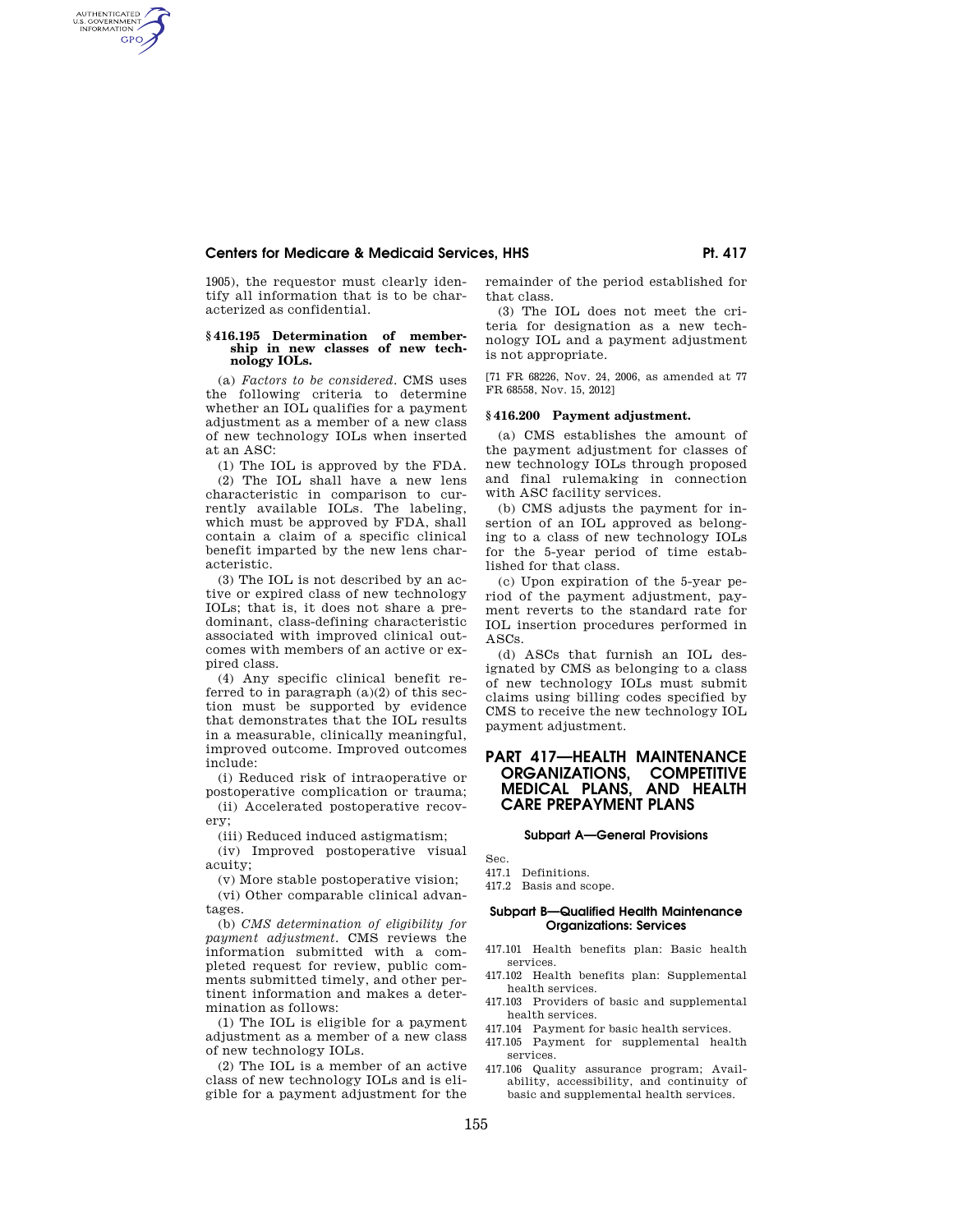# **Pt. 417 42 CFR Ch. IV (10–1–13 Edition)**

# **Subpart C—Qualified Health Maintenance Organizations: Organization and Operation**

- 417.120 Fiscally sound operation and assumption of financial risk.
- 417.122 Protection of enrollees.
- 417.124 Administration and management.
- 417.126 Recordkeeping and reporting requirements.

# **Subpart D—Application for Federal Qualification**

- 417.140 Scope.
- 417.142 Requirements for qualification.
- 417.143 Application requirements.
- 417.144 Evaluation and determination procedures.

## **Subpart E—Inclusion of Qualified Health Maintenance Organizations in Employee Health Benefits Plans**

- 417.150 Definitions.
- 417.151 Applicability.
- 417.153 Offer of HMO alternative.
- 417.155 How the HMO option must be in-
- cluded in the health benefits plan. 417.156 When the HMO must be offered to
- employees. 417.157 Contributions for the HMO alternative.
- 417.158 Payroll deductions.
- 417.159 Relationship of section 1310 of the Public Health Service Act to the National Labor Relations Act and the Rail-

# **Subpart F—Continued Regulation of Federally Qualified Health Maintenance Organizations**

417.160 Applicability.

way Labor Act.

- 417.161 Compliance with assurances.
- 417.162 Reporting requirements.
- 417.163 Enforcement procedures.
- 417.164 Effect of revocation of qualification on inclusion in employee's health benefit plans.
- 417.165 Reapplication for qualification.<br>417.166 Waiver of assurances.
- Waiver of assurances.

# **Subparts G–I [Reserved]**

#### **Subpart J—Qualifying Conditions for Medicare Contracts**

- 417.400 Basis and scope.
- 417.401 Definitions.<br>417.402 Effective da
- Effective date of initial regulations.
- 417.404 General requirements.<br>417.406 Application and detern
- Application and determination.
- 417.407 Requirements for a Competitive Medical Plan (CMP).
- 417.408 Contract application process. 417.410 Qualifying conditions: General rules.
- 417.412 Qualifying condition: Administration and management.
- 417.413 Qualifying condition: Operating experience and enrollment.
- 417.414 Qualifying condition: Range of services.
- 417.416 Qualifying condition: Furnishing of services.
- 417.418 Qualifying condition: Quality assurance program.

## **Subpart K—Enrollment, Entitlement, and Disenrollment Under Medicare Contract**

- 417.420 Basic rules on enrollment and entitlement.
- 417.422 Eligibility to enroll in an HMO or CMP.
- 417.423 Special rules: ESRD and hospice patients.
- 417.424 Denial of enrollment.
- 417.426 Open enrollment requirements.
- 417.427 Extending MA and Part D program disclosure requirements to section 1876 cost contract plans.
- 417.428 Marketing activities.
- 417.430 Application procedures.
- 417.432 Conversion of enrollment.
- 417.434 Reenrollment.
- 417.436 Rules for enrollees.
- 417.440 Entitlement to health care services from an HMO or CMP.
- 417.442 Risk HMO's and CMP's: Conditions for provision of additional benefits.
- 417.444 Special rules for certain enrollees of risk HMOs and CMPs.
- 417.446 [Reserved]
- 417.448 Restriction on payments for services received by Medicare enrollees of risk HMOs or CMPs.
- 417.450 Effective date of coverage.
- 417.452 Liability of Medicare enrollees.
- 417.454 Charges to Medicare enrollees.<br>417.456 Befunds to Medicare enrollees
- Refunds to Medicare enrollees.
- 417.458 Recoupment of uncollected deduct-
- ible and coinsurance amounts. 417.460 Disenrollment of beneficiaries by an
- HMO or CMP.
- 417.461 Disenrollment by the enrollee.
- 417.464 End of CMS's liability for payment: Disenrollment of beneficiaries and termination or default of contract.

## **Subpart L—Medicare Contract Requirements**

- 417.470 Basis and scope.<br>417.472 Basic contract r
- Basic contract requirements.
- 417.474 Effective date and term of contract.
- 417.476 Waived conditions.
- 417.478 Requirements of other laws and regulations.
- 417.479 Requirements for physician incentive plans.
- 417.480 Maintenance of records: Cost HMOs and CMPs.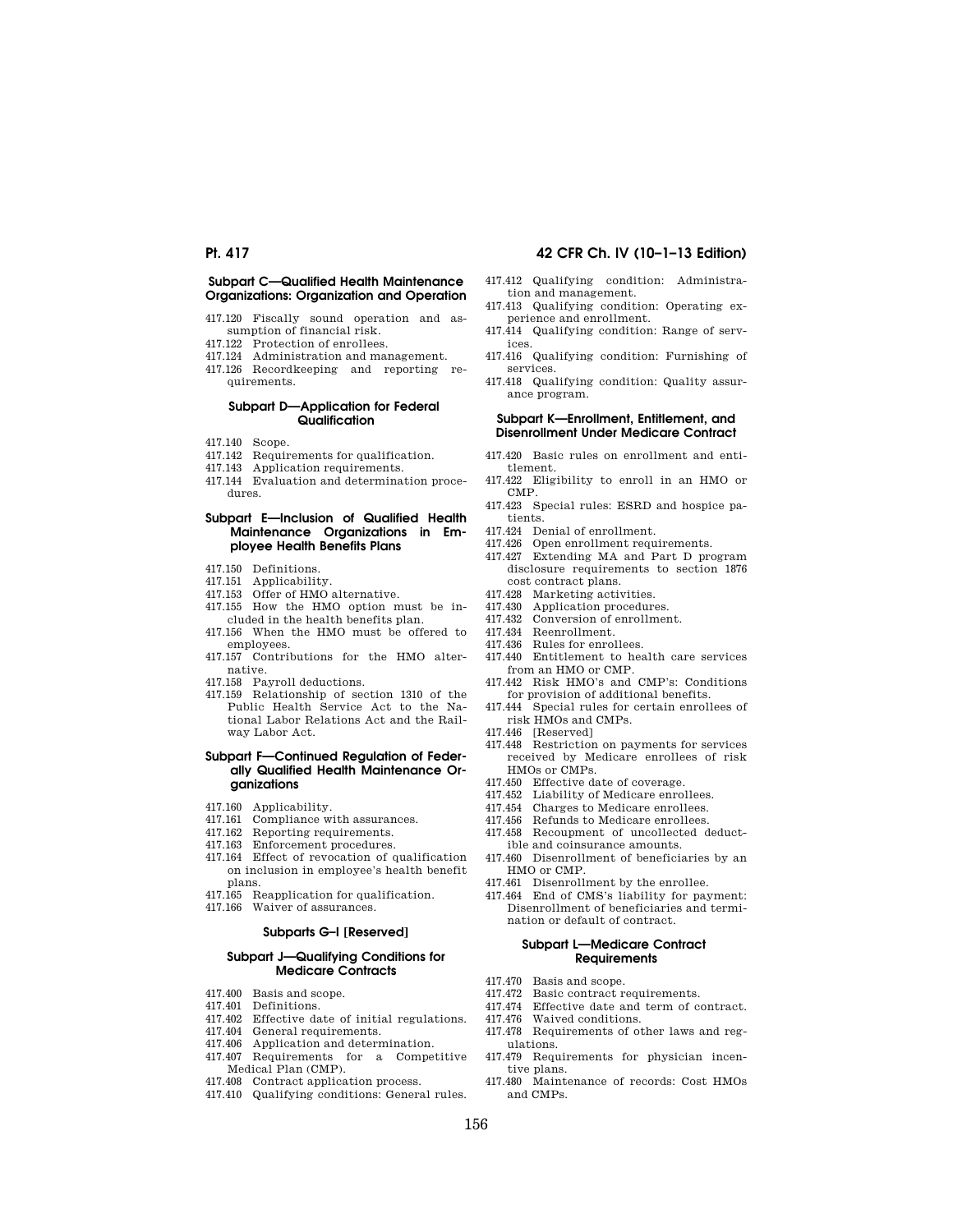- 417.481 Maintenance of records: Risk HMOs or CMPs.
- 417.482 Access to facilities and records. 417.484 Requirement applicable to related
- entities.
- 417.486 Disclosure of information and confidentiality.
- 417.488 Notice of termination and of available alternatives: Risk contract.
- 417.490 Renewal of contract. 417.492 Nonrenewal of contract.
- 417.494 Modification or termination of contract.
- 417.500 Intermediate sanctions for and civil monetary penalties against HMOs and CMPs.

### **Subpart M—Change of Ownership and Leasing of Facilities: Effect on Medicare Contract**

417.520 Effect on HMO and CMP contracts.

## **Subpart N—Medicare Payment to HMOs and CMPs: General Rules**

- 417.524 Payment to HMOs or CMPs: General.<br>417.526 Payment for covered services
- Payment for covered services. 417.528 Payment when Medicare is not primary payer.

# **Subpart O—Medicare Payment: Cost Basis**

- 417.530 Basis and scope.
- 
- 417.531 Hospice care services.<br>417.532 General consideration General considerations.
- 417.533 Part B carrier responsibilities.
- 417.534 Allowable costs.<br>417.536 Cost payment pr
- Cost payment principles.
- 417.538 Enrollment and marketing costs.
- 417.540 Enrollment costs.
- 417.542 Reinsurance costs.<br>417.544 Physicians' servi
- 417.544 Physicians' services furnished directly by the HMO or CMP.
- 417.546 Physicians' services and other Part B supplier services furnished under arrangements.
- 417.548 Provider services through arrangements.
- 417.550 Special Medicare program requirements.
- 417.552 Cost apportionment: General provisions.
- 417.554 Apportionment: Provider services furnished directly by the HMO or CMP.
- 417.556 Apportionment: Provider services furnished by the HMO or CMP through arrangements with others.
- 417.558 Emergency, urgently needed, and out-of-area services for which the HMO or CMP accepts financial responsibility.
- 417.560 Apportionment: Part B physician and supplier services.
- 417.564 Apportionment and allocation of administrative and general costs.
- 417.566 Other methods of allocation and apportionment.
- 417.568 Adequate financial records, statistical data, and cost finding. 417.570 Interim per capita payments.
- 417.572 Budget and enrollment forecast and
- interim reports. 417.574 Interim settlement.
- 417.576 Final settlement.

#### **Subpart P—Medicare Payment: Risk Basis**

- 417.580 Basis and scope.
- 417.582 Definitions.
- 417.584 Payment to HMOs or CMPs with risk contracts.
- 417.585 Special rules: Hospice care.
- 417.588 Computation of adjusted average per capita cost (AAPCC).
- 417.590 Computation of the average of the per capita rates of payment.
- 417.592 Additional benefits requirement.
- 417.594 Computation of adjusted community
- rate (ACR). 417.596 Establishment of a benefit stabilization fund.
- 417.597 Withdrawal from a benefit stabilization fund.
- 417.598 Annual enrollment reconciliation.

#### **Subpart Q—Beneficiary Appeals**

417.600 Basis and scope.

## **Subpart R—Medicare Contract Appeals**

417.640 Applicability.

# **Subparts S–T [Reserved]**

- **Subpart U—Health Care Prepayment Plans**
- 417.800 Payment to HCPPs: Definitions and
- basic rules. 417.801 Agreements between CMS and health care prepayment plans.
- 417.802 Allowable costs.
- 417.804 Cost apportionment.
- 417.806 Financial records, statistical data, and cost finding.
- 417.808 Interim per capita payments.
- 417.810 Final settlement.
- 417.830 Scope of regulations on beneficiary appeals.
- 417.832 Applicability of requirements and procedures.
- 417.834 Responsibility for establishing administrative review procedures.
- 417.836 Written description of administrative review procedures.
- 417.838 Organization determinations.
- 417.840 Administrative review procedures.

#### **Subpart V—Administration of Outstanding Loans and Loan Guarantees**

- 417.910 Applicability.
- 417.911 Definitions.
- 417.920 Planning and initial development.
- 417.930 Initial costs of operation.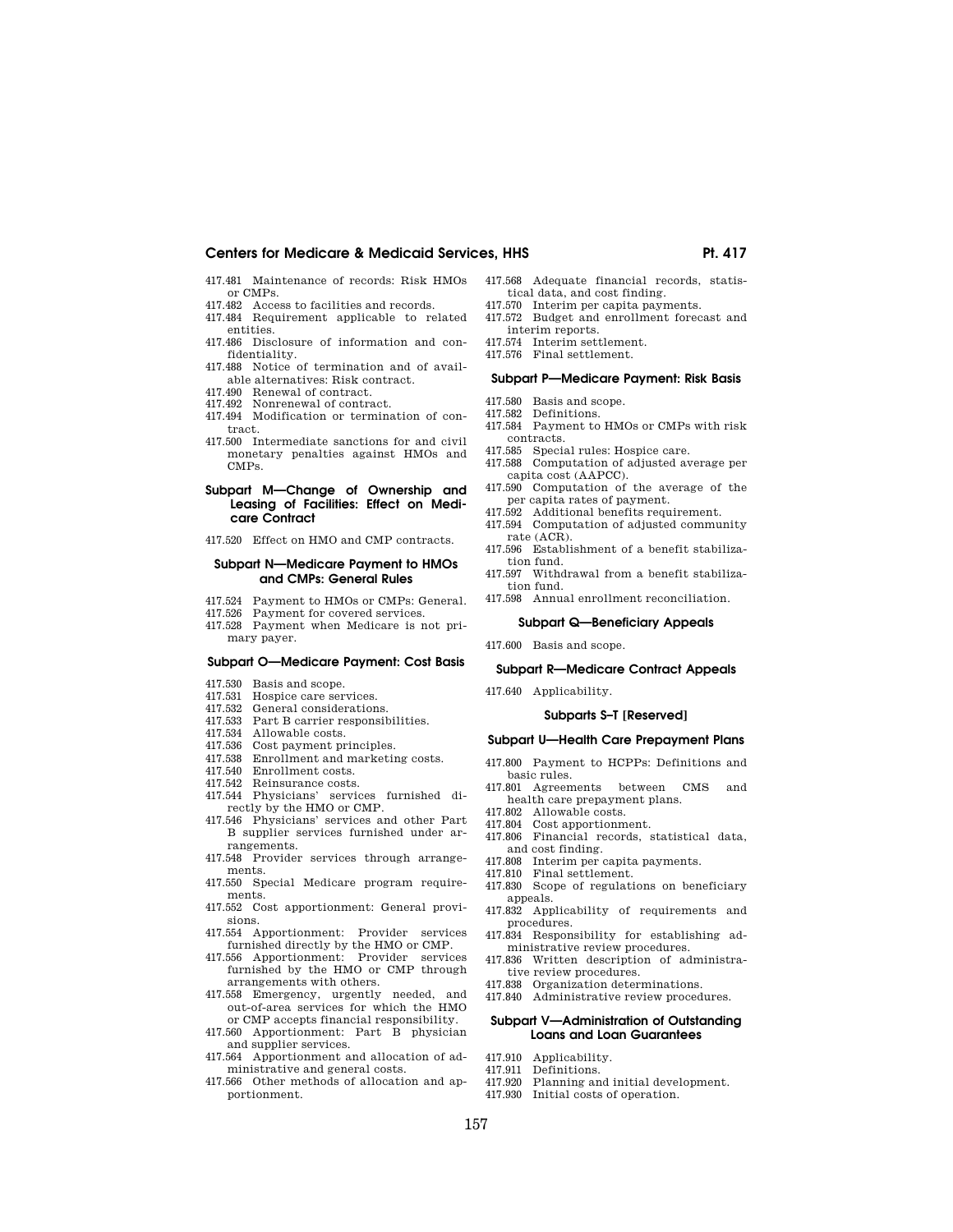- 417.931 [Reserved]
- 417.934 Reserve requirement.<br>417.937 Loan and loan guaral
- Loan and loan guarantee provisions. 417.940 Civil action to enforce compliance with assurances.

AUTHORITY: Secs. 1102 and 1871 of the Social Security Act (42 U.S.C. 1302 and 1395hh), secs. 1301, 1306, and 1310 of the Public Health Service Act (42 U.S.C. 300e, 300e–5, and 300e–9), and 31 U.S.C. 9701.

# **Subpart A—General Provisions**

### **§ 417.1 Definitions.**

As used in this part, unless the context indicates otherwise—

*Basic health services* means health services described in §417.101(a).

*Community rating system* means a system of fixing rates of payments for health services that meets the requirements of §417.104(a)(3).

*Comprehensive health services* means as a minimum the following services which may be limited as to time and cost:

(1) Physician services  $(\S 417.101(a)(1));$ 

(2) Outpatient services and inpatient hospital services  $(\S 417.101(a)(2))$ ;

(3) Medically necessary emergency health services  $(\S 417.101(a)(3))$ ; and

(4) Diagnostic laboratory and diagnostic and therapeutic radiologic services (§417.101(a)(6)).

*Direct service contract* means a contract for the provision of basic or supplemental health services or both between an HMO and (1) a health professional other than a member of the staff of the HMO, or (2) an entity other than a medical group or an IPA.

*Enrollee* means an individual for whom an HMO, CMP, or HCPP assumes the responsibility, under a contract or agreement, for the furnishing of health care services on a prepaid basis.

*Full-time student* means a student who is enrolled for a sufficient number of credit hours in a semester or other academic term to enable the student to complete the course of study within not more than the number of semesters or other academic terms normally required to complete that course of study on a full-time basis at the school in which the student is enrolled.

*Furnished,* when used in connection with prepaid health care services, means services that are maid available to an enrollee either dierctly by, or

# **§ 417.1 42 CFR Ch. IV (10–1–13 Edition)**

under arrangements made by, the HMO, CMP, or HCPP.

*Health maintenance organization (HMO)* means a legal entity that provides or arranges for the provision of basic and supplemental health services to its enrollees in the manner prescribed by, is organized and operated in the manner prescribed by, and otherwise meets the requirements of, section 1301 of the PHS Act and the regulations in subparts B and C of this part.

*Health professionals* means physicians (doctors of medicine and doctors of osteopathy), dentists, nurses, podiatrists, optometrists, physicians' assistants, clinical psychologists, social workers, pharmacists, nutritionists, occupational therapists, physical therapists, and other professionals engaged in the delivery of health services who are licensed, practice under an institutional license, are certified, or practice under authority of the HMO, a medical group, individual practice association, or other authority consistent with State law.

*Individual practice association (IPA)*  means a partnership, association, corporation, or other legal entity that delivers or arranges for the delivery of health services and which has entered into written services arrangement or arrangements with health professionals, a majority of whom are licensed to practice medicine or osteopathy. The written services arrangement must provide:

(1) That these health professionals will provide their professional services in accordance with a compensation arrangement established by the entity; and

(2) To the extent feasible, for the sharing by these health professionals of health (including medical) and other records, equipment, and professional, technical, and administrative staff.

*Medical group* means a partnership, association, corporation, or other group:

(1) That is composed of health professionals licensed to practice medicine or osteopathy and of such other licensed health professionals (including dentists, optometrists, and podiatrists) as are necessary for the provision of health services for which the group is responsible;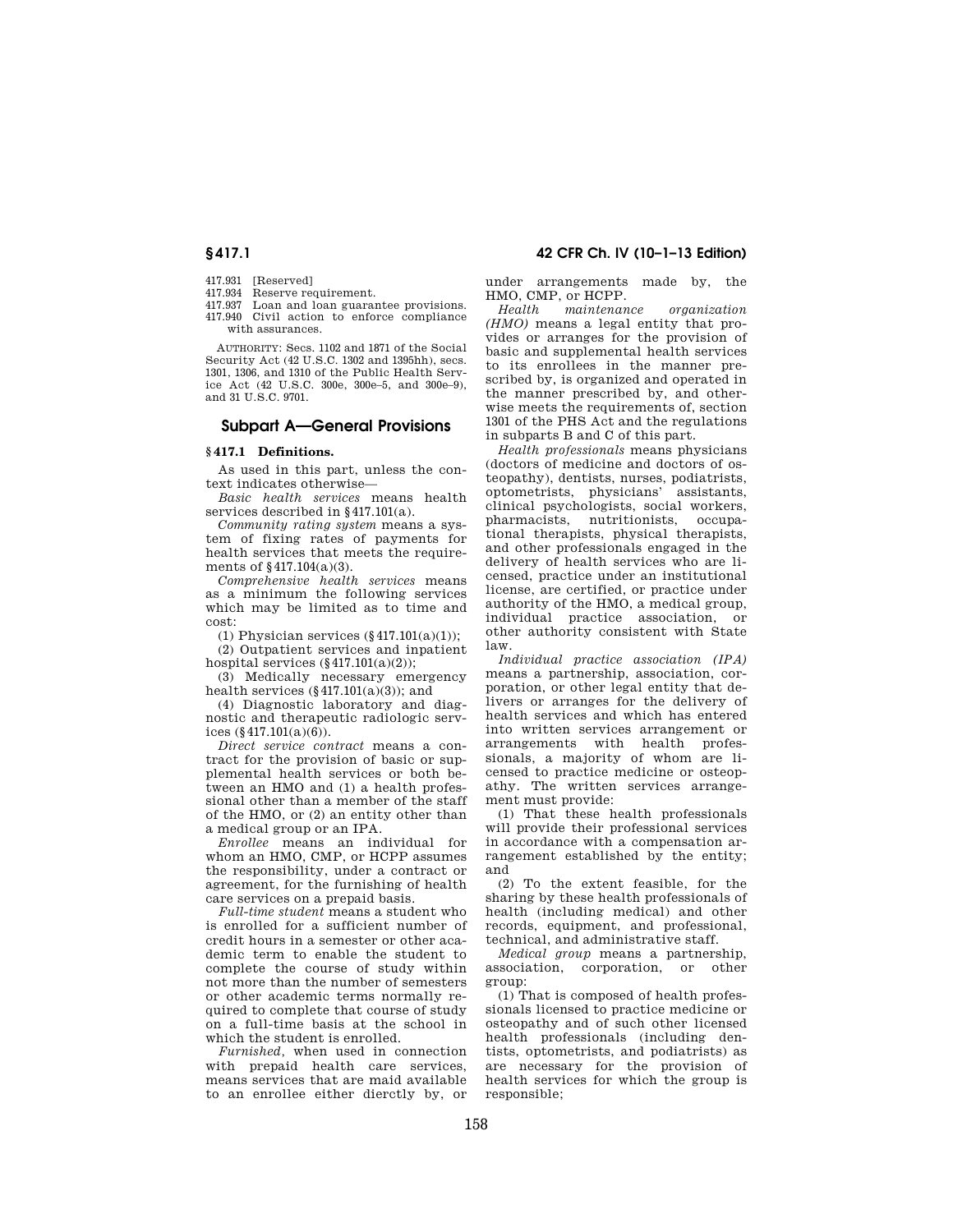(2) A majority of the members of which are licensed to practice medicine or osteopathy; and

(3) The members of which:

(i) After the end of the 48 month period beginning after the month in which the HMO for which the group provides health services becomes a qualified HMO, as their principal professional activity (over 50 percent individually) engage in the coordinated practice of their profession and as a group responsibility have substantial responsibility (over 35 percent in the aggregate of their professional activity) for the delivery of health services to enrollees of an HMO;

(ii) Pool their income from practice as members of the group and distribute it among themselves according to a prearranged salary or drawing account or other similar plan unrelated to the provision of specific health services;

(iii) Share health (including medical) records and substantial portions of major equipment and of professional, technical, and administrative staff;

(iv) Establish an arrangement whereby an enrollee's enrollment status is not known to the health professional who provides health services to the enrollee.

*Medical group members* means (1) a health professional engaged as a partner, associate, or shareholder in the medical group, or (2) any other health professional employed by the group who may be designated as a medical group member by the medical group.<br> *Medically underserved populat* 

*Medically underserved population*  means the population of an urban or rural area as described in Sec. 417.912(d).

*Nonmetropolitan area* means an area no part of which is within a standard metropolitan statistical area as designated by the Office of Management and Budget and which does not contain a city whose population exceeds 50,000 individuals.

*Party in interest* means: (1) Any director, officer, partner, or employee responsible for management or administration of an HMO, any person who is directly or indirectly the beneficial owner of more than 5 percent of the equity of the HMO, any person who is the beneficial owner of a mortgage, deed of trust, note, or other interest secured

by, and valuing more than 5 percent of the assets of the HMO, and, in the case of an HMO organized as a nonprofit corporation, an incorporator or member of the corporation under applicable State corporation law;

(2) Any entity in which a person described in paragraph (1):

(i) Is an officer or director;

(ii) Is a partner (if the entity is organized as a partnership);

(iii) Has directly or indirectly a beneficial interest of more than 5 percent of the equity; or

(iv) Has a mortgage, deed of trust, note, or other interest valuing more than 5 percent of the assets of such entity;

(3) Any spouse, child, or parent of an individual described in paragraph (1).

*Policymaking body* of an HMO means a board of directors, governing body, or other body of individuals that has the authority to establish policy for the HMO.

*Qualified HMO* means an HMO found by CMS to be qualified within the meaning of section 1310 of the PHS Act and subpart D of this part.

*Rural area* means any area not listed as a place having a population of 2,500 or more in Document #PC(1)A, ''Number of Inhabitants,'' Table VI, ''Population of Places,'' and not listed as an urbanized area in Table XI, ''Population of Urbanized Areas'' of the same document (1970 Census or most recent update of this document, Bureau of Census, U.S. Department of Commerce).

*Secretary* means the Secretary of Health and Human Services and any other officer or employee of the Department of Health and Human Services to whom the authority involved has been delegated.

*Service area* means a geographic area, defined through zip codes, census tracts, or other geographic measurements, that is the area, as determined by CMS, within which the HMO furnishes basic and supplemental health services and makes them available and accessible to all its enrollees in accordance with §417.106(b).

*Significant business transaction* means any business transaction or series of transactions during any one fiscal year of the HMO, the total value of which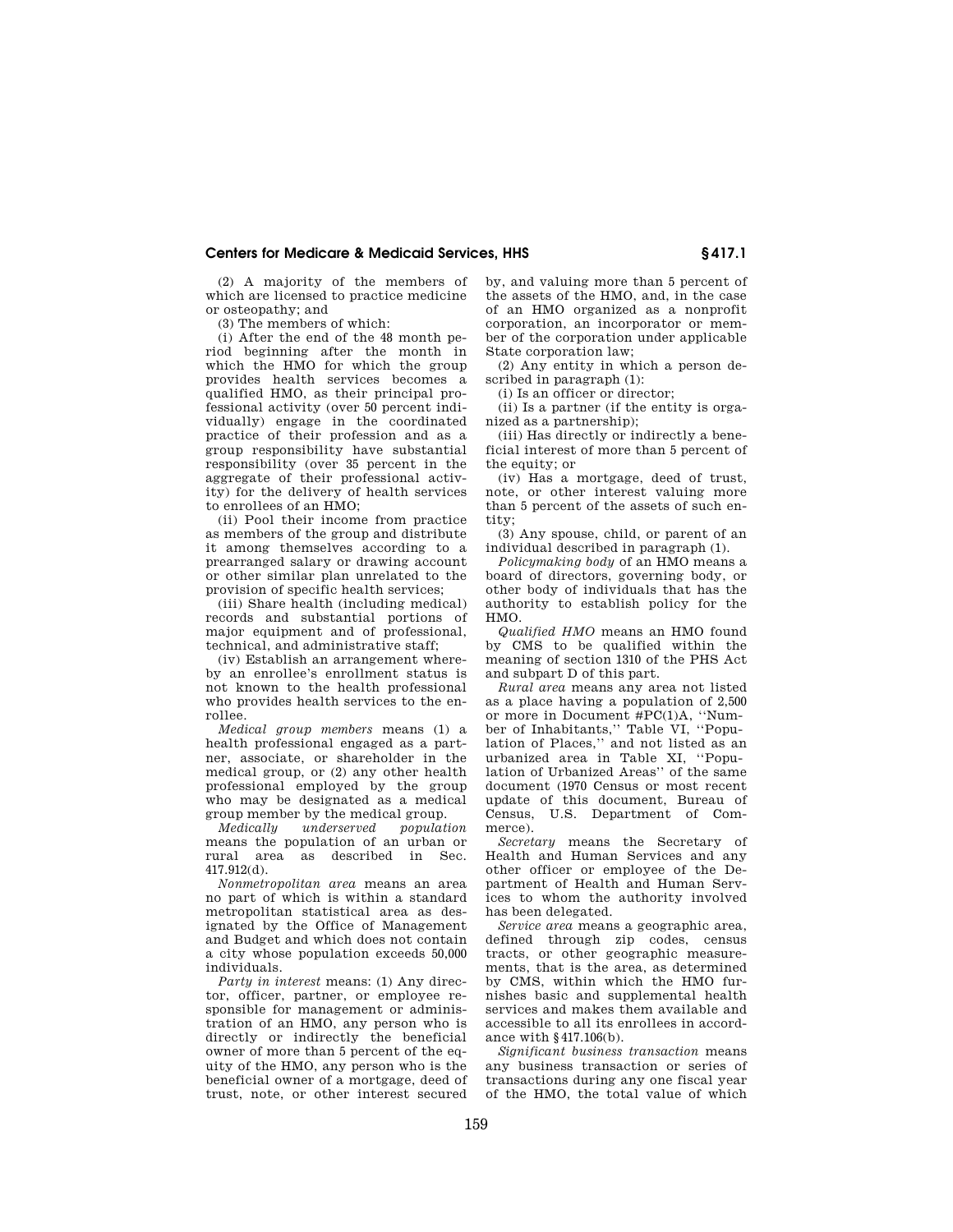exceeds the lesser of \$25,000 or 5 percent of the total operating expenses of the HMO.

*Staff of the HMO* means health professionals who are employees of the HMO and who—

(1) Provide services to HMO enrollees at an HMO facility subject to the staff policies and operational procedures of the HMO;

(2) Engage in the coordinated practice of their profession and provide to enrollees of the HMO the health services that the HMO has contracted to provide;

(3) Share medical and other records, equipment, and professional, technical, and administrative staff of the HMO; and

(4) Provide their professional services in accordance with a compensation arrangement, other than fee-for-service, established by the HMO. This arrangement may include, but is not limited to, fee-for-time, retainer or salary.

*Subscriber* means an enrollee who has entered into a contractual relationship with the HMO or who is responsible for making payments for basic health services (and contracted for supplemental health services) to the HMO or on whose behalf these payments are made.

*Supplemental health services* means the health services described in §417.102(a).

*Unusual or infrequently used health services* means:

(1) Those health services that are projected to involve fewer than 1 percent of the encounters per year for the entire HMO enrollment, or,

(2) Those health services the provision of which, given the enrollment projection of the HMO and generally accepted staffing patterns, is projected will require less than 0.25 full time equivalent health professionals.

[45 FR 72528, Oct. 31, 1980, as amended at 47 FR 19338, May 5, 1982; 52 FR 22321, June 11, 1987. Redesignated at 52 FR 36746, Sept. 30, 1987. Redesignated and amended at 56 FR 51985, Oct. 17, 1991; 58 FR 38067, July 15, 1993; 60 FR 34887, July 5, 1995; 60 FR 45674, Sept. 1, 1995]

# **§ 417.2 Basis and scope.**

(a) Subparts B through F of this part pertain to the Federal qualification of HMOs under title XIII of the Public Health Service (PHS) Act.

(b) Subparts G through R of this part set forth the rules for Medicare contracts with, and payment to, HMOs and competitive medical plans (CMPs) under section 1876 of the Act.

(c) Subpart U of this part pertains to Medicare payment to health care prepayment plans under section 1833(a)(1)(A) of the Act.

(d) Subpart V of this part applies to the administration of outstanding loans and loan guarantees previously granted under title XIII of the PHS Act.

[56 FR 51985, Oct. 17, 1991, as amended at 60 FR 45675, Sept. 1, 1995]

# **Subpart B—Qualified Health Maintenance Organizations: Services**

#### **§ 417.101 Health benefits plan: Basic health services.**

(a) An HMO must provide or arrange for the provision of basic health services to its enrollees as needed and without limitations as to time and cost other than those prescribed in the PHS Act and these regulations, as follows:

(1) Physician services (including consultant and referral services by a physician), which must be provided by a licensed physician, or if a service of a physician may also be provided under applicable State law by other health professionals, an HMO may provide the service through these other health professionals;

(2)(i) Outpatient services, which must include diagnostic services, treatment services and x-ray services, for patients who are ambulatory and may be provided in a non-hospital based health care facility or at a hospital;

(ii) Inpatient hospital services, which must include but not be limited to, room and board, general nursing care, meals and special diets when medically necessary, use of operating room and related facilities, use of intensive care unit and services, x-ray services, laboratory, and other diagnostic tests, drugs, medications, biologicals, anesthesia and oxygen services, special duty nursing when medically necessary, radiation therapy, inhalation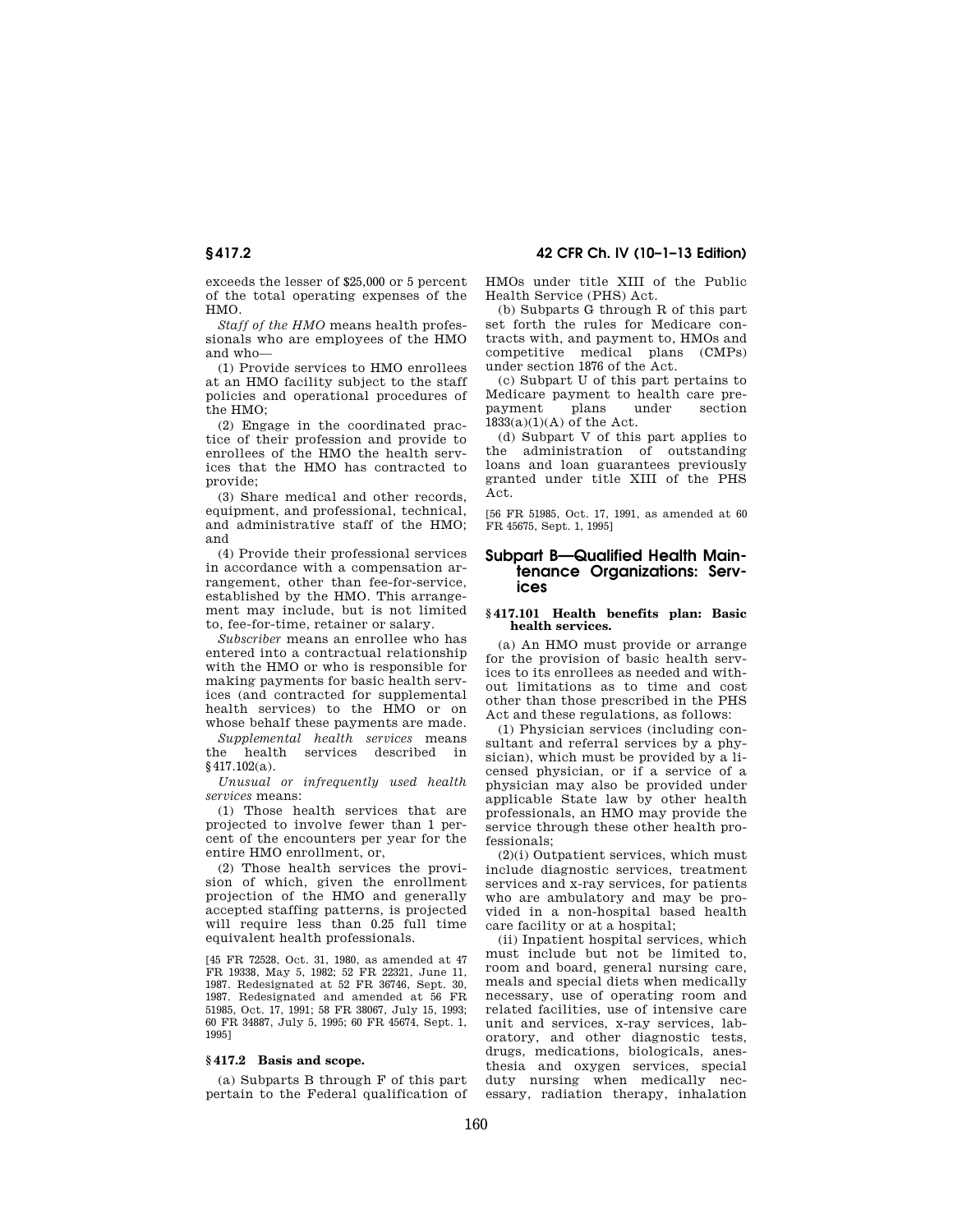therapy, and administration of whole blood and blood plasma;

(iii) Outpatient services and inpatient hospital services must include short-term rehabilitation services and physical therapy, the provision of which the HMO determines can be expected to result in the significant improvement of a member's condition within a period of two months:

(3) Instructions to its enrollees on procedures to be followed to secure medically necessary emergency health services both in the service area and out of the service area;

(4) Twenty outpatient visits per enrollee per year, as may be necessary and appropriate for short-term evaluative or crisis intervention mental health services, or both;

(5) Diagnosis, medical treatment and referral services (including referral services to appropriate ancillary services) for the abuse of or addiction to alcohol and drugs:

(i) Diagnosis and medical treatment for the abuse of or addiction to alcohol and drugs must include detoxification for alcoholism or drug abuse on either an outpatient or inpatient basis, whichever is medically determined to be appropriate, in addition to the other required basic health services for the treatment of other medical conditions;

(ii) Referral services may be either for medical or for nonmedical ancillary services. Medical services must be a part of basic health services; nonmedical ancillary services (such as vocational rehabilitation and employment counseling) and prolonged rehabilitation services in a specialized inpatient or residential facility need not be a part of basic health services;

(6) Diagnostic laboratory and diagnostic and therapeutic radiologic services in support of basic health services;

(7) Home health services provided at an enrollee's home by health care personnel, as prescribed or directed by the responsible physician or other authority designated by the HMO; and

(8) Preventive health services, which must be made available to members and must include at least the following:

(i) A broad range of voluntary family planning services;

(ii) Services for infertility;

(iii) Well-child care from birth; (iv) Periodic health evaluations for adults;

(v) Eye and ear examinations for children through age 17, to determine the need for vision and hearing correction; and

(vi) Pediatric and adult immunizations, in accord with accepted medical practice.

(b) In addition, an HMO may include a health service described in §417.102 as a supplemental health service in the basic health services that it provides or arranges for its enrollees for a basic health services payment.

(c) To the extent that a natural disaster, war, riot, civil insurrection, epidemic or any other emergency or similar event not within the control of an HMO results in the facilities, personnel, or financial resources of an HMO being unavailable to provide or arrange for the provision of a basic or supplemental health service in accordance with the requirements of §§417.101 through 417.106 and §§417.168 and 417.169, the HMO is required only to make a good-faith effort to provide or arrange for the provision of the service, taking into account the impact of the event. For purposes of this paragraph, an event is not within the control of an HMO if the HMO cannot exercise influence or dominion over its occurrence.

(d) The following are not required to be provided as basic health services:

(1) Corrective appliances and artificial aids;

(2) Mental health services, except as required under section 1302(1)(D) of the PHS Act and paragraph (a)(4) of this section;

(3) Cosmetic surgery, unless medically necessary;

(4) Prescribed drugs and medicines incidental to outpatient care;

(5) Ambulance services, unless medically necessary;

(6) Care for military service connected disabilities for which the enrollee is legally entitled to services and for which facilities are reasonably available to this enrollee;

(7) Care for conditions that State or local law requires be treated in a public facility;

(8) Dental services;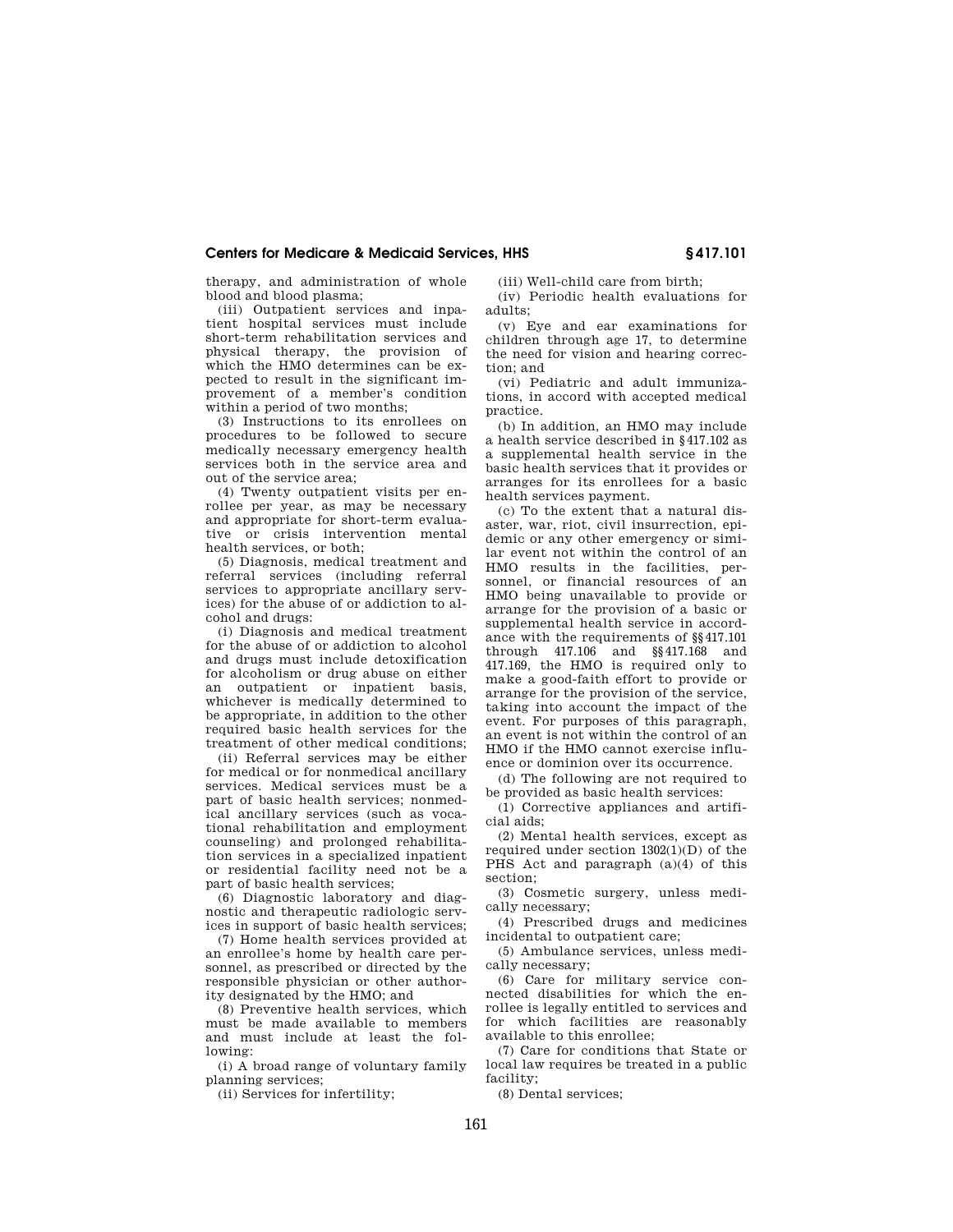(9) Vision and hearing care except as required by sections  $1302(1)(A)$  and  $1302(1)(H)(Vi)$  of the PHS Act and paragraphs  $(a)(1)$  and  $(a)(8)$  of this section;

(10) Custodial or domiciliary care;

(11) Experimental medical, surgical, or other experimental health care procedures, unless approved as a basic health service by the policymaking body of the HMO;

(12) Personal or comfort items and private rooms, unless medically necessary during inpatient hospitalization;

(13) Whole blood and blood plasma;

(14) Long-term physical therapy and rehabilitation;

(15) Durable medical equipment for home use (such as wheel chairs, surgical beds, respirators, dialysis machines); and

(16) Health services that are unusual and infrequently provided and not necessary for the protection of individual health, as approved by CMS upon application by the HMO.

(e) An HMO may not offer to provide or arrange for the provision of basic health services on a prepayment basis that do not include all the basic health services set forth in paragraph (a) of this section or that are limited as to time and cost except in a manner prescribed by this subpart.

[45 FR 72528, Oct. 31, 1980. Redesignated at 52 FR 36746, Sept. 30, 1987, and amended at 58 FR 38077, July 15, 1993]

#### **§ 417.102 Health benefits plan: Supplemental health services.**

(a) An HMO may provide to its enrollees any health service that is not included as a basic health service under §417.101(a). These health services may be limited as to time and cost.

(b) An HMO must determine the level and scope of supplemental health services included with basic health services provided to its enrollees for a basic health services payment or those services offered to its enrollees as supplemental health services.

[45 FR 72528, Oct. 31, 1980, as amended at 47 FR 19339, May 5, 1982. Redesignated at 52 FR 36746, Sept. 30, 1987, as amended at 58 FR 38082, 38083, July 15, 1993]

# **§ 417.102 42 CFR Ch. IV (10–1–13 Edition)**

### **§ 417.103 Providers of basic and supplemental health services.**

(a)(1) The HMO must provide that the services of health professionals that are provided as basic health services will, except as provided in paragraph (c) of this section, be provided or arranged for through (i) health professionals who are staff of the HMO, (ii) a medical group or groups, (iii) an IPA or IPAs, (iv) physicians or other health professionals under direct service contracts with the HMO for the provision of these services, or (v) any combination of staff, medical group or groups, IPA or IPAs, or physicians or other health professionals under direct service contracts with the HMO.

(2) A staff or medical group model HMO may have as providers of basic health services physicians who have also entered into written services arrangements with an IPA or IPAs, but only if either (i) these physicians number less than 50 percent of the physicians who have entered into arrangements with the IPA or IPAs, or (ii) if the sharing is 50 percent or greater, CMS approves the sharing as being consistent with the purposes of section 1310(b) of the PHS Act.

(3) After the 4 year period beginning with the month following the month in that an HMO becomes a qualified HMO, an entity that meets the requirements of the definition of medical group in §417.100, except for subdivision (3)(i) of that definition, may be considered a medical group if CMS determines that the principal professional activity (over 50 percent individually) of the entity's members is the coordinated practice of their profession, and if the HMO has demonstrated to the satisfaction of CMS that the entity is committed to the delivery of medical services on a prepaid group practice basis by either:

(i) Presenting a reasonable timephased plan for the entity to achieve compliance with the ''substantial responsibility'' requirement of subdivision  $(3)(i)$  of the definition of "medical" group'' in §417.100. The HMO must update the plan annually and must demonstrate to the satisfaction of CMS that the entity is making continuous efforts and progress towards compliance with the requirements of the definition of ''medical group,'' or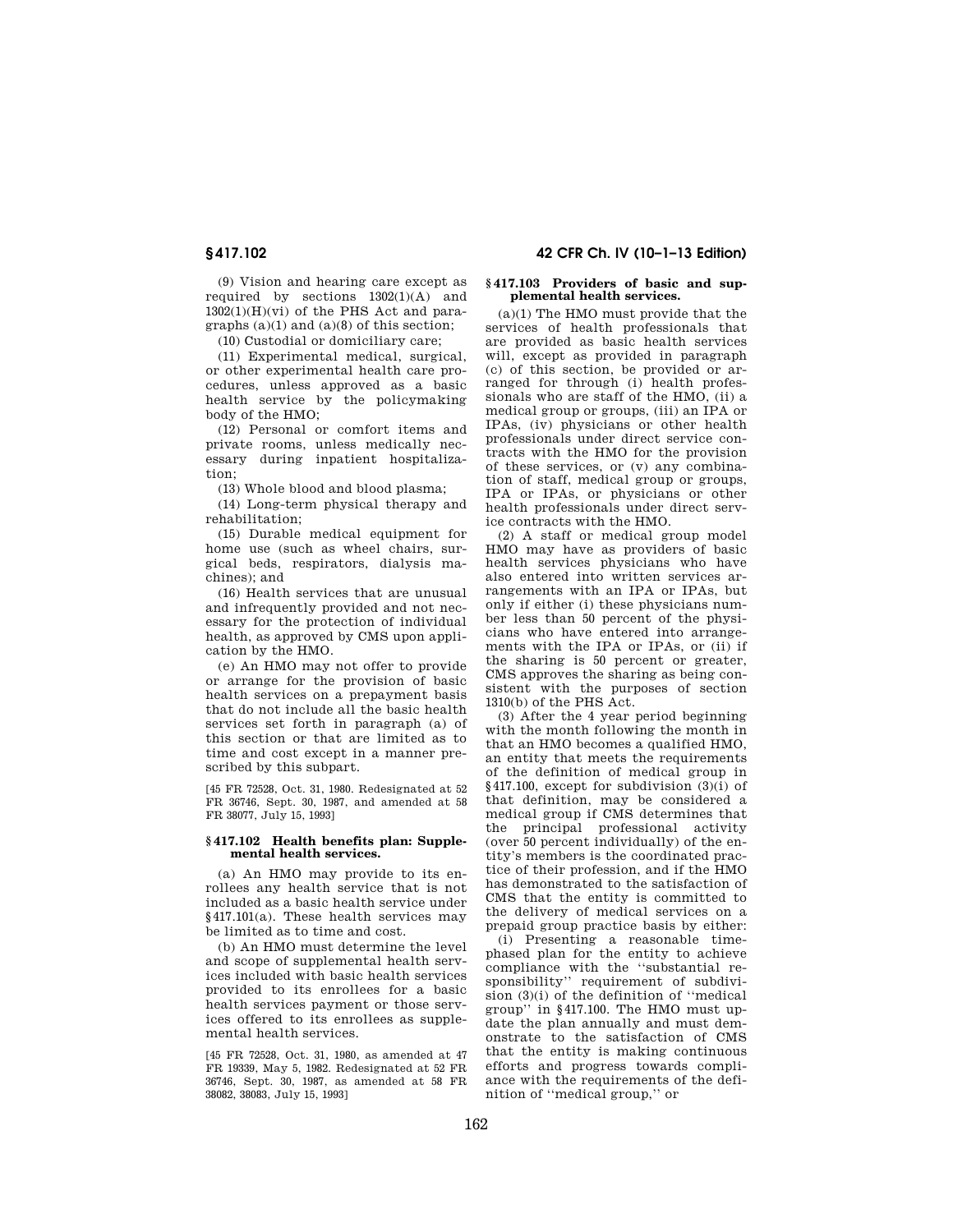(ii) Demonstrating that compliance by the entity with the ''substantial responsibility'' requirement is unreasonable or impractical because (A) the HMO serves a non-metropolitan or rural area as defined in §417.100, or (B) the entity is a multi-speciality group that provides medical consultation upon referral on a regional or national basis, or (C) the majority of the residents of the HMO's service area are not eligible for employer-employee health benefits plans and the HMO has an insufficient number of enrollees to require utilization of at least 35 percent of the entity's services.

(b) HMOs must have effective procedures to monitor utilization and to control cost of basic and supplemental health services and to achieve utilization goals, which may include mechanisms such as risk sharing, financial incentives, or other provisions agreed to by providers.

(c) Paragraph (a) of this section does not apply to the provision of the services of a physician:

(1) Which the HMO determines are unusual or infrequently used services; or

(2) Which, because of an emergency, it was medically necessary to provide to the enrollee other than as required by paragraph (a) of this section; or

(3) Which are provided as part of the inpatient hospital services by employees or staff of a hospital or provided by staff of other entities such as community mental health centers, home health agencies, visiting nurses' associations, independent laboratories, or family planning agencies.

(d) Supplemental health services must be provided or arranged for by the HMO and need not be provided by providers of basic health services under contract with the HMO.

(e) Each HMO must:

(1) Pay the provider, or reimburse its enrollees for the payment of reasonable charges for basic health services (or supplemental health services that the HMO agreed to provide on a prepayment basis) for which its enrollees have contracted, which were medically necessary and immediately required to be obtained other than through the HMO because of an unforeseen illness, injury, or condition, as determined by the HMO;

(2) Adopt procedures to review promptly all claims from enrollees for reimbursement for the provision of health services described in paragraph (e)(1) of this section, including a procedure for the determination of the medical necessity for obtaining the services other than through the HMO; and

(3) Provide instructions to its enrollees on procedures to be followed to secure these health services.

(Sec. 215 of the Public Health Service Act, as amended, 58 Stat. 690, 67 Stat. 631 (42 U.S.C. 216); secs. 1301–1318, as amended, Pub. L. 97– 35, 95 Stat. 572–578 (42 U.S.C. 300e–300e–17)

[45 FR 72528, Oct. 31, 1980; 45 FR 77031, Nov. 21, 1980, as amended at 47 FR 19339, May 5, 1982; 50 FR 6174, Feb. 14, 1985. Redesignated at 52 FR 36746, Sept. 30, 1987, as amended at 58 FR 38082, 38083, July 15, 1993]

#### **§ 417.104 Payment for basic health services.**

(a) *Basic health services payment.* Each HMO must provide or arrange for the provision of basic health services for a basic health services payment that:

(1) Is to be paid on a periodic basis without regard to the dates these services are provided;

(2) Is fixed without regard to the frequency, extent, or kind of basic health services actually furnished;

(3) Except as provided in paragraph (c) of this section, is fixed under a community rating system, as described in paragraph (b) of this section; and

(4) May be supplemented by nominal copayments which may be required for the provision of specific basic health services. Each HMO may establish one or more copayment options calculated on the basis of a community rating system.

(i) An HMO may not impose copayment charges that exceed 50 percent of the total cost of providing any single service to its enrollees, nor in the aggregate more than 20 percent of the total cost of providing all basic health services.

(ii) To insure that copayments are not a barrier to the utilization of health services or enrollment in the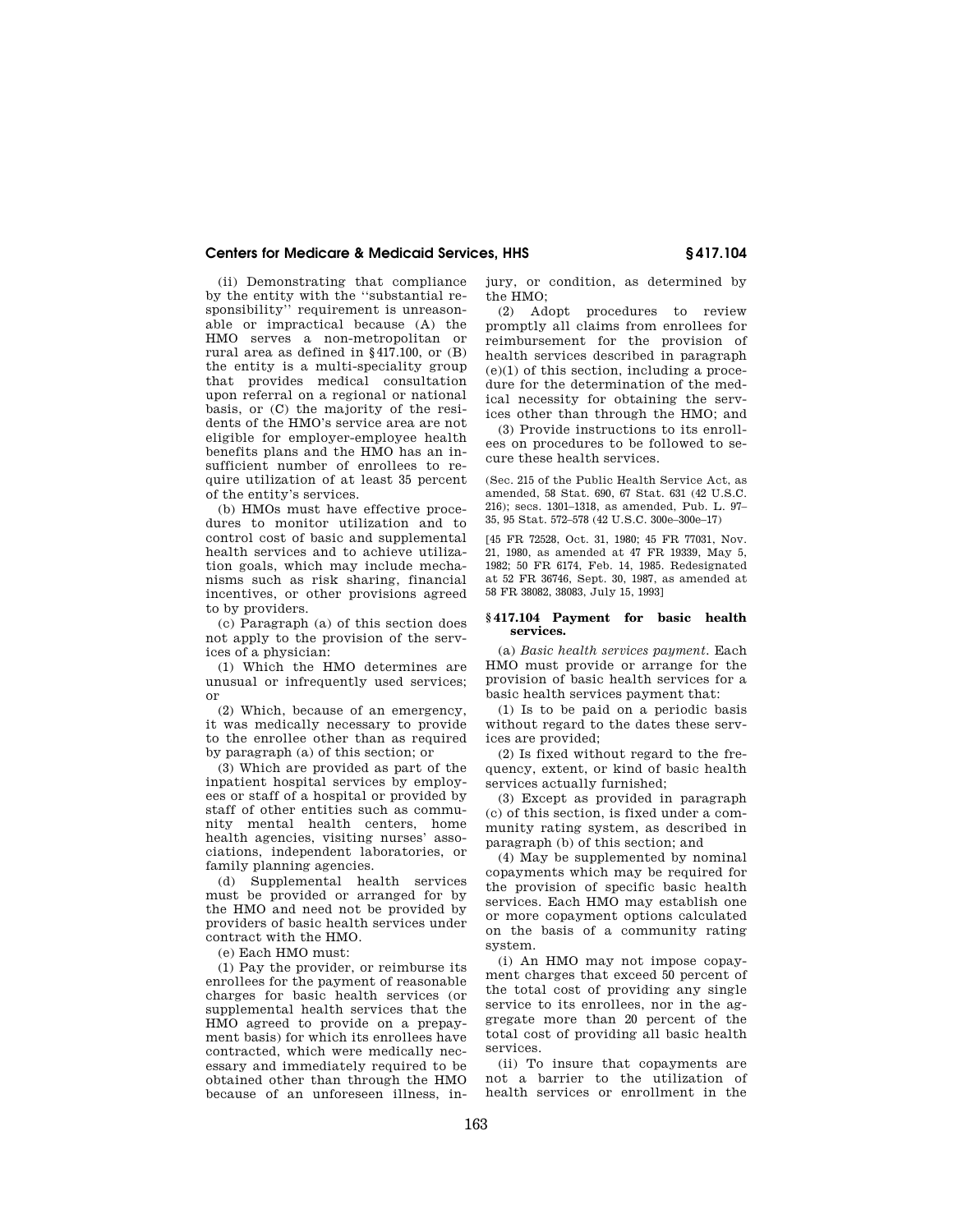HMO, an HMO may not impose copayment charges on any subscriber (or enrollees covered by the subscriber's contract with the HMO) in any calendar year, when the copayments made by the subscriber (or enrollees) in that calendar year total 200 percent of the total annual premium cost which that subscriber (or enrollees) would be required to pay if he (or they) were enrolled under an option with no copayments. This limitation applies only if the subscriber (or enrollees) demonstrates that copayments in that amount have been paid in that year.

(b) *Community rating system.* Under a community rating system, rates of payment for health services may be determined on a per person or per family basis, as described in paragraph  $(b)(1)$ of this section or on a per group basis as described in paragraph (b)(2) of this section. An HMO may fix its rates of payment under the system described in paragraph  $(b)(1)$  or  $(b)(2)$  of this section or under both such systems, but an HMO may use only one such system for fixing its rates of payment for any one group.

(1) A system of fixing rates of payment for health services may provide that the rates will be fixed on a per person or per family basis and may vary with the number of persons in a family. Except as otherwise authorized in this paragraph, these rates must be equivalent for all individuals and for all families of similar composition. Rates of payment may be based on either a schedule of rates charged to each subscriber group or on a per-enrollee-per-month (or per-subscriberper-month) revenue requirement for the HMO. In the former event, rates may vary from group to group if the projected total revenue from each group is substantially equivalent to the revenue that would be derived if the schedule of rates were uniform for all groups. In the latter event, the payments from each group of subscribers must be calculated to yield revenues substantially equivalent to the product of the total number of enrollees (or subscribers) expected to be enrolled from the group and the per-enrolleeper-month (or per-subscriber-permonth) revenue requirement for the HMO. Under the system described in

**§ 417.104 42 CFR Ch. IV (10–1–13 Edition)** 

this paragraph, rates of payment may not vary because of actual or anticipated utilization of services by individuals associated with any specific group of subscribers. These provisions do not preclude changes in the rates of payment that are established for new enrollments or re-enrollments and that do not apply to existing contracts until the renewal of these contracts.

(2) A system of fixing rates of payment for health services may provide that the rates will be fixed for individuals and families by groups. Except as otherwise authorized in this paragraph, such rates must be equivalent for all individuals in the same group and for all families of similar composition in the same group. If an HMO is to fix rates of payment for individuals and families by groups, it must:

(i) Classify all of the enrollees of the organization into classes based on factors that the HMO determines predict the differences in the use of health services by the individuals or families in each class and which have not been disapproved by CMS,

(ii) Determine its revenue requirements for providing services to the enrollees of each class established under paragraph (b)(2)(i) of this section, and

(iii) Fix the rates of payment for the individuals and families of a group on the basis of a composite of the organization's revenue requirements determined under paragraph  $(b)(2)(ii)$  of this section for providing services to them as members of the classes established under paragraph  $(b)(2)(i)$  of this section. CMS will review the factors used by each HMO to establish classes under paragraph  $(b)(2)(i)$  of this section. If CMS determines that any such factor may not reasonably be used to predict the use of the health services by individuals and families, CMS will disapprove the factor for that purpose.

(3)(i) Nominal differentials in rates may be established to reflect differences in marketing costs and the different administrative costs of collecting payments from the following categories of potential subscribers:

(A) Individual (non-group) subscribers (including their families).

(B) Small groups of subscribers (100 subscribers or fewer).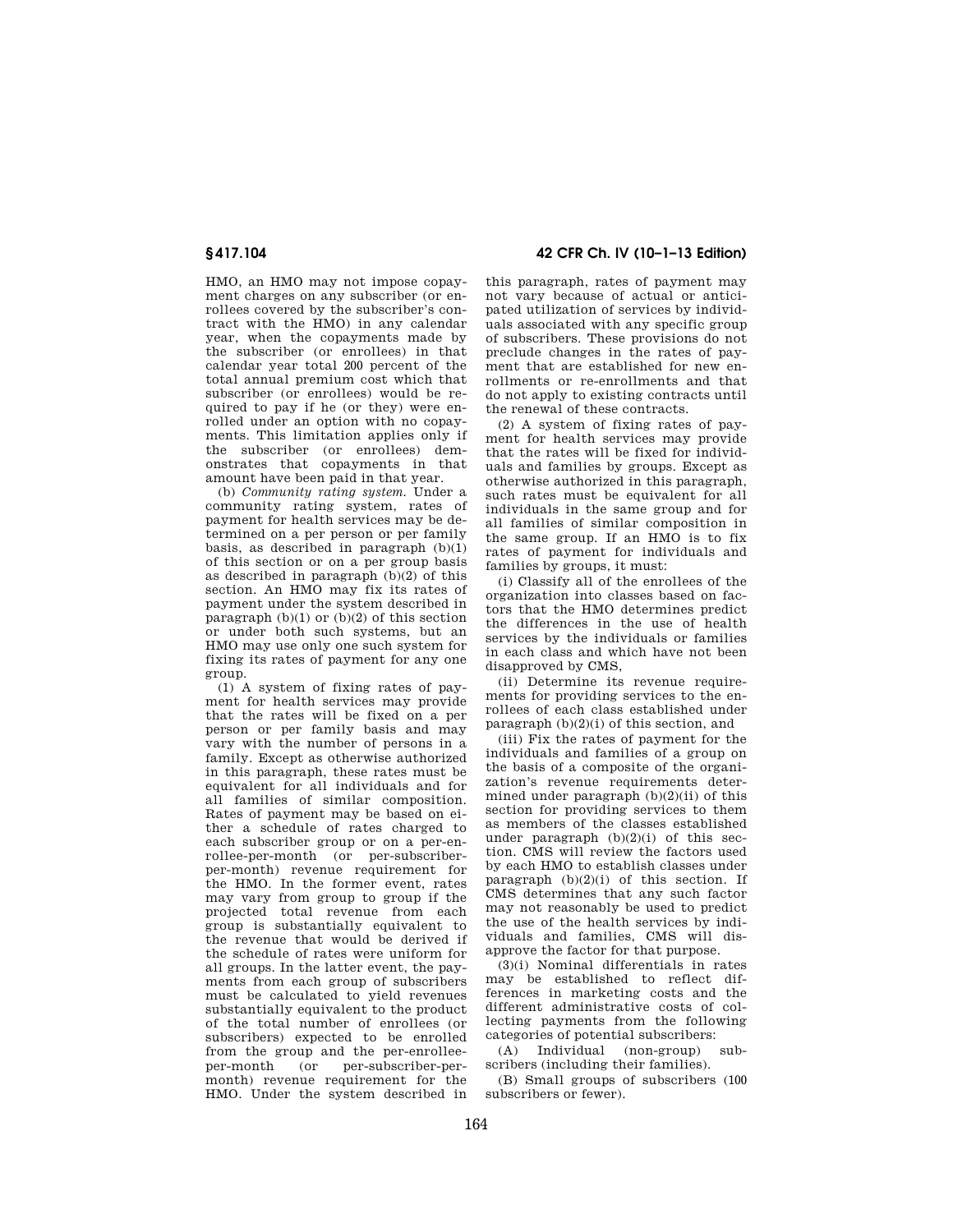(C) Large groups of subscribers (over 100 subscribers).

(ii) Differentials in rates may be established for subscribers enrolled in an HMO: (A) Under a contract with a governmental authority under section 1079 (''Contracts for Medical Care for Spouses and Children: Plans'') or section 1086 (''Contracts for Health Benefits for Certain Members, Former Members and their Dependents'') of title 10 (''Armed Forces''), United States Code; or (B) under any other governmental program (other than the health benefits program authorized by chapter 89 (''Health Insurance'') of title 5 (''Government Organization and Employees''), United States Code; or (C) under any health benefits program for employees of States, political subdivisions of states, and other public entities.

(4) An HMO may establish a separate community rate for separate regional components of the organization upon satisfactory demonstration to CMS of the following:

(i) Each regional component is geographically distinct and separate from any other regional component; and

(ii) Each regional component provides substantially the full range of basic health services to its enrollees, without extensive referral between components of the organization for these services, and without substantial utilization by any two components of the same health care facilities. The separate community rate for each regional component of the HMO must be based on the different costs of providing health services in the respective regions.

(c) *Exceptions to community rating requirement.* (1) In the case of an HMO that provided comprehensive health services on a prepaid basis before it became a qualifed HMO, the requirement of community rating shall not apply to the HMO during the forty-eight month period beginning with the month following the month in which it became a qualifed HMO.

(2) The requirement of community rating does not apply to the basic health services payment for basic health services provided an enrollee who is a full-time student at an accredited institution of higher education.

(d) *Late payment penalty.* HMOs may charge a late payment penalty on accounts receivable that are in arrears.

(e) *Review procedures for evaluating the community rating by class system under paragraph* (b)(2).<sup>1</sup> An HMO may establish a community rating system under paragraph (b)(2) of this section or revised factors used to establish classes after it receives written approval of the factors from CMS. CMS will give approval if it concludes that the factors can reasonably be used to predict the use of health services by individuals and families.

(1) An HMO must make a written request to CMS, listing the factors to be used in the community rating by class system under paragraph (b)(2) of this section.

(2) CMS will notify each HMO within 30 days of receipt of the request and application of one of the following:

(i) The application is approved;

(ii) Additional information or data are required and CMS will notify the HMO of its decision within 30 days from the date of receipt of this information or data; or

(iii) CMS needs additional time to review the written request and the HMO will be notified of CMS's decision within 90 days.

(Approved by the Office of Management and Budget under control number 0915–0051)

(Sec. 215 of the Public Health Service Act, as amended, 58 Stat. 690, 67 Stat. 631 (42 U.S.C. 216); secs. 1301–1318, as amended, Pub. L. 97– 35, 95 Stat. 572–578 (42 U.S.C. 300e–300e–17)

[45 FR 72528, Oct. 31, 1980, as amended at 47 FR 19339, May 5, 1982; 50 FR 6175, Feb. 14, 1985. Redesignated at 52 FR 36746, Sept. 30, 1987, as amended at 56 FR 8853, Mar. 1, 1991; 58 FR 38082, 38083, July 15, 1993]

## **§ 417.105 Payment for supplemental health services.**

(a) An HMO may require supplemental health services payments, in addition to the basic health services payments, for the provision of each health service included in the supplemental health services set forth in

<sup>1</sup>Further information entitled ''Guidelines for Rating by Class'' may be obtained from the Office of Prepaid Health Care, Division of Qualification Analysis, HHS Cohen Bldg., room 4360, 330 Independence Ave. SW., Washington, DC 20201.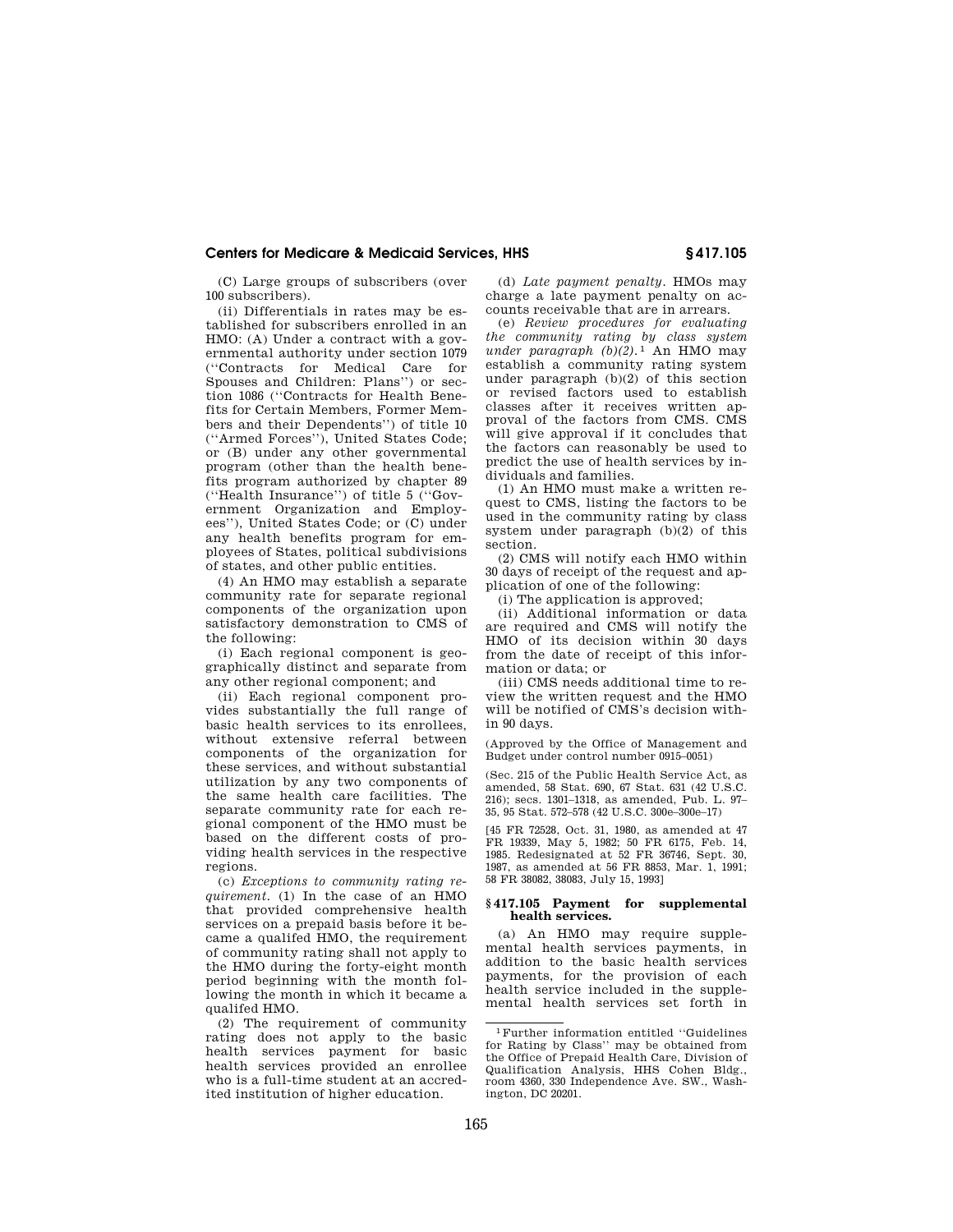§417.102 for which subscribers have contracted, or it may include supplemental health services in the basic health services provided its enrollees for a basic health services payment.

(b) Supplemental health services payments may be made in any agreed upon manner, such as prepayment or fee-forservice. Supplemental health services payments that are fixed on a prepayment basis, however, must be fixed under a community rating system, unless the supplemental health services payment is for a supplemental health service provided an enrollee who is a full-time student at an accredited institution of higher education. In the case of an HMO that provided comprehensive health services on a prepaid basis before it became a qualifed HMO, the community rating requirement shall not apply to that HMO during the forty-eight month period beginning with the month following the month in which it became a qualifed HMO.

(Sec. 215 of the Public Health Service Act, as amended, 58 Stat. 690, 67 Stat. 631 (42 U.S.C. 216); secs. 1301–1318, as amended, Pub. L. 97– 35, 95 Stat. 572–578 (42 U.S.C. 300e–300e–17)

[45 FR 72528, Oct. 31, 1980, as amended at 50 FR 6175, Feb. 14, 1985. Redesignated at 52 FR 36746, Sept. 30, 1987, as amended at 58 FR 38082, 38083, July 15, 1993]

#### **§ 417.106 Quality assurance program; Availability, accessibility, and continuity of basic and supplemental health services.**

(a) *Quality assurance program.* Each HMO or CMP must have an ongoing quality assurance program for its health services that meets the following conditions:

(1) Stresses health outcomes to the extent consistent with the state of the art.

(2) Provides review by physicians and other health professionals of the process followed in the provision of health services.

(3) Uses systematic data collection of performance and patient results, provides interpretation of these data to its practitioners, and institutes needed change.

(4) Includes written procedures for taking appropriate remedial action whenever, as determined under the quality assurance program, inappro-

**§ 417.106 42 CFR Ch. IV (10–1–13 Edition)** 

priate or substandard services have been provided or services that ought to have been furnished have not been provided.

(b) *Availability and accessibility of health care services.* Basic health services and those supplemental health services for which enrollees have contracted must be provided or arranged for by the HMO in accordance with the following rules:

(1) Except as provided in paragraph  $(h)(2)$  of this section, the services must be available to each enrollee within the HMO's service area.

(2) *Exception.* If the HMO's service area is located wholly within a nonmetropolitan area, the HMO may make available outside its service area any basic health service that is not a primary care or emergency care service, if the number of providers of that basic health service who will provide the service to the HMO's enrollees is insufficient to meet the demand. As used in this paragraph, primary care includes general practice, family practice, general internal medicine, general pediatrics, and general obstetrics and gynecology. An HMO that provides the services covered by these fields through at least a general or family practitioner, or a pediatrician and a general internist, is considered to be providing primary care.

(3) The services must be available and accessible with reasonable promptness to each of the HMO's enrollees as ensured through—

(i) Staffing patterns within generally accepted norms for meeting the projected enrollment needs; and

(ii) Geographic location, hours of operation, and arrangements for afterhours services. (Medically necessary emergency services must be available 24 hours a day, 7 days a week.)

(c) *Continuity of care.* The HMO must ensure continuity or care through arrangements that include but are not limited to the following:

(1) Use of a health professional who is primarily responsible for coordinating the enrollee's overall health care.

(2) A system of health and medical records that accumulates pertinent information about the enrollee's health care and makes it available to appropriate professionals.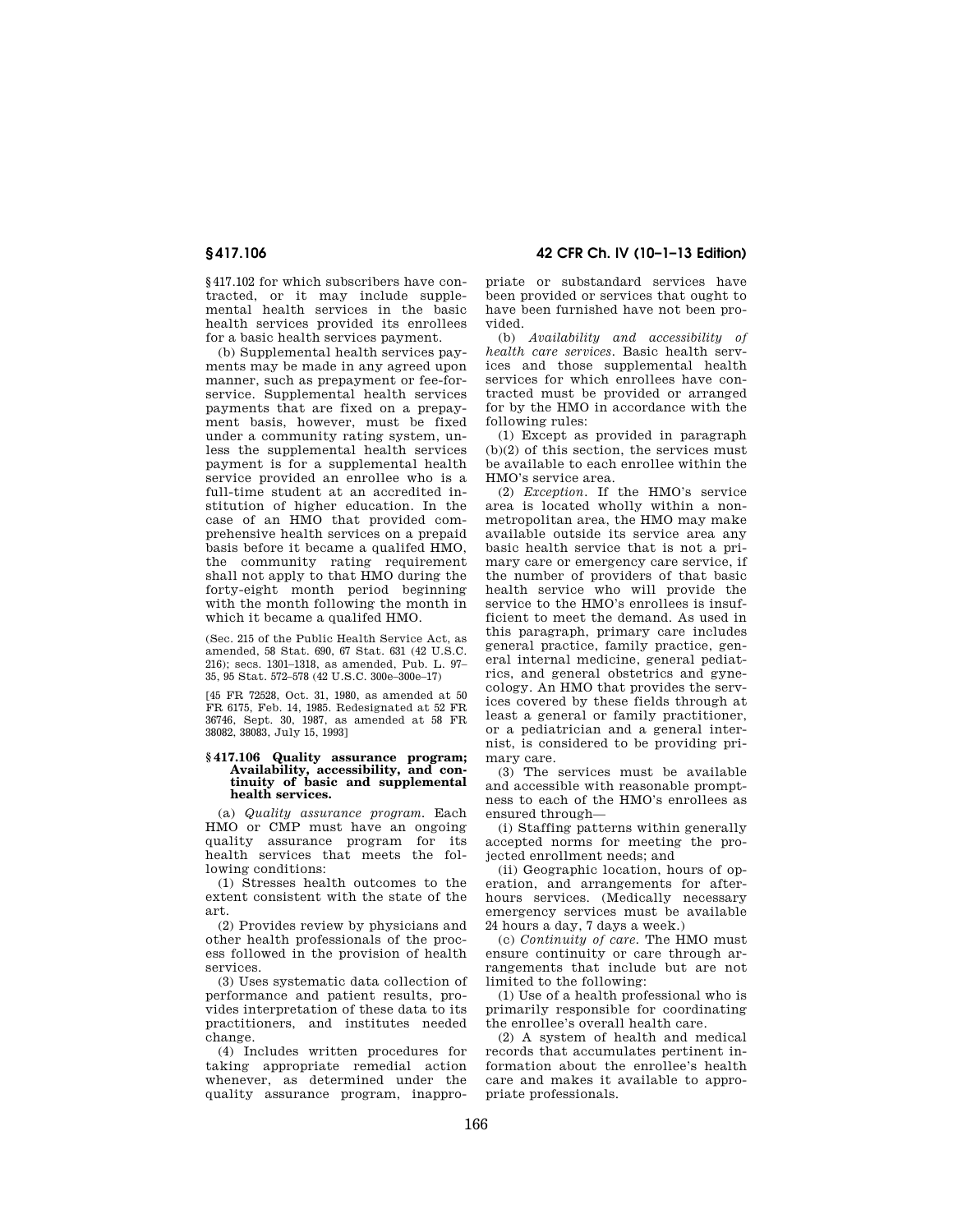(3) Arrangements made directly or through the HMO's providers to ensure that the HMO or the health professional who coordinates the enrollee's overall health care is kept informed about the services that the referral resources furnish to the enrollee.

(d) *Confidentiality of health records.*  Each HMO must establish adequate procedures to ensure the confidentiality of the health and medical records of its enrollees.

[58 FR 38068, July 15, 1993]

# **Subpart C—Qualified Health Maintenance Organizations: Organization and Operation**

SOURCE: 58 FR 38068, July 15, 1993, unless otherwise noted.

### **§ 417.120 Fiscally sound operation and assumption of financial risk.**

(a) *Fiscally sound operation*—(1) *General requirements.* Each HMO must have a fiscally sound operation, as demonstrated by the following:

(i) Total assets greater than total unsubordinated liabilities. In evaluating assets and liabilities, loan funds awarded or guaranteed under section 1306 of the PHS Act are not included as liabilities.

(ii) Sufficient cash flow and adequate liquidity to meet obligations as they become due.

(iii) A net operating surplus, or a financial plan that meets the requirements of paragraph (a)(2) of this section.

(iv) An insolvency protection plan that meets the requirements of §417.122(b) for protection of enrollees.

(v) A fidelity bond or bonds, procured and maintained by the HMO, in an amount fixed by its policymaking body but not less than \$100,000 per individual, covering each officer and employee entrusted with the handling of its funds. The bond may have reasonable deductibles, based upon the financial strength of the HMO.

(vi) Insurance policies or other arrangements, secured and maintained by the HMO and approved by CMS to insure the HMO against losses arising from professional liability claims, fire, theft, fraud, embezzlement, and other casualty risks.

(2) *Financial plan requirement.* (i) If an HMO has not earned a cumulative net operating surplus during the three most recent fiscal years, did not earn a net operating surplus during the most recent fiscal year or does not have positive net worth, the HMO must submit a financial plan satisfactory to CMS to achieve net operating surplus within available fiscal resources.

(ii) This plan must include—

(A) A detailed marketing plan;

(B) Statements of revenue and expense on an accrual basis;

(C) Sources and uses of funds statements; and

(D) Balance sheets.

(b) *Assumption of financial risk.* Each HMO must assume full financial risk on a prospective basis for the provision of basic health services, except that it may obtain insurance or make other arrangements as follows:

(1) For the cost of providing to any enrollee basic health services with an aggregate value of more than \$5,000 in any year.

(2) For the cost of basic health services obtained by its enrollees from sources other than the HMO because medical necessity required that they be furnished before they could be secured through the HMO.

(3) For not more than 90 percent of the amount by which its costs for any of its fiscal years exceed 115 percent of its income for that fiscal year.

(4) For physicians or other health professionals, health care institutions, or any other combination of such individuals or institutions to assume all or part of the financial risk on a prospective basis for their furnishing of basic health services to the HMO's enrollees.

#### **§ 417.122 Protection of enrollees.**

(a) *Liability protection.* (1) Each HMO must adopt and maintain arrangements satisfactory to CMS to protect its enrollees from incurring liability for payment of any fees that are the legal obligation of the HMO. These arrangements may include any of the following:

(i) Contractual arrangements that prohibit health care providers used by the enrollees from holding any enrollee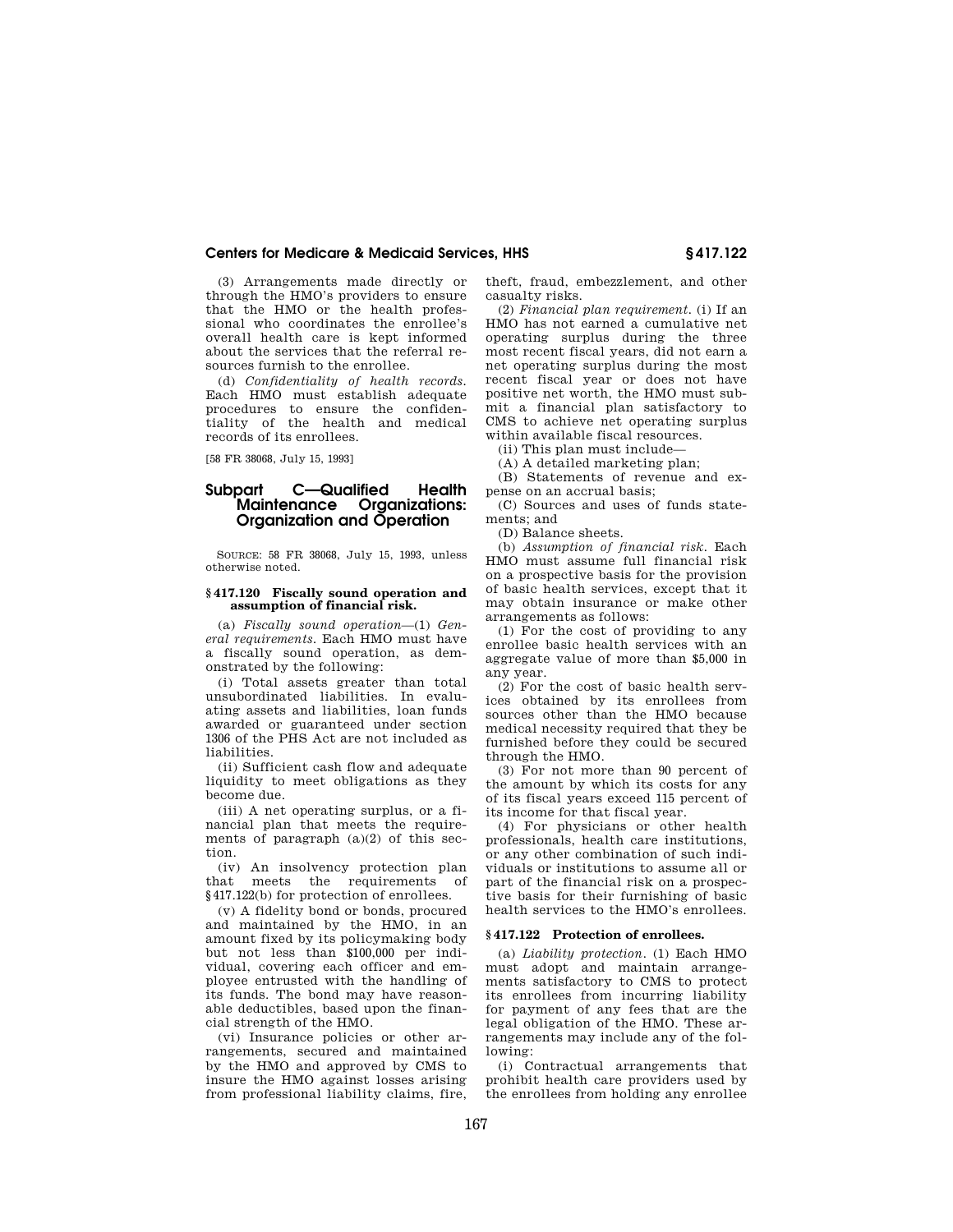liable for payment of any fees that are the legal obligation of the HMO.

(ii) Insurance, acceptable to CMS.

(iii) Financial reserves, acceptable to CMS, that are held for the HMO and restricted for use only in the event of insolvency.

(iv) Any other arrangements acceptable to CMS.

(2) The requirements of this paragraph do not apply to an HMO if CMS determines that State law protects the HMO enrollees from liability for payment of any fees that are the legal obligation of the HMO.

(b) *Protection against loss of benefits if the HMO becomes insolvent.* The insolvency protection plan required under §417.120(a) must provide for continuation of benefits as follows:

(1) For all enrollees, for the duration of the contract period for which payment has been made.

(2) For enrollees who are in an inpatient facility on the date of insolvency, until they are discharged from the facility.

### **§ 417.124 Administration and management.**

(a) *General requirements.* Each HMO must have administrative and managerial arrangements satisfactory to CMS, as demonstrated by at least the following:

(1) A policymaking body that exercises oversight and control over the HMO's policies and personnel to ensure that management actions are in the best interest of the HMO and its enrollees.

(2) Personnel and systems sufficient for the HMO to organize, plan, control and evaluate the financial, marketing, health services, quality assurance program, administrative and management aspects of the HMO.

(3) At a minimum, management by an executive whose appointment and removal are under the control of the HMO's policymaking body.

(b) *Full and fair disclosure*—(1) *Basic rule.* Each HMO must prepare a written description of the following:

(i) Benefits (including limitations and exclusions).

(ii) Coverage (including a statement of conditions on eligibility for benefits).

**§ 417.124 42 CFR Ch. IV (10–1–13 Edition)** 

(iii) Procedures to be followed in obtaining benefits and a description of circumstances under which benefits may be denied.

(iv) Rates.

(v) Grievance procedures.

(vi) Service area.

(vii) Participating providers.

(viii) Financial condition including at least the following most recently audited information: Current assets, other assets, total assets; current liabilities, long term liabilities; and net worth.

(2) *Requirements for the description.* (i) The description must be written in a way that can be easily understood by the average person who might enroll in the HMO.

(ii) The description of benefits and coverage may be in general terms if reference is made to a detailed statement of benefits and coverage that is available without cost to any person who enrolls in the HMO or to whom the opportunity for enrollment is offered.

(iii) The HMO must provide the description to any enrollee or person who is eligible to elect the HMO option and who requests the material from the HMO or the administrator of a health benefits plan. For purposes of this requirement, ''administrator'' (of a health benefits plan) has the meaning it is given in the Employment Retirement Income Security Act of 1974 (ERISA) at 29 U.S.C. 1002(16)(A).

(iv) If the HMO provides health services through individual practice associations (IPAs), the HMO must specify the number of member physicians by specialty, and a listing of the hospitals where HMO enrollees will receive basic and supplemental health services.

(v) If the HMO provides health services other than through IPAs, the HMO must specify, for each ambulatory care facility, the facility's address, days and hours of operation, and the number of physicians by specialty, and a listing of the hospitals where HMO enrollees will receive basic and supplemental health services.

(c) *Broadly representative enrollment.*  (1) Each HMO must offer enrollment to persons who are broadly representative of the various age, social, and income groups within its service area.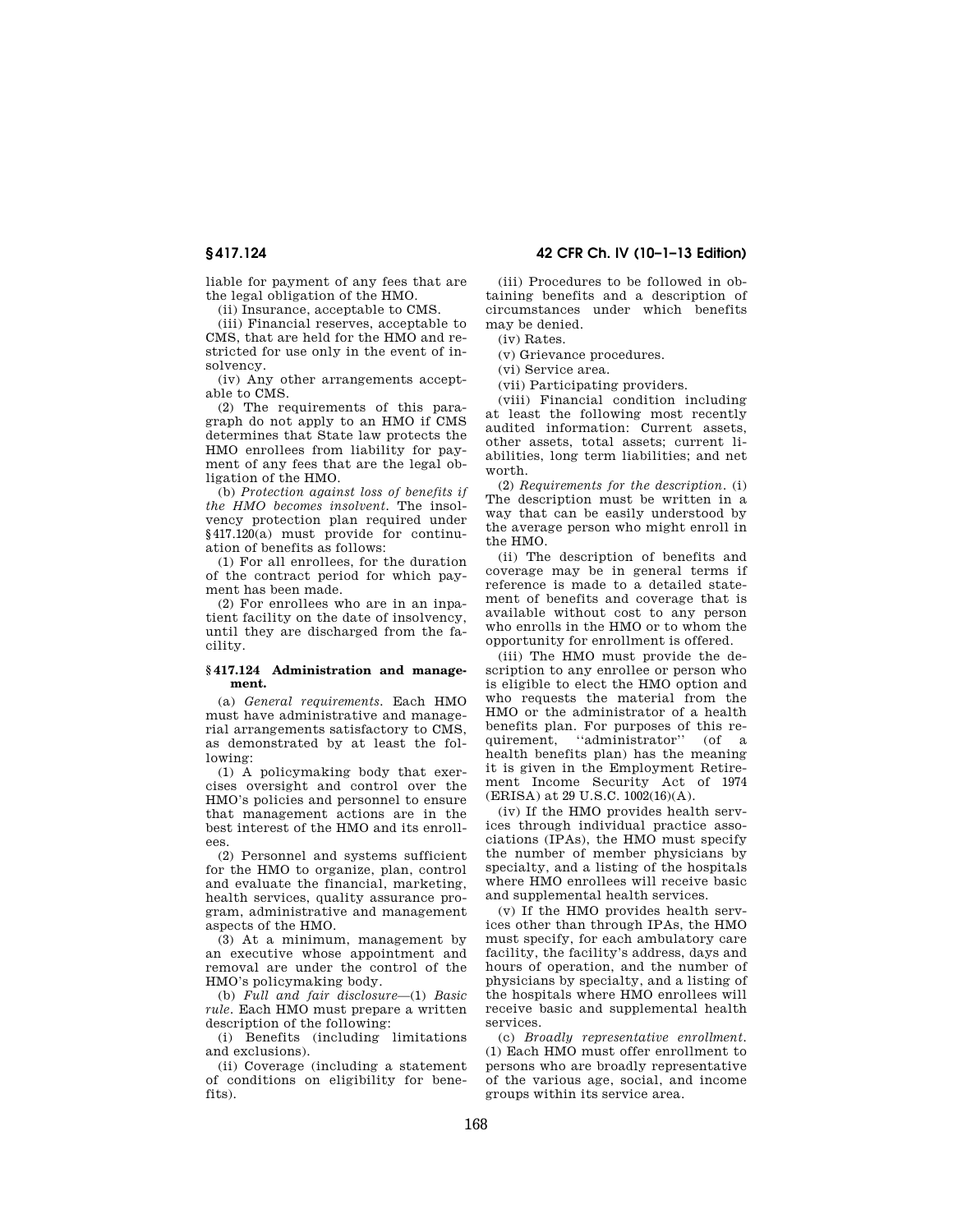(2) If an HMO has a medically underserved population located in its service area, not more than 75 percent of its enrollees may be from the medically underserved population unless the area in which that population resides is a rural area.

(d) *Health status and enrollment.* (1) The HMO may not, on the basis of health status, health care needs, or age of the individual—

(i) Expel or refuse to reenroll any enrollee; or

(ii) Refuse to enroll individual members of a group.

(2) For purposes of this paragraph, a ''group'' is composed of individuals who enroll in the HMO under a contract or other arrangement that covers two or more subscribers. Examples of groups are employees who enroll under a contract between their employer and the HMO, or members of an organization that arranges coverage for its membership.

(3) Nothing in this subpart prohibits an HMO from requiring that, as a condition for continued eligibility for enrollment, enrolled dependent children, upon reaching a specified age, convert to individual enrollment, consistent with paragraph (e) of this section.

(e) *Conversion of enrollment.* (1) Each HMO must offer individual enrollment to the following:

(i) Each enrollee (and his or her enrolled dependents) leaving a group.

(ii) Each enrollee who would otherwise cease to be eligible for HMO enrollment because of his or her age, or the death or divorce of an enrollee.

(2) The individual enrollment offered must meet the conditions of subpart B of this part and this subpart C.

(3) The HMO is not required to offer individual enrollment except to the enrollees specified in this paragraph.

(4) The HMO must offer the enrollment on the same terms and conditions that it makes available to other nongroup enrollees.

(f) [Reserved]

(g) *Grievance procedures.* Each HMO must have and use meaningful procedures for hearing and resolving grievances between the HMO's enrollees and the HMO, including the HMO staff and medical groups and IPAs that furnish services. These procedures must ensure that:

(1) Grievances and complaints are transmitted in a timely manner to appropriate HMO decisionmaking levels that have authority to take corrective action; and

(2) Appropriate action is taken promptly, including a full investigation if necessary and notification of concerned parties as to the results of the HMO's investigation.

(h) *Certification of institutional providers.* Each HMO must ensure that its affiliated institutional providers meet one of the following conditions:

(1) In the case of hospitals, are either accredited by the Joint Commission on Accreditation of Health Care Organizations, or certified by Medicare.

(2) In the case of laboratories, are either CLIA-exempt, or have in effect a valid certificate of one of the following types, issued by CMS in accordance with section 353 of the PHS Act and part 493 of this chapter:

(i) Registration certificate.

(ii) Certificate.

(iii) Certificate of waiver.

(iv) Certificate of accreditation.

(3) In the case of other affiliated institutional providers, are certified for participation in Medicare and Medicaid in accordance with part 405, 416, 418, 488, or 491 of this chapter, as appropriate.

[58 FR 38068, July 15, 1993, as amended at 59 FR 49843, Sept. 30, 1994]

### **§ 417.126 Recordkeeping and reporting requirements.**

(a) *General reporting and disclosure requirements.* Each HMO must have an effective procedure to develop, compile, evaluate, and report to CMS, to its enrollees, and to the general public, at the times and in the manner that CMS requires, and while safeguarding the confidentiality of the doctor-patient relationship, statistics and other information with respect to the following:

(1) The cost of its operations.

(2) The patterns of utilization of its services.

(3) The availability, accessibility, and acceptability of its services.

(4) To the extent practical, developments in the health status of its enrollees.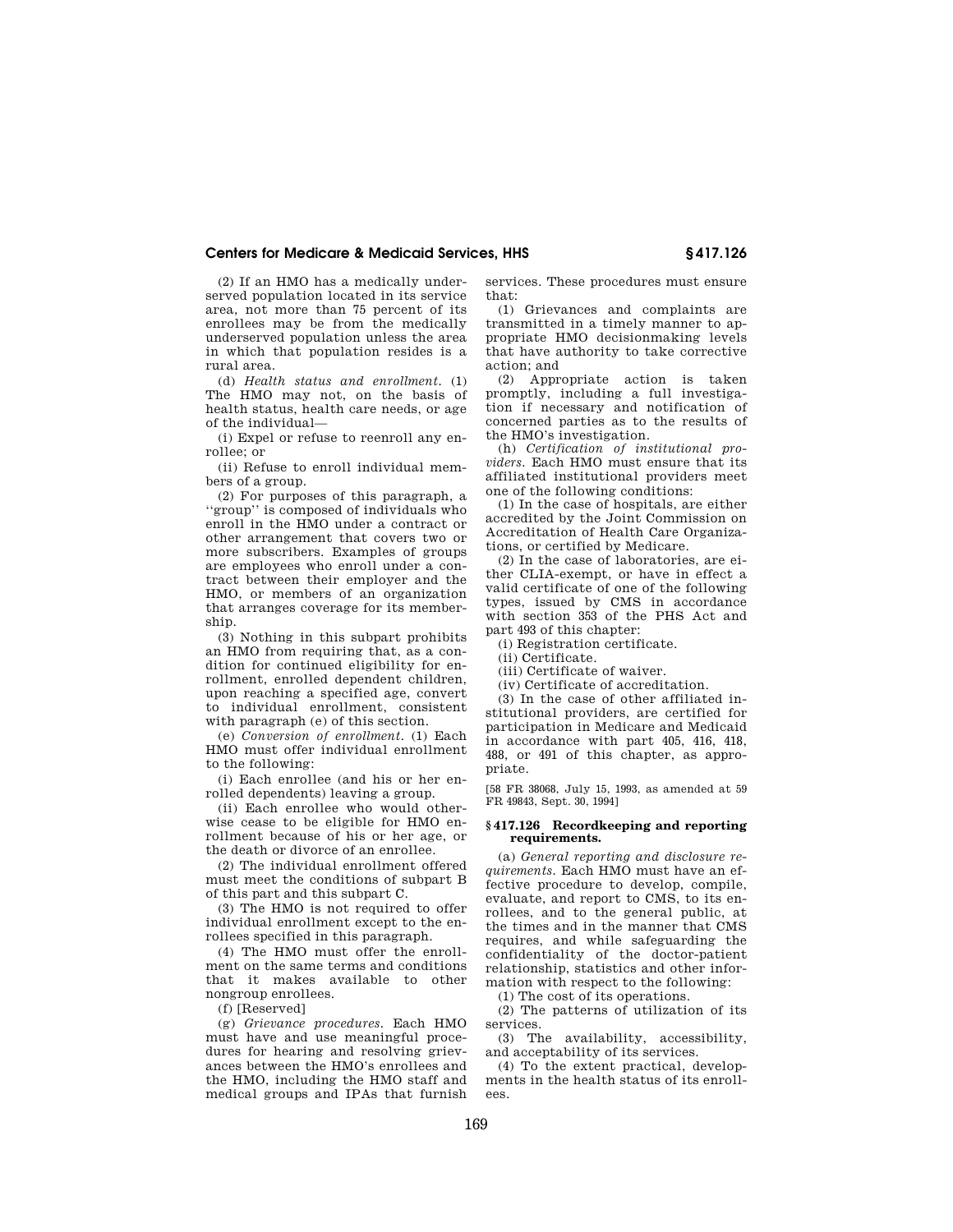# **§ 417.126 42 CFR Ch. IV (10–1–13 Edition)**

(5) Information demonstrating that the HMO has a fiscally sound operation.

(6) Other matters that CMS may require.

(b) *Significant business transactions.*  Each HMO must report to CMS annually, within 120 days of the end of its fiscal year (unless for good cause shown, CMS authorizes an extension of time), the following:

(1) A description of significant business transactions (as defined in paragraph (c) of this section) between the HMO and a party in interest.

(2) With respect to those transactions—

(i) A showing that the costs of the transactions listed in paragraph (c) of this section do not exceed the costs that would be incurred if these transactions were with someone who is not a party in interest; or

(ii) If they do exceed, a justification that the higher costs are consistent with prudent management and fiscal soundness requirements.

(3) A combined financial statement for the HMO and a party in interest if either of the following conditions is met:

(i) Thirty-five percent or more of the costs of operation of the HMO go to a party in interest.

(ii) Thirty-five percent or more of the revenue of a party in interest is from the HMO.

(c) *''Significant business transaction'' defined.* As used in paragraph (b) of this section—

(1) Business transaction means any of the following kinds of transactions:

(i) Sale, exchange or lease of property.

(ii) Loan of money or extension of credit.

(iii) Goods, services, or facilities furnished for a monetary consideration, including management services, but not including—

(A) Salaries paid to employees for services performed in the normal course of their employment; or

(B) Health services furnished to the HMO's enrollees by hospitals and other providers, and by HMO staff, medical groups, or IPAs, or by any combination of those entities.

(2) *Significant business transaction*  means any business transaction or series of transactions of the kind specified in paragraph (c)(1) of this section that, during any fiscal year of the HMO, have a total value that exceeds \$25,000 or 5 percent of the HMO's total operating expenses, whichever is less.

(d) *Requirements for combined financial statements.* (1) The combined financial statements required by paragraph (b)(3) of this section must display in separate columns the financial information for the HMO and each of these parties in interest.

(2) Inter-entity transactions must be eliminated in the consolidated column.

(3) These statements must have been examined by an independent auditor in accordance with generally accepted accounting principles, and must include appropriate opinions and notes.

(4) Upon written request from an HMO showing good cause, CMS may waive the requirement that its combined financial statement include the financial information required in this paragraph (d) with respect to a particular entity.

(e) *Reporting and disclosure under ERISA.* (1) For any employees' health benefits plan that includes an HMO in its offerings, the HMO must furnish, upon request, the information the plan needs to fulfill its reporting and disclosure obligations (with respect to the particular HMO) under the Employee Retirement Income Security Act of 1974 (ERISA).

(i) The HMO must furnish the information to the employer or the employer's designee, or to the plan administrator, as the term ''administrator'' is defined in ERISA.

(ii) Loan of money or extension of credit.

(iii) Goods, services, or facilities furnished for a monetary consideration, including management services, but not including—

(A) Salaries paid to employees for services performed in the normal course of their employment; or

(B) Health services furnished to the HMO's enrollees by hospitals and other providers, and by HMO staff, medical groups, or IPAs, or by any combination of those entities.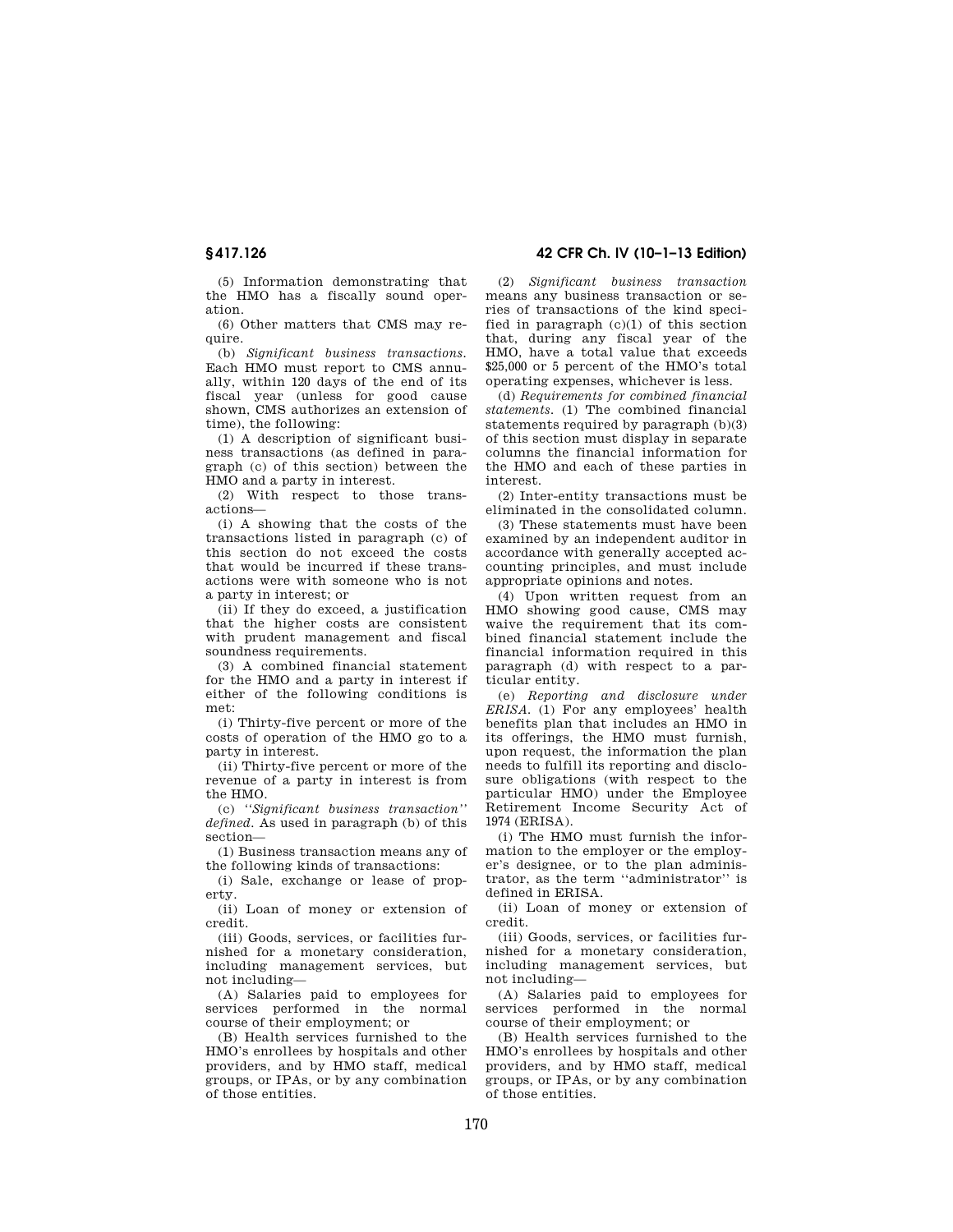(2) *Significant business transaction*  means any business transaction or series of transactions of the kind specified in paragraph (c)(1) of this section that, during any fiscal year of the HMO, have a total value that exceeds \$25,000 or 5 percent of the HMO's total operating expenses, whichever is less.

(d) *Requirements for combined financial statements.* (1) The combined financial statements required by paragraph (b)(3) of this section must display in separate columns the financial information for the HMO and each of these parties in interest.

(2) Inter-entity transactions must be eliminated in the consolidated column.

(3) These statements must have been examined by an independent auditor in accordance with generally accepted accounting principles, and must include appropriate opinions and notes.

(4) Upon written request from an HMO showing good cause, CMS may waive the requirement that its combined financial statement include the financial information required in this paragraph (d) with respect to a particular entity.

(e) *Reporting and disclosure under ERISA.* (1) For any employees' health benefits plan that includes an HMO in its offerings, the HMO must furnish, upon request, the information the plan needs to fulfill its reporting and disclosure obligations (with respect to the particular HMO) under the Employee Retirement Income Security Act of 1974 (ERISA).

(2) The HMO must furnish the information to the employer or the employer's designee, or to the plan administrator, as the term ''administrator'' is defined in ERISA.

# **Subpart D—Application for Federal Qualification**

# **§ 417.140 Scope.**

This subpart sets forth—

(a) The requirements for—

(1) Entities that seek qualification as HMOs under title XIII of the PHS Act; and

(2) HMOs that seek—

(i) Qualification for their regional components; or

(ii) Expansion of their service areas;

(b) The procedures that CMS follows to make determinations; and

(c) Other related provisions, including application fees.

[59 FR 49836, Sept. 30, 1994]

# **§ 417.142 Requirements for qualification.**

(a) *General rules.* (1) An entity seeking qualification as an HMO must meet the requirements and provide the assurances specified in paragraphs (b) through (f) of this section, as appropriate.

(2) CMS determines whether the entity is an HMO on the basis of the entity's application and any additional information and investigation (including site visits) that CMS may require.

(3) CMS may determine that an entity is any of the following:

(i) An operational qualified HMO.

(ii) A preoperational qualified HMO.

(iii) A transitional qualified HMO.

(b) *Operational qualified HMO.* CMS determines that an entity is an operational qualified HMO if—

(1) CMS finds that the entity meets the requirements of subparts B and C of this part.

(2) The entity, within 30 days of CMS's determination, provides written assurances, satisfactory to CMS, that it—

(i) Provides and will provide basic health services (and any supplemental health services included in any contract) to its enrollees;

(ii) Provides and will provide these services in the manner prescribed in sections 1301(b) and 1301(c) of the PHS Act and subpart B of this part;

(iii) Is organized and operated and will continue to be organized and operated in the manner prescribed in section 1301(c) of the PHS Act and subpart C of this part;

(iv) Under arrangements that safeguard the confidentiality of patient information and records, will provide access to CMS and the Comptroller General or any of their duly authorized representatives for the purpose of audit, examination or evaluation to any books, documents, papers, and records of the entity relating to its operation as an HMO, and to any facilities that it operates; and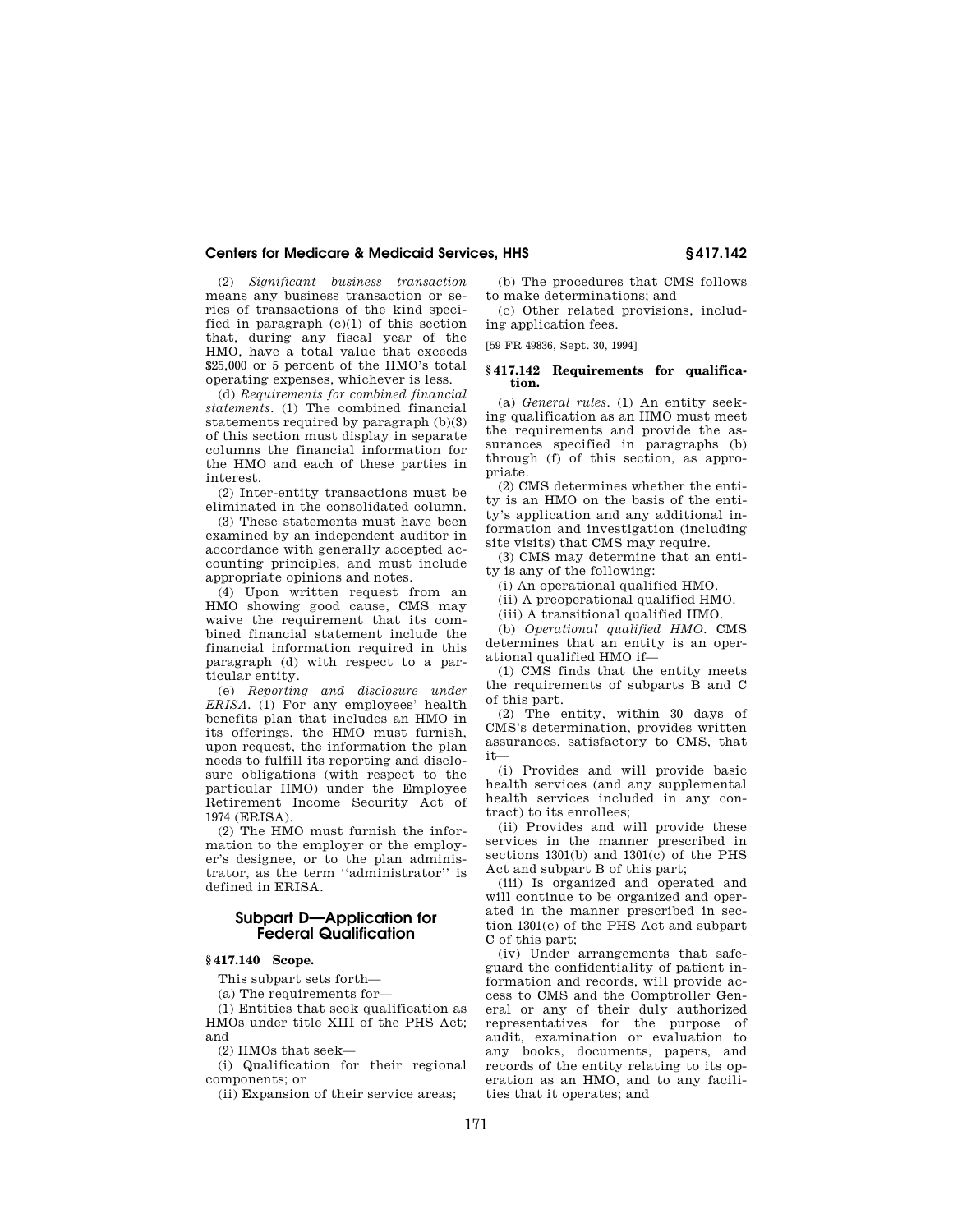(v) Will continue to comply with any other assurances that it has given to CMS.

(c) *Preoperational qualified HMO.* (1) CMS may determine that an entity is a preoperational qualified HMO if it provides, within 30 days of CMS's determination, satisfactory assurances that it will become operational within 60 days following that determination and will, when it becomes operational, meet the requirements of subparts B and C of this part.

(2) Within 30 days after receiving notice that the entity has begun operation, CMS determines whether it is an operational qualified HMO. In the absence of this determination, the entity is not an operational qualified HMO even though it becomes operational.

(d) *Transitional qualified HMO: General rules*—(1) *Basic requirements.* CMS may determine that an entity is a transitional qualified HMO if the entity—

(i) Meets the requirements of paragraph  $(d)(2)$  through  $(d)(4)$  of this section; and

(ii) Provides the assurances specified in paragraphs  $(d)(5)$  through  $(d)(7)$  of this section within 30 days of CMS's determination.

(2) *Organization and operation.* The entity is organized and operated in accordance with subpart C of this part, except that it need not—

(i) Assume full financial risk for the provision of basic health services as required by §417.120(b); or

(ii) Comply with the limitations that are imposed on insurance by §417.120(b)(1).

(3) *Range of services.* The entity is currently providing the following services on a prepaid basis:

(i) Physician services.

(ii) Outpatient services and inpatient hospital services. (The entity need not provide or pay for hospital inpatient or outpatient services that it can show are being provided directly, through insurance, or under arrangements, by other entities.)

(iii) Medically necessary emergency services.

(iv) Diagnostic laboratory services and diagnostic and therapeutic radiologic services.

**§ 417.142 42 CFR Ch. IV (10–1–13 Edition)** 

These services must meet the requirement of §417.101, but may be limited in time and cost without regard to the constraints imposed by §417.101(a).

(4) *Payment for services*—(i) *General rule.* The entity pays for basic health services in accordance with §417.104. except that it need not comply with the copayments limitations imposed by §417.104(a)(4).

(ii) *Determination of payment rates.* In determining payment rates, the entity need not comply with the community rating requirements of §§417.104(b) and 417.105(b).

(5) *Contracts in effect on the date of CMS's determination.* The entity gives assurances that it will meet the following conditions with respect to its group and individual contracts that are in effect on the date of CMS's determination, and which are renewed or renegotiated during the period approved by CMS under paragraph (d)(6) of this section:

(i) Continue to provide services in accordance with paragraph  $(d)(3)$  of this section.

(ii) Continue to be organized and operated and to pay for basic health services in accordance with paragraphs  $(d)(2)$  and  $(d)(4)$  of this section, respectively.

(6) *Time-phased plan.* The entity gives assurances as follows:

(i) It will implement a time-phased plan acceptable to CMS that—

(A) May not extend for more than 3 years from the date of CMS's determination; and

(B) Specifies definite steps for meeting, at the time of renewal of each group or individual contract, all the requirements of subparts B and C of this part.

(ii) Upon completion of this timephased plan, it will—

(A) Provide basic and supplemental services to all of its enrollees; and

(B) Be organized and operated, and provide services, in accordance with subparts B and C of this part.

(7) *Contracts entered into after the date of CMS's determination.* The entity gives assurances that, with respect to any group or individual contract entered into after the date of CMS's determination, it will—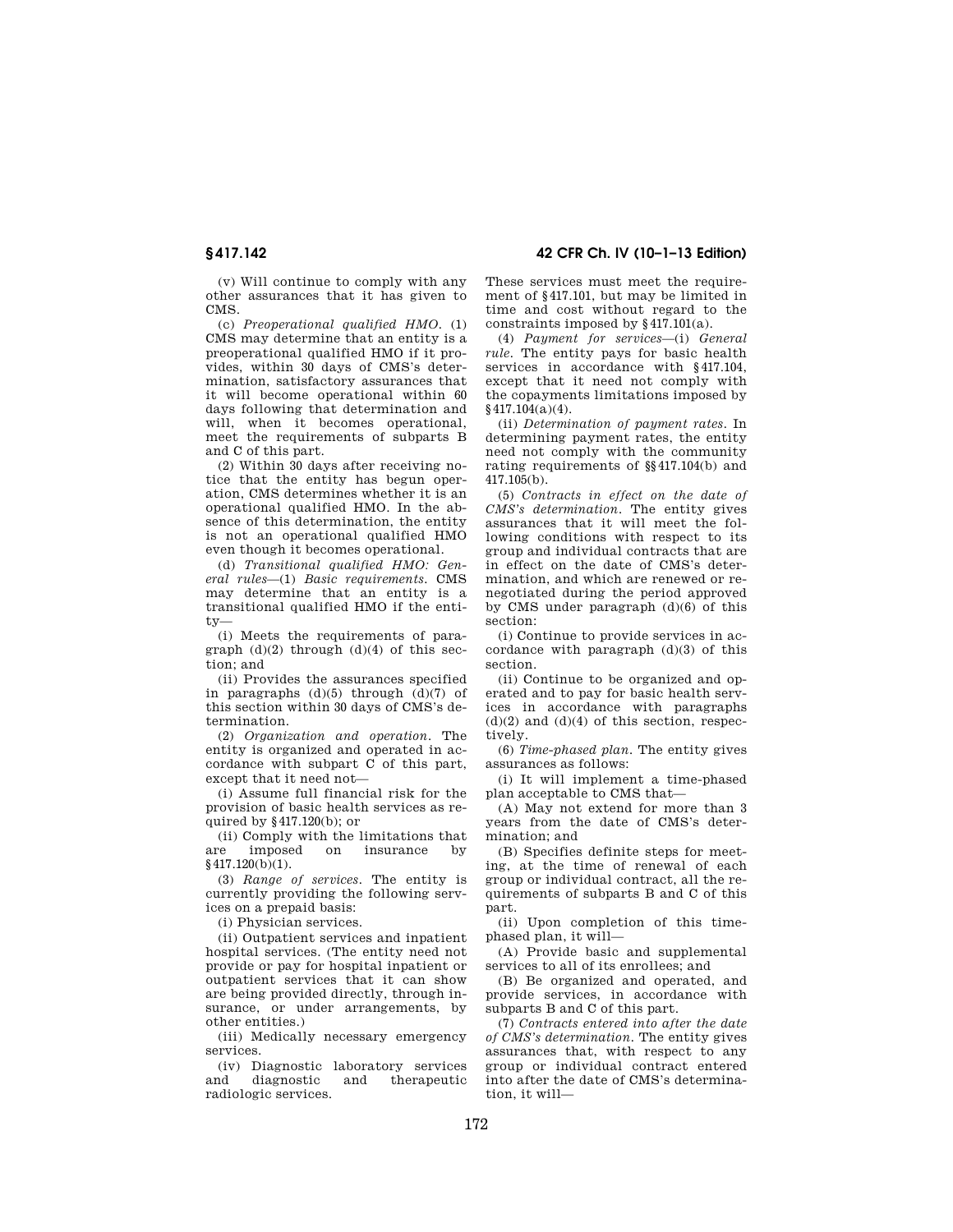(i) Be organized and operated in accordance with subpart C of this part; and

(ii) Provide basic health services and any supplemental health services included in the contract, in accordance with subpart B of this part.

(e) *Failure to sign assurances timely.* If CMS determines that an entity meets the requirements for qualification and the entity fails to sign its assurances within 30 days following the date of the determination, CMS gives the entity written notice that its application is considered withdrawn and that it is not a qualified HMO.

(f) *Qualification of regional components.* An HMO that has more than one regional component is considered qualified for those regional components for which assurances have been signed in accordance with this section.

(g) *Special rules: Enrollees entitled to Medicare or Medicaid.* For an HMO that accepts enrollees entitled to Medicare or Medicaid, the following rules apply:

(1) The requirements of titles XVIII and XIX of the Act, as appropriate, take precedence over conflicting requirements of sections 1301(b) and 1301(c) of the PHS Act.

(2) The HMO must, with respect to its enrollees entitled to Medicare or Medicaid, comply with the applicable requirement of title XVIII or XIX, including those that pertain to—

(i) Deductibles and coinsurance;

(ii) Enrollment mix and enrollment practices;

(iii) State plan rules on copayment options; and

(iv) Grievance procedures.

(3) An HMO that complies with paragraph  $(g)(2)$  of this section may obtain and retain Federal qualification if, for its other enrollees, the HMO meets the requirements of sections 1301(b) and 1301(c) of the PHS Act and implementing regulations in this subpart D and in subparts B and C of this part.

(h) *Special rules: Enrollees under the Federal employee health benefits program (FEHBP).* An HMO that accepts enrollees under the FEHBP (Chapter 89 of title 5 of the U.S.C.) may obtain and retain Federal qualification if, for its other enrollees, it complies with the requirements of section 1301(b) and 1301(c) of the PHS Act and implementing regulations in this subpart D and subparts B and C of this part.

[59 FR 49836, Sept. 30, 1994]

#### **§ 417.143 Application requirements.**

(a) *General requirements.* This section sets forth application requirements for entities that seek qualification as HMOs; HMOs that seek expansion of their service areas; and HMOs that seek qualification of their regional components as HMOs.

(b) *Completion of an application form.*  (1) In order to receive a determination concerning whether an entity is a qualified HMO, an individual authorized to act for the entity (the applicant) must complete an application form provided by CMS.

(2) The authorized individual must describe thoroughly how the entity meets, or will meet, the requirements for qualified HMOs described in the PHS Act and in subparts B and C of this part, this subpart D, and 417.168 and 417.169 of subpart F.

(c) *Collection of an application fee.* In accordance with the requirements of 31 U.S.C. 9701, Fees and charges for Government services and things of value, CMS determines the amount of the application fee that must be submitted with each type of application.

(1) The fee is reasonably related to the Federal government's cost of qualifying an entity and may vary based on the type of application.

(2) Each type of application has one set fee rather than a charge based on the specific cost of each determination. (For example, each Federally qualified HMO applicant seeking Federal qualification of one of its regional components as an HMO is charged the same amount, unless the amount of the fee has been changed under paragraph (f) of this section.)

(d) *Application fee amounts.* The application fee amounts for applications completed on or after July 13, 1987 are as follows:

(1) \$18,400 for an entity seeking qualification as an HMO or qualification of a regional component of an HMO.

If, in the case of an HMO seeking qualification of a regional component, CMS determines that there is no need for a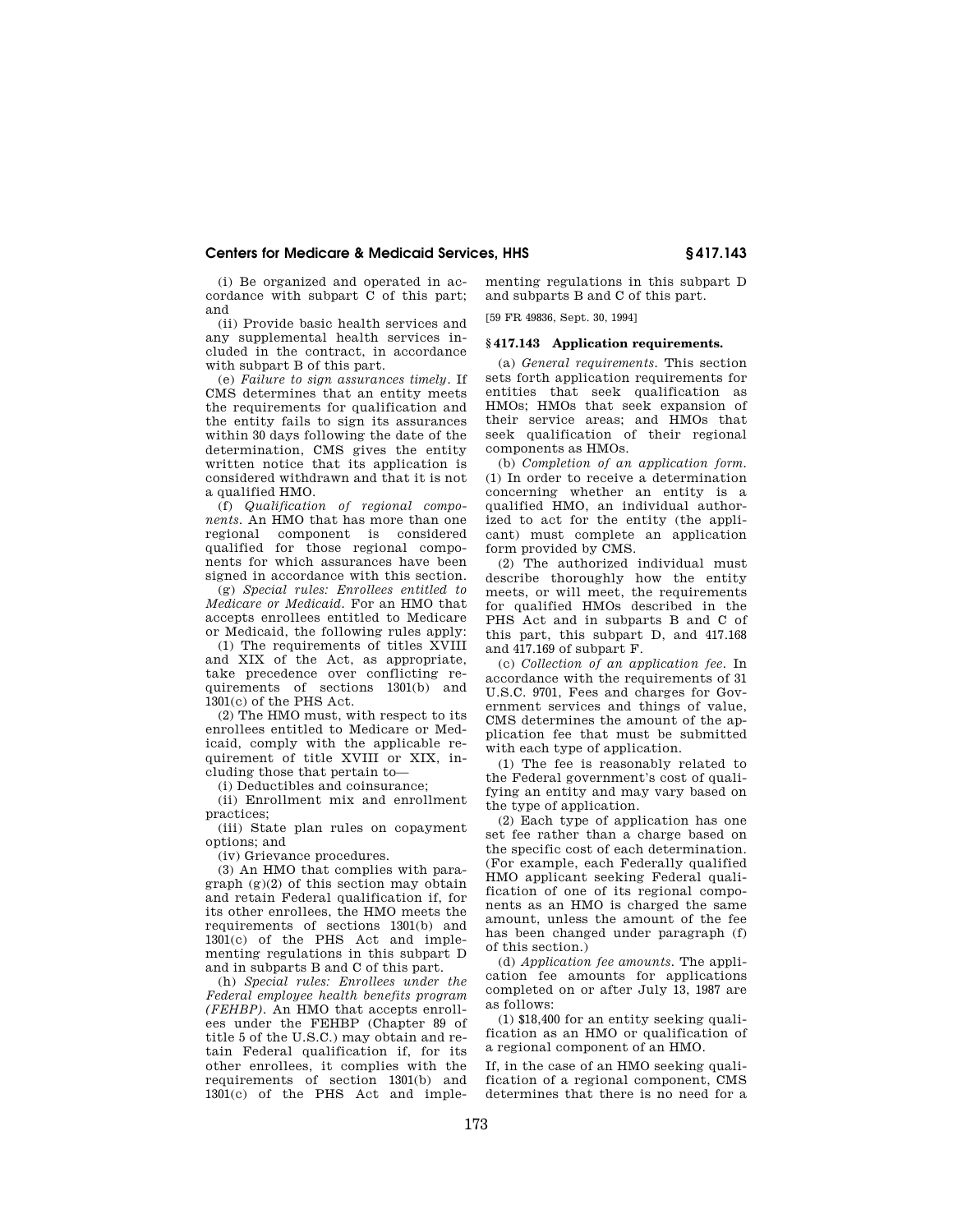site visit, \$8,000 will be returned to the applicant.

(2) \$6,900 for an HMO seeking expansion of its service area.

(3) \$3,100 for a CMP seeking qualification as an HMO.

(e) *Refund of an application fee.* CMS refunds an application fee only if the entity withdraws its application within 10 working days after receipt by CMS. Application fees are not returned in any other circumstance, even if qualification or certification is denied.

(f) *Procedure for changing the amount of an application fee.* If CMS determines that a change in the amount of a fee is appropriate, CMS issues a notice of proposed rulemaking in the FEDERAL REGISTER to announce the proposed new amount.

(g) *New application after denial.* An entity may not submit another application under this subpart for the same type of determination for four full months after the date of the notice in which CMS denied the application.

(h) *Disclosure of application information under the Freedom of Information Act.* An applicant submitting material that he or she believes is protected from disclosure under 5 U.S.C. 552, the Freedom of Information Act, or because of exceptions provided in 45 CFR part 5, the Department's regulations providing exceptions to disclosure, should label the material ''privileged'' and include an explanation of the applicability of an exception described in 45 CFR part 5.

[52 FR 22321, June 11, 1987. Redesignated at 52 FR 36746, Sept. 30, 1987, as amended at 58 FR 38077, July 15, 1993]

#### **§ 417.144 Evaluation and determination procedures.**

(a) *Basis for evaluation and determination.* (1) CMS evaluates an application for Federal qualification on the basis of information contained in the application itself and any additional information that CMS obtains through onsite visits, public hearings, and any other appropriate procedures.

(2) If the application is incomplete, CMS notifies the entity and allows 60 days from the date of the notice for the entity to furnish the missing information.

**§ 417.144 42 CFR Ch. IV (10–1–13 Edition)** 

(3) After evaluating all relevant information, CMS determines whether the entity meets the applicable requirements of §§417.142 and 417.143.

(b) *Notice of determination.* CMS notifies each entity that applies for qualification under this subpart of its determination and the basis for the determination. The determination may be granting of qualification, intent to deny, or denial.

(c) *Intent to deny.* (1) If CMS finds that the entity does not appear to meet the requirements for qualification and appears to be able to meet those requirements within 60 days, CMS gives the entity notice of intent to deny qualification and a summary of the basis for this preliminary finding.

(2) Within 60 days from the date of the notice, the entity may respond in writing to the issues or other matters that were the basis for CMS's preliminary finding, and may revise its application to remedy any defects identified by CMS.

(d) *Denial and reconsideration of denial.* (1) If CMS denies an application for qualification under this subpart, CMS gives the entity written notice of the denial and an opportunity to request reconsideration of that determination.

(2) A request for reconsideration must—

(i) Be submitted in writing, within 60 days following the date of the notice of denial;

(ii) Be addressed to the CMS officer or employee who denied the application; and

(iii) Set forth the grounds upon which the entity requests reconsideration, specifying the material issues of fact and of law upon which the entity relies.

(3) CMS bases its reconsideration upon the record compiled during the qualification review proceedings, materials submitted in support of the request for reconsideration, and other relevant materials available to CMS.

(4) CMS gives the entity written notice of the reconsidered determination and the basis for the determination.

(e) *Information on qualified HMOs*—(1) FEDERAL REGISTER *notices.* In quarterly FEDERAL REGISTER notices, CMS gives the names, addresses, and service areas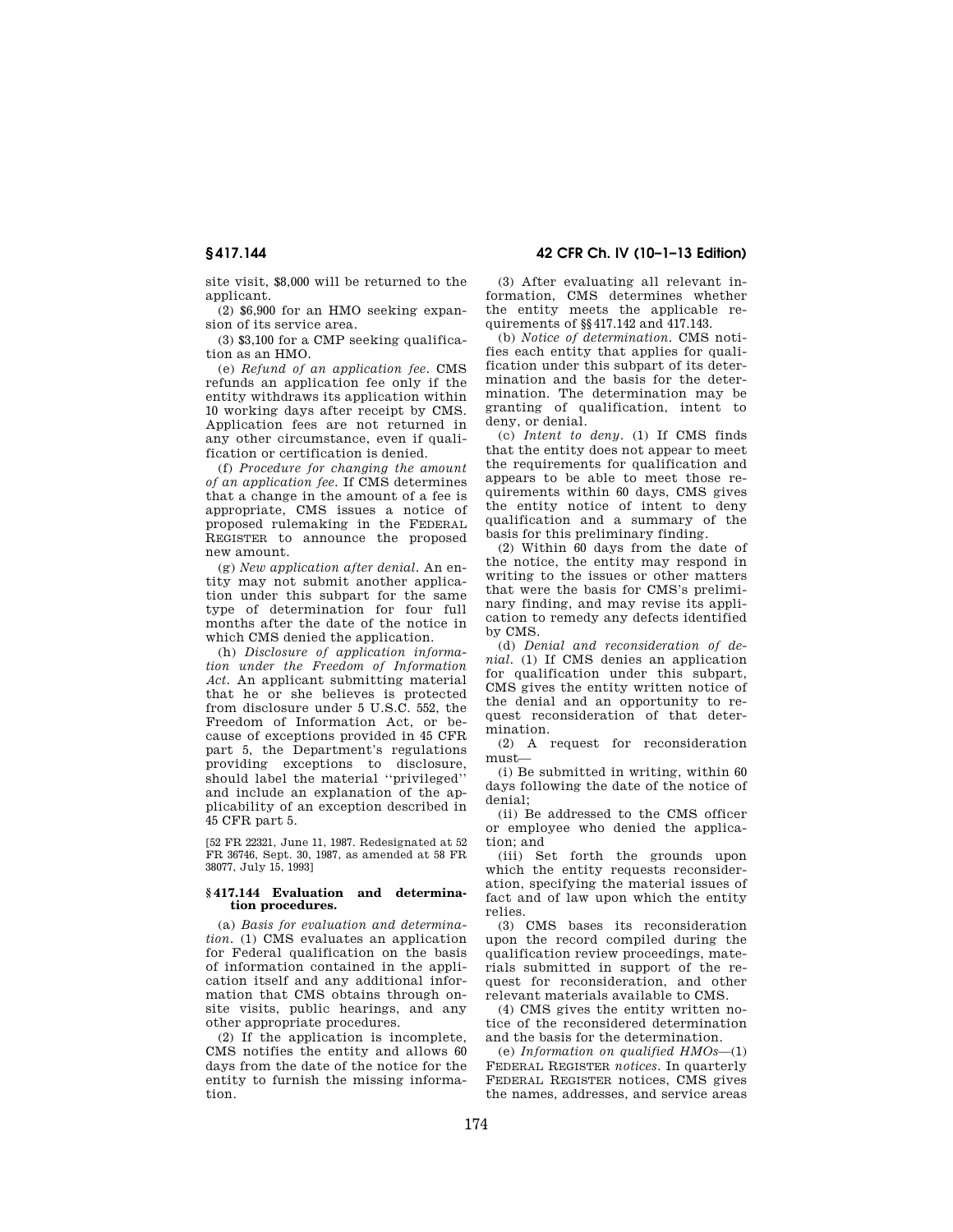of newly qualified HMOs and describes the expanded service areas of other qualified HMOs.

(2) *Listings.* A cumulative list of qualified HMOs is available from the following office, which is open from 8:30 a.m. to 5 p.m., Monday through Friday: Office of Managed Care, room 4360, Cohen Building, 400 Independence Avenue SW., Washington, DC 20201.

[59 FR 49837, Sept. 30, 1994]

# **Subpart E—Inclusion of Qualified Health Maintenance Organizations in Employee Health Benefits Plans**

SOURCE: 45 FR 72517, Oct. 31, 1980, unless otherwise noted. Redesignated at 52 FR 36746, Sept. 30, 1987.

#### **§ 417.150 Definitions.**

As used in this subpart, unless the context indicates otherwise—

*Agreement* means a collective bargaining agreement.

*Bargaining representative* means an individual or entity designated or selected, under any applicable Federal, State, or local law, or public entity collective bargaining agreement, to represent employees in collective bargaining, or any other employee representative designated or selected under any law.

*Carrier* means a voluntary association, corporation, partnership, or other organization that is engaged in providing, paying for, or reimbursing all or part of the cost of health benefits under group insurance policies or contracts, medical or hospital service agreements, enrollment or subscription contracts, or similar group arrangements, in consideration of premiums or other periodic charges payable to the carrier.

*Collective bargaining agreement* means an agreement entered into between an employing entity and the bargaining representative of its employees.

*Contract* means an employer-employee or public entity-employee contract, or a contract for health benefits.

*Designee* means any person or entity authorized to act on behalf of an employing entity or a group of employing entities to offer the option of enrollment in a qualified health maintenance organization to their eligible employees.

*Eligible employee* means an employee who meets the employer's requirements for participation in the health benefits plan.

*Employee* means any individual employed by an employer or public entity on a full-time or part-time basis.

*Employer* has the meaning given that term in section 3(d) of the Fair Labor Standards Act of 1938, except that it—

(1) Includes non-appropriated fund instrumentalities of the United States Government; and

(2) Excludes the following:

(i) The governments of the United States, the District of Columbia and the territories and possessions of the United States, the 50 States and their political subdivisions, and any agencies or instrumentalities of any of the foregoing, including the United States Postal Service and Postal Rate Commission.

(ii) Any church, or convention or association of churches, and any organization operated, supervised, or controlled by a church, or convention or association of churches that meets the following conditions:

(A) Is an organization that is described in section 501(c)(3) of the Internal Revenue Code of 1954.

(B) Does not discriminate, in the employment, compensation, promotion or termination of employment of any personnel, or in the granting of staff and other privileges to physicians or other health personnel, on the grounds that the individuals obtain health care through HMOs, or participate in furnishing health care through HMOs.

*Employing entity* means an employer or public entity.

*Employing entity-employee contract*  means a legally enforceable agreement (other than a collective bargaining agreement) between an employing entity and its employees for the provision of, or payment for, health benefits for its employees, or for its employees and their eligible dependents.

*Group enrollment period* means the period of at least 10 working days each calendar year during which each eligible employee is given the opportunity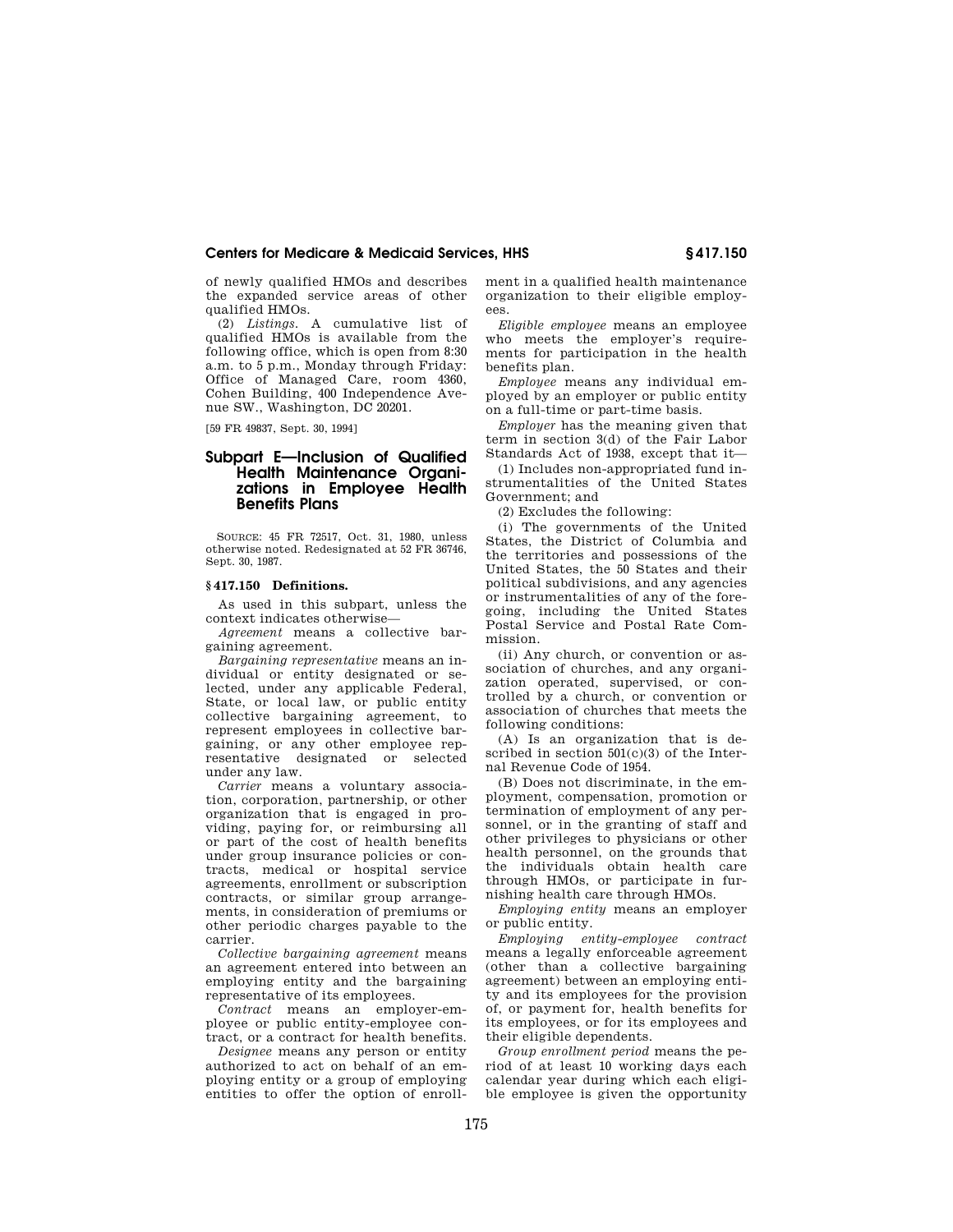**§ 417.151 42 CFR Ch. IV (10–1–13 Edition)** 

to select among the alternatives included in a health benefits plan.

*Health benefits contract* means a contract or other agreement between an employing entity or a designee and a carrier for the provision of, or payment for, health benefits to eligible employees or to eligible employees and their eligible dependents.

*Health benefits plan* means any arrangement, to provide or pay for health services, that is offered to eligible employees, or to eligible employees and their eligible dependents, by or on behalf of an employing entity.

*Public entity* means the 50 states, Puerto Rico, Guam, the Virgin Islands, the Northern Mariana Islands and American Samoa and their political subdivisions, the District of Columbia, and any agency or instrumentality of the foregoing, and *political subdivisions*  include counties, parishes, townships, cities, municipalities, towns, villages, and incorporated villages.

*Qualified HMO* means an HMO that has in effect a determination, made under subpart D of this part, that the HMO is an operational, preoperational, or transitional qualified HMO.

*To offer a health benefits plan* means to make participation in a health benefits plan available to eligible employees, or to eligible employees and their eligible dependents regardless of whether the employing entity makes a financial contribution to the plan on behalf of these employees, directly or indirectly, for example, through payments on any basis into a health and welfare trust fund.

[45 FR 72517, Oct. 31, 1980, as amended at 47 FR 19341, May 5, 1982. Redesignated at 52 FR 36746, Sept. 30, 1987, as amended at 58 FR 38077, July 15, 1993; 59 FR 49837, 49843, Sept. 30, 1994]

# **§ 417.151 Applicability.**

(a) *Basic rule.* Effective October 24, 1995, 1 this subpart applies to any employing entity that offers a health benefits plan to its employees, meets the conditions specified in paragraphs (b) through (e) of this section, and elects to include one or more qualified HMOs in the health plan alternatives it offers its employees.

(b) *Number of employees.* During any calendar quarter of the preceding calendar year, the employer or public entity employed an average of not less than 25 employees.

(c) *Minimum wage.* During any calendar quarter of the preceding calendar year, the employer was required to pay the minimum wage specified in section 6 of the Fair Labor Standards Act of 1938, or would have been required to pay that wage but for section 13(a) of that Act.

(d) *Federal assistance under section 317 of the PHS Act.* The public entity has a pending application for, or is receiving, assistance under section 317 of the PHS Act.

(e) *Employees in HMO's service area.*  At least 25 of the employing entity's employees reside within the HMO's service area.

[59 FR 49838, Sept. 30, 1994, as amended at 61 FR 27287, May 31, 1996]

### **§ 417.153 Offer of HMO alternative.**

(a) *Basic rule.* An employing entity that is subject to this subpart and that elects to include one or more qualified HMOs must offer the HMO alternative in accordance with this section.

(b) *Employees to whom the HMO option must be offered.* Each employing entity must offer the option of enrollment in a qualified HMO to each eligible employee and his or her eligible dependents who reside in the HMO's service area.

(c) *Manner of offering the HMO option.*  (1) For employees who are represented by a bargaining representative, the option of enrollment in a qualified HMO—

(i) Must first be presented to the bargaining representative; and

(ii) If the representative accepts the option, must then be offered to each represented employee.

(2) For employees not represented by a bargaining representative, the option must be offered directly to those employees.

[59 FR 49839, Sept. 30, 1994, as amended at 61 FR 27287, May 31, 1996]

<sup>1</sup>Before October 24, 1995, an employing entity that met the conditions specified in §417.151 was required to include one or more qualified HMOs, if it received from at least one qualified HMO a written request for inclusion and that request met the timing, content, and procedural requirements specified in §417.152.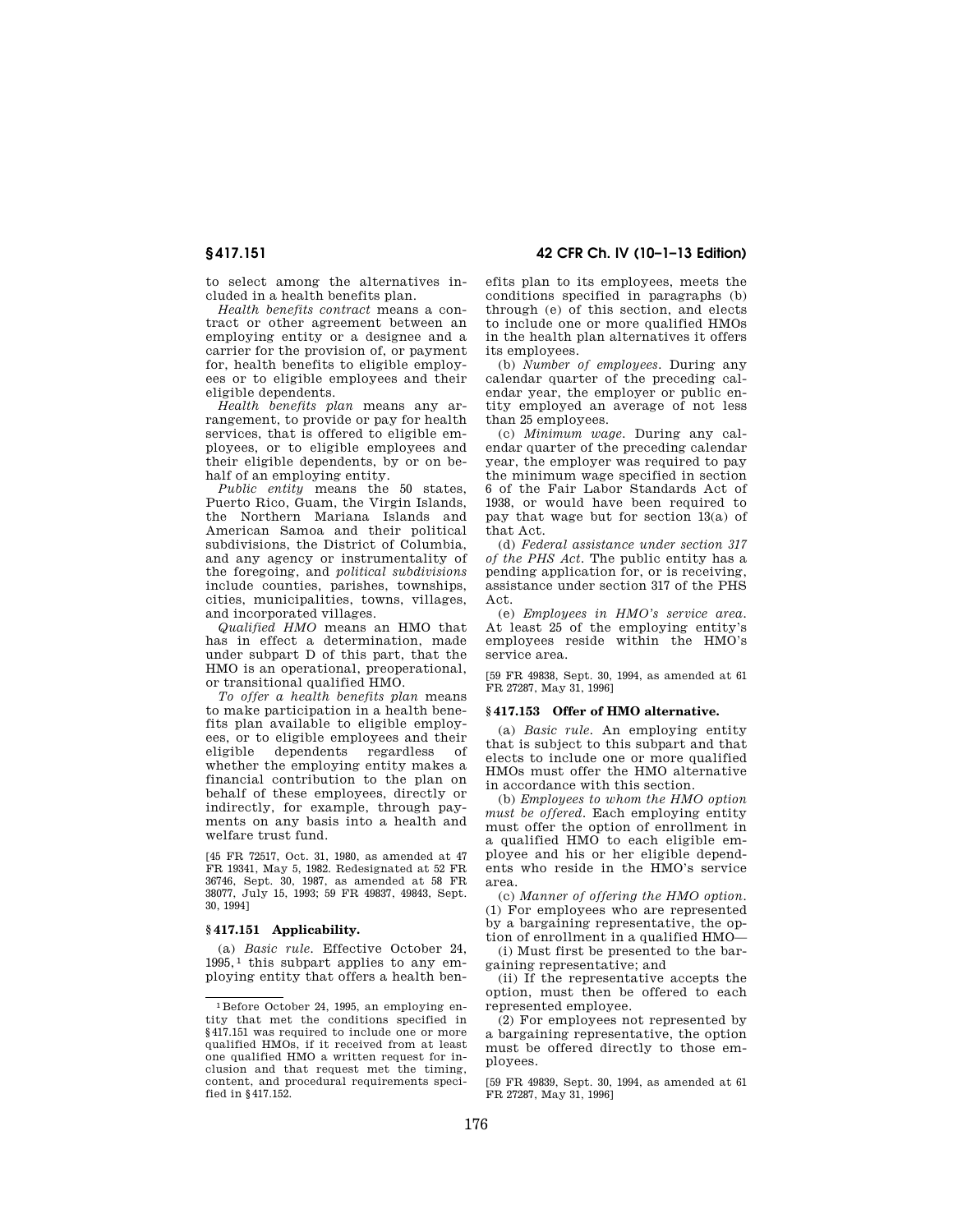#### **§ 417.155 How the HMO option must be included in the health benefits plan.**

(a) *HMO access to employees*—(1) *Purpose and timing*—(i) *Purpose.* The employing entity must provide each HMO included in its health benefits plan fair and reasonable access to all employees specified in §417.153(b), so that the HMO can explain its program in accordance with §417.124(b).

(ii) *Timing.* The employing entity must provide access beginning at least 30 days before, and continuing during, the group enrollment period.

(2) *Nature of access.* (i) Access must include, at a minimum, opportunity to distribute educational literature, brochures, announcements of meetings, and other relevant printed materials that meet the requirements of §417.124(b).

(ii) Access may not be more restrictive or less favorable than the access the employing entity provides to other offerors of options included in the health benefits plan, whether or not those offerors elect to avail themselves of that access.

(b) *Review of HMO offering materials.*  (1) The HMO must give the employing entity or designee opportunity to review, revise, and approve HMO educational and offering materials before distribution.

(2) Revisions must be limited to correcting factual errors and misleading or ambiguous statements, unless—

(i) The HMO and the employing entity agree otherwise; or

(ii) Other revisions are required by law.

(3) The employing entity or designee must complete revision of the materials promptly so as not to delay or otherwise interfere with their use during the group enrollment period.

(c) *Group enrollment period; prohibition of restrictions; effective date of HMO coverage*—(1) *Prohibition of restrictions.* If an employing entity or designee includes the option of enrollment in a qualified HMO in the health benefits plan offered to its eligible employees, it must provide a group enrollment period before the effective date of HMO coverage. The employing entity may not impose waiting periods as a condition of enrollment in the HMO or of transfer from HMO to non-HMO coverage, or exclusions, or limitations based on health status.

(2) *Effective date of coverage.* Unless otherwise agreed to by the employing entity, or designee, and the HMO, coverage under the HMO contract for employees selecting the HMO option begins on the day the non-HMO contract expires or is renewed without lapse.

(3) *Coordination of benefits.* Nothing in this subpart precludes the uniform application of coordination of benefits agreements between the HMOs and the other carriers that are included in the health benefits plan.

(d) *Continued eligibility for ''free-standing'' health benefits*—(1) *Basic requirement.* At the request of a qualified HMO, the employing entity or its designee must provide that employees selecting the option of HMO membership will not, because of this selection, lose their eligibility for free-standing dental, optical, or prescription drug benefits for which they were previously eligible or would be eligible if selecting a non-HMO option and that are not included in the services provided by the HMO to its enrollees as part of the HMO prepaid benefit package.

(2) *''Free-standing'' defined.* For purposes of this paragraph, the term ''freestanding'' refers to a benefit that—

(i) Is not integrated or incorporated into a basic health benefits package or major medical plan, and

(ii) Is—

(A) Offered by a carrier other than the one offering the basic health benefits package or major medical plan; or

(B) Subject to a premium separate from the premium for the basic health benefits package or major medical plan.

(3) *Examples of the employing entity's obligation with respect to the continued eligibility.* (i) The health benefits plan includes a free-standing dental benefit. The HMO does not offer any dental coverage as part of its health services provided to members on a prepaid basis. The employing entity must provide that employees who select the HMO option continue to be eligible for dental coverage. (If the dental coverage is not optional for employees selecting the non-HMO option, nothing in this regulation requires that the coverage be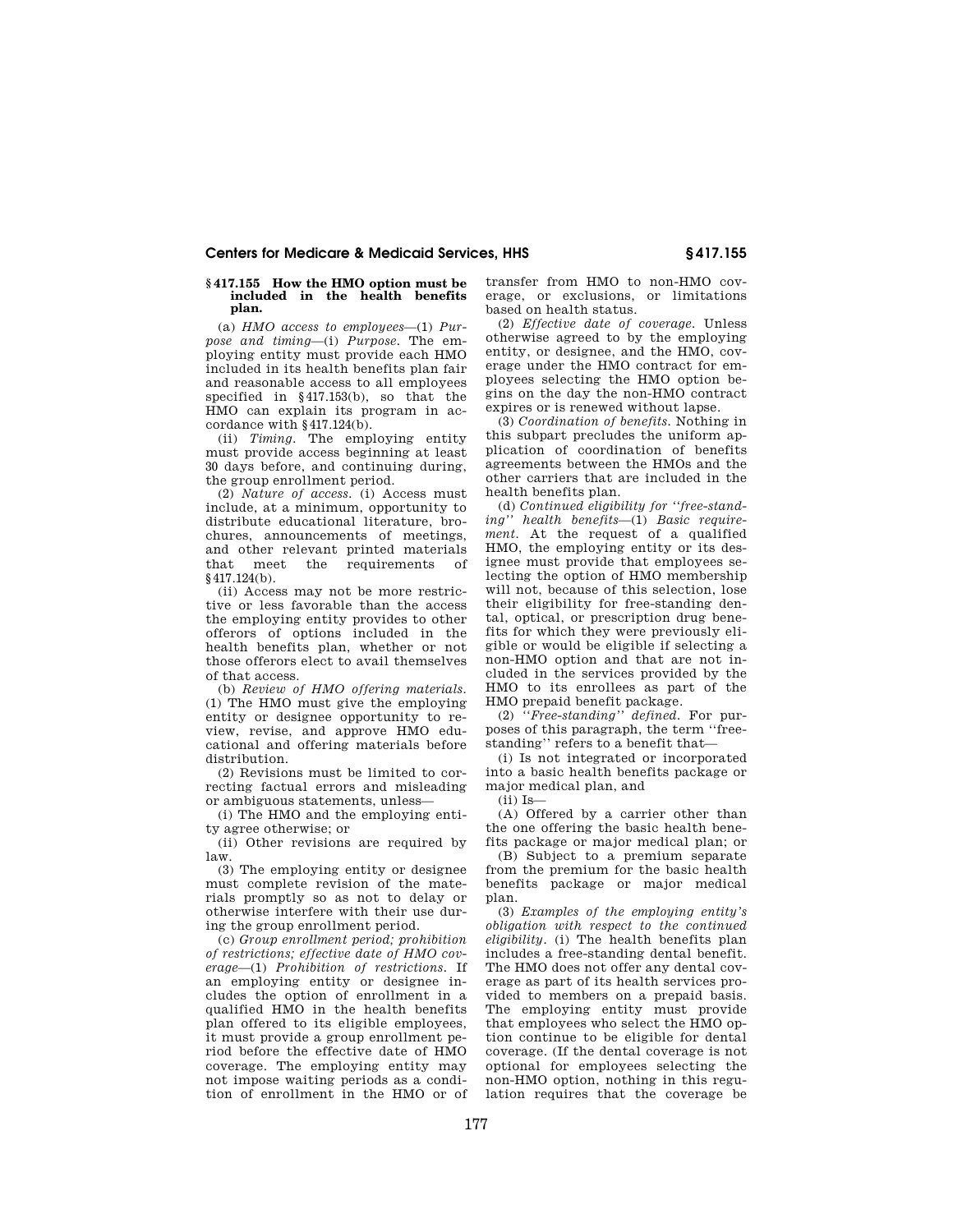made optional for employees selecting the HMO option. Conversely, if this coverage is optional for employees selecting the non-HMO option, nothing in this regulation requires that the coverage be mandatory for employees selecting the non-HMO option.) -

(ii) The non-HMO option provides free-standing coverage for optical services (such as refraction and the provision of eyeglasses), and the HMO does not. The employing entity must provide that employees who select the HMO option continue to be eligible for optical coverage.

(iii) The non-HMO option includes dental coverage in its major medical package, with a common deductible applied to dental as well as non-dental benefits. The HMO provides no dental coverage as part of its pre-paid health services. Because the dental coverage is not free-standing, the employing entity is not required to provide that employees who select the HMO option continue to be eligible for dental coverage, but is free to do so.

(e) *Opportunity to select among coverage options: Requirement for affirmative written selection*—(1) *Opportunity other than during a group enrollment period.*  The employing entity or designee must provide opportunity (in addition to the group enrollment period) for selection among coverage options, by eligible employees who meet any of the following conditions:

(i) Are new employees.

(ii) Have been transferred or have changed their place of residence, resulting in—

(A) Eligibility for enrollment in a qualified HMO for which they were not previously eligible by place of residence; or

(B) Residence outside the service area of a qualified HMO in which they were previously enrolled.

(iii) Are covered by any coverage option that ceases operation.

(2) *Prohibition of restrictions.* When the employees specified in paragraph  $(e)(1)$ of this section are eligible to participate in the health benefits plan, the employing entity or designee must make available, without waiting periods or exclusions based on health status as a condition, the opportunity to

**§ 417.156 42 CFR Ch. IV (10–1–13 Edition)** 

enroll in an HMO, or transfer from HMO coverage to non-HMO coverage.

(3) *Affirmative written selection.* The employing entity or designee must require that the eligible employee make an affirmative written selection in any of the following circumstances:

(i) Enrollment in a particular qualified HMO is offered for the first time.

(ii) The eligible employee elects to change from one option to another.

(iii) The eligible employee is one of those specified in paragraph (e)(1) of this section.

(f) *Determination of copayment levels and supplemental health services.* The selection of a copayment level and of supplemental health services to be contracted for must be made as follows:

(1) For employees represented by a collective bargaining representative, the selection of copayment levels and supplemental health services is subject to the collective bargaining process.

(2) For employees not represented by a bargaining representative, the selection of copayment levels and supplemental health services is subject to the same decisionmaking process used by the employing entity with respect to the non-HMO option in its health benefits plan.

(3) In all cases, the HMO has the right to include, with the basic benefits package it provides to its enrollees for a basic health services payment, on a non-negotiable basis, those supplemental health services that meet the following conditions:

(i) Are required to be offered under State law.

(ii) Are included uniformly by the HMO in its prepaid benefit package.

(iii) Are available to employees who select the non-HMO option but not available to those who select the HMO option.

[59 FR 49840, Sept. 30, 1994, as amended at 61 FR 27288, May 31, 1996]

# **§ 417.156 When the HMO must be offered to employees.**

(a) *General rules.* (1) The employing entity or designee must offer eligible employees the option of enrollment in a qualified HMO at the earliest date permitted under the terms of existing agreements or contracts.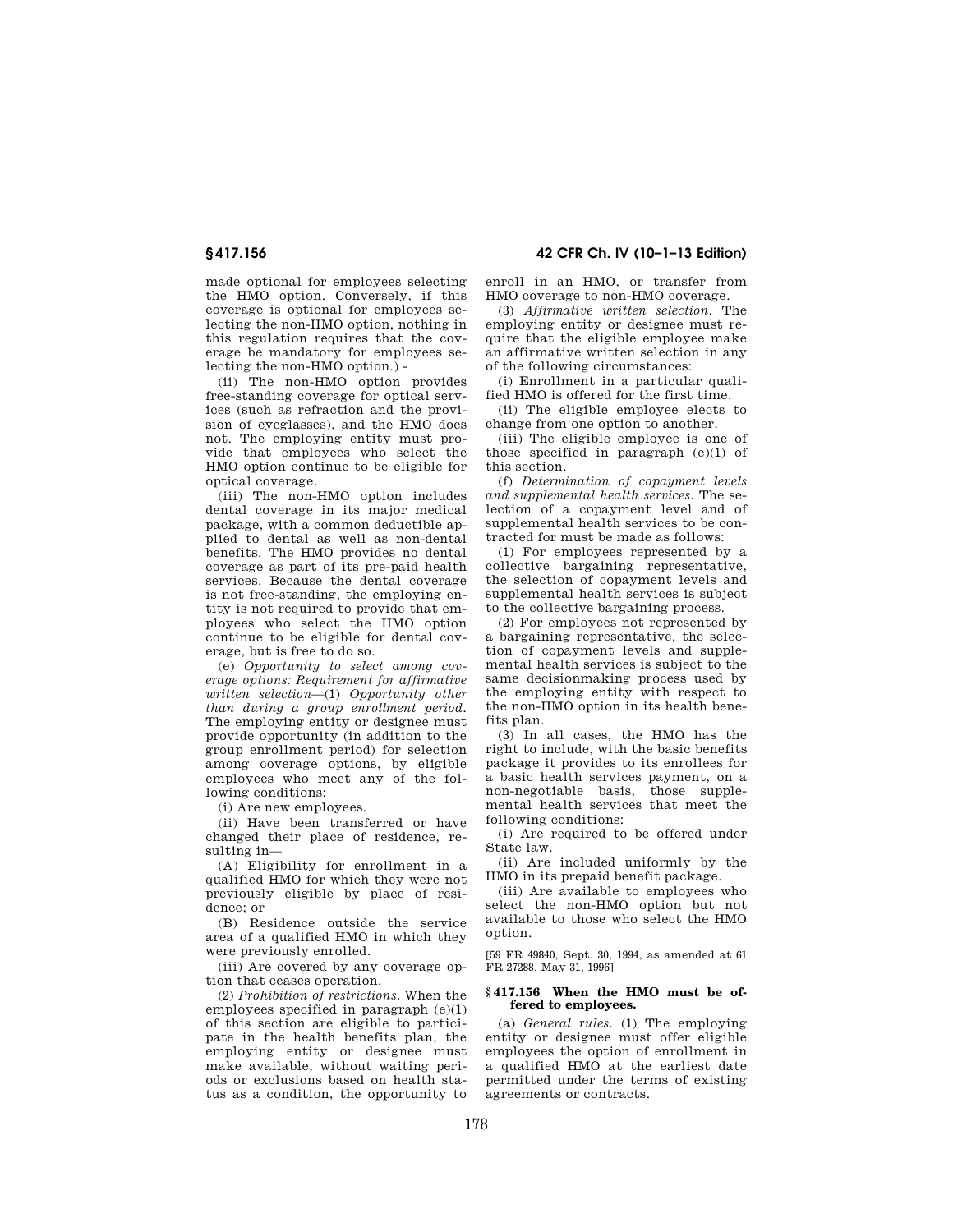(2) If the HMO's request for inclusion in a health benefits plan is received at a time when existing contracts or agreements do not provide for inclusion, the employing entity must include the HMO option in the health benefits plan at the time that new agreements or contracts are offered or negotiated.

(b) *Specific requirements.* Unless mutually agreed otherwise, the following rules apply:

(1) *Collective bargaining agreement.*  The employing entity or designee must raise the HMO's request during the collective bargaining process—

(i) When a new agreement is negotiated;

(ii) At the time prescribed, in an agreement with a fixed term of more than 1 year, for discussion of change in health benefits; or

(iii) In accordance with a specific process for review of HMO offers.

(2) *Contracts.* For employees not covered by a collective bargaining agreement, the employing entity or designee must include the HMO option in any health benefits plan offered to eligible employees when the existing contract is renewed or when a new health benefits contract or other arrangement is negotiated.

(i) If a contract has no fixed term or has a term in excess of 1 year, the contract must be treated as renewable on its earliest anniversary date.

(ii) If the employing entity or designee is self-insured, the budget year must be treated as the term of the existing contract.

(3) *Multiple arrangements.* In the case of a health benefits plan that includes multiple contracts or other arrangements with varying expiration or renewal dates, the employing entity must include the HMO option, in accordance with paragraphs (b)(1) and  $(b)(2)$  of this section,-

(i) At the time each contract or arrangement is renewed or reissued; or

(ii) The benefits provided under the contract or arrangement are offered to employees.

[59 FR 49841, Sept. 30, 1994]

#### **§ 417.157 Contributions for the HMO alternative.**

(a) *General principles*—(1) *Nondiscrimination.* The employer contribution to an HMO must be in an amount that does not discriminate financially against an employee who enrolls in an HMO. A contribution does not discriminate financially if the method of determining the contribution is reasonable and is designed to ensure that employees have a fair choice among health benefits plan alternatives.

(2) *Effect of agreements or contracts.*  The employing entity or designee is not required to pay more for health benefits as a result of offering the HMO alternative than it would otherwise be required to pay under a collective bargaining agreement or contract that provides for health benefits and is in effect at the time the HMO alternative is included.

(3) *Examples of acceptable employer contributions.* The following are methods that are considered nondiscriminatory:

(i) The employer contribution to the HMO is the same, per employee, as the contribution to non-HMO alternatives.

(ii) The employer contribution reflects the composition of the HMO's enrollment in terms of enrollee attributes that can reasonably be used to predict utilization, experience, costs, or risk. For each enrollee in a given class established on the basis of those attributes, the employer contributes an equal amount, regardless of the health benefits plan chosen by the employee.

(iii) The employer contribution is a fixed percentage of the premium for each of the alternatives offered.

(iv) The employer contribution is determined under a mutually acceptable arrangement negotiated by the HMO and the employer. In negotiating the arrangement, the employer may not insist on terms that would cause the HMO to violate any of the requirements of this part.

(4) *Adjustment of employer contribution.* An employer contribution determined by an acceptable method may in some cases be adjusted if it would result in a nominal payment or no payment at all by HMO enrollees (because the HMO premium is lower than the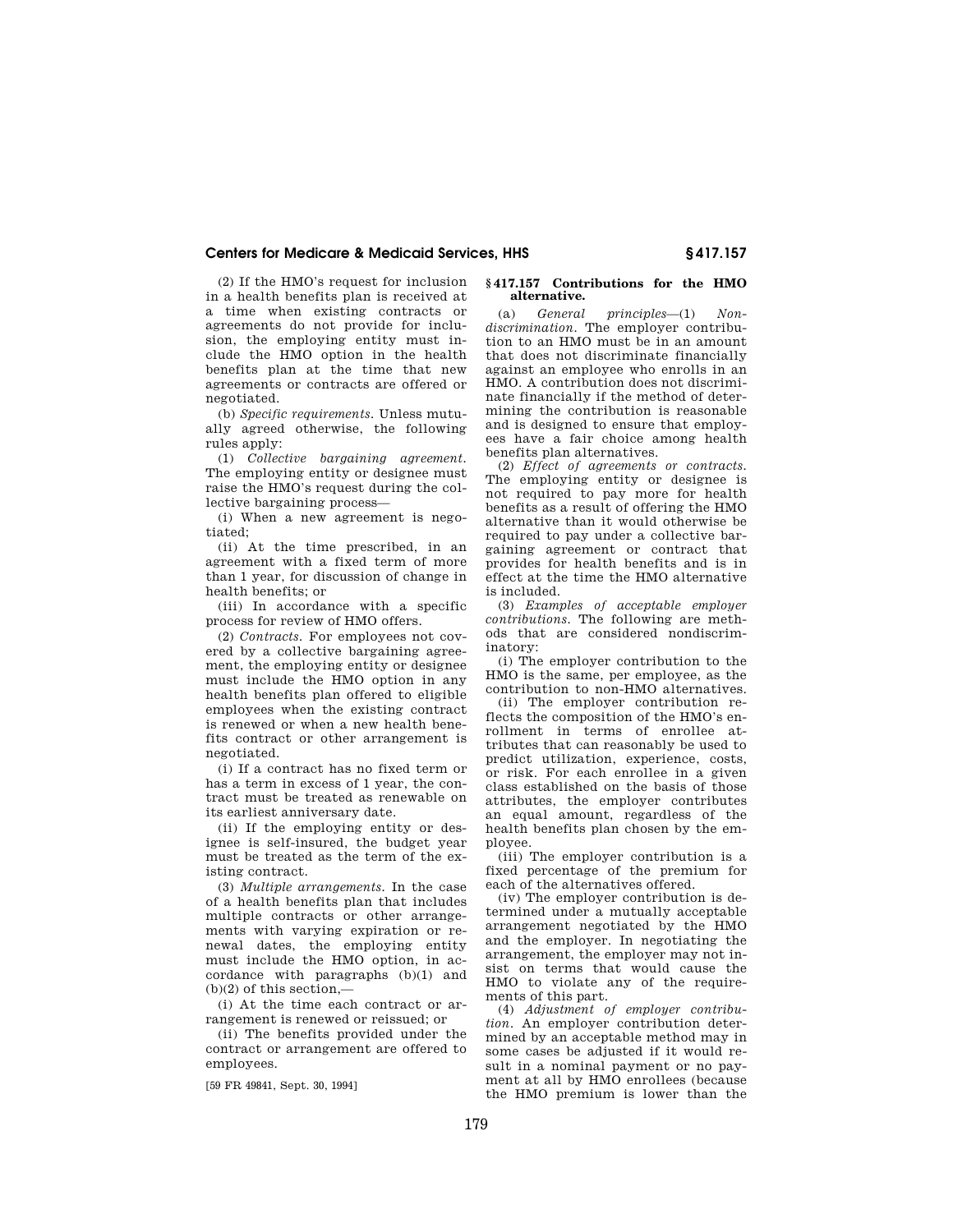premiums for the other alternatives offered). If, for example the employer has a policy of requiring all employees to contribute to their health benefits plan, the employer may require HMO enrollees who would otherwise pay little or nothing at all, to make a payment that does not exceed 50 percent of the employee contribution to the principal non-HMO alternative. The principal non-HMO alternative is the one that covers the largest number of enrollees from the particular employer.

(b) *Administrative expenses.* (1) In determining the amount of its contribution to the HMO, the employing entity or designee may not consider administrative expenses incurred in connection with offering any alternative in the health benefits plan.

(2) However, if the employing entity or designee has special requirements for other than standard solicitation brochures and enrollment literature, it must, in the case of the HMO alternative, determine and distribute any administrative costs attributable to those requirements in a manner consistent with its method of determining and distributing those costs for the non-HMO alternatives.

(c) *Exclusion for contribution for certain benefits.* In determining the amount of the employing entity's contribution or the designee's cost for the HMO alternative, the employing entity or designee may exclude those portions of the contribution allocable to benefits (such as life insurance or insurance for supplemental health benefits)—

(1) For which eligible employees and their eligible dependents are covered notwithstanding selection of the HMO alternative; and

(2) That are not offered on a prepayment basis by the HMO to the employing entity's employees.

(d) *Contributions determined by agreements or contracts or by law.* If the specific amount of the employing entity's contribution for health benefits is fixed by an agreement or contract, or by law, that amount constitutes the employing entity's obligation for contribution toward the HMO premiums.

(e) *Allocation of portion of a contribution determined by an agreement.* In some cases, the employing entity's contribution for health benefits is determined

**§ 417.158 42 CFR Ch. IV (10–1–13 Edition)** 

by an agreement that also provides for benefits other than health benefits. In that case, the employing entity must determine, or instruct its designee to determine, what portion of its contribution is applicable to health benefits.

(f) *Retention and availability of data.*  Each employing entity or designee must retain the following data for three years and make it available to CMS upon request:

(1) The data used to compute the level of contribution for each of the plans offered to employees.

(2) Related data about the employees who are eligible to enroll in a plan.

(3) A description of the methodology for computation.

(g) *CMS review of data.* (1) CMS may request and review the data specified in paragraph (f) of this section on its own initiative or in response to requests from HMOs or employees.

(2) The purpose of CMS's review is to determine whether the methodology and the level of contribution comply with the requirements of this subpart.

(3) HMOs and employees that request CMS to review must set forth reasonable grounds for making the request.

[61 FR 27287, May 31, 1996]

### **§ 417.158 Payroll deductions.**

Each employing entity that provides payroll deductions as a means of paying employees' contributions for health benefits or provides a health benefits plan that does not require an employee contribution must, with the consent of an employee who selects the HMO option, arrange for the employee's contribution, if any, to be paid through payroll deductions.

[59 FR 49841, Sept. 30, 1994]

#### **§ 417.159 Relationship of section 1310 of the Public Health Service Act to the National Labor Relations Act and the Railway Labor Act.**

The decision of an employing entity subject to this subpart to include the HMO alternative in any health benefits plan offered to its eligible employees must be carried out consistently with the obligations imposed on that employing entity under the National Labor Relations Act, the Railway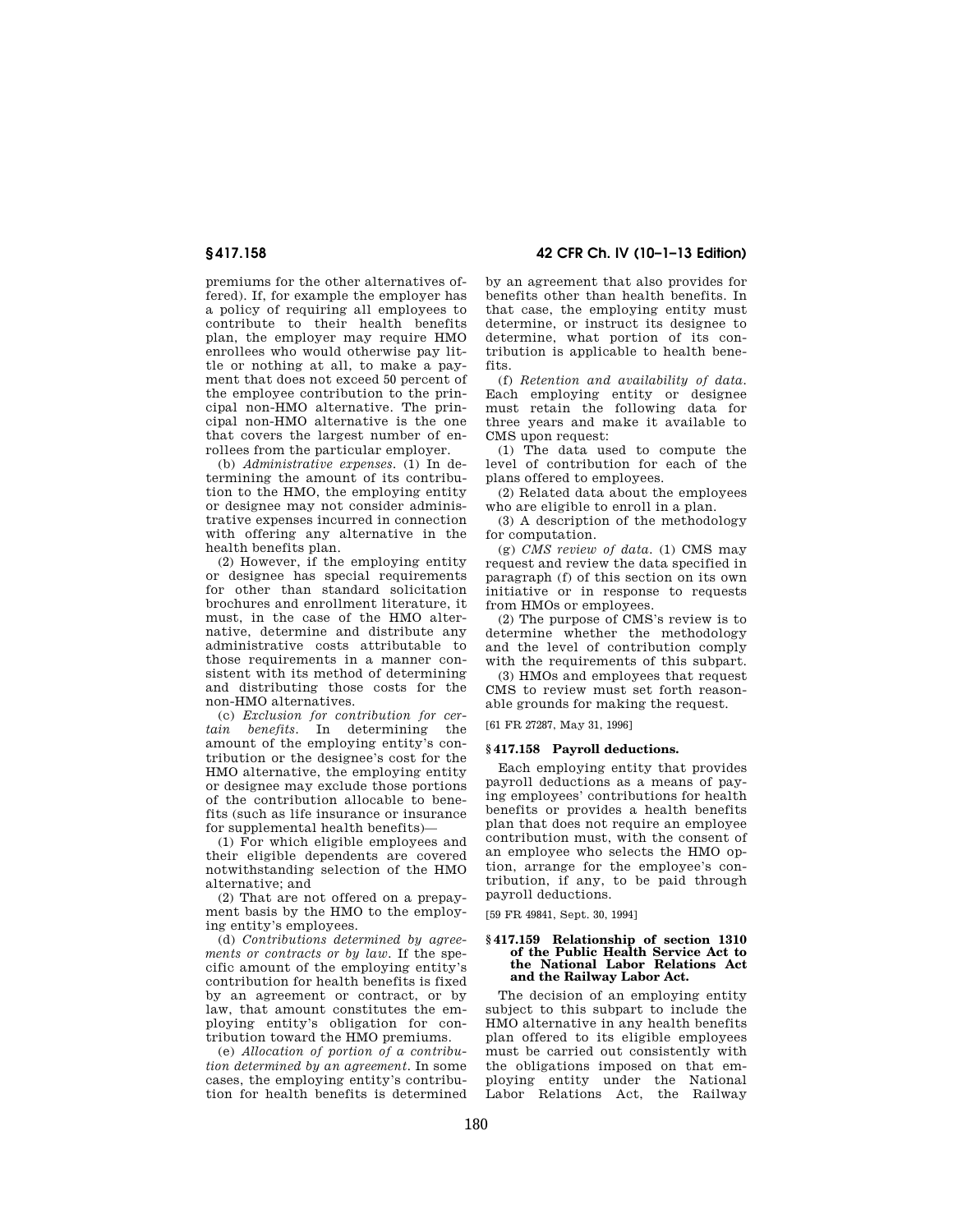Labor Act, and other laws of similar effect.

[59 FR 49841, Sept. 30, 1994, as amended at 61 FR 27288, May 31, 1996]

# **Subpart F—Continued Regulation of Federally Qualified Health Maintenance Organizations**

SOURCE: 43 FR 32255, July 25, 1978, unless otherwise noted. Redesignated at 52 FR 36746, Sept. 30, 1987.

# **§ 417.160 Applicability.**

This subpart applies to any entity that has been determined to be a qualified HMO under subpart D of this part.

[59 FR 49841, Sept. 30, 1994]

# **§ 417.161 Compliance with assurances.**

Any entity subject to this subpart must comply with the assurances that it provided to CMS, unless compliance is waived under §417.166.

[58 FR 38071, July 15, 1993]

# **§ 417.162 Reporting requirements.**

Entities subject to this subpart must submit:

(a) The reports that may be required by CMS under §417.126, and

(b) Any additional reports CMS may reasonably require.

[58 FR 38071, July 15, 1993]

# **§ 417.163 Enforcement procedures.**

(a) *Complaints.* Any person, group, association, corporation, or other entity may file with CMS a written complaint with respect to an HMO's compliance with assurances it gave under subpart D of this part. A complaint must—

(1) State the grounds and underlying facts of the complaint;

(2) Give the names of all persons involved; and

(3) Assure that all appropriate grievance and appeals procedures established by the HMO and available to the complainant have been exhausted.

(b) *Investigations.* (1) CMS may initiate investigations when, based on a report, a complaint, or any other information, CMS has reason to believe that a Federally qualified HMO is not in compliance with any of the assurances it gave under subpart D of this part.

(2) When CMS initiates an investigation, it gives the HMO written notice that includes a full statement of the pertinent facts and of the matters being investigated and indicates that the HMO may submit, within 30 days of the date of the notice, a written report concerning these matters.

(3) CMS obtains any information it considers necessary to resolve issues related to the assurances, and may use site visits, public hearings, or any other procedures that CMS considers appropriate in seeking this information.

(c) *Determination and notice by CMS*— (1) *Determination.* (i) On the basis of the investigation, CMS determines whether the HMO has failed to comply with any of the assurances it gave under subpart D of this part.

(ii) CMS publishes in the FEDERAL REGISTER a notice of each determination of non-compliance.

(2) *Notice of determination: Corrective action.* (i) CMS gives the HMO written notice of the determination.

(ii) The notice specifies the manner in which the HMO has not complied with its assurances and directs the HMO to initiate the corrective action that CMS considers necessary to bring the HMO into compliance.

(iii) The HMO must initiate this corrective action within 30 days of the date of the notice from CMS, or within any longer period that CMS determines to be reasonable and specifies in the notice. The HMO must carry out the corrective action within the time period specified by CMS in the notice.

(iv) The notice may provide the HMO an opportunity to submit, for CMS's approval, proposed methods for achieving compliance.

(d) *Remedy: Revocation of qualification.*  If CMS determines that a qualified HMO has failed to initiate or to carry out corrective action in accordance with paragraph  $(c)(2)$  of this section-(1) CMS revokes the HMO's qualification and notifies the HMO of this action.

(2) In the notice, CMS provides the HMO with an opportunity for reconsideration of the revocation, including, at the HMO's election, a fair hearing.

(3) The revocation of qualification is effective on the tenth calendar day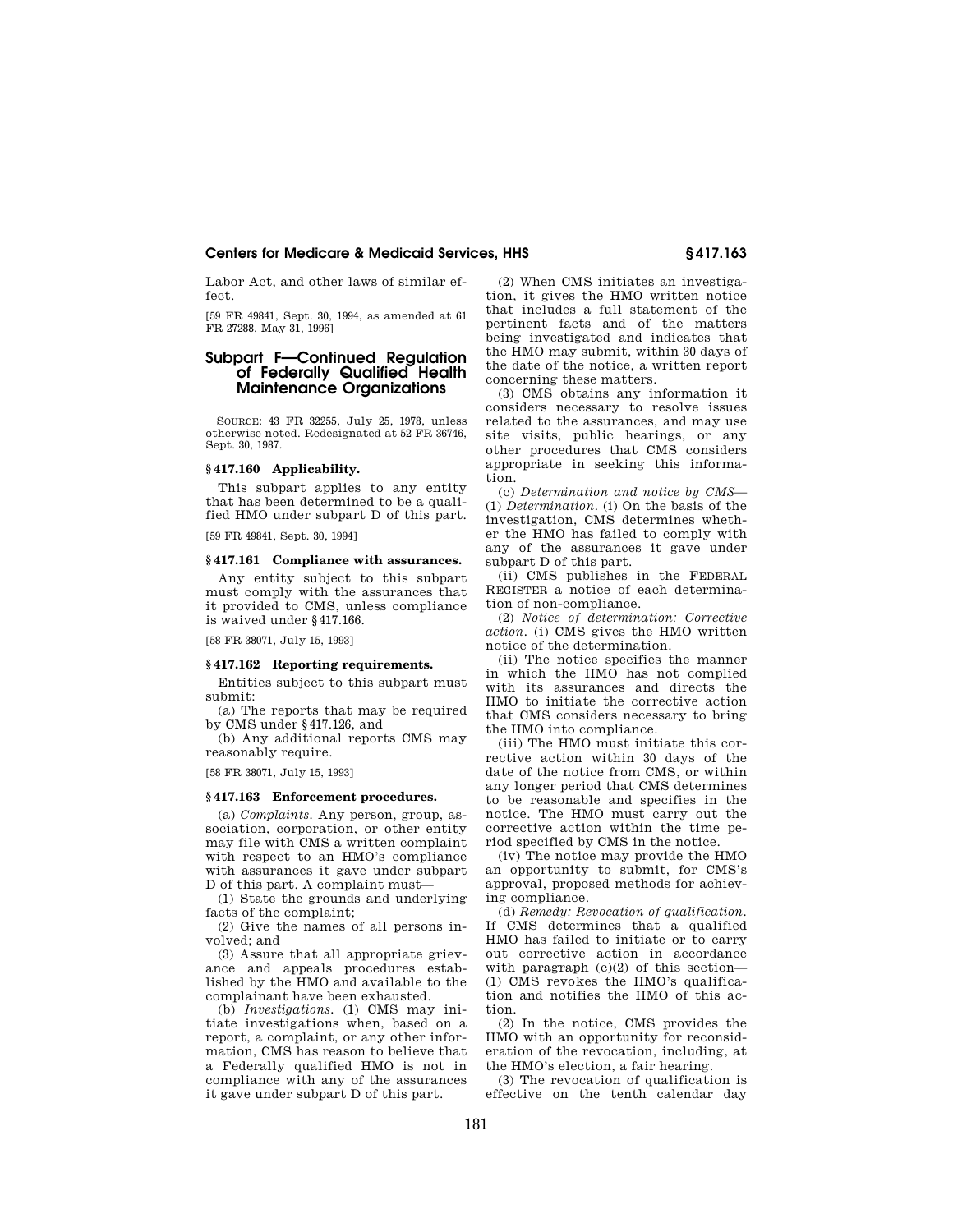after the day of the notice unless CMS receives a request for reconsideration by that date.

(4) If after reconsideration CMS again determines to revoke the HMO's qualification, this revocation is effective on the tenth calendar day after the date of the notice of reconsidered determination.

(5) CMS publishes in the FEDERAL REGISTER each determination it makes under this paragraph (d).

(6) A revocation under this paragraph (d) has the effect described in §417.164.

(e) *Notice by the HMO.* Within 15 days after the date CMS issues a notice of revocation, the HMO must prepare a notice that explains, in readily understandable language, the reasons for the determination that it is not a qualified HMO, and send the notice to the following:

(1) The HMO's enrollees.

(2) Each employer or public entity that has offered enrollment in the HMO in accordance with subpart E of this part.

(3) Each lawfully recognized collective bargaining representative or other representative of the employees of the employer or public entity.

(f) *Reimbursement of enrollees for services improperly denied, or for charges improperly imposed.* (1) If CMS determines, under paragraph  $(c)(1)$  of this section, that an HMO is out of compliance, CMS may require the HMO to reimburse its enrollees for the following—

(i) Expenses for basic or supplemental health services that the enrollee obtained from other sources because the HMO failed to provide or arrange for them in accordance with its assurances.

(ii) Any amounts the HMO charged the enrollee that are inconsistent with its assurances. (Rules applicable to charges for all enrollees are set forth in §§417.104 and 417.105. The additional rules applicable to Medicare enrollees are in §415.454.)

(2) This paragraph applies regardless of when the HMO failed to comply with the appropriate assurances.

(g) *Remedy: Civil suit*—(1) *Applicability.* This paragraph applies to any HMO or other entity to which a grant, loan, or loan guarantee was awarded, as set forth in subpart V of this part,

**§ 417.164 42 CFR Ch. IV (10–1–13 Edition)** 

on the basis of its assurances regarding the furnishing of basic and supplemental services or its operation and organization, as the case may be.

(2) *Basis for action.* If CMS determines that the HMO or other entity has failed to initiate or refuses to carry out corrective action in accordance with paragraph  $(c)(2)$  of this section, CMS may bring civil action in the U.S. district court for the district in which the HMO or other entity is located, to enforce compliance with the assurances it gave in applying for the grant, loan, or loan guarantee.

[59 FR 49841, Sept. 30, 1994]

#### **§ 417.164 Effect of revocation of qualification on inclusion in employee's health benefit plans.**

When an HMO's qualification is revoked under §417.163(d), the following rules apply:

(a) The HMO may not seek inclusion in employees health benefits plans under subpart E of this part.

(b) Inclusion of the HMO in an employer's health benefits plan—

(1) Is disregarded in determining whether the employer is subject to the requirements of subpart E of this part; and

(2) Does not constitute compliance with subpart E of this part by the employer.

[59 FR 49842, Sept. 30, 1994, as amended at 61 FR 27288, May 31, 1996]

#### **§ 417.165 Reapplication for qualification.**

An entity whose qualification as an HMO has been revoked by CMS for purposes of section 1310 of the PHS Act may, after completing the corrective action required under §417.163(c)(2), reapply for a determination of qualification in accordance with the procedures specified in subpart D of this part.

[43 FR 32255, July 25, 1978. Redesignated at 52 FR 36746, Sept. 30, 1987, and amended at 58 FR 38078, July 15, 1993]

## **§ 417.166 Waiver of assurances.**

(a) *General rule.* CMS may release an HMO from compliance with any assurances the HMO gives under subpart D of this part if—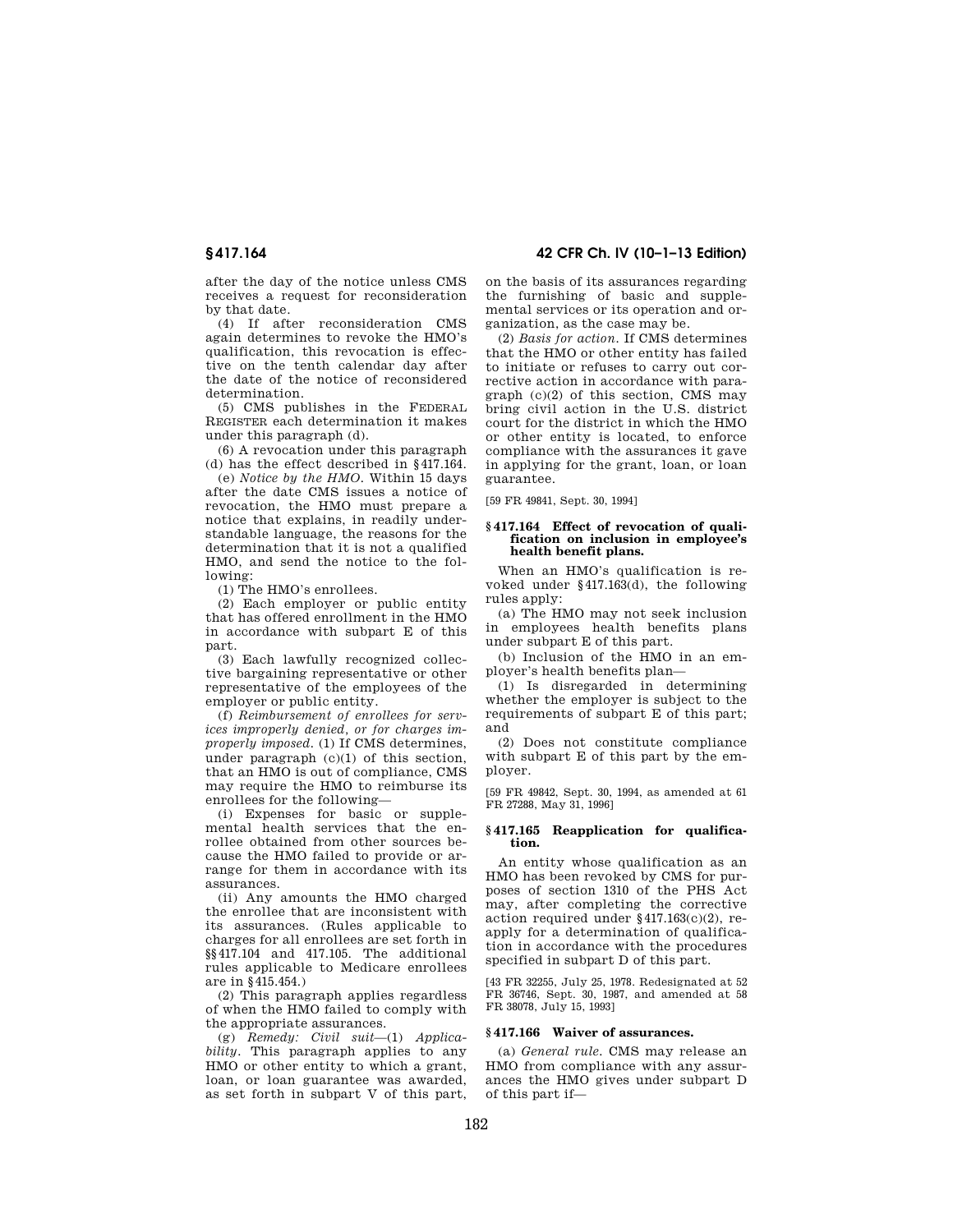(1) The qualification requirements are changed by Federal law; or

(2) The HMO shows good cause, consistent with the purposes of title XIII of the PHS Act.

(b) *Basis for finding of good cause.* (1) Grounds upon which CMS may find good cause include but are not limited to the following:

(i) The HMO has filed for reorganization under Federal bankruptcy provisions and the reorganization can only be approved with the waiver of the assurances.

(ii) State laws governing the entity have been changed after it signed the assurances so as to prohibit the HMO from being organized and operated in a manner consistent with the signed assurances.

(2) Changes in State laws do not constitute good cause to the extent that the changes are preempted by Federal law under section 1311 of the PHS Act.

(c) *Consequences of waiver.* If CMS waives any assurances regarding compliance with section 1301 of the PHS Act, CMS concurrently revokes the HMO's qualification unless the waiver is based on paragraph  $(a)(1)$  of this section.

[59 FR 49842, Sept. 30, 1994, as amended at 61 FR 27288, May 31, 1996]

# **Subparts G–I [Reserved]**

# **Subpart J—Qualifying Conditions for Medicare Contracts**

SOURCE: 50 FR 1346, Jan. 10, 1985, unless otherwise noted.

#### **§ 417.400 Basis and scope.**

(a) *Statutory basis.* The regulations in this subpart implement section 1876 of the Act, which authorizes Medicare payment to HMOs and CMPs that contract with CMS to furnish covered services to Medicare beneficiaries.

(b) *Scope.* (1) This subpart sets forth the requirements an HMO or CMP must meet in order to enter into a contract with CMS under section 1876 of the Act. It also specifies the procedures that CMS follows to evaluate applications and make determinations.

(2) The rules for payment to HMOs and CMPs are set forth in subparts N, O, and P of this part.

(3) The rules for HCPP participation in Medicare under section  $1833(a)(1)(A)$ of the Act are set forth in subpart U of this part.

[60 FR 45675, Sept. 1, 1995]

#### **§ 417.401 Definitions.**

As used in this subpart and subparts K through R of this part, unless the context indicates otherwise—

*Adjusted average per capita cost*  (AAPCC) means an actuarial estimate made by CMS in advance of an HMO's or CMP's contract period that represents what the average per capita cost to the Medicare program would be for each class of the HMO's or CMP's Medicare enrollees if they had received covered services other than through the HMO or CMP in the same geographic area or in a similar area.

*Adjusted community rate (ACR)* is the equivalent of the premium that a risk HMO or CMP would charge Medicare enrollees independently of Medicare payments if the HMO or CMP used the same rates it charges non-Medicare enrollees for a benefit package limited to covered Medicare services.

*Arrangement* means a written agreement between an HMO or CMP and another entity, under which—

(1) The other entity agrees to furnish specified services to the HMO's or CMP's Medicare enrollees;

(2) The HMO or CMP retains responsibility for the services; and

(3) Medicare payment to the HMO or CMP discharges the beneficiary's obligation to pay for the services.

*Benefit stabilization fund* means a fund established by CMS, at the request of a risk HMO or CMP, to withhold a portion of the per capita payments available to the HMO or CMP and pay that portion in a subsequent contract period for the purpose of stabilizing fluctuations in the availability of the additional benefits the HMO or CMP provides to its Medicare enrollees.

*Cost contract* means a Medicare contract under which CMS pays the HMO or CMP on a reasonable cost basis.

*Cost HMO or CMP* means an HMO or CMP that has in effect a cost contract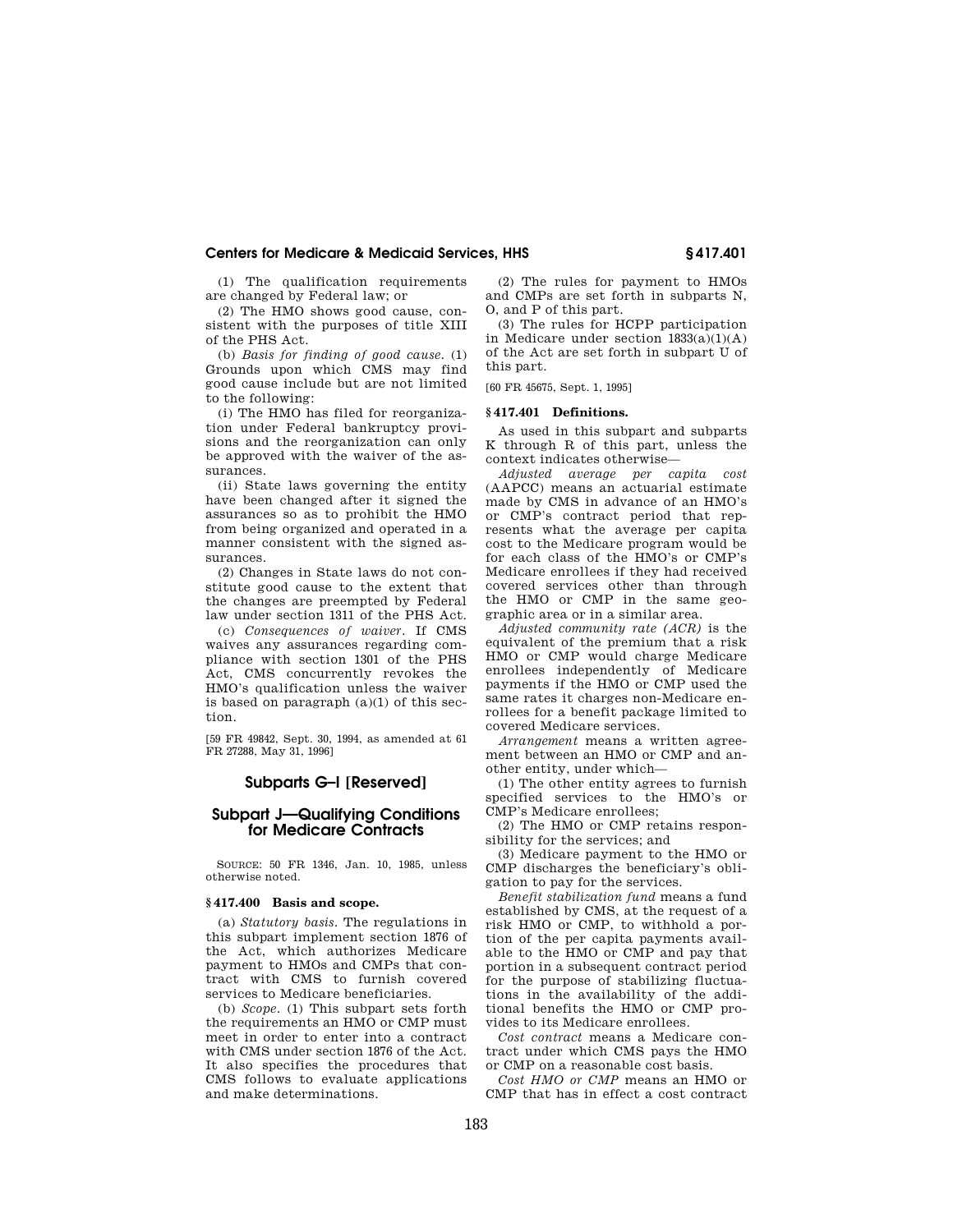with CMS under section 1876 of the Act and subpart L of this part.

*Demonstration project* means a demonstration project under section 402 of the Social Security Amendments of 1967 (42 U.S.C. 1395b–1) or section 222(a) of the Social Security Amendments of 1972 (42 U.S.C. 1395b–1 (note)), relating to the provision of services for which payment is made under Medicare on a prospectively determined basis.

*Emergency services* means covered inpatient or outpatient services that are furnished by an appropriate source other than the HMO or CMP and that meet the following conditions:

(1) Are needed immediately because of an injury or sudden illness.

(2) Are such that the time required to reach the HMO's or CMP's providers or suppliers (or alternatives authorized by the HMO or CMP) would mean risk of permanent damage to the enrollee's health.

Once initiated, the services continue to be considered emergency services as long as transfer of the enrollee to the HMO's or CMP's source of health care or authorized alternative is precluded because of risk to the enrollee's health or because transfer would be unreasonable, given the distance and the nature of the medical condition.

*Geographic area* means the area found by CMS to be the area within which the HMO or CMP furnishes, or arranges for furnishing, the full range of services that it offers to its Medicare enrollees.

*Medicare enrollee* means a Medicare beneficiary who has been identified on CMS records as an enrollee of an HMO or CMP that has a contract with CMS under section 1876 of the Act and subpart L of this part.

*New Medicare enrollee* means a Medicare beneficiary who—

(1) Enrolls with an HMO or CMP after the date on which the HMO or CMP first enters into a risk contract under subpart L of this part; and

(2) Was not enrolled with the HMO or CMP at the time he or she became entitled to benefits under Part A or eligible to enroll in Part B of Medicare.

*Risk contract* means a Medicare contract under which CMS pays the HMO or CMP on a risk basis for Medicare covered services.

*Risk HMO or CMP* means an HMO or CMP that has in effect a risk contract with CMS under section 1876 of the Act and subpart L of this part.

*Urgently needed services* means covered services that are needed by an enrollee who is temporarily absent from the HMO's or CMP's geographic area and that—

(1) Are required in order to prevent serious deterioration of the enrollee's health as a result of unforeseen injury or illness; and

(2) Cannot be delayed until the enrollee returns to the HMO's or CMP's geographic area.

[50 FR 1346, Jan. 10, 1985, as amended at 56 FR 51986, Oct. 17, 1991; 58 FR 38072, July 15, 1993; 60 FR 45675, Sept. 1, 1995]

## **§ 417.402 Effective date of initial regulations.**

(a) The changes made to section 1876 of the Act by section 114 of the Tax Equity and Fiscal Responsibility Act of 1982 became effective on February 1, 1985, the effective date of the initial implementing regulations.

(b) No new cost plan contracts are accepted by CMS. CMS will, however, accept and approve applications to modify cost plan contracts in order to expand service areas, provided they are submitted on or before September 1, 2006, and CMS determines that the organization continues to meet regulatory requirements and the requirements in its cost plan contract. Section 1876 cost plan contracts will not be extended or renewed beyond December 31, 2007, where conditions in paragraph (c) of this section are present.

(c) *Mandatory HMO or CMP and contract non-renewal or service area reduction.* CMS will non-renew all or a portion of an HMO's or CMP's contracted service area using procedures in §417.492(b) and §417.494(a) for any period beginning on or after January 1, 2013, where—

(1) There were two or more coordinated care plan-model MA regional plans not offered by the same MA organization in the same service area or portion of a service area for the entire previous calendar year meeting the conditions in paragraph(c)(3) of this section; or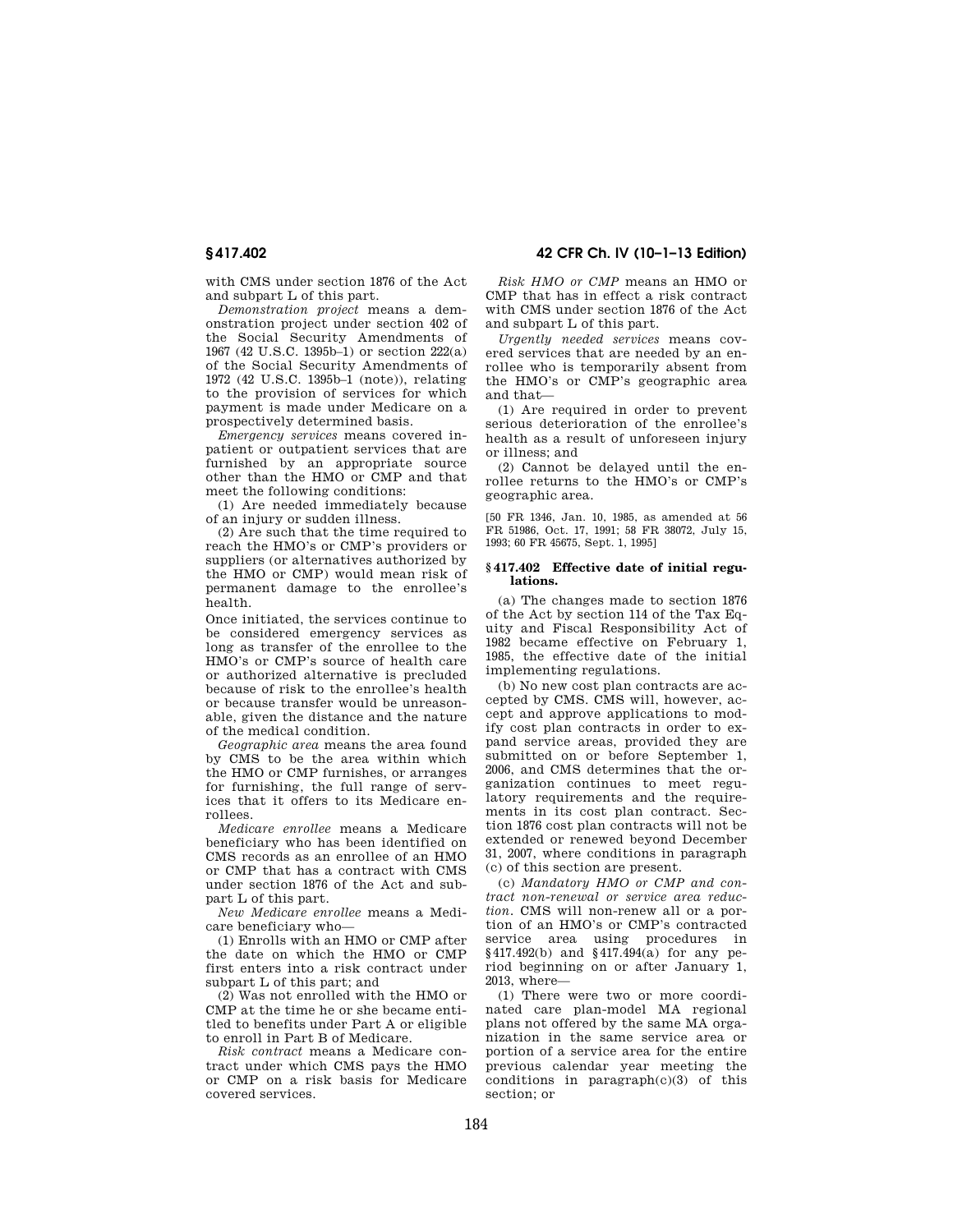(2) There were two or more coordinated care plan-model MA local plans not offered by the same MA organization in the same service area or portion of a service area for the entire previous calendar year meeting the conditions in paragraph (c)(3) of this section.

(3) *Minimum enrollment requirements*. With respect to any service area or portion of a service area that is within a Metropolitan Statistical Area (MSA) with a population of more than 250,000 and counties contiguous to the MSA that are not in another MSA with a population of more than 250,000, 5000 enrolled individuals. If the service area includes a portion in more than one MSA with a population of more than 250,000, the minimum enrollment determination is made with respect to each such MSA and counties contiguous to the MSA that are not in another MSA with a population of more than 250,000.

[63 FR 35066, June 26, 1998, as amended at 65 FR 40314, June 29, 2000; 67 FR 13288, Mar. 22, 2002; 70 FR 4713, Jan. 28, 2005; 73 FR 54248, Sept. 18, 2008; 76 FR 21560, Apr. 15, 2011; 76 FR 54633, Sept. 1, 2011]

#### **§ 417.404 General requirements.**

(a) In order to contract with CMS under the Medicare program, an entity must—

(1) Be determined by CMS to be an HMO or CMP (in accordance with §§117.142 and 417.407, respectively); and

(2) Comply with the contract requirements set forth in subpart L of this part.

(b) CMS enters into or renews a contract only if it determines that action would be consistent with the effective and efficient implementation of section 1876 of the Act.

[60 FR 45675, Sept. 1, 1995]

#### **§ 417.406 Application and determination.**

(a) *Responsibility for making determinations.* CMS is responsible for determining whether an entity meets the requirements to be an HMO or CMP.

(b) *Application requirements.* (1) The application requirements for HMOs are set forth in §417.143.

(2) The requirements of §417.143 also apply to CMPs except that there are no application fees.

(c) *Determination.* CMS uses the procedures set forth in §417.144(a) through (d) to determine whether an entity is an HMO or CMP.

(d) *Oversight of continuing compliance.*  (1) CMS oversees an entity's continued compliance with the requirements for an HMO as defined in §417.1 or for a CMP as set forth in §417.407.

(2) If an entity no longer meets those requirements, CMS terminates the contract of that entity in accordance with §417.494.

[60 FR 45675, Sept. 1, 1995]

#### **§ 417.407 Requirements for a Competitive Medical Plan (CMP).**

(a) *General rule.* To qualify as a CMP, an entity must be organized under the laws of a State and must meet the requirements of paragraphs (b) through (f) of this section.

(b) *Required services*—(1) *Basic rule.*  Except as provided in paragraph  $(b)(2)$ of this section, the entity furnishes to its enrollees at least the following services:

(i) Physicians' services performed by physicians.

(ii) Laboratory, x-ray, emergency, and preventive services.

(iii) Out-of-area coverage.

(iv) Inpatient hospital services.

(2) Exception for Medicaid prepayment risk contracts. An entity that had, before 1970, a Medicaid prepayment risk contract that did not include provision of inpatient hospital services is not required to provide those services.

(c) *Compensation for services.* The entity receives compensation (except for deductibles, coinsurance, and copayments) for the health care services it provides to enrollees on a periodic, prepaid capitation basis regardless of the frequency, extent, or kind of services provided to any enrollee.

(d) *Source of physicians' services.* The entity provides physicians' services primarily through—

(1) Physicians who are employees or partners of the entity; or

(2) Physicians or groups of physicians (organized on a group or individual practice basis) under contract with the entity to provide physicians' services.

(e) *Assumption of financial risk.* The rules set forth in §417.120(b) for HMOs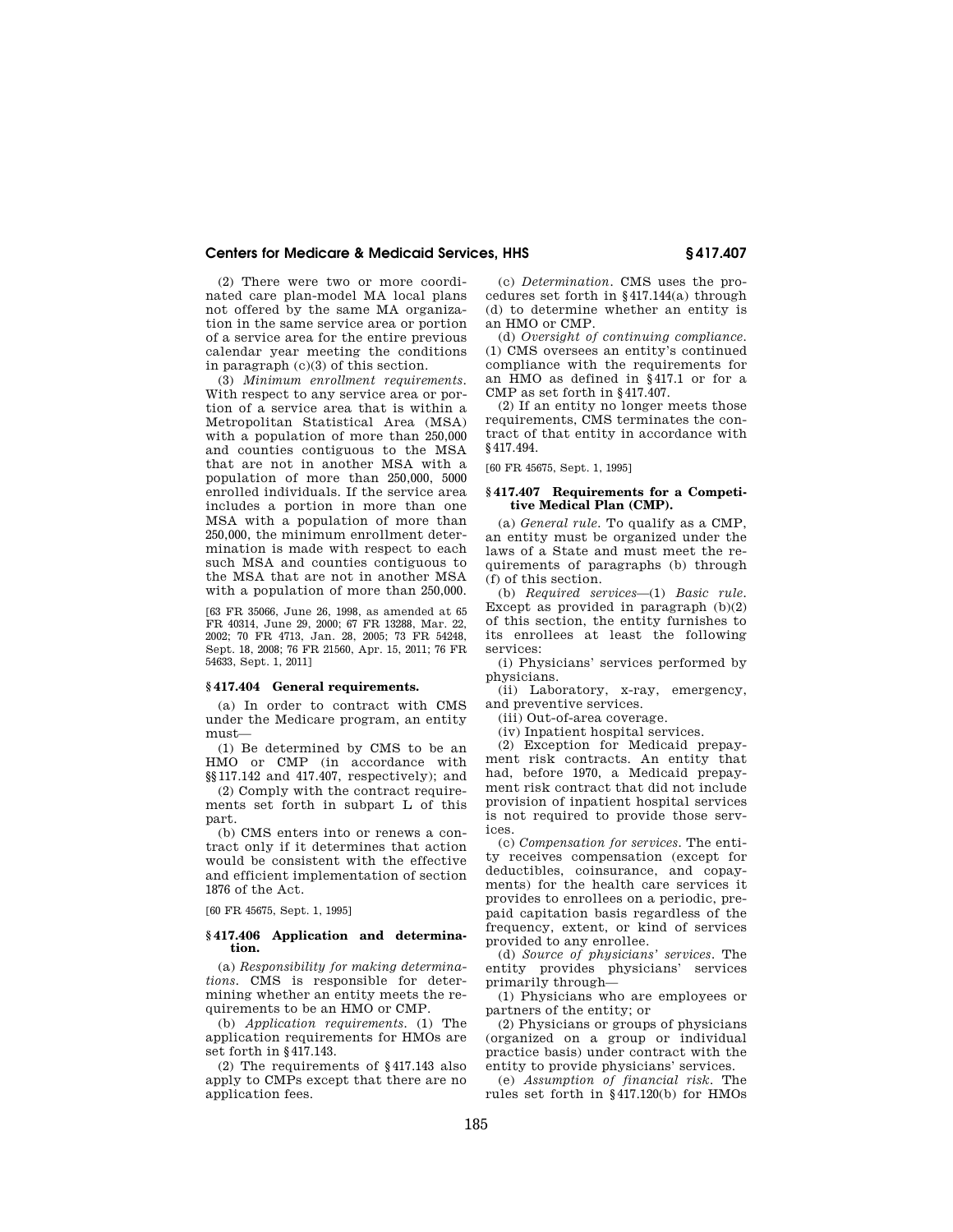apply also to CMPs except that reference to ''basic services'' must be read as reference to the required services listed in paragraph (b) of this section.

(f) *Protection of enrollees.* The entity provides adequately against the risk of insolvency by meeting the requirements of §§417.120(a) and 417.122 for protection of enrollees against loss of benefits and liability for payment of any fees that are the legal responsibility of the entity.

[60 FR 45675, Sept. 1, 1995]

#### **§ 417.408 Contract application process.**

(a) *Contents of application.* (1) The application for a contract must include supporting information in the form and detail required by CMS. (2) Whenever feasible, CMS exempts the HMO or CMP from resubmittal of information it has already submitted to CMS in connection with a determination made under the provisions of §417.406.

(b) *Approval of application.* (1) If CMS approves the application, it gives written notice to the HMO or CMP, indicating that it meets the requirements for either a risk or reasonable cost contract or only for a reasonable cost contract.

(2) If the HMO or CMP is dissatisfied with a determination that it meets the requirements only for a reasonable cost contract, it may request reconsideration in accordance with the procedures specified in subpart R of this part.

(c) *Denial of application.* If CMS denies the application, it gives written notice to the HMO or CMP indicating—

(1) That it does not meet the contract requirements under section 1876 of the Act;

(2) The reasons why the HMO or CMP does not meet the contract requirements; and

(3) The HMO's or CMP's right to request reconsideration in accordance with the procedures specified in subpart R of this part.

[50 FR 1346, Jan. 10, 1985, as amended at 56 FR 8853, Mar. 1, 1991; 58 FR 38078, July 15, 1993; 60 FR 45676, Sept. 1, 1995]

# **§ 417.408 42 CFR Ch. IV (10–1–13 Edition)**

#### **§ 417.410 Qualifying conditions: General rules.**

(a) *Basic requirement.* In order to qualify for a contract with CMS under this subpart, an HMO or CMP must demonstrate its ability to enroll Medicare beneficiaries and other individuals and groups and to deliver a specified comprehensive range of high quality services efficiently, effectively, and economically to its Medicare enrollees.

(b) *Other qualifying conditions.* An HMO or CMP must meet qualifying conditions that pertain to operating experience, enrollment, range of services, furnishing of services, and a quality assurance program.

(c) *Standards.* Generally, each qualifying condition is interpreted by a series of standards that are used in surveying an HMO or CMP to determine its qualifications for a Medicare contract.

(d) *Application of standards.* Application of the standards enables the surveyor to determine—

(1) The HMO's or CMP's activities;

(2) The extent to which the HMO or CMP complies with each condition;

(3) The nature and extent of any deficiencies; and

(4) The need for improvement if CMS should enter into a contract with the HMO or CMP.

(e) *Requirements for a risk contract.* An HMO or CMP may enter into a risk contract with CMS if it—

(1) Meets all the applicable requirements in the statute and regulations;

(2) Has at least 5,000 enrollees or 1,500 enrollees if it serves a primarily rural area as defined in  $§$ 417.413(b)(3);

(3) Has at least 75 Medicare enrollees or has an acceptable plan to achieve this Medicare membership within 2 years;

(4) Satisfies CMS that it can bear the potential losses of a risk contract; and

(5) Has not previously terminated or failed to renew a risk contract within the preceding 5 years, unless CMS determines that circumstances warrant special consideration.

(f) *Requirements for a reasonable cost sontract.* An HMO or CMP may enter into a reasonable cost contract if it meets one of the following: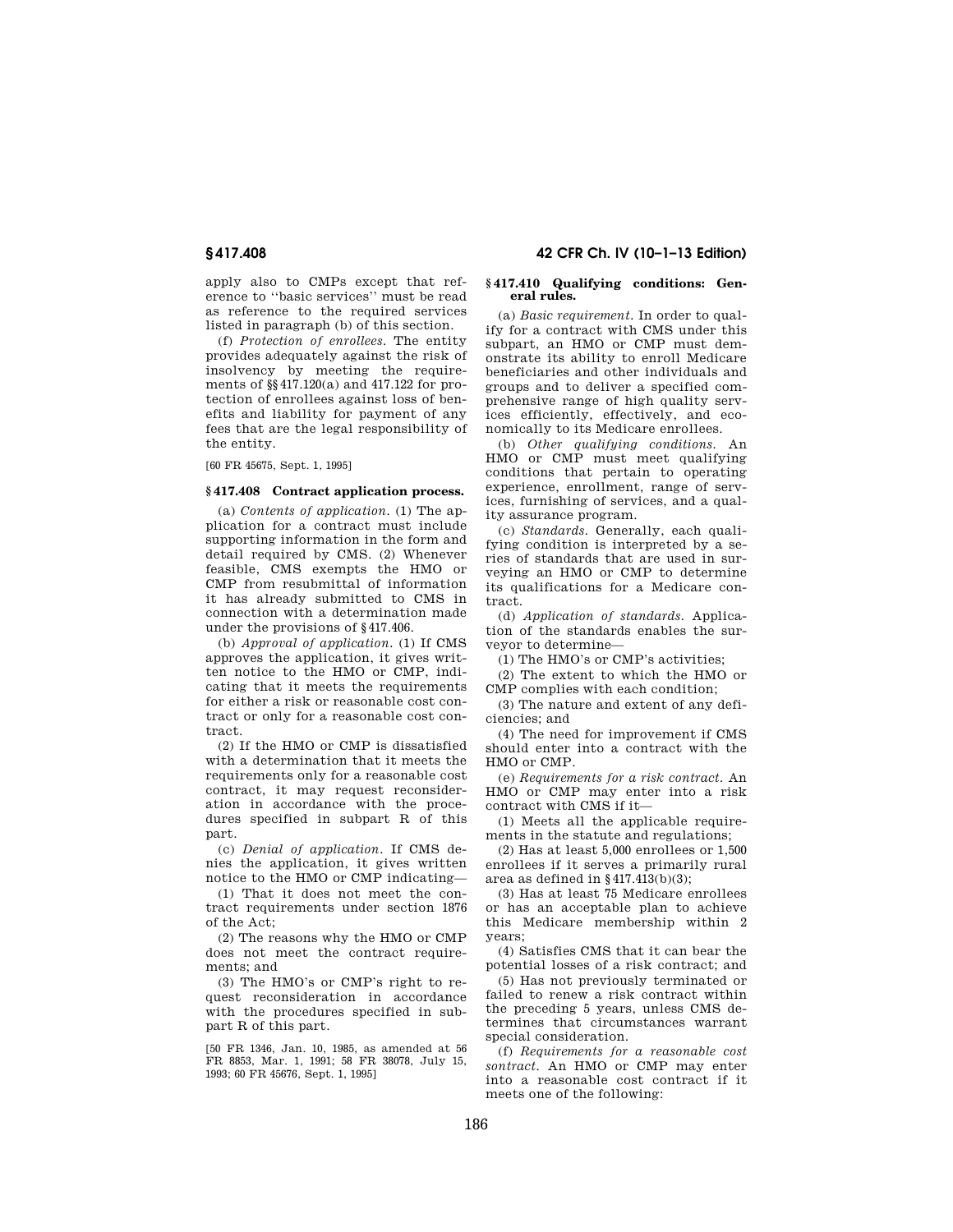(1) The HMO or CMP qualifies for a risk contract, but chooses a reasonable cost contract.

(2) The HMO or CMP meets the conditions for entering into a risk contract specified in paragraph (e) of this section except that CMS does not judge the HMO or CMP capable of bearing the potential losses of a risk contract.

(g) Regulations on reasonable cost and risk reimbursement are set forth in subparts O and P of this part.

[50 FR 20570, May 17, 1985, as amended at 58 FR 38078, July 15, 1993; 60 FR 45676, Sept. 1, 1995]

## **§ 417.412 Qualifying condition: Administration and management.**

The HMO or CMP must demonstrate that it—

(a) Has sufficient administrative capability to carry out the requirements of the contract; and

(b) Does not have any agents or management staff or persons with ownership or control interests who have been convicted of criminal offenses related to their involvement in Medicaid, Medicare, or social service programs under title XX of the Act.

[50 FR 1346, Jan. 10, 1985, as amended at 58 FR 38082, July 15, 1993; 60 FR 45676, Sept. 1, 1995]

#### **§ 417.413 Qualifying condition: Operating experience and enrollment.**

(a) *Condition.* The HMO or CMP must demonstrate that it has operating experience and an enrolled population sufficient to provide a reasonable basis for establishing a prospective per capita reimbursement rate or a reasonable cost reimbursement rate, as appropriate.

(b) *Standard: Enrollment and operating experience for HMOs or CMPs to contract on a risk basis.* To be eligible to contract on a risk basis—

(1) A nonrural HMO or CMP must currently have the following:

(i) At least 5,000 enrollees; and

(ii) At least 75 Medicare enrollees or a plan acceptable to CMS for achieving a Medicare enrollment of 75 within 2 years from the beginning of its initial contract period.

(2) A rural HMO or CMP must currently have—

(i) At least 1,500 enrollees; and

(ii) At least 75 Medicare enrollees or a plan acceptable to CMS for achieving a Medicare enrollment of 75 within 2 years from the beginning of its initial contract period.

(3) For purposes of this paragraph, an HMO or CMP is considered rural if at least 50 percent of its enrollees reside in nonmetropolitan areas. A nonmetropolitan area is an area—

(i) No part of which is within a metropolitan statistical area (MSA) as designated by the Executive Office of Management and Budget; and

(ii) That does not contain a city whose population exceeds 50,000 individuals.

(4) A subdivision or subsidiary of an HMO or CMP that meets the requirements of paragraph  $(b)(1)$  or  $(b)(2)$  of this section need not demonstrate that it meets those requirements as an independent unit if the HMO or CMP assumes responsibility for the financial risk, and adequate management and supervision of health care services furnished by its subdivision or subsidiary.

(c) *Standard: Enrollment and operating experience for HMOs or CMPs to contract on a cost basis.* To be eligible to contract on a reasonable cost basis, an HMO or CMP must currently have enrollees sufficient in number to provide a reasonable basis for entering into a contract, as follows:

(1) At least 1,500 enrollees.

(2) At least 75 Medicare enrollees, or a plan acceptable to CMS for achieving—

(i) A Medicare enrollment of 75 within 2 years from the beginning of its initial contract period; and

(ii) At least 250 Medicare enrollees by the beginning of its fourth contract period.

(d) *Standard: Composition of enrollment*—(1) *Requirement.* Except as specified in paragraphs  $(d)(2)$  and  $(e)$  of this section, not more than 50 percent of an HMO's or CMP's enrollment may be Medicare beneficiaries.

(2) *Waiver of composition of enrollment standard.* CMS may waive compliance with the requirements of paragraph  $(d)(1)$  of this section if the HMO or CMP has made and is making reasonable efforts to enroll individuals who are not Medicare beneficiaries and it meets one of the following requirements: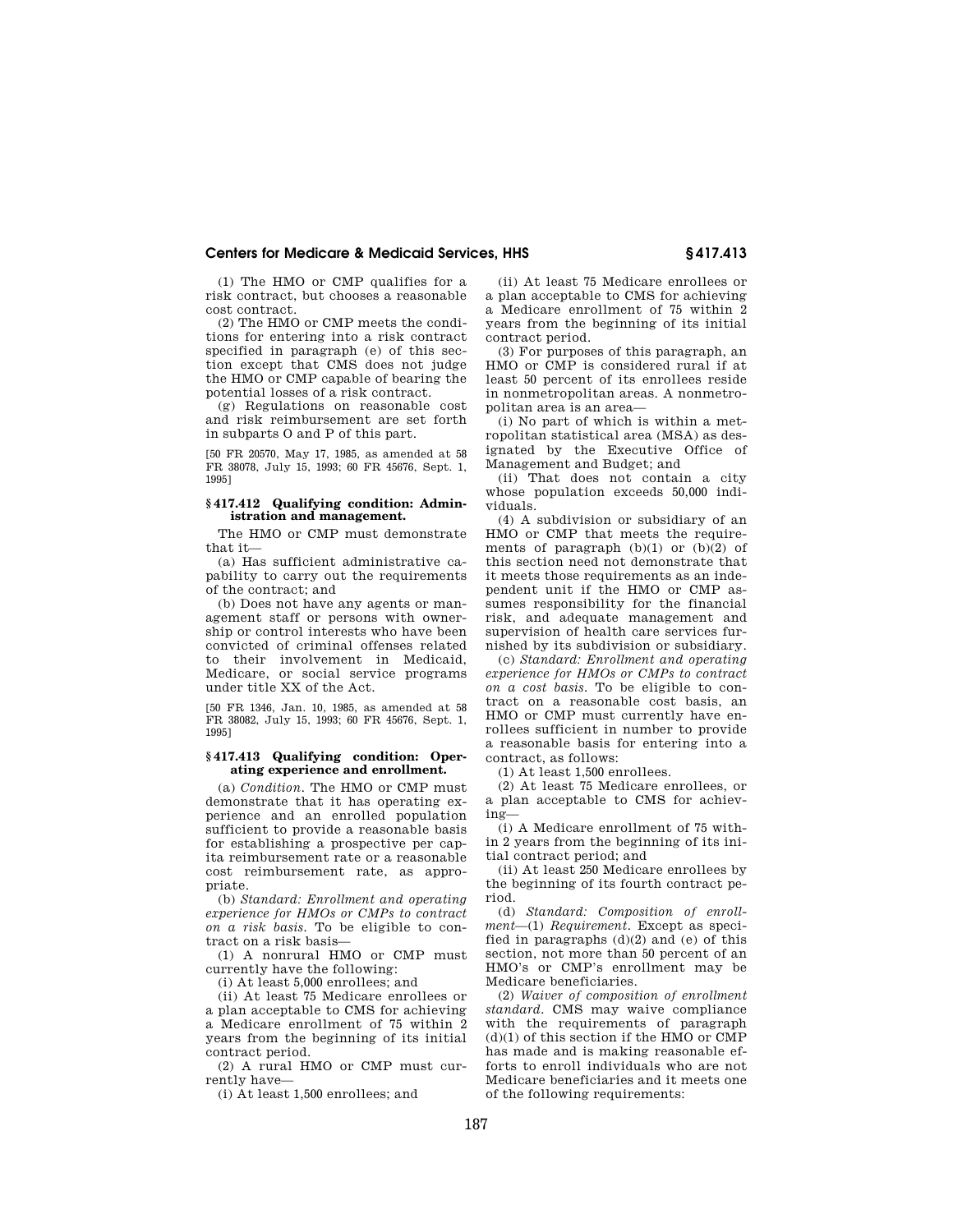(i) The HMO or CMP serves a geographic area in which Medicare beneficiaries and Medicaid beneficiaries constitute more than 50 percent of the population. (CMS does not grant a waiver that would permit the percentage of Medicare and Medicaid enrollees to exceed the percentage of Medicare<br>beneficiaries and Medicaid benebeneficiaries and Medicaid ficiaries in the population of the geographic area.)

(ii) The HMO or CMP is owned and operated by a government entity. The waiver may be for a period up to three years after the date the HMO or CMP first enters into a contract under this subpart, and may not be extended.

(iii) The HMO or CMP requests waiver of the composition rule because it is in the public interest. The organization provides documentation that supports one of the following:

(A) The organization serves a medically underserved rural or urban area.

(B) The organization demonstrates a long-term business and community service commitment to the area.

(C) The organization believes that a waiver is necessary to promote managed care choices in an area with limited or no managed care choices.

(3) *Waiver granted on or before October 21, 1986.* An HMO or CMP (or a successor HMO or CMP) that as of October 21, 1986, had been granted an exception, waiver, or modification of the requirements of paragraph  $(d)(1)$  of this section, but that does not meet the requirements of paragraph  $(d)(2)$  of this section, must make (and throughout the period of the exception, waiver, or modification continue to make) reasonable efforts to meet scheduled enrollment goals, consistent with a schedule of compliance approved by CMS.

(i) If CMS determines that the HMO or CMP has complied, or made significant progress toward compliance, with the approved schedule, and that an extension is in the best interest of the Medicare program, CMS may extend the waiver of modification.

(ii) If CMS determines that the HMO or CMP has not complied with the approved schedule, CMS may apply the sanctions described in paragraphs  $(d)(6)$ and (d)(7) of this section.

**§ 417.413 42 CFR Ch. IV (10–1–13 Edition)** 

(4) *Basis for application of sanctions.*  CMS may, as an alternative to contract termination, apply the sanctions specified in paragraph  $(d)(6)$  of this section if CMS determines that the HMO or CMP is not complying with the requirements in paragraphs  $(d)(1)$ ,  $(d)(2)$ , or (d)(3) of this section, as applicable.

(5) *Notice of sanction.* Before applying the sanctions specified in paragraph  $(d)(6)$  of this section, CMS sends a written notice to the HMO or CMP stating the proposed action and its basis. CMS gives the HMO or CMP 15 days after the date of the notice to provide evidence establishing the HMO's or CMP's compliance with the requirements in paragraph  $(d)(1)$ ,  $(d)(2)$ , or  $(d)(3)$  of this section, as applicable.

(6) *Sanctions.* If, following review of the HMO's or CMP's timely response to CMS's notice, CMS determines that an HMO or CMP does not comply with the requirements of paragraphs (d)(1),  $(d)(2)$ , or  $(d)(3)$  of this section, CMS may apply either of the following sanctions:

(i) Require the HMO or CMP to stop accepting new enrollment applications after a date specified by CMS.

(ii) Deny payment for individuals who are formally added or ''accreted'' to CMS's records as Medicare enrollees after a date specified by CMS.

(7) *Termination by CMS.* In addition to the sanctions described in paragraph (d)(6) of this section. CMS may decline to renew an HMO's or CMP's contract in accordance with §417.492(b), or terminate its contract in accordance with §417.494(b) if CMS determines that the HMO or CMP no longer substantially meets the requirements of paragraphs  $(d)(1), (d)(2),$  or  $(d)(3)$  of this section.

(8) *Termination of composition standard.* The 50 percent composition of Medicare beneficiaries terminates for all managed care plans on December 31, 1998.

(e) *Standard: Open enrollment.* (1) Except as specified in paragraph (e)(2) of this section, an HMO or CMP must enroll Medicare beneficiaries on a firstcome, first-served basis to the limit of its capacity and provide annual open enrollment periods of at least 30 days duration for Medicare beneficiaries.

(2) CMS may waive the requirement of paragraph  $(e)(1)$  of this section if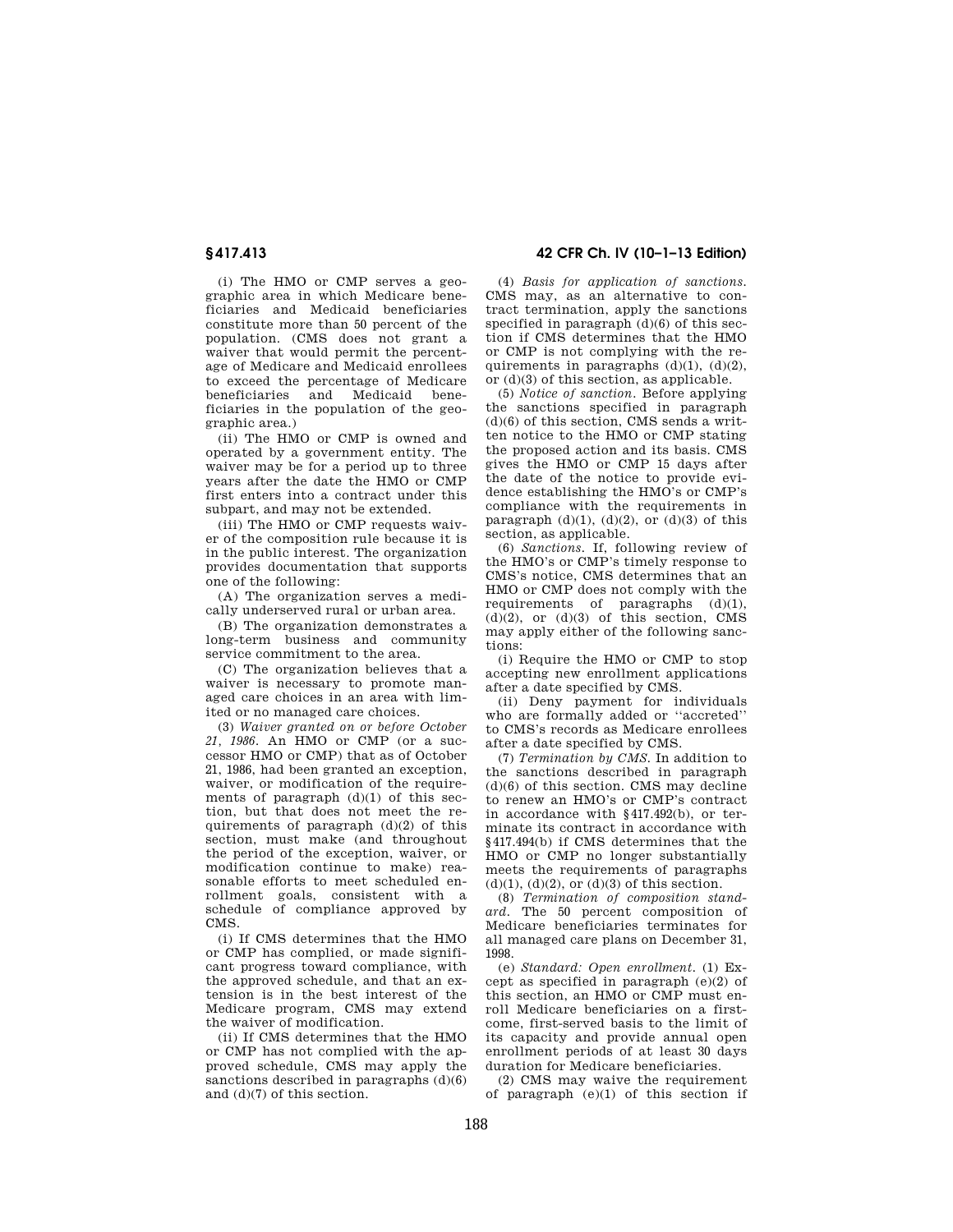compliance would prevent compliance with the limitation on enrollment of Medicare beneficiaries and Medicaid beneficiaries (paragraph (d) of this section) or result in an enrollment substantially nonrepresentative of the population of the HMO's or CMP's geographic area. The enrollment would be ''substantially nonrepresentative'' if the proportion of a subgroup to the total enrollment exceeded, by 10 percent or more, its proportion of the population in the HMO's or CMP's geographic area, as shown by census data or other data acceptable to CMS. For purposes of this paragraph, a subgroup means a class of Medicare enrollees as defined in §417.582.

[50 FR 1346, Jan. 10, 1985, as amended at 56 FR 46570, Sept. 13, 1991; 58 FR 38082, July 15, 1993; 60 FR 45676, Sept. 1, 1995; 63 FR 35066, June 26, 1998]

#### **§ 417.414 Qualifying condition: Range of services.**

(a) *Condition.* The HMO or CMP must demonstrate that it is capable of delivering to Medicare enrollees the range of services required in accordance with this section.

(b) *Standard: Range of services furnished by eligible HMOs or CMPs*—(1) *Basic requirement.* Except as specified in paragraph (b)(3) of this section, an HMO or CMP must furnish to its Medicare enrollees (directly or through arrangements with others) all the Medicare services to which those enrollees are entitled to the extent that they are available to Medicare beneficiaries who reside in the HMO's or CMP's geographic area but are not enrolled in the HMO or CMP.

(2) *Criteria for availability.* The services are considered available if—

(i) The sources are located within the HMO's or CMP's geographic area; or

(ii) It is common practice to refer patients to sources outside that geographic area.

(3) *Exception for hospice care.* An HMO or CMP is not required to furnish hospice care as described in part 418 of this chapter. However, HMOs or CMPs must inform their Medicare enrollees about the availability of hospice care if—

(i) A hospice participating in Medicare is located within the HMO's or CMP's geographic area; or

(ii) It is common practice to refer patients to hospices outside the geographic area.

(c) *Standard: Financial responsibility for services furnished outside the HMO or CMP.* (1) An HMO or CMP must assume financial responsibility and provide reasonable reimbursement for emergency services and urgently needed services (as defined in §417.401) that are obtained by its Medicare enrollees from providers and suppliers outside the HMO or CMP even in the absence of the HMO's or CMP's prior approval.

(2) An HMO or CMP must assume financial responsibility for services that the Medicare enrollee attempted to obtain from the HMO or CMP, but that the HMO or CMP failed to furnish or unreasonably denied, and that are found, upon appeal by the enrollee under subpart Q of this part, to be services that the enrollee was entitled to have furnished to him or her by the HMO or CMP.

[50 FR 1346, Jan. 10, 1985, as amended at 58 FR 38078, July 15, 1993; 60 FR 45677, Sept. 1, 1995]

#### **§ 417.416 Qualifying condition: Furnishing of services.**

(a) *Condition.* The HMO or CMP must furnish the required services to its Medicare enrollees through providers and suppliers that meet applicable Medicare statutory definitions and implementing regulations. The HMO or CMP must also ensure that the required services, additional services, and any other supplemental services for which the Medicare enrollee has contracted are available and accessible and are furnished in a manner that ensures continuity.

(b) *Standard: Conformance with conditions of participation, conditions for coverage, and conditions for certification.* (1) Hospitals, SNFs, HHAs, CORFs, and providers of outpatient physical therapy or speech-language pathology services must meet the applicable conditions of participation in Medicare, as set forth elsewhere in this chapter.

(2) Suppliers must meet the conditions for coverage or conditions for certification of their services, as set forth elsewhere in this chapter.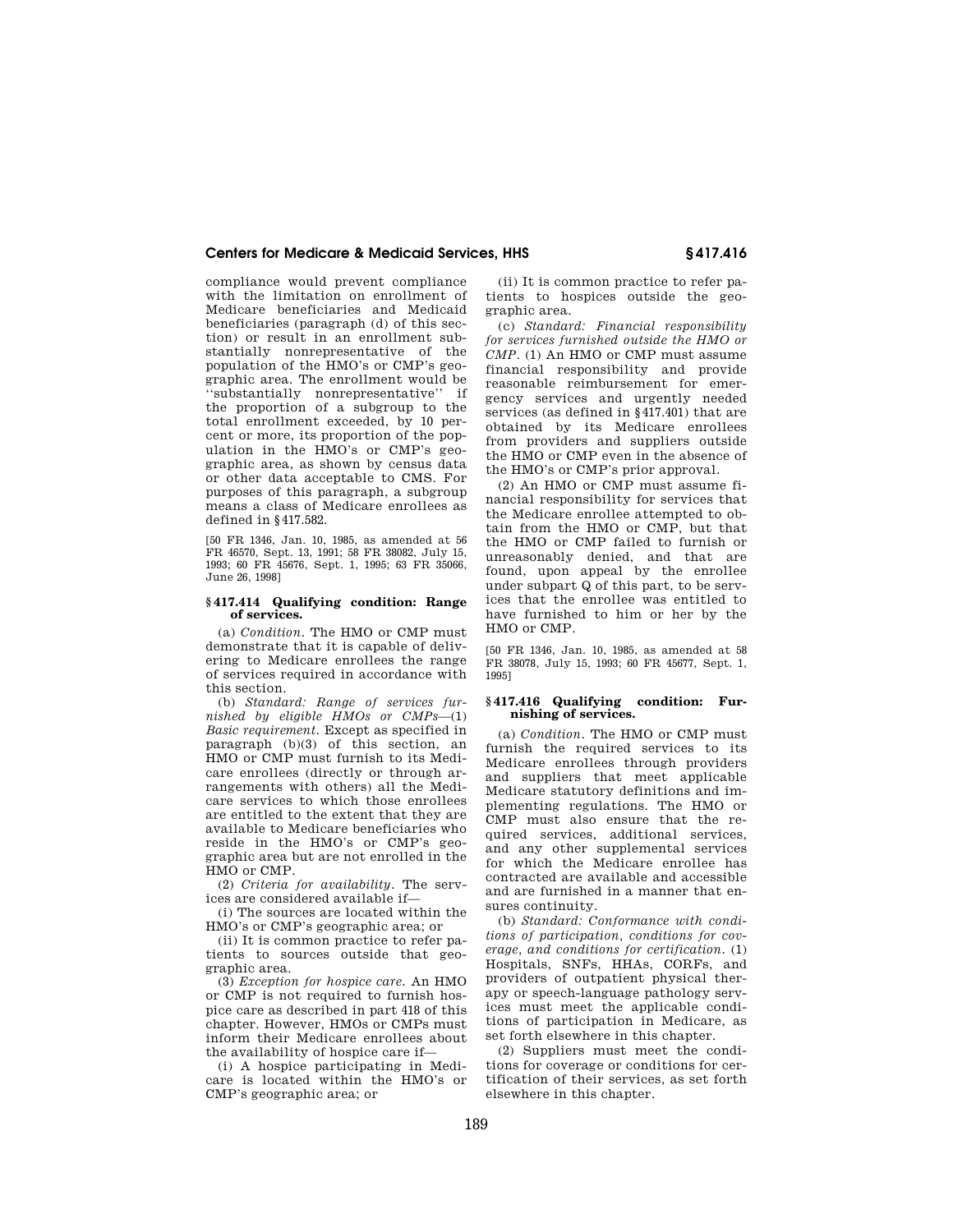(3) If more than one type of practitioner is qualified to furnish a particular service, the HMO or CMP may select the type of practitioner to be used.

(c) *Standard: Physician supervision.*  The HMO or CMP must provide for supervision by a physician of other health care professionals who are directly involved in the provision of health care as generally authorized under section 1861 of the Act. Except as specified in paragraph (d) of this section, with respect to medical services furnished in an HMO's or CMP's clinic or the office of a physician with whom the HMO or CMP has a service agreement, the HMO or CMP must ensure that—

(1) Services furnished by paramedical, ancillary, and other nonphysician personnel are furnished under the direct supervision of a physician;

(2) A physician is present to perform medical (as opposed to administrative) services whenever the clinics or offices are open; and

(3) Each patient is under the care of a physician.

(d) *Exceptions to physician supervision requirement.* The following services may be furnished without the direct personal supervision of a physician:

(1) Services of physician assistants and nurse practitioners (as defined in §491.2 of this chapter), and the services and supplies incident to their services. The conditions for payment, as set forth in §§405.2414 and 405.2415 of this chapter for services furnished by rural health clinics and Federally qualified health centers, respectively, also apply when those services are furnished by an HMO or CMP.

(2) When furnished by an HMO or CMP, services of clinical psychologists who meet the qualifications specified in §410.71(d) of this chapter, and the services and supplies incident to their professional services.

(3) When an HMO or CMP contracts on—

(i) A risk basis, the services of a clinical social worker (as defined at §410.73 of this chapter) and the services and supplies incident to their professional services; or

(ii) A cost basis, the services of a clinical social worker (as defined in

# **§ 417.418 42 CFR Ch. IV (10–1–13 Edition)**

§410.73 of this chapter). Services incident to the professional services of a clinical social worker furnished by an HMO or CMP contracting on a cost basis are not covered by Medicare and payment will not be made for these services.

(e) *Standard: Accessibility and continuity.* (1) The HMO or CMP must ensure that the required services and any other services for which Medicare enrollees have contracted are accessible, with reasonable promptness, to the enrollees with respect to geographic location, hours of operation, and provision of after hours service. Medically necessary emergency services must be available twenty-four hours a day, seven days a week.

(2) The HMO or CMP must maintain a health (including medical) recordkeeping system through which pertinent information relating to the health care of its Medicare enrollees is accumulated and is readily available to appropriate professionals.

[50 FR 1346, Jan. 10, 1985, as amended at 58 FR 38082, July 15, 1993; 60 FR 45677, Sept. 1, 1995; 63 FR 20130, Apr. 23, 1998]

#### **§ 417.418 Qualifying condition: Quality assurance program.**

(a) *Condition.* The HMO or CMP must make arrangements for a quality assurance program that meets the requirements of this section.

(b) *Standard.* An HMO or CMP must have an ongoing quality assurance program that meets the requirements set forth in §417.106(a).

[58 FR 38072, July 15, 1993]

# **Subpart K—Enrollment, Entitlement, and Disenrollment under Medicare Contract**

SOURCE: 50 FR 1346, Jan. 10, 1985, unless otherwise noted.

### **§ 417.420 Basic rules on enrollment and entitlement.**

(a) *Enrollment.* Individuals who are entitled to benefits under both Part A and Part B of Medicare or only Part B may elect to receive those benefits through an HMO or CMP that has in effect a contract with CMS under subpart L of this part.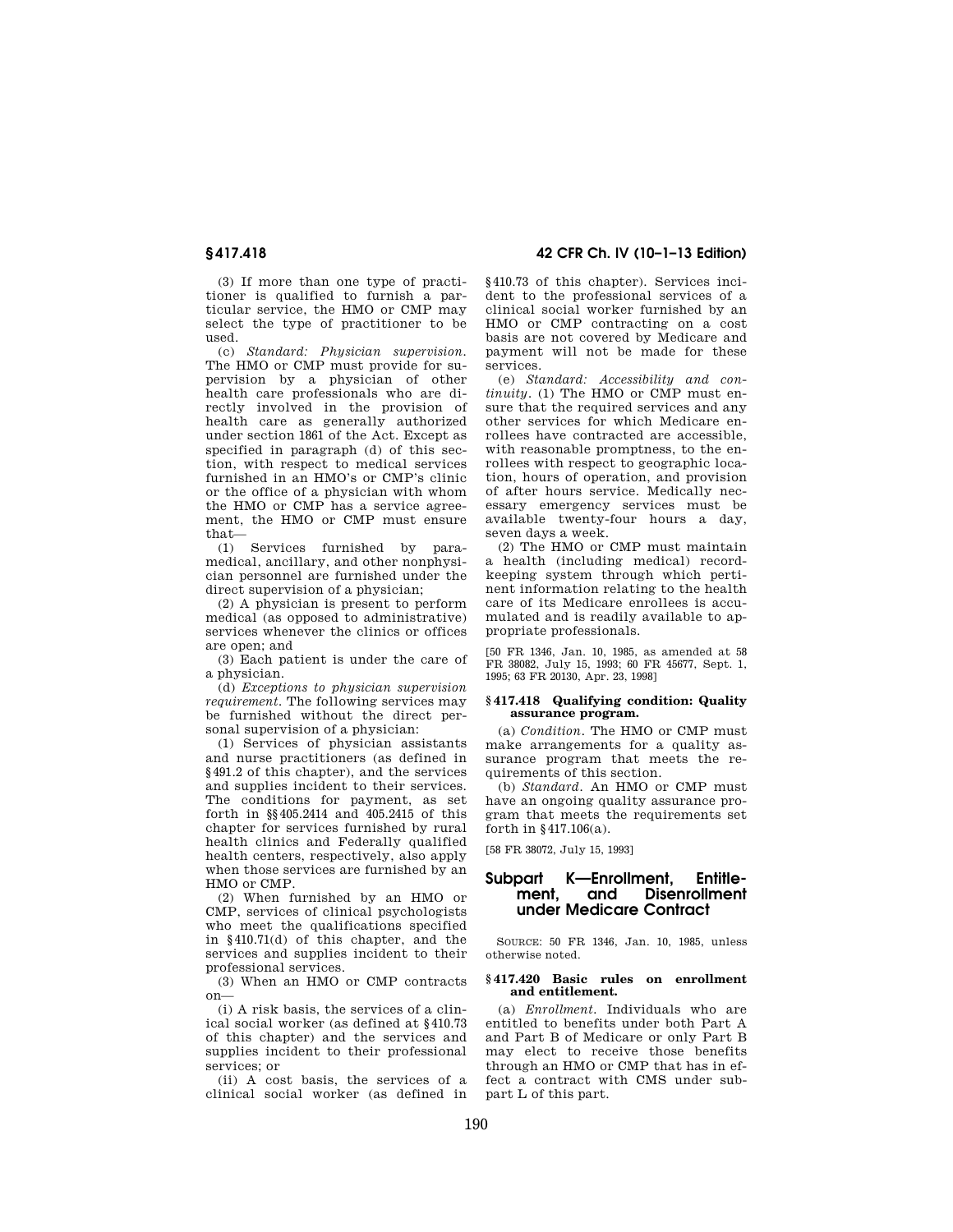(b) *Entitlement.* If a Medicare beneficiary enrolls with an HMO or CMP, CMS pays the HMO or CMP on his or her behalf for the services to which he or she is entitled.

(c) *Beneficiary liability.* (1) The HMO or CMP may require payment, in the form of premiums or otherwise, from individuals for services not covered under Medicare, as well as deductible and coinsurance amounts attributable to Medicare covered services.

(2) As described in §417.448, Medicare enrollees of risk HMOs or CMPs are liable for services that they obtain from sources other than the HMO or CMP, unless the services are—

(i) Emergency or urgently needed; or

(ii) Determined, on appeal under subpart Q of this part, to be services that should have been furnished by the HMO or CMP.

[50 FR 1346, Jan. 10, 1985, as amended at 58 FR 38078, July 15, 1993; 60 FR 45677, Sept. 1, 1995]

# **§ 417.422 Eligibility to enroll in an HMO or CMP.**

Except as specified in §§417.423 and 417.424, an HMO or CMP must enroll, either for an indefinite period or for a specified period of at least 12 months, any individual who—

(a) Is entitled to Medicare benefits under Parts A and B or under Part B only;

(b) Lives within the geographic area served by the HMO or CMP;

(c) Is not enrolled in any other HMO or CMP that has entered into a contract under subpart L of this part;

(d) During an enrollment period of the HMO or CMP, completes the HMO's or CMP's application form or another CMS-approved election mechanism and gives whatever information is required for enrollment;

(e) Agrees to abide by the HMO's or CMP's rules after they are disclosed to him or her in connection with the enrollment process;

(f) Is not denied enrollment by the HMO or CMP under a selection policy, if any, that has been approved by CMS under §417.424(b); and

(g) Is not denied enrollment by the HMO or CMP on the basis of any of the administrative criteria concerning denial of enrollment in §417.424(a).

[50 FR 1346, Jan. 10, 1985, as amended at 58 FR 38078, July 15, 1993; 60 FR 45677, Sept. 1, 1995; 77 FR 22166, Apr. 12, 2012]

#### **§ 417.423 Special rules: ESRD and hospice patients.**

(a) *ESRD patients.* (1) A Medicare beneficiary who has been medically determined to have end-stage renal disease is not eligible to enroll in an HMO or CMP.

(2) However, if a beneficiary is already enrolled in an HMO or CMP when he or she is determined to have endstage renal disease, the HMO or CMP—

(i) Must reenroll the beneficiary as required by §417.434; and

(ii) May not disenroll the beneficiary except as provided in §417.460.

(b) *Hospice patients.* A Medicare beneficiary who elects hospice care under §418.24 of this chapter is not eligible to enroll in an HMO or CMP as long as the hospice election remains in effect.

[60 FR 45677, Sept. 1, 1995]

## **§ 417.424 Denial of enrollment.**

(a) *Basis for denial.* An HMO or CMP may deny enrollment to an individual who meets the criteria of §417.422 if acceptance would—

(1) Cause the number of enrollees who are Medicare or Medicaid beneficiaries to exceed 50 percent of the HMO's or CMP's total enrollment;

(2) Prevent the HMO or CMP from complying with any of the other contract qualifying conditions set forth in subpart J of this part;

(3) Require the HMO or CMP to exceed its enrollment capacity; or

(4) Cause the enrollment to become substantially nonrepresentative of the general population in the HMO's or CMP's geographic area.

(b) *Selection policies.* (1) Denial under paragraph (a)(4) of this section must be in accordance with written selection policies approved by CMS. (2) Enrollment of individuals will not be considered to make the enrollment of the HMO or CMP substantially nonrepresentative of the general population in the HMO's or CMP's geographic area unless, as a result of the enrollment, the proportion of the subgroup of enrollees to which the enrollee belongs as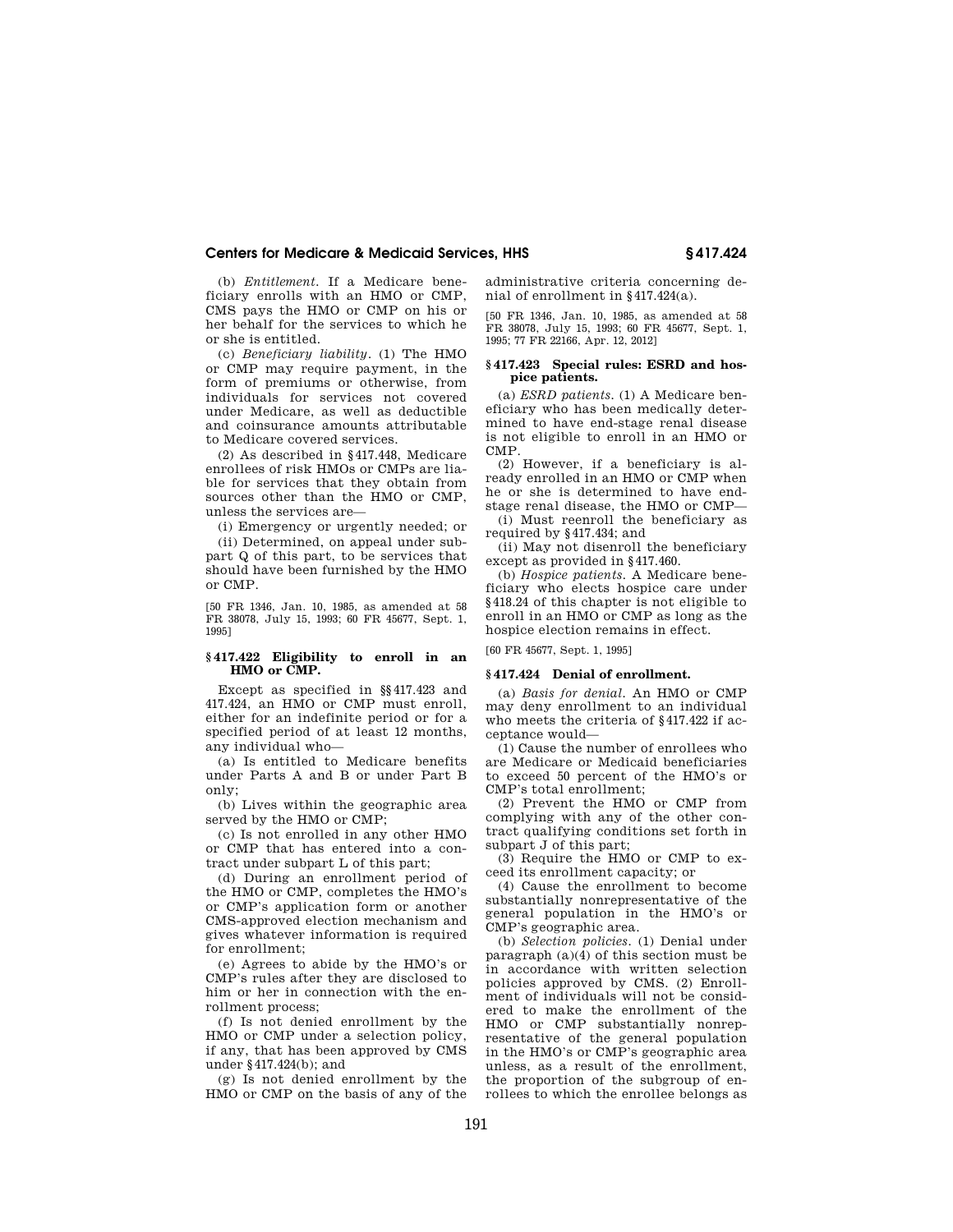compared to the HMO's or CMP's total enrollment exceeds by at least ten percent the subgroup's proportion of the general population in the geographic area of the HMO or CMP. (A subgroup is a class of Medicare enrollees of an HMO or CMP that CMS constructs on the basis of actuarial factors.)

[50 FR 1346, Jan. 10, 1985; 50 FR 20570, May 17, 1985, as amended at 58 FR 38078, July 15, 1993; 60 FR 45677, Sept. 1, 1995]

# **§ 417.426 Open enrollment requirements.**

(a) *Basic requirements.* (1) HMOs or CMPs must provide open enrollment for Medicare beneficiaries for at least 30 consecutive days during each contract year.

(2) During open enrollment, the HMO or CMP must enroll eligible Medicare beneficiaries in the order in which their applications are received and until its enrollment capacity is reached.

(3) The HMO or CMP may accept applications from Medicare beneficiaries after it has reached capacity if it places those individuals on a waiting list and enrolls them in chronological order as vacancies occur.

(4) An HMO or CMP with a risk contract must accept applications from eligible Medicare beneficiaries during the month of November 1998.

(b) *Capacity to accept new enrollees.* (1) If an HMO or CMP chooses to limit enrollments because of its capacity, it must notify CMS at least 90 days before the beginning of its open enrollment period and, at that time, provide CMS with its reasons for limiting enrollment.

(2) CMS evaluates the HMO's or  $\widehat{\text{CMP}}$ 's submittal under paragraph  $(b)(1)$ of this section.

(3) The HMO or CMP must promptly notify CMS if there is any change in its enrollment capacity.

(c) *Reserved vacancies.* (1) Subject to CMS's approval, an HMO or CMP may set aside a reasonable number of vacancies for an anticipated new group contract or for anticipated new enrollees under an existing group contract that will have its enrollment period after the Medicare open enrollment period during the contract year.

**§ 417.426 42 CFR Ch. IV (10–1–13 Edition)** 

(2) Any set aside vacancies that are not filled within a reasonable time after the beginning of the group contract enrollment period must be made available to Medicare beneficiaries and other nongroup applicants under the requirements of this subpart.

[50 FR 1346, Jan. 10, 1985, as amended at 58 FR 38079, July 15, 1993; 60 FR 45677, Sept. 1, 1995; 63 FR 35066, June 26, 1998]

#### **§ 417.427 Extending MA and Part D program disclosure requirements to section 1876 cost contract plans.**

(a) The procedures and requirements relating to disclosure in §422.111 and §423.128 apply to Medicare contracts with HMOs and CMPs under section 1876 of the Act.

(b) In applying the provisions of §§422.111 and 423.128, references to part 422 and part 423 of this chapter must be read as references to this part, and references to MA organizations and Part D sponsors as references to HMOs and CMPs.

[77 FR 22166, Apr. 12, 2012]

## **§ 417.428 Marketing activities.**

(a) With the exception of §422.2276 of this chapter, the procedures and requirements relating to marketing requirements set forth in subpart V of part 422 of this chapter also apply to Medicare contracts with HMOs and CMPs under section 1876 of the Act.

(b) In applying those provisions, references to part 422 of this chapter must be read as references to this part, and references to MA organizations as references to HMOs and CMPs.

[75 FR 19802, Apr. 15, 2010]

#### **§ 417.430 Application procedures.**

(a) *Application forms and other enrollment mechanisms.* (1) The application form must comply with CMS instructions regarding content and format and be approved by CMS. The application must be completed by an HMO or CMP eligible (or soon to become eligible) individual and include authorization for disclosure between the HHS and its designees and the HMO or CMP.

(2) The HMO or CMP must file and retain application forms for the period specified in CMS instructions.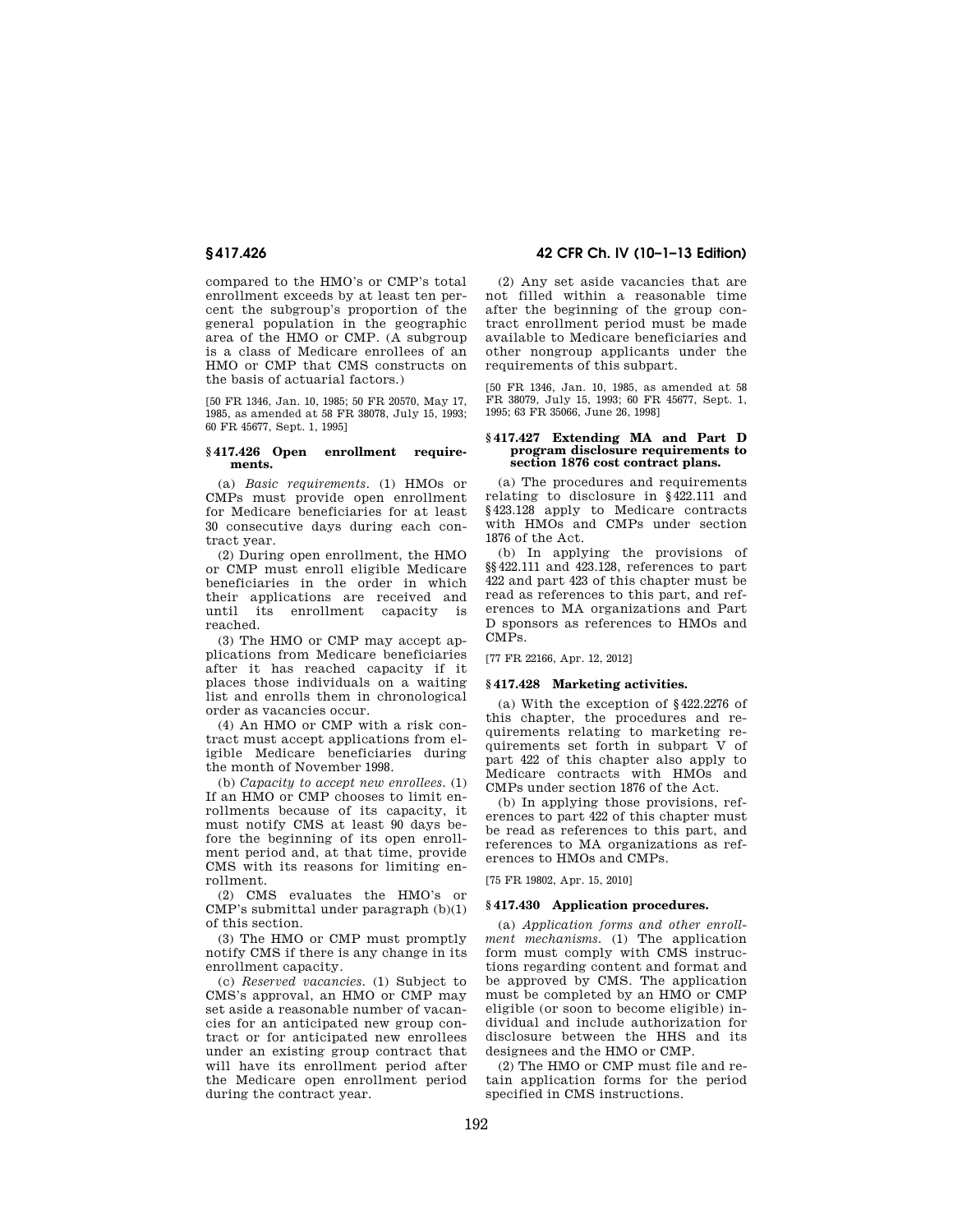(b) *Handling of applications.* An HMO or CMP must have an effective system for receiving, controlling, and processing applications from Medicare beneficiaries. The system must meet the following conditions and requirements:

(1) Each application is dated as of the day it is received.

(2) Applications are processed in chronological order by date of receipt.

(3) The HMO or CMP gives the beneficiary prompt notice of acceptance or denial in a format specified by CMS.

(4) The notice of acceptance. If the HMO or CMP is currently enrolled to capacity, explains the procedures that will be followed when vacancies occur.

(5) The notice of denial explains the reason for denial.

(6) The HMO or CMP transmits the information necessary for CMS to add the beneficiary to its records of the HMO's or CMP's Medicare enrollees—

(i) Within 30 days from the date of application or from the date a vacancy occurs for an applicant who was accepted (for future enrollment) while there were no vacancies; or

(ii) Within an additional period of time approved by CMS on a showing by the HMO or CMP that it needs more time.

(7) The HMO or CMP promptly notifies the beneficiary of the effective month of his or her enrollment as a Medicare enrollee, when it receives that information from CMS.

(8) If the HMO or CMP accepts applications while it is enrolled to capacity, its procedures ensure that vacancies are filled in chronological order by date of application of beneficiaries who are still eligible to enroll, unless that would result in failure to comply with any of the qualifying conditions set forth in §417.413.

[50 FR 1346, Jan. 10, 1985, as amended at 58 FR 38082, July 15, 1993; 60 FR 45677, Sept. 1, 1995; 76 FR 21560, Apr. 15, 2011]

## **§ 417.432 Conversion of enrollment.**

(a) *Basic rule.* An HMO or CMP must accept as a Medicare enrollee any individual who is enrolled in the HMO or CMP for the month immediately before the month in which he or she is entitled to both Medicare Parts A and B or Part B only.

(b) *Effective date of conversion.* Unless the individual chooses to disenroll from the HMO or CMP the individual's conversion to a Medicare enrollee is effective the month in which he or she is entitled to both Medicare Parts A and B or Part B only.

(c) *Prohibition against disenrollment.*  An HMO or CMP may not disenroll an individual who is converting under the provisions of paragraph (a) of this section unless one of the conditions specified in §417.460 is met.

(d) *Application form.* The individual who is converting must complete an application form or another CMS-approved election mechanism as described in §417.430(a).

(e) *Expedited submittal of information to CMS.* The HMO or CMP must notify CMS, within the following time frames, of the enrollee's authorization for disclosure and exchange of information and the information necessary for CMS to include the enrollee in its records as a Medicare enrollee of the HMO or CMP:

(1) At least 30, but no earlier than 90, days before the enrollee—

(i) Attains age 65; or

(ii) Reaches his or her 25th month of entitlement to social security disability benefits under title II of the Act or railroad retirement disability benefits under section 7(d) of the Railroad Retirement Act of 1974.

(2) Within 30 days after the enrollee initiates a course of renal dialysis, or on or before the day he or she enters a hospital in anticipation of a kidney transplant.

[50 FR 1346, Jan. 10, 1985, as amended at 56 FR 46570, Sept. 13, 1991; 58 FR 38082, July 15, 1993; 60 FR 45677, Sept. 1, 1995; 77 FR 22166, Apr. 12, 2012]

#### **§ 417.434 Reenrollment.**

If an HMO or CMP requires periodic reenrollment, it must reenroll Medicare enrollees unless there is a basis for disenrollment as set forth in §417.460.

[50 FR 1346, Jan. 10, 1985, as amended at 58 FR 38082, July 15, 1993]

## **§ 417.436 Rules for enrollees.**

(a) *Maintaining rules.* An HMO or CMP must maintain written rules that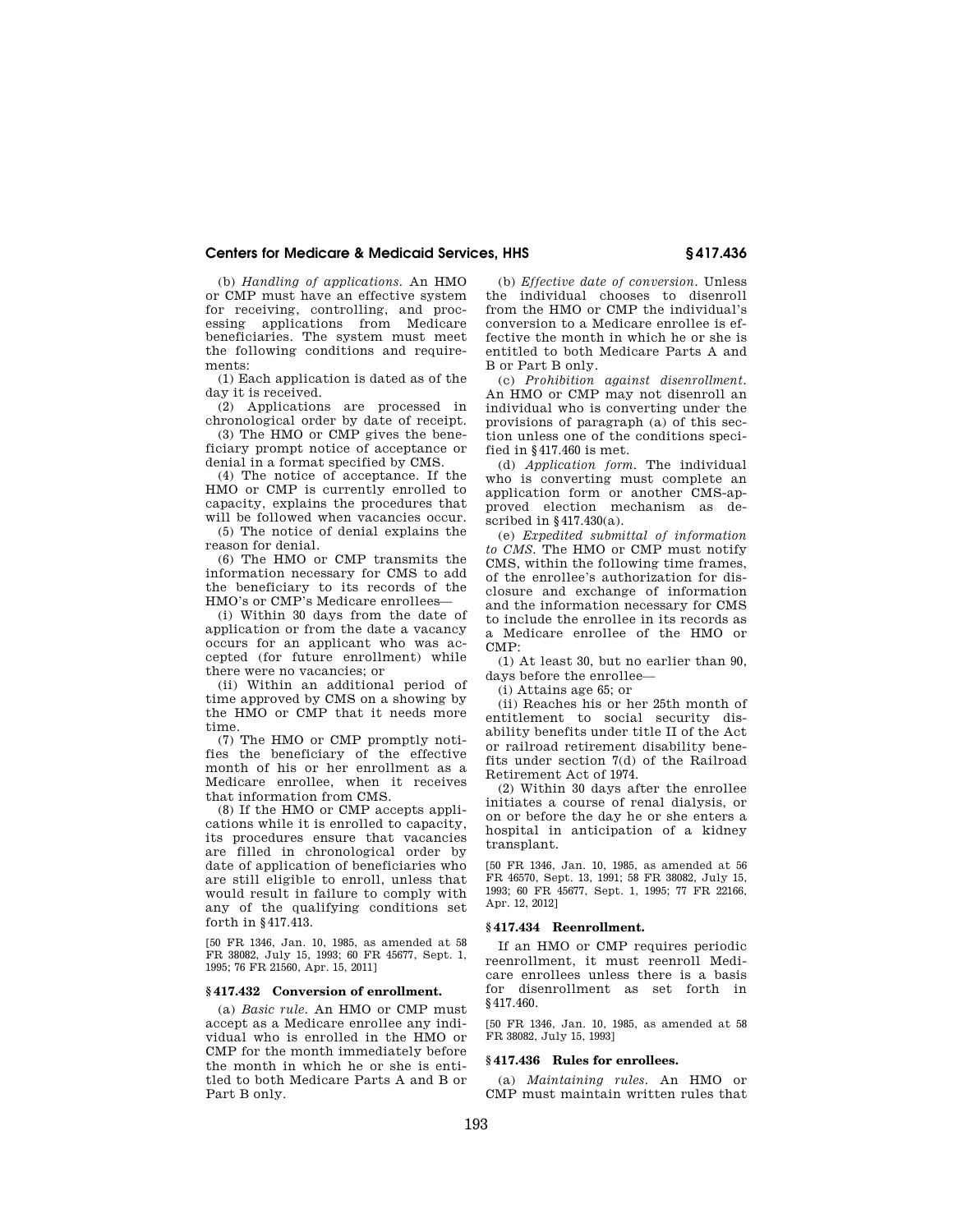**§ 417.436 42 CFR Ch. IV (10–1–13 Edition)** 

deal with, but need not be limited to the following:

(1) All benefits provided under the contract, as described in §417.440.

(2) How and where to obtain services from or through the HMO or CMP.

(3) The restrictions on coverage for services furnished from sources outside a risk HMO or CMP, other than emergency services and urgently needed services (as defined in §417.401).

(4) The obligation of the HMO or CMP to assume financial responsibility and provide reasonable reimbursement for emergency services and urgently needed services as required by §417.414(c).

(5) Any services other than the emergency or urgently needed services that the HMO or CMP chooses to provide as permitted by this part, from sources outside the HMO or CMP. A cost HMO or CMP must disclose that the enrollee may receive services through any Medicare providers and suppliers.

(6) Premium information, including the amount (or if the amount cannot be included, the telephone number of the source from which this information may be obtained) and the procedures for paying premiums and other charges for which enrollees may be liable.

(7) Grievance and appeal procedures.

(8) Disenrollment rights.

(9) The obligation of an enrollee who is leaving the HMO's or CMP's geographic area for more than 90 days to notify the HMO or CMP of the move or extended absence and the HMO's or CMP's policies concerning retention of enrollees who leave the geographic area for more than 90 days, as described in §417.460(a)(2).

(10) The expiration date of the Medicare contract with CMS and notice that both CMS and the HMO or CMP are authorized by law to terminate or refuse to renew the contract, and that termination or nonrenewal of the contract may result in termination of the individual's enrollment in the HMO or CMP.

(11) Advance directives as specified in paragraph (d) of this section.

(12) Any other matters that CMS may prescribe.

(b) *Availability of rules.* The HMO or CMP must furnish a copy of the rules to each Medicare enrollee at the time of enrollment and at least annually thereafter.

(c) *Changes in rules.* If an HMO or CMP changes its rules, it must submit the changes to CMS in accordance with §417.428(a)(3), and notify its Medicare enrollees of the changes at least 30 days before the effective date of the changes.

(d) *Advance directives.* (1) An HMO or CMP must maintain written policies and procedures concerning advance directives, as defined in §489.100 of this chapter, with respect to all adult individuals receiving medical care by or through the HMO or CMP and are required to:

(i) Provide written information to those individuals concerning—

(A) Their rights under the law of the State in which the organization furnishes services (whether statutory or recognized by the courts of the State) to make decisions concerning such medical care, including the right to accept or refuse medical or surgical treatment and the right to formulate, at the individual's option, advance directives. Providers are permitted to contract with other entities to furnish this information but are still legally responsible for ensuring that the requirements of this section are met. Such information must reflect changes in State law as soon as possible, but no later than 90 days after the effective date of the State law; and

(B) The HMO's or CMP's written policies respecting the implementation of those rights, including a clear and precise statement of limitation if the HMO or CMP cannot implement an advance directive as a matter of conscience. At a minimum, this statement should:

(*1*) Clarify any differences between institution-wide conscience objections and those that may be raised by individual physicians;

(*2*) Identify the state legal authority permitting such objection; and

(*3*) Describe the range of medical conditions or procedures affected by the conscience objection.

(ii) Provide the information specified in paragraphs  $(d)(1)(i)$  of this section to each enrollee at the time of initial enrollment. If an enrollee is incapacitated at the time of initial enrollment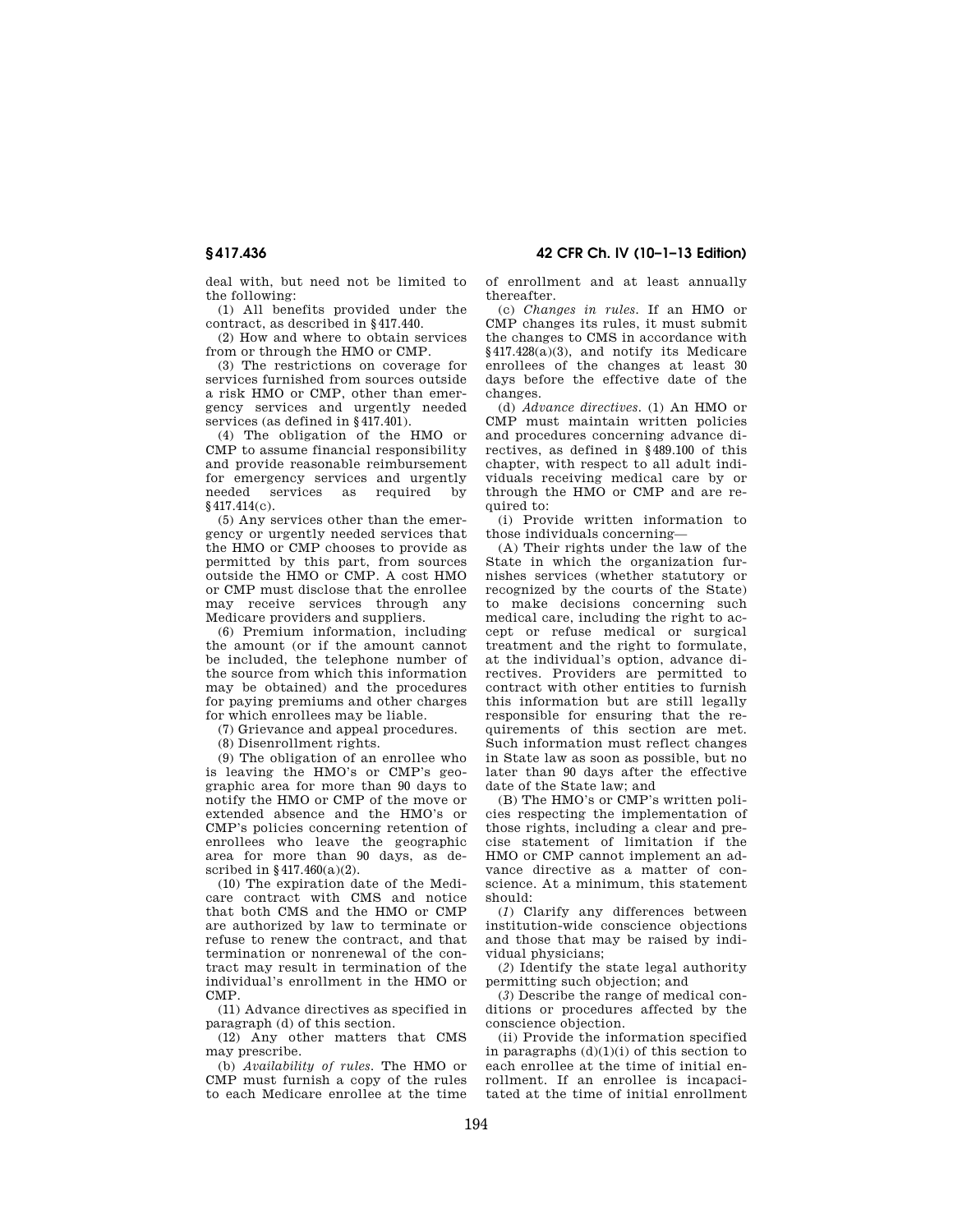and is unable to receive information (due to the incapacitating condition or a mental disorder) or articulate whether or not he or she has executed an advance directive, the HMO or CMP may give advance directive information to the enrollee's family or surrogate in the same manner that it issues other materials about policies and procedures to the family of the incapacitated enrollee or to a surrogate or other concerned persons in accordance with State law. The HMO or CMP is not relieved of its obligation to provide this information to the enrollee once he or she is no longer incapacitated or unable to receive such information. Follow-up procedures must be in place to ensure that the information is given to the individual directly at the appropriate time.

(iii) Document in the individual's medical record whether or not the individual has executed an advance directive;

(iv) Not condition the provision of care or otherwise discriminate against an individual based on whether or not the individual has executed an advance directive;

(v) Ensure compliance with requirements of State law (whether statutory or recognized by the courts of the State) regarding advance directives;

(vi) Provide for education of staff concerning its policies and procedures on advance directives; and

(vii) Provide for community education regarding advance directives that may include material required in paragraph  $(d)(1)(i)(A)$  of this section, either directly or in concert with other providers or entities. Separate community education materials may be developed and used, at the discretion of the HMO or CMP. The same written materials are not required for all settings, but the material should define what constitutes an advance directive, emphasizing that an advance directive is designed to enhance an incapacitated individual's control over medical treatment, and describe applicable State law concerning advance directives. An HMO or CMP must be able to document its community education efforts.

(2) The HMO or CMP—(i) Is not required to provide care that conflicts with an advance directive.

(ii) Is not required to implement an advance directive if, as a matter of conscience, the HMO or CMP cannot implement an advance directive and State law allows any health care provider or any agent of such provider to conscientiously object.

(3) The HMO or CMP must inform individuals that complaints concerning non-compliance with the advance directive requirements may be filed with the State survey and certification agency.

[58 FR 38072, July 15, 1993, as amended at 59 FR 49843, Sept. 30, 1994; 60 FR 33292, June 27, 1995]

#### **§ 417.440 Entitlement to health care services from an HMO or CMP.**

(a) *Basic rules.* (1) Subject to the conditions and limitations set forth in this subpart, a Medicare enrollee of an HMO or CMP is entitled to receive health care services and supplies directly from, or through arrangements made by, the HMO or CMP as specified in this section and §§417.442–417.446.

(2) A Medicare enrollee is also entitled to receive timely and reasonable payment directly (or have payment made on his or her behalf) for services he or she obtained from a provider or supplier outside the HMO or CMP if those services are—

(i) Emergency services or urgently needed services as defined §417.401;

(ii) Services denied by the HMO or CMP and found (upon appeal under subpart Q of this part) to be services the enrollee was entitled to have furnished by the HMO or CMP.

(b) *Scope of services*—(1) *Part A and Part B services.* Except as specified in paragraphs (c), (d), and (e) of this section, a Medicare enrollee is entitled to receive from an HMO or CMP all the Medicare-covered services that are available to individuals residing in the HMO's or CMP's geographic area, as follows:

(i) Medicare Part A and Part B services if the enrollee is entitled to benefits under both programs.

(ii) Medicare Part B services if the enrollee is entitled only under that program.

(2) *Supplemental services elected by an enrollee.* (i) Except as provided under paragraph  $(b)(2)(ii)$  of this section, a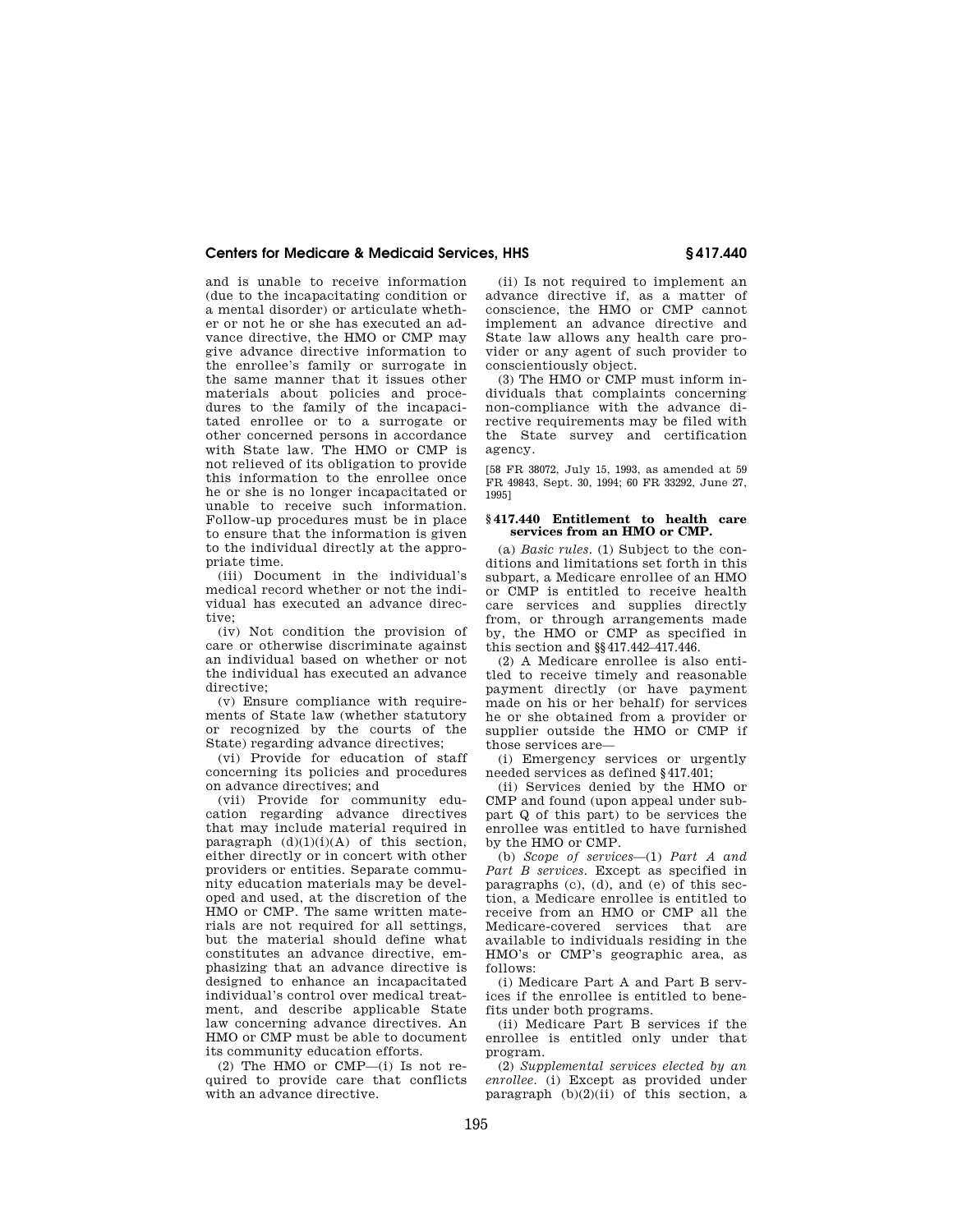Medicare enrollee of an HMO or CMP may elect to pay for optional services that are offered by the HMO or CMP in addition to the covered Part A and Part B services.

(ii) An HMO or CMP may elect to provide qualified prescription drug coverage (as defined at §423.104 of this chapter) as an optional supplemental service in accordance with the applicable requirements under part 423 of this chapter, including  $§423.104(f)(4)$  of this chapter.

(iii) The HMO or CMP may not set health status standards for those enrollees whom it accepts for these optional supplemental services.

(3) *Supplemental services imposed by a risk HMO or CMP.* (i) Subject to CMS's approval, a risk HMO or CMP may require Medicare enrollees to accept and pay for services in addition to those covered by Medicare. (ii) If the HMO or CMP elects this option, it must impose the requirement on all Medicare enrollees, without regard to health status. (iii) CMS approves supplemental benefits of this type if CMS determines that imposition of the requirements will not discourage other Medicare beneficiaries from enrolling in the risk HMO or CMP.

(4) *Additional benefits from risk HMOs or CMPs required by statute.* Subject to the conditions stated in §417.442, a new Medicare enrollee or a current nonrisk Medicare enrollee who converts to risk reimbursement under §417.444 is eligible to receive, in addition to the covered Part A and Part B benefits for which he or she is eligible, benefits consisting of one or both of the following:

(i) A reduction in the HMO's or CMP's premium rate or in other charges for services furnished to Medicare enrollees.

(ii) Provision of health benefits or services beyond the required Part A and Part B coverage.

(5) *Special supplemental benefits.* Under conditions described in §417.444(c), current nonrisk Medicare enrollees who are not converted to the risk portion of the contract, may enroll in a special supplemental plan, if offered by the HMO or CMP, for some or all of the additional benefits described in paragraph (b)(4) of this section.

**§ 417.440 42 CFR Ch. IV (10–1–13 Edition)** 

(c) *Limitation on hospice care*—(1) *Extent of limitation*—(i) *Basic rule.* Except as provided in paragraph  $(c)(1)(ii)$  of this section, a Medicare enrollee who elects to receive hospice care under §418.24 of this chapter waives the right to receive from the HMO or CMP any Medicare services (including services equivalent to hospice care) that are related to the terminal condition for which the enrollee elected hospice care, or to a related condition.

(ii) *Exception.* An enrollee who elects hospice care retains the right to services furnished by his or her attending physician if that physician—

(A) Is an employee or contractor of the HMO or CMP; and

(B) Is not an employee of the designated hospice and does not receive compensation from the hospice for those services.

(2) *Effective date of limitation.* The limitation in paragraph (c)(1) of this section begins on the effective date of the beneficiary's election of hospice care and remains in effect until the earlier of the following:

(i) The effective date of the enrollee's revocation of the election of hospice care as described in §418.28 of this chapter.

(ii) The date the enrollee exhausts his or her hospice benefits.

(3) *Payment to HMO or CMP.* For the period that the Medicare enrollee's election of hospice care is in effect, CMS pays a cost HMO or CMP only as described in §417.585.

(d) *Limitation on provision of inpatient hospital services.* If a beneficiary's effective date of coverage, as specified in §417.450, in a risk HMO or CMP occurs during an inpatient stay in a hospital paid for under part 412 of this chapter, the HMO or CMP—

(1) Is not responsible for the provision of any of the inpatient hospital services under Part A during the stay and is not required to pay for those services;

(2) Must assume responsibility for payment for or provision of inpatient hospital services under Part A on the day after the day of discharge from the inpatient stay; and

(3) Is responsible for the full scope of services under paragraph (b) of this section, other than inpatient hospital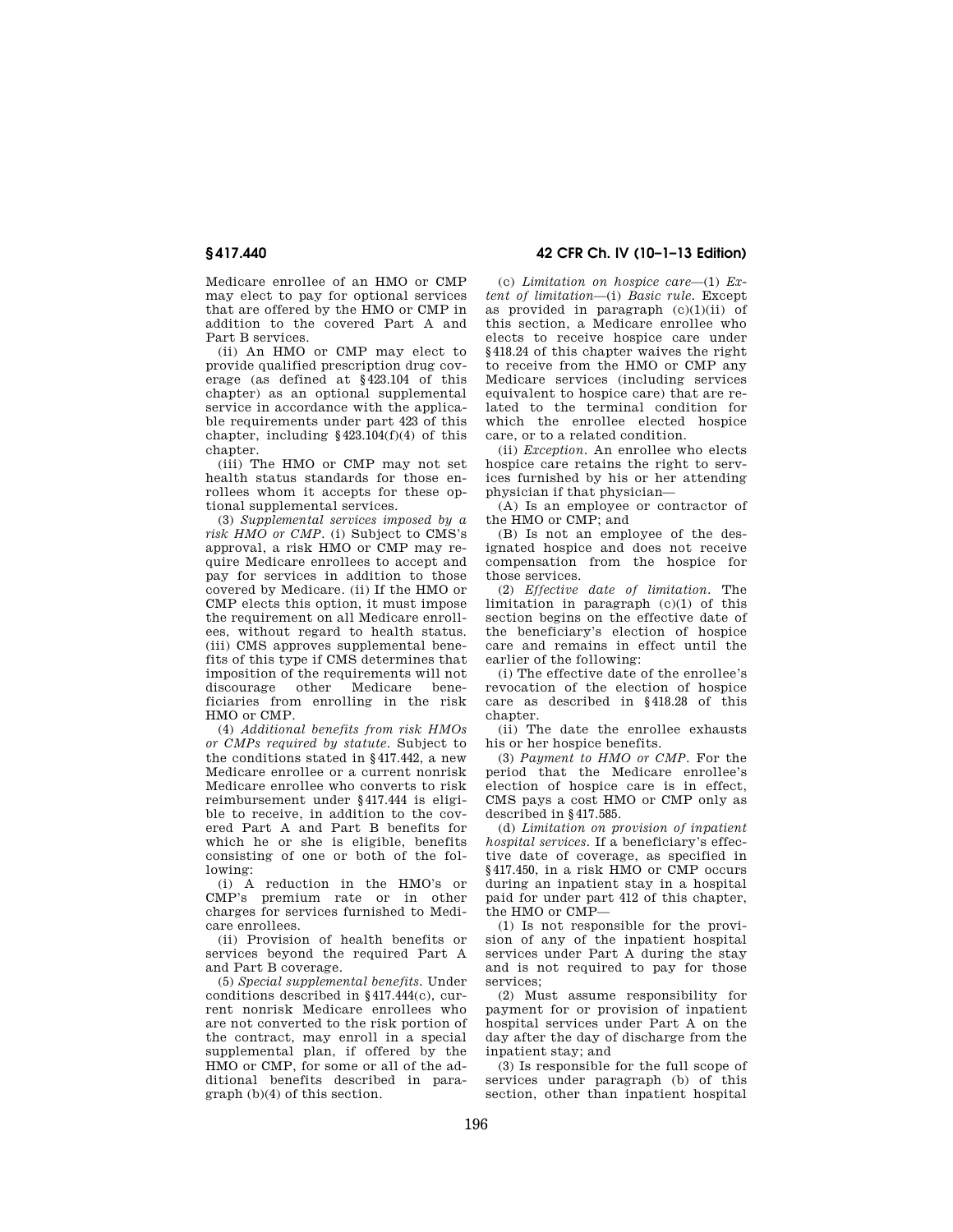services under Part A, beginning on the effective date of enrollment.

(e) *Extension of provision of inpatient hospital services.* If an enrollee's effective date of disenrollment, as defined by §417.460, occurs during an inpatient stay in a hospital paid for under part 412 of this chapter and the stay is provided or arranged for by the HMO or CMP, or the HMO or CMP is financially responsible for the hospitalization under paragraph (a)(2) of this section, the HMO or CMP—

(1) Is financially responsible for payment of the inpatient services under Part A through the date the beneficiary is discharged from the inpatient stay; and

(2) Is not responsible for the provision of services, furnished on or after the effective date of disenrollment, other than inpatient hospital services under Part A.

(f) *Notice of noncoverage of inpatient hospital care.* (1) If an enrollee is an inpatient of a hospital, entitlement to inpatient hospital care continues until he or she receives notice of noncoverage of that care.

(2) Before giving notice of noncoverage, the HMO or CMP must obtain the concurrence of its affiliated physician responsible for the hospital care of the enrollee, or other physician as authorized by the HMO or CMP.

(3) The HMO or CMP must give the enrollee written notice that includes the following:

(i) The reason why inpatient hospital care is no longer needed.

(ii) The effective date of the enrollee's liability for continued inpatient care.

(iii) The enrollee's appeal rights.

(4) If the HMO or CMP delegates to the hospital the determination of noncoverage of inpatient care, the hospital obtains the concurrence of the HMO- or CMP-affiliated physician responsible for the hospital care of the enrollee, or other physician as authorized by the HMO or CMP, and sends notice, following the procedures set forth in §412.42(c)(3) of this chapter.

[50 FR 1346, Jan. 10, 1985; 50 FR 20570, May 17, 1985, as amended at 52 FR 8901, Mar. 20, 1987; 58 FR 38079, July 15, 1993; 59 FR 59941, Nov. 21, 1994; 60 FR 45678, Sept. 1, 1995; 70 FR 4525, Jan. 28, 2005]

#### **§ 417.442 Risk HMO's and CMP's: Conditions for provision of additional benefits.**

(a) *General rule.* Except as provided in paragraph (b) of this section, a risk HMO or CMP must, during any contract period, provide to its Medicare enrollees the additional benefits described in §417.440(b)(4) if its ACRs (calculated in accordance with §417.594) are less than the average per capita rates that CMS pays for the Medicare enrollees during the contract period.

(b) *Exceptions*—(1) *Reduced payment election.* An HMO or CMP is not obligated to furnish additional services under paragraph (a) of this section if it has requested a reduction in its monthly payment from CMS under §417.592(e), and it—

(i) Elects to receive reduced payment so that there is no difference between the average of its per capita rates of payment and its ACR; or

(ii) Elects to receive partially reduced payment and furnish Medicare enrollees with additional benefits described in §417.440 (b)(4) so that the combined value of benefits and reduced payment is equivalent to the difference between the average of its per capita rates of payment and its ACR.

(2) *Benefit stabilization fund.* An HMO or CMP may elect to have a part of the value of the additional benefits it must provide under paragraph (a) of this section withheld in a benefit stabilization fund as described in §417.596.

[50 FR 1346, Jan. 10, 1985; 50 FR 20570, May 17, 1985; 58 FR 38082, July 15, 1993; 60 FR 45678, Sept. 1, 1995]

### **§ 417.444 Special rules for certain enrollees of risk HMOs and CMPs.**

(a) *Applicability.* This section applies to any Medicare enrollee of a risk HMO or CMP who meets the following conditions:

(1) On February 1, 1985, was enrolled—

(i) In an HMO or CMP that had in effect a cost contract entered into under section 1876 of the Act in accordance with regulations in effect before February 1, 1985; or

(ii) In an HCPP that was being reimbursed on a reasonable cost basis under section  $1833(a)(1)(A)$  of the Act.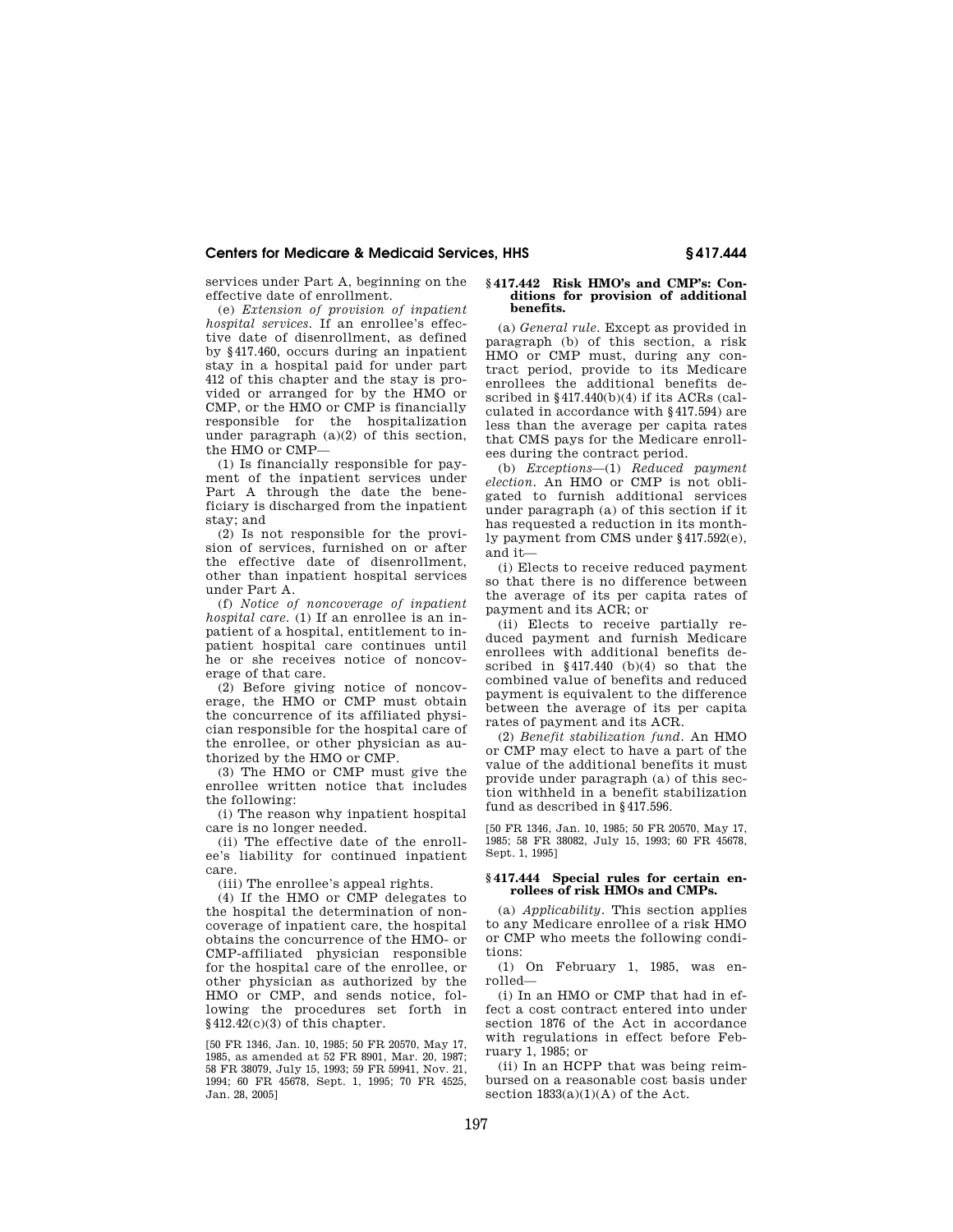(2) Has continued enrollment in the same entity without interruption or disenrolled after February 1, 1985, and later reenrolled in the same entity.

(b) *Retention of nonrisk status*—(1) A ''nonrisk'' enrollee is a Medicare beneficiary who meets the conditions of paragraph (a) of this section and is enrolled in an entity that enters into a risk contract as an HMO or CMP. A ''nonrisk'' enrollee may retain nonrisk status indefinitely unless CMS determines under paragraph (c)(1) of this section, that the enrollee's status must be changed, or the enrollee requests the change, as provided in paragraph (c)(2) of this section.

(2) A nonrisk enrollee of a risk HMO or CMP is not entitled to additional benefits under §417.442.

(c) *Conversion to risk status*—(1) *Conversion based on CMS determination.* If CMS determines that, for administrative reasons or because there are fewer than 75 current nonrisk Medicare enrollees remaining in the HMO or CMP, all of its nonrisk Medicare enrollees must be covered under the risk provisions of the contract, the conversion process is as follows:

(i) CMS notifies each affected enrollee of the decision at least 90 days prior to the effective date.

(ii) The nonrisk Medicare enrollees complete and sign forms stating that they understand and accept the new rules and benefits that will be applicable to them.

(iii) The HMO or CMP notifies each affected enrollee, in writing, at least 30 days in advance, of the date upon which his or her coverage under the risk portion of the contract takes effect.

(2) *Conversion based on enrollee's request.* A nonrisk Medicare enrollee requests, using a form identical or similar to the form described in paragraph  $(c)(1)$  of this section, that he or she be covered under the risk portion of the contract.

(d) *Notification.* An HMO or CMP converting from a cost contract to a risk contract must, within 60 days of signing the risk contract, inform nonrisk enrollees of their right to remain nonrisk Medicare enrollees or to convert to risk enrollment at any time in

**§ 417.446 42 CFR Ch. IV (10–1–13 Edition)** 

accordance with paragraph (c)(2) of this section.

[58 FR 38073, July 15, 1993]

## **§ 417.446 [Reserved]**

#### **§ 417.448 Restriction on payments for services received by Medicare enrollees of risk HMOs or CMPs.**

(a) *Basic rule.* Except for emergency and urgently needed services as defined in §417.401, risk HMOs or CMPs are not required to make payments to or on behalf of certain Medicare enrollees, for any services received by the enrollees that are not provided—

(1) Directly by the HMO or CMP; or

(2) Through arrangements made by the HMO or CMP.

(b) *Application.* The restriction on payments for services imposed by paragraph (a) of this section applies to services received by—

(1) New Medicare enrollees;

(2) Nonrisk Medicare enrollees who convert to risk reimbursement; and

(3) Nonrisk Medicare enrollees who elect special supplemental benefit plans.

(c) *End of restriction.* The restriction of payments imposed by paragraph (a) of this section ends when a Medicare enrollee leaves the HMO's or CMP's geographic area for an extended period as defined in  $§471.460(a)(2)$  and the HMO or CMP and the enrollee make arrangements for enrollment to continue as provided in  $§417.460(a)(2)(iv)$ .

(d) *Timing.* The effective date for the end of the restriction on payments, as discussed in paragraph (c) of this section is the first day of the first month following the month in which the enrollee notifies the HMO or CMP as required in  $§417.436(a)(9)$ , that he or she has left the HMO's or CMP's geographic area for an extended period.

[51 FR 28573, Aug. 8, 1986, as amended at 56 FR 46571, Sept. 13, 1991; 58 FR 38079, July 15, 1993]

#### **§ 417.450 Effective date of coverage.**

(a) *Basic rules.* Except as specified in paragraph (b) of this section, and notwithstanding the provisions of §417.440(d).

(1) CMS's liability for payments to an HMO or CMP on behalf of a Medicare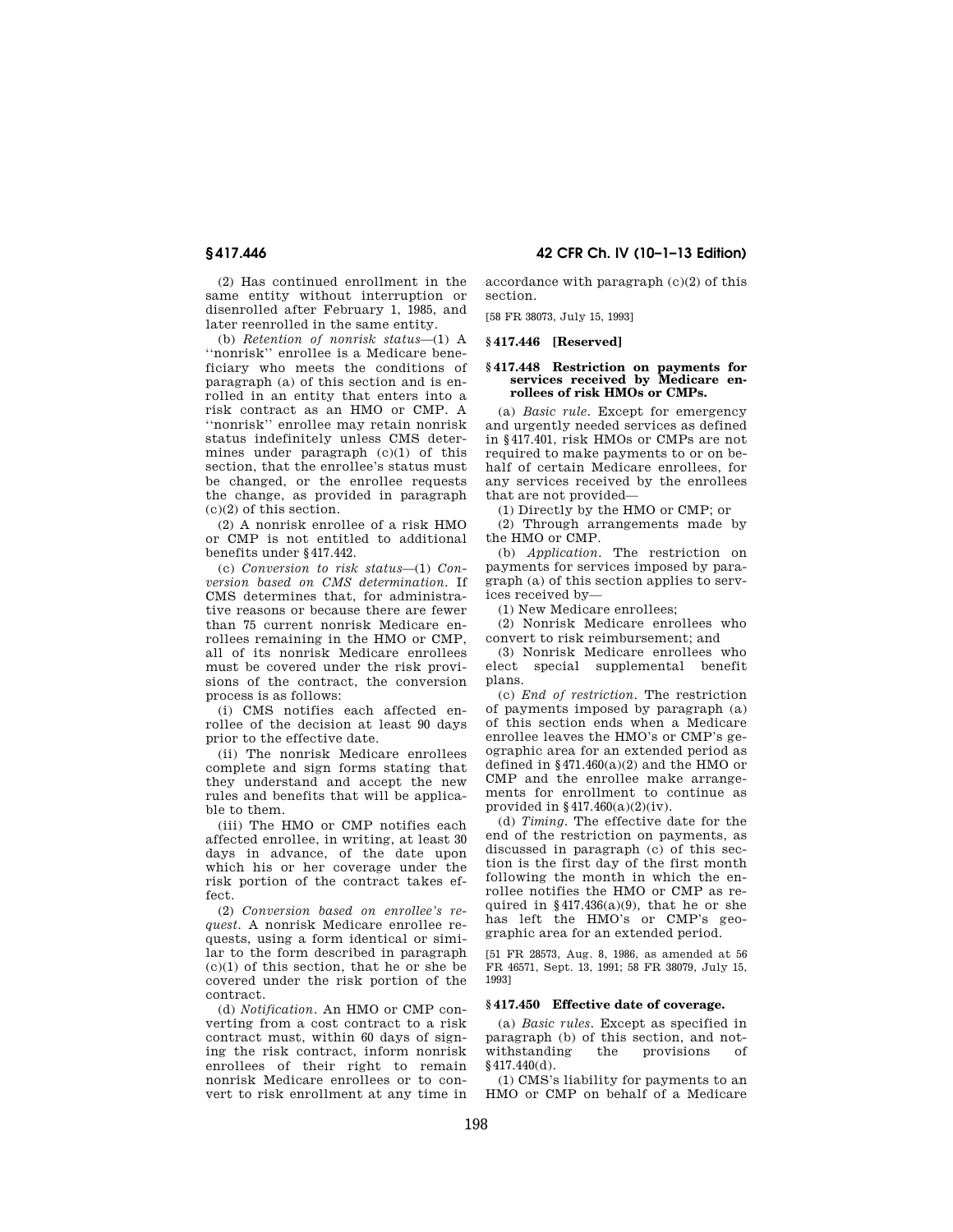beneficiary begins on the first day of the month in which he or she is—

(i) Entitled to Medicare benefits; and

(ii) Enrolled in an HMO or CMP; and

(2) The effective month of coverage may not be earlier than the first month after, nor later than the third month after the month in which CMS receives the information necessary to include the beneficiary as a Medicare enrollee of the HMO or CMP in CMS records.

(b) *Exceptions.* (1) CMS may approve a later month if it is requested by the HMO or CMP and the beneficiary.

(2) If an individual becomes an HMO or CMP enrollee before becoming entitled to Medicare Part B benefits, the effective month of coverage is the first month for which he or she becomes entitled to Medicare Part B benefits.

(c) *Notice of effective date of coverage.*  For each beneficiary added to CMS's records as an enrollee of an HMO or CMP, CMS gives the HMO or CMP prompt written notice of the month with which CMS's liability begins.

[50 FR 1346, Jan. 10, 1985, as amended at 52 FR 8901, Mar. 20, 1987; 58 FR 38079, July 15, 1993; 60 FR 45678, Sept. 1, 1995]

## **§ 417.452 Liability of Medicare enrollees.**

(a) *Deductibles and coinsurance.* (1) A Medicare enrollee of an HMO or CMP is responsible for applicable Medicare deductible and coinsurance amounts, unless the HMO's or CMP's charges for these amounts are reduced under the<br>additional benefits provision of additional benefits provision of §417.442.

(2) The deductible and coinsurance amounts may be paid by or on behalf of the enrollee in the form of a premium, membership fee, charge per unit, or other similar charge.

(3) The sum of the amounts the HMO or CMP charges its Medicare enrollees for Medicare deductibles and coinsurance may not exceed, on the average, the actuarial value of the deductible and coinsurance the Medicare enrollees otherwise would have been liable for had they not enrolled in the HMO or CMP or in another HMO or CMP.

(b) *Services not covered under Medicare.* Unless the services are provided as additional benefits under §417.442, a Medicare enrollee of an HMO or CMP is liable for payment for—

(1) All services that are not covered under Medicare Part A or Part B; or

(2) If entitled only to Medicare Part B benefits, all services that are not covered under Medicare Part B.

(c) *Services for which Medicare is not primary payer.* A Medicare enrollee of an HMO or CMP is liable for payments made to the enrollee for all covered services for which Medicare is not the primary payer as provided in §417.528.

(d) *Optional supplemental benefits plan.*  (1) The HMO or CMP may offer its Medicare enrollees a supplemental benefit plan to cover deductible and coinsurance amounts, or services not covered under Medicare, or both.

(2) If a supplemental benefit plan premium includes charges for both noncovered services and the deductible and coinsurance amounts applicable to covered services, the portion of the premium that is for deductibles and coinsurance must be computed separately and must be disclosed to the beneficiary during the enrollment process and before he or she elects coverage options.

(3) The sum of the amounts an HMO or CMP charges its Medicare enrollees for services that are not covered under Part A or Part B may not exceed the ACR for these services.

(e) *Coverage of Part A services for Part B-only Medicare enrollees.* If an HMO or CMP furnishes coverage of Medicare Part A services to a Medicare enrollee entitled to Part B only, the HMO's or CMP's premium (or other payment method) for these services may not exceed the ACR for these services. In addition, if a risk HMO or CMP furnishes these services and supplemental services, which are the same as the additional benefits furnished Medicare enrollees of the HMO or CMP who are entitled to benefits under both Parts A and B, the HMO's or CMP's combined premium for both these groups of services that the Part B enrollee must pay may not exceed 95 percent of the weighted average AAPCC for Part A services (or the Medicare payment for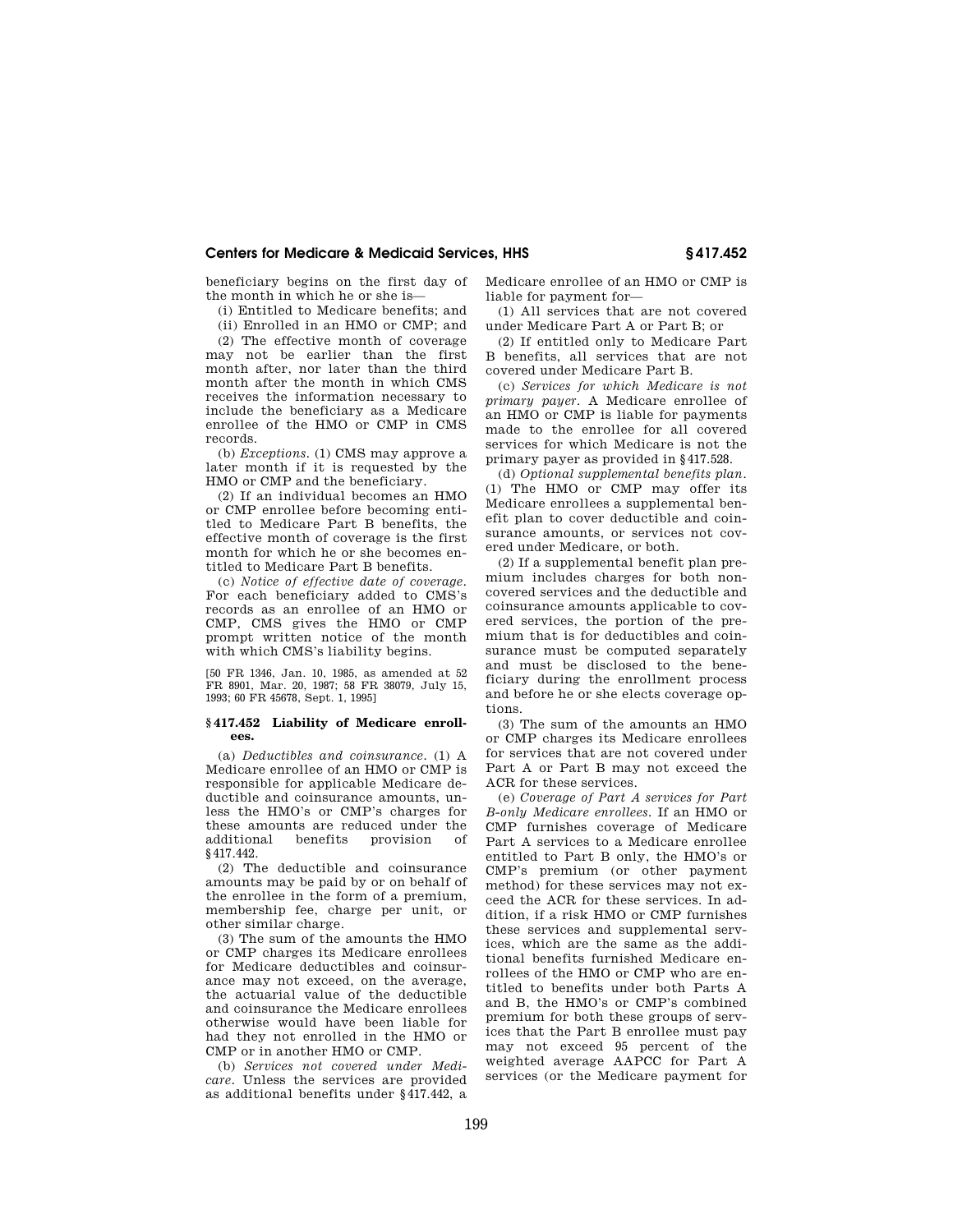Part A services, if it is less) for the Medicare enrollee of the HMO or CMP.

[50 FR 1346, Jan. 10, 1985, as amended at 58 FR 38079, July 15, 1993; 60 FR 45678, Sept. 1, 1995]

## **§ 417.454 Charges to Medicare enrollees.**

(a) *Limits on charges.* The HMO or CMP must agree to charge its Medicare enrollees only for the—

(1) Deductible and coinsurance amounts applicable to furnished covered services;

(2) Charges for noncovered services or services for which the enrollee is liable as described in §417.452; and

(3) Services for which Medicare is not the primary payor as provided in §417.528.

(b) *Limit on charges for inpatient hospital care.* If a Medicare enrollee who is an inpatient of a hospital requests immediate QIO review (as provided in §417.605) of any determination by the hospital furnishing services or the HMO or CMP that the inpatient hospital services will no longer be covered, the HMO or CMP may not charge the enrollee for any inpatient care costs incured before noon of the first working day after the QIO issues its review decision.

(c) *Reporting requirements.* A risk HMO or CMP must report, within 90 days after the end of the contract period, all premiums, enrollment fees, and other charges collected from its Medicare enrollees during that period.

(d) *Limit on charges for specified preventive services.* An HMO may not charge deductibles, copayments, or coinsurance for in-network Medicare-covered preventive services (as defined in  $§$ 410.152(1)).

(e) *Services for which cost sharing may not exceed cost sharing under original Medicare.* On an annual basis, CMS will evaluate whether there are service categories for which HMOs' cost sharing may not exceed that required under original Medicare and specify in regulation which services are subject to that cost sharing limit. The following services are subject to this limit on cost sharing:

(1) Chemotherapy administration services to include chemotherapy drugs and radiation therapy integral to the treatment regimen.

(2) Renal dialysis services as defined at section 1881(b)(14)(B) of the Act.

(3) Skilled nursing care defined as services provided during a covered stay in a skilled nursing facility during the period for which cost sharing would apply under Original Medicare.

[50 FR 1346, Jan. 10, 1985, as amended at 58 FR 38082, July 15, 1993; 59 FR 59941, Nov. 21, 1994; 60 FR 45678, Sept. 1, 1995; 76 FR 21561, Apr. 15, 2011]

#### **§ 417.456 Refunds to Medicare enrollees.**

(a) *Definitions.* As used in this section—

*Amounts incorrectly collected* means amounts collected that are in excess of those specified in §417.452. It includes amounts collected when the enrollee was believed not entitled to Medicare benefits if the enrollee is later determined to have been entitled to Medicare benefits and CMS is liable for payments as specified in §417.450.

*Other amounts due* means amounts due a Medicare enrollee for services obtained outside the HMO or CMP if they were—

(1) Emergency services;

(2) Urgently needed services for which the HMO or CMP has assumed financial responsibility; or

(3) On appeal under subpart Q of this part, found to be services the enrollee was entitled to have furnished by the HMO or CMP.

(b) *Basic commitment.* An HMO or CMP must agree to refund all amounts incorrectly collected from its Medicare enrollees, or from others on behalf of the enrollees, and any other amounts due the enrollees or others on their behalf.

(c) *Refund by lump sum payment.* An HMO or CMP must make refunds to its current and former Medicare enrollees, or to others who have made payments on behalf of enrollees, by lump sum payment for the following:

(1) Incorrectly collected amounts that were not collected as premiums.

(2) Other amounts due.

(3) All amounts due, if the HMO or CMP is going out of business.

(d) *Refund by premium adjustment or lump sum payment or both.* An HMO or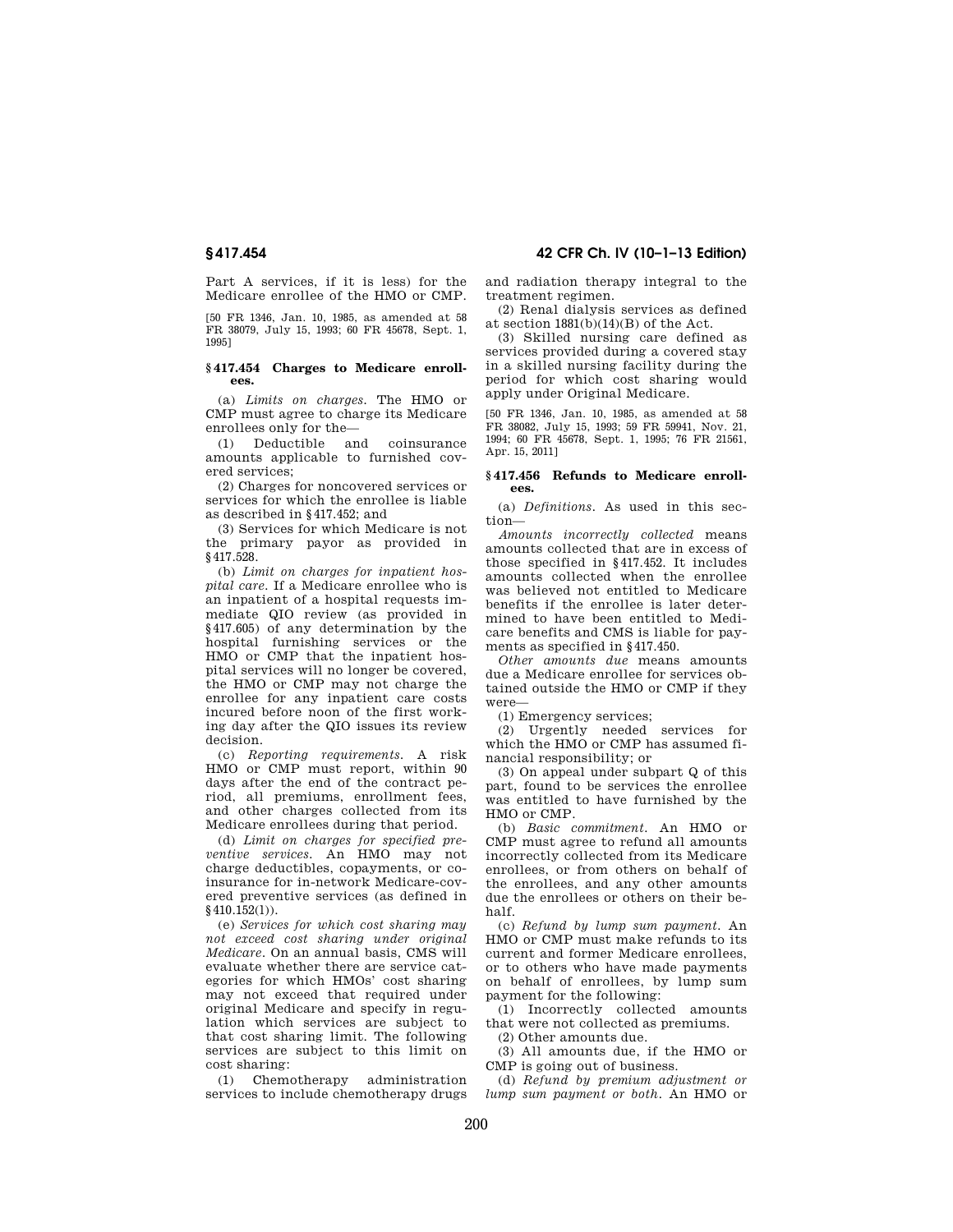CMP may make refund by adjustment of future premiums, by lump sum payment, or by a combination of both methods, for amounts that were incorrectly collected in the form of premiums or through a combination of premium payments and other charges.

(e) *Refund when enrollee has died or cannot be located.* If an enrollee has died or cannot be located after reasonable effort by the HMO or CMP, the HMO or CMP must make the refund in accordance with State law.

(f) *Reduction by CMS.* If the HMO or CMP does not make refund in accordance with paragraphs (b) through (d) of this section by the end of the contract period following the contract period during which an amount was determined to be due an enrollee, CMS reduces its payment to the HMO or CMP by the amounts incorrectly collected or otherwise due, and arranges for those amounts to be paid to the Medicare enrollee.

[50 FR 1346, Jan. 10, 1985, as amended at 58 FR 38079, July 15, 1993; 60 FR 45678, Sept. 1, 1995]

#### **§ 417.458 Recoupment of uncollected deductible and coinsurance amounts.**

An HMO or CMP agrees not to recoup deductible and coinsurance amounts for which Medicare enrollees were liable in a previous contract period except in the following circumstances:

(a) The HMO or CMP failed to collect the deductible and coinsurance amounts during the contract period in which they were due because of—

(1) Underestimation of the actuarial value of the deductible and coinsurance amounts; or

(2) A billing error.

(b) The HMO or CMP has identified the amounts and obtained advance CMS approval of the recoupment and the method and timing of recoupment.

(c) The HMO or CMP collects these amounts no later than the end of the contract period following the contract period during which they were found to be due.

[50 FR 1346, Jan. 10, 1985, as amended at 58 FR 38082, July 15, 1993; 60 FR 45678, Sept. 1, 1995]

## **§ 417.460 Disenrollment of beneficiaries by an HMO or CMP.**

(a) *General rule.* Except as provided in paragraphs (b) through (i) of this section, an HMO or CMP may not—

(1) Disenroll a Medicare beneficiary; or

(2) Orally or in writing, or by any action or inaction, request or encourage a Medicare enrollee to disenroll.

(b) *Bases for disenrollment: Overview*— (1) *Optional disenrollment.* Generally, an HMO or CMP may disenroll a Medicare enrollee if he or she—

(i) Fails to pay the required premiums or other charges;

(ii) Commits fraud or permits abuse of his or her enrollment card; or

(iii) Behaves in a manner that seriously impairs the HMO's or CMP's ability to furnish health care services to the particular enrollee or to other enrollees.

(2) *Required disenrollment.* Generally, an HMO or CMP must disenroll a Medicare enrollee if he or she—

(i) Moves out of the HMO's or CMP's geographic area;

(ii) Fails to convert to the risk provisions of the HMO's or CMP's Medicare contract;

(iii) Loses entitlement to Medicare Part B benefits; or

(iv) Dies.

(3) *Related provisions.* Specific requirements, limitations, and exceptions are set forth in paragraphs (c) through (i) of this section.

(c) *Failure to pay premiums or other charges*—(1) *Basic rule.* Except as specified in paragraph  $(c)(2)$  of this section, an HMO or CMP may disenroll a Medicare enrollee who fails to pay premiums or other charges imposed by the HMO or CMP for deductible and coinsurance amounts for which the enrollee is liable, if the HMO or CMP—

(i) Can demonstrate to CMS that it made reasonable efforts to collect the unpaid amount;

(ii) Gives the enrollee written notice of disenrollment, including an explanation of the enrollee's right to a hearing under the HMO's or CMP's grievance procedures; and

(iii) Sends the notice of disenrollment to the enrollee before it notifies CMS.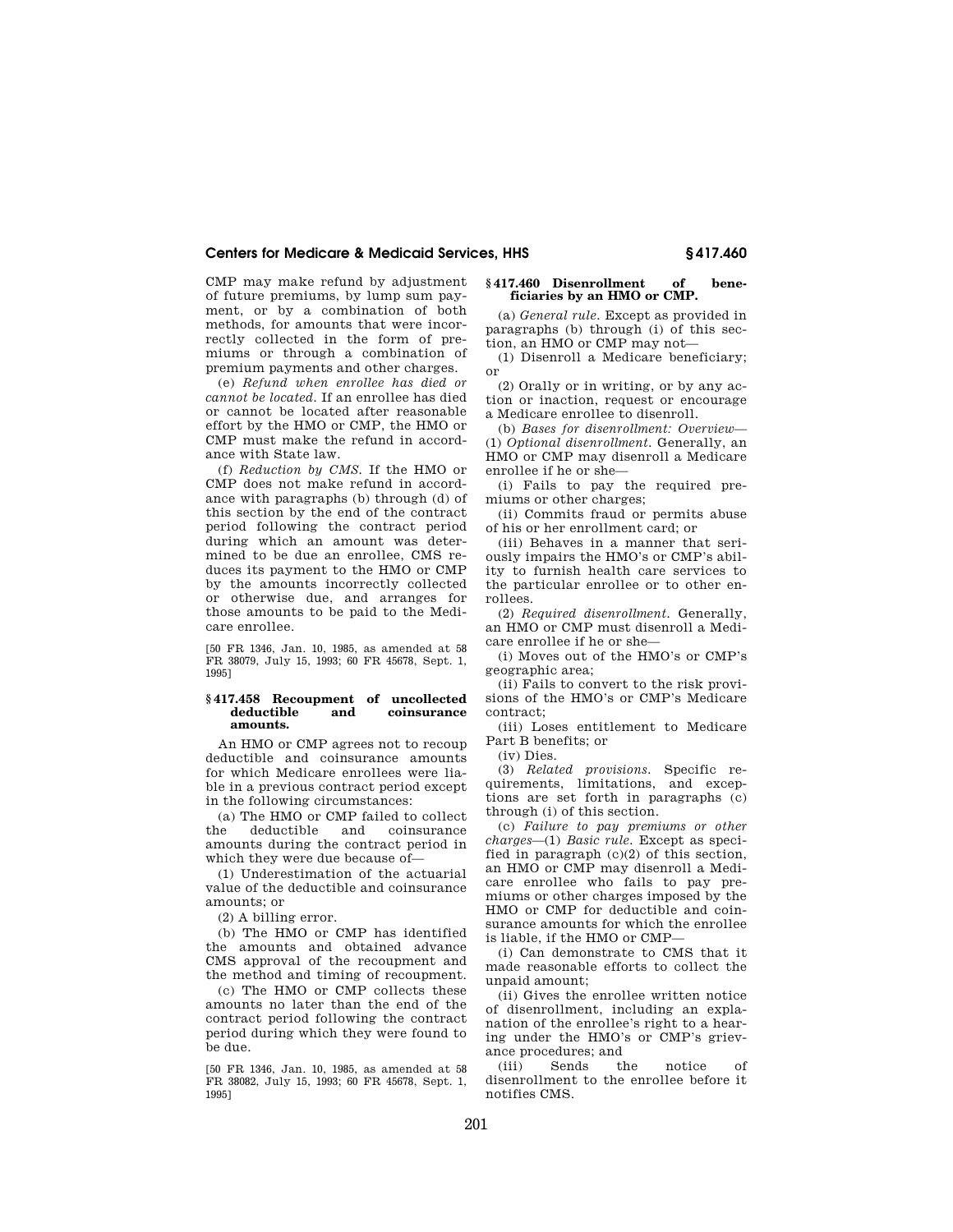**§ 417.460 42 CFR Ch. IV (10–1–13 Edition)** 

(2) *Exception.* If the enrollee fails to pay the premium for optional supplemental benefits (that is, a package of benefits that an enrollee is not required to accept), but pays the basic premium and other charges, the HMO or CMP may discontinue the optional benefits but may not disenroll the beneficiary.

(3) *Good cause and reinstatement.*  When an individual is disenrolled for failure to pay premiums or other charges imposed by the HMO or CMP<br>for deductible and coinsurance for deductible and coinsurance amounts for which the enrollee is liable, CMS may reinstate enrollment in the plan, without interruption of coverage, if the individual shows good cause for failure to pay and pays all overdue premiums within 3 calendar months after the disenrollment date. The individual must establish by a credible statement that failure to pay premiums was due to circumstances for which the individual had no control, or which the individual could not reasonably have been expected to foresee.

(4) *Exception for reinstatement.* A beneficiary's enrollment in the plan will not be reinstated if the only basis for such reinstatement is a change in the individual's circumstances subsequent to the involuntary disenrollment for non-payment of premiums.

(d) *Enrollee commits fraud or permits abuse of the enrollment card*—(1) *Basis for disenrollment.* An HMO or CMP may disenroll a Medicare beneficiary if the beneficiary—

(i) Knowingly provides, on the application form, fraudulent information that materially affects the beneficiary's eligibility to enroll in the HMO or CMP; or

(ii) Intentionally permits others to use his or her enrollment card to obtain services from the HMO or CMP.<br>(2)  $Notice$  requirement

(2) *Notice requirement.* If disenrollment is for either of the reasons specified in paragraph (d)(1) of this section, the HMO or CMP must give the beneficiary a written notice of termination of enrollment.

(i) The notice must be mailed to the enrollee before submission of the disenrollment notice to CMS.

(ii) The notice must include an explanation of the enrollee's right to have the disenrollment heard under the grievance procedures established in accordance with §417.436.

(3) *Report to the Inspector General.* The HMO or CMP must report to the Office of the Inspector General of the Department any disenrollment based on fraud or abuse by the enrollee.

(e) *Disenrollment for cause*—(1) *Basis for disenrollment.* An HMO or CMP may disenroll a Medicare enrollee for cause if the enrollee's behavior is disruptive, unruly, abusive, or uncooperative to the extent that his or her continuing enrollment in the HMO or CMP seriously impairs the HMO's or CMP's ability to furnish services to either the particular enrollee or other enrollees.

(2) *Effort to resolve the problem.* The HMO or CMP must make a serious effort to resolve the problem presented by the enrollee, including the use (or attempted use) of internal grievance procedures.

(3) *Consideration of extenuating circumstances.* The HMO or CMP must ascertain that the enrollee's behavior is not related to the use of medical services or to mental illness.

(4) *Documentation.* The HMO or CMP must document the problems, efforts, and medical conditions as described in paragraphs (e)(1) through (e)(3) of this section.

(5) *CMS review of an HMO's or CMP's proposed disenrollment for cause.* (i) CMS decides on the basis of review of the documentation submitted by the HMO or CMP, whether disenrollment requirements have been met.

(ii) CMS makes this decision within 20 working days after receipt of the documentation material, and notifies the HMO or CMP within 5 working days after making its decision.

(6) *Effective date of disenrollment.* If CMS permits an HMO or CMP to disenroll an enrollee for cause, the disenrollment takes effect on the first day of the calendar month after the month in which the HMO or CMP gives the enrollee a written notice of disenrollment that meets the requirements set forth in paragraphs  $(d)(2)(i)$ and (d)(2)(ii) of this section.

(f) *Enrollee moves out of the HMO's or CMP's geographic area*—(1) *Basic rules*— (i) *Disenrollment.* Except as provided in paragraph  $(f)(2)$  of this section, an HMO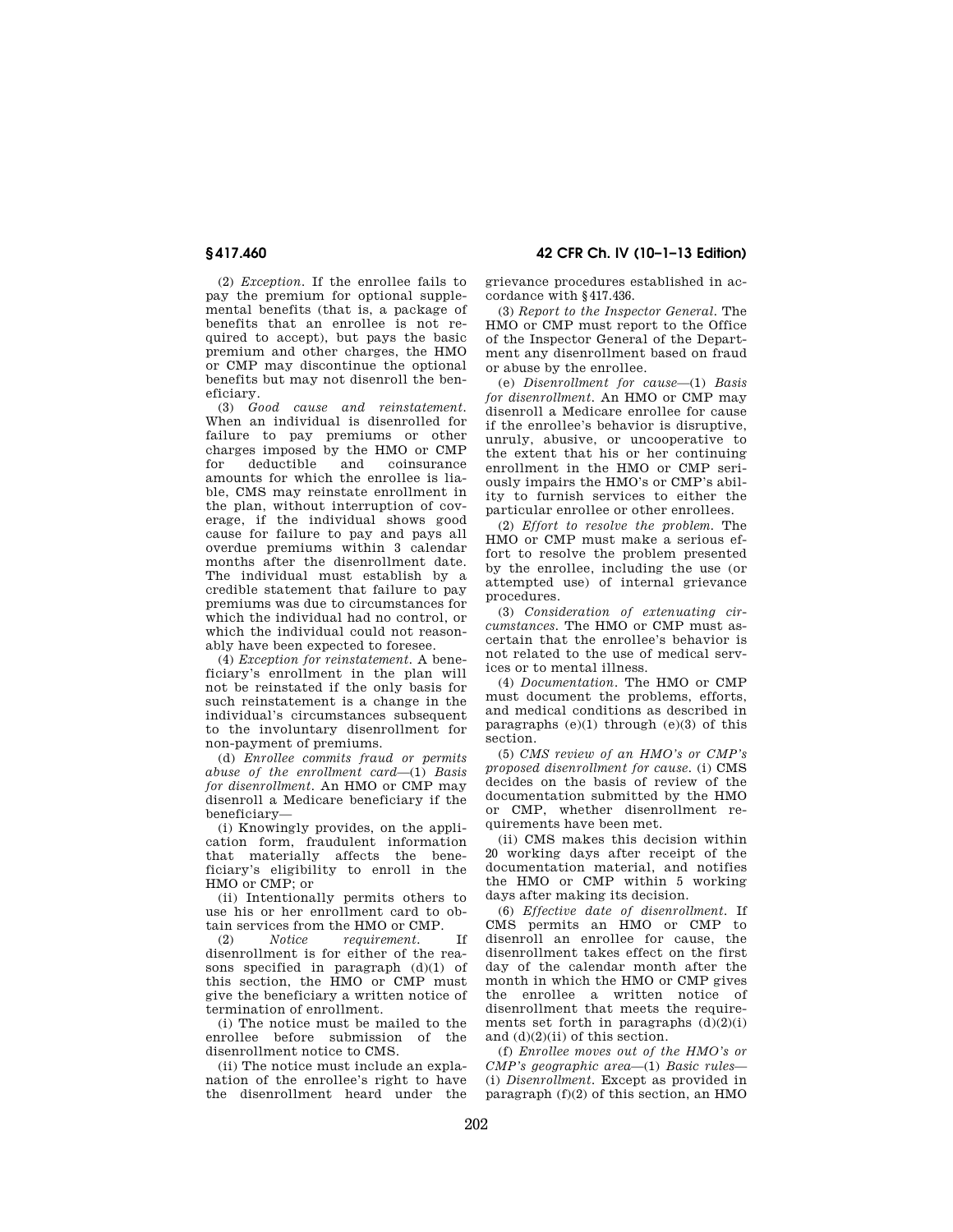or CMP must disenroll a Medicare enrollee who moves out of its geographic area if the HMO or CMP establishes, on the basis of a written statement from the enrollee, or other evidence acceptable to CMS, that the enrollee has permanently moved out of its geographic area.

(ii) *Notice requirement.* The HMO or CMP must comply with the notice requirements set forth in paragraph  $(d)(2)$ of this section.

(iii) *Effect on geographic area.* Failure to disenroll an enrollee who has moved out of the HMO's or CMP's geographic area does not expand that area to encompass the location of the enrollee's new residence.

(2) *Exception.* An HMO or CMP may retain a Medicare enrollee who is absent from its geographic area for an extended period, but who remains within the United States as defined in §400.200 of this chapter if the enrollee agrees. For purposes of this exception, the following provisions apply:

(i) An absence for an extended period means an uninterrupted absence from the HMO's or CMP's geographic area for more than 90 days but less than 1 year.

(ii) The HMO or CMP and the enrollee may mutually agree upon restrictions for obtaining services while the enrollee is absent for an extended period from the HMO's or CMP's geographic area. However, restrictions may not be imposed on the scope of services described in §417.440.

(iii) HMOs and CMPs that choose to exercise this exception must make the option available to all Medicare enrollees who are absent for an extended period from their geographic areas. However, HMOs and CMPs may limit this option to enrollees who go to a geographic area served by an affiliated HMO or CMP.

(iv) As used in this paragraph, ''affiliated HMO or CMP'' means an HMO or CMP that—

(A) Is under common ownership or control of the HMO or CMP that seeks to retain the absent enrollees; or

(B) Has in effect an agreement to furnish services to enrollees who are on an extended absence from the geographic area of the HMO or CMP that seeks to retain them.

(v) When the enrollee returns to the HMO's or CMP's geographic area (even temporarily), the restrictions of §417.448(a) (which limit payment for services not provided or arranged for by the HMO or CMP) apply again immediately.

(vi) If the enrollee fails to return to the HMO's or CMP's geographic area within 1 year from the date he or she left that area, the HMO or CMP must disenroll the beneficiary on the first day of the month following the anniversary of the date the enrollee left that area in accordance with paragraph (f)(1) of this section.

(g) *Failure to convert to risk provisions of Medicare contract*—(1) *Basis for disenrollment.* A risk HMO or CMP must disenroll a nonrisk Medicare enrollee who refuses to convert to the risk provisions of the Medicare contract after CMS determines that all of the HMO's or CMP's nonrisk Medicare enrollees must convert.

(2) *Advance notice requirement.* At least 30 days before it gives CMS notice of disenrollment, the HMO or CMP must give the enrollee written notice of the fact that failure to convert will result in disenrollment.

(h) *Loss of entitlement to Medicare benefits*—(1) *Loss of entitlement to Part A benefits.* If an enrollee loses entitlement to benefits under Part A of Medicare but remains entitled to benefits under Part B, the enrollee automatically continues as a Medicare enrollee of the HMO or CMP and is entitled to receive and have payment made for Part B services, beginning with the month immediately following the last month of his or her entitlement to Part A benefits.

(2) *Loss of entitlement to Part B benefits.* If a Medicare enrollee loses entitlement to Part B benefits, the HMO or CMP must disenroll him or her as a Medicare enrollee effective with the month following the last month of entitlement to Part B benefits. However, the HMO or CMP may continue to enroll the individual under its regular plan if the individual so chooses.

(i) *Death of the enrollee.*  Disenrollment is effective with the month following the month of death.

[60 FR 45678, Sept. 1, 1995, as amended at 77 FR 22166, Apr. 12, 2012]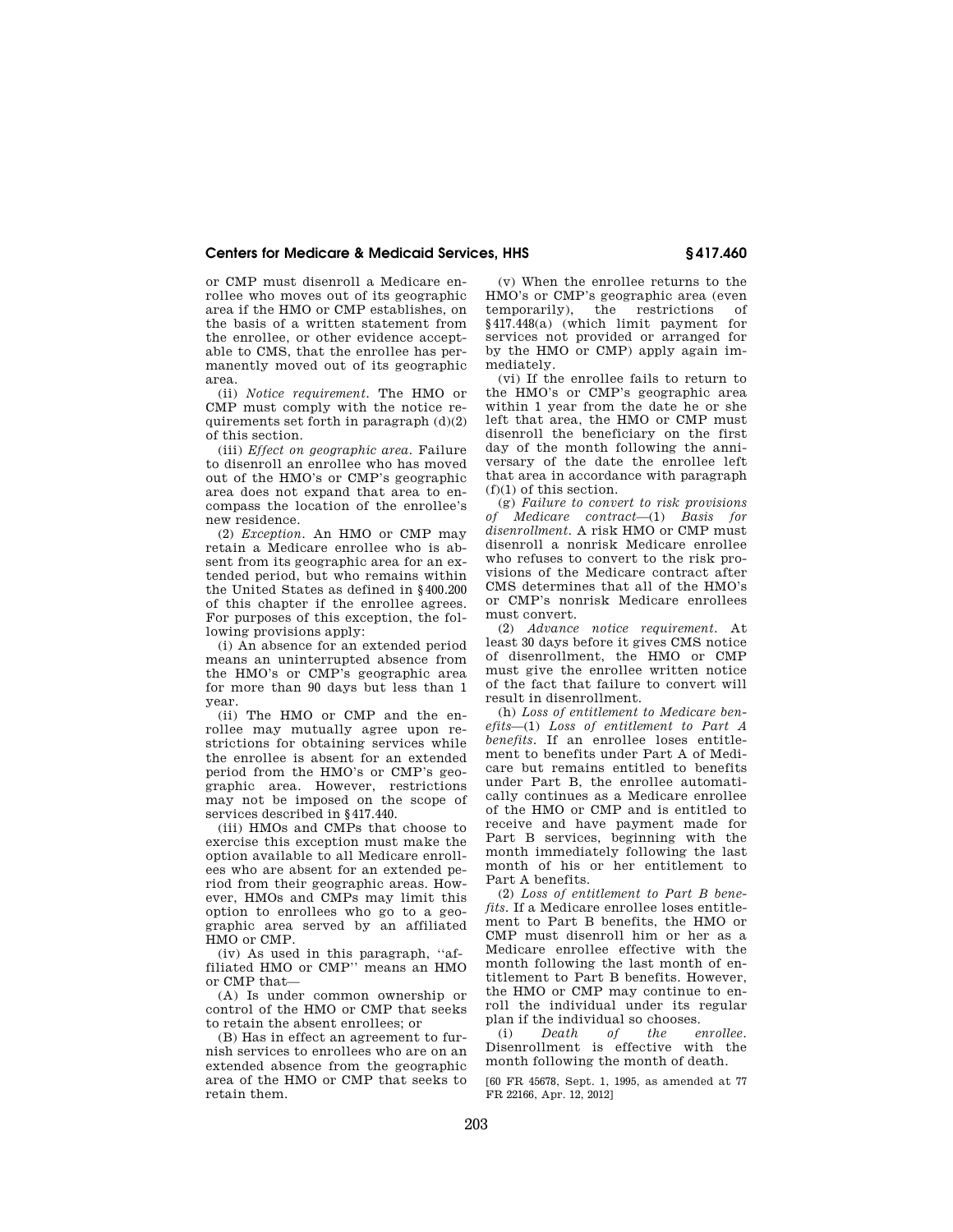## **§ 417.461 Disenrollment by the enrollee.**

(a) *Request for disenrollment.* (1) A Medicare enrollee who wishes to disenroll may at any time give the HMO or CMP a signed, dated request in the form and manner prescribed by CMS.

(2) The enrollee may request a certain disenrollment date but it may be no earlier than the first day of the month following the month in which the HMO or CMP receives the request.

(b) *Responsibilities of the HMO or CMP.*  The HMO or CMP must—

(1) Submit a disenrollment notice to CMS promptly;

(2) Provide the enrollee with a copy of the request for disenrollment; and

(3) In the case of a risk HMO or CMP, also provide the enrollee with a statement explaining that he or she—

(i) Remains enrolled until the effective date of disenrollment; and

(ii) Until that date, is subject to the restrictions of §417.448(a) under which neither the HMO or CMP nor CMS pays for services not provided or arranged for by the HMO or CMP.

(c) *Effect of failure to submit disenrollment notice to CMS promptly.* If the HMO or CMP fails to submit timely the correct and complete notice required in paragraph  $(b)(1)$  of this section, the HMO or CMP must reimburse CMS for any capitation payments received after the month in which payments would have ceased if the requirement had been met timely.

[60 FR 45679, Sept. 1, 1995]

#### **§ 417.464 End of CMS's liability for payment: Disenrollment of beneficiaries and termination or default of contract.**

(a) *Effect of disenrollment: General rule.* (1) CMS's liability for monthly capitation payments to the HMO or CMP generally ends as of the first day of the month following the month in which disenrollment is effective, as shown on CMS's records.

(2) Disenrollment is effective no earlier than the month immediately after, and no later than the third month after, the month in which CMS receives the disenrollment notice in acceptable form.

(b) *Effect of disenrollment: Special rules*—(1) *Fraud or abuse by the enrollee.*  If disenrollment is on the basis of fraud committed or abuse permitted by the enrollee, CMS's liability ends as of the first day of the month in which disenrollment is effective.

(2) *Loss of entitlement to Part B benefits.* If disenrollment is on the basis of loss of entitlement to Part B benefits, CMS's liability ends as of the first day of the month following the last month of Part B entitlement.

(3) *Death of enrollee.* If the enrollee dies, CMS's liability ends as of the first day of the month following the month of death.

(4) *Disenrollment at enrollee's request.*  If disenrollment is in response to the enrollee's request, CMS's liability ends as of the first day of the month following the month of termination requested by the enrollee.

(c) *Effect of termination or default of contract*—(1) *Termination of contract.* If the contract between CMS and the HMO or CMP is terminated by mutual consent or by unilateral action of either party, CMS's liability for payments ends as of the first day of the month after the last month for which the contract is in effect.

(2) *Default of contract.* If the HMO or CMP defaults on the contract before the end of the contract year because of bankruptcy or other reasons, CMS—

(i) Determines the month in which its liability for payments ends; and

(ii) Notifies the HMO or CMP and all affected Medicare enrollees as soon as practicable.

[60 FR 45680, Sept. 1, 1995]

# **Subpart L—Medicare Contract Requirements**

SOURCE: 50 FR 1346, Jan. 10, 1985, unless otherwise noted.

# **§ 417.470 Basis and scope.**

(a) *Basis.* This subpart implements those portions of section  $1857(e)(2)$  of the Act pertaining to cost sharing in enrollment-related costs and section  $1876(c)$ , (g), (h), and (i) of the Act that pertain to the contract between CMS and an HMO or CMP for participation in the Medicare program.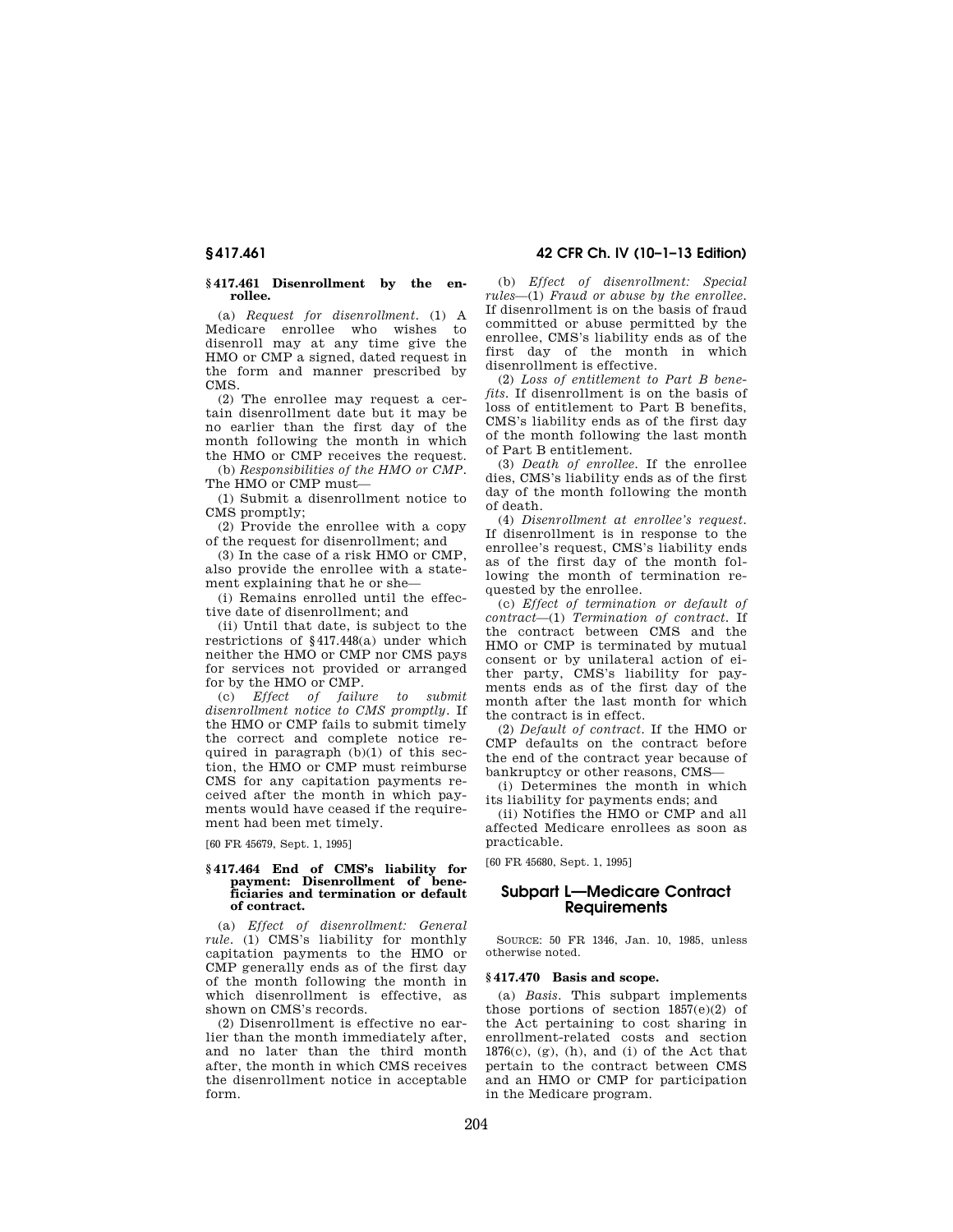(b) *Scope.* This subpart sets forth—

(1) Specific contract requirements; and

(2) Procedures for renewal, nonrenewal, or termination of a contract.

[50 FR 1346, Jan. 10, 1985, as amended at 58 FR 38079, July 15, 1993; 62 FR 63673, Dec. 2, 1997]

## **§ 417.472 Basic contract requirements.**

(a) *Submittal of contract.* An HMO or CMP that wishes to contract with CMS to furnish services to Medicare beneficiaries must submit a signed contract that meets the requirements of this subpart and any other requirements established by CMS.

(b) *Agreement to comply with regulations and instructions.* The contract must provide that the HMO or CMP agrees to comply with all the applicable requirements and conditions set forth in this subpart and in general instructions issued by CMS.

(c) *Other contract provisions.* In addition to the requirements set forth in §§417.474 through 417.488, the contract must contain any other terms and conditions that CMS requires to implement section 1876 of the Act.

(d) *Exemption from Federal procurement regulations.* The Federal Acquisition Regulations and HHS Acquisition Regulations contained in title 48 of the Code of Federal Regulations do not apply to Medicare contracts under section 1876 of the Act.

(e) *Compliance with civil rights laws.*  The HMO or CMP must comply with title VI of the Civil Rights Act of 1964 (regulations at 45 CFR part 80), section 504 of the Rehabilitation Act of 1973 (regulations at 45 CFR part 84), and the Age Discrimination Act of 1975 (regulations at 45 CFR part 91).

(f) *Requirements for advance directives.*  The HMO or CMP must meet all the requirements for advance directives at §417.436(d).

(g) *Authority to waive conflicting contract requirements.* Under section  $1876(i)(5)$  of the Act, CMS is authorized to administer the terms of this subpart without regard to provisions of law or other regulations relating to the making, performance, amendment, or modification of contracts of the United States if it determines that those provisions are inconsistent with the efficient and effective administration of the Medicare program.

(h) *Collection of fees from risk HMOs and CMPs.* (1) The rules set forth in §422.10 of this chapter for M+C plans also apply to collection of fees from risk HMOs and CMPs.

(2) In applying the part 422 rules, references to ''M+C organizations'' or ''M+C plans'' must be read as references to ''risk HMOs and CMPs''.

(i) The HMO or CMP must comply with the requirements at  $§422.152(b)(5)$ .

(j) All coordinated care contracts (including local and regional PPOs, contracts with exclusively SNP benefit packages, private fee-for-service contracts, and MSA contracts), and all cost contracts under section 1876 of the Act, with 600 or more enrollees in July of the prior year, must contract with approved Medicare Consumer Assessment of Healthcare Providers and Systems (CAHPS) survey vendors to conduct the Medicare CAHPS satisfaction survey of Medicare plan enrollees in accordance with CMS specifications and submit the survey data to CMS.

[50 FR 1346, Jan. 10, 1985; 50 FR 20570, May 17, 1985, as amended at 57 FR 8202, Mar. 6, 1992; 58 FR 38079, July 15, 1993; 60 FR 45680, Sept. 1, 1995; 63 FR 35067, June 26, 1998; 75 FR 19802, Apr. 15, 2010]

## **§ 417.474 Effective date and term of contract.**

(a) *Effective date.* The contract must specify its effective date, which may not be earlier than the date it is signed by both CMS and the HMO or CMP.

(b) *Term.* The contract must specify the duration of its term as follows:

(1) For the initial term, at least 12 months, but no more than 23 months.

(2) For any subsequent term, 12 months.

[60 FR 45680, Sept. 1, 1995]

# **§ 417.476 Waived conditions.**

If CMS waives any of the qualifying conditions required under subpart J of this part, the contract must specify the following information for each waived condition:

(a) The specific terms of the waiver. (b) The expiration date of the waiver.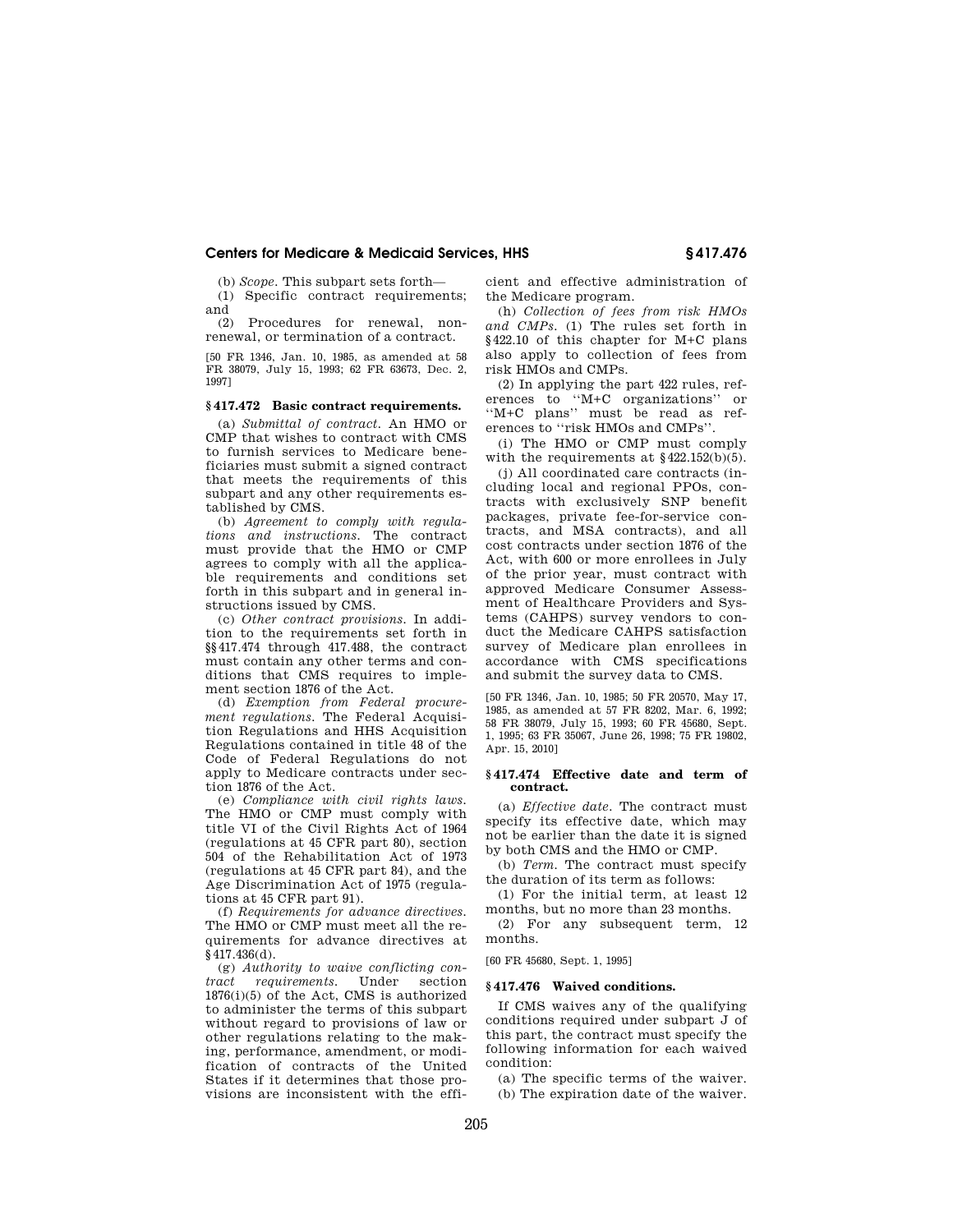(c) Any other information required by CMS.

[60 FR 45680, Sept. 1, 1995]

## **§ 417.478 Requirements of other laws and regulations.**

The contract must provide that the HMO or CMP agrees to comply with—

(a) The requirements for QIO review of services furnished to Medicare enrollees as set forth in subchapter D of this chapter;

(b) Sections 1318(a) and (c) of the PHS Act, which pertain to disclosure of certain financial information;

(c) Section 1301(c)(8) of the PHS Act, which relates to liability arrangements to protect enrollees of the HMO or CMP; and

(d) The reporting requirements in §417.126(a), which pertain to the monitoring of an HMO's or CMP's continued compliance.

[50 FR 1346, Jan. 10, 1985; 50 FR 20570, May 17, 1985, as amended at 56 FR 8853, Mar. 1, 1991; 58 FR 38079, 38082, July 15, 1993]

## **§ 417.479 Requirements for physician incentive plans.**

(a) The contract must specify that an HMO or CMP may operate a physician incentive plan only if—

(1) No specific payment is made directly or indirectly under the plan to a physician or physician group as an inducement to reduce or limit medically necessary services furnished to an individual enrollee; and

(2) The stop-loss protection, enrollee survey, and disclosure requirements of this section are met.

(b) *Applicability.* The requirements in this section apply to physician incentive plans between HMOs and CMP and individual physicians or physician groups with which they contract to provide medical services to enrollees. The requirements in this section also apply to subcontracting arrangements as specified in §417.479(i). These requirements apply only to physician incentive plans that base compensation (in whole or in part) on the use or cost of services furnished to Medicare beneficiaries or Medicaid beneficiaries.

(c) *Definitions.* For purposes of this section:

*Bonus* means a payment an HMO or CMP makes to a physician or physician

# **§ 417.478 42 CFR Ch. IV (10–1–13 Edition)**

group beyond any salary, fee-for-service payments, capitation, or returned withhold.

*Capitation* means a set dollar payment per patient per unit of time (usually per month) that an organization pays a physician or physician group to cover a specified set of services and administrative costs without regard to the actual number of services provided. The services covered may include the physician's own services, referral services, or all medical services.

*Payments* means any amounts the HMO or CMP pays physicians or physician groups for services they furnish directly, plus amounts paid for administration and amounts paid (in whole or in part) based on use and costs of referral services (such as withhold amounts, bonuses based on referral levels, and any other compensation to the physician or physician group to influence the use of referral services). Bonuses and other compensation that are not based on referral levels (such as bonuses based solely on quality of care furnished, patient satisfaction, and participation on committees) are not considered payments for purposes of this section.

*Physician group* means a partnership, association, corporation, individual practice association, or other group that distributes income from the practice among members. An individual practice association is a physician group only if it is composed of individual physicians and has no subcontracts with physician groups.

*Physician incentive plan* means any compensation arrangement between an HMO or CMP and a physician or physician group that may directly or indirectly have the effect of reducing or limiting services furnished to Medicare beneficiaries or Medicaid beneficiaries enrolled in the HMO or CMP.

*Referral services* means any specialty, inpatient, outpatient, or laboratory services that a physician or physician group orders or arranges, but does not furnish directly.

*Risk threshold* means the maximum risk, if the risk is based on referral services, to which a physician or physician group may be exposed under a physician incentive plan without being at substantial financial risk.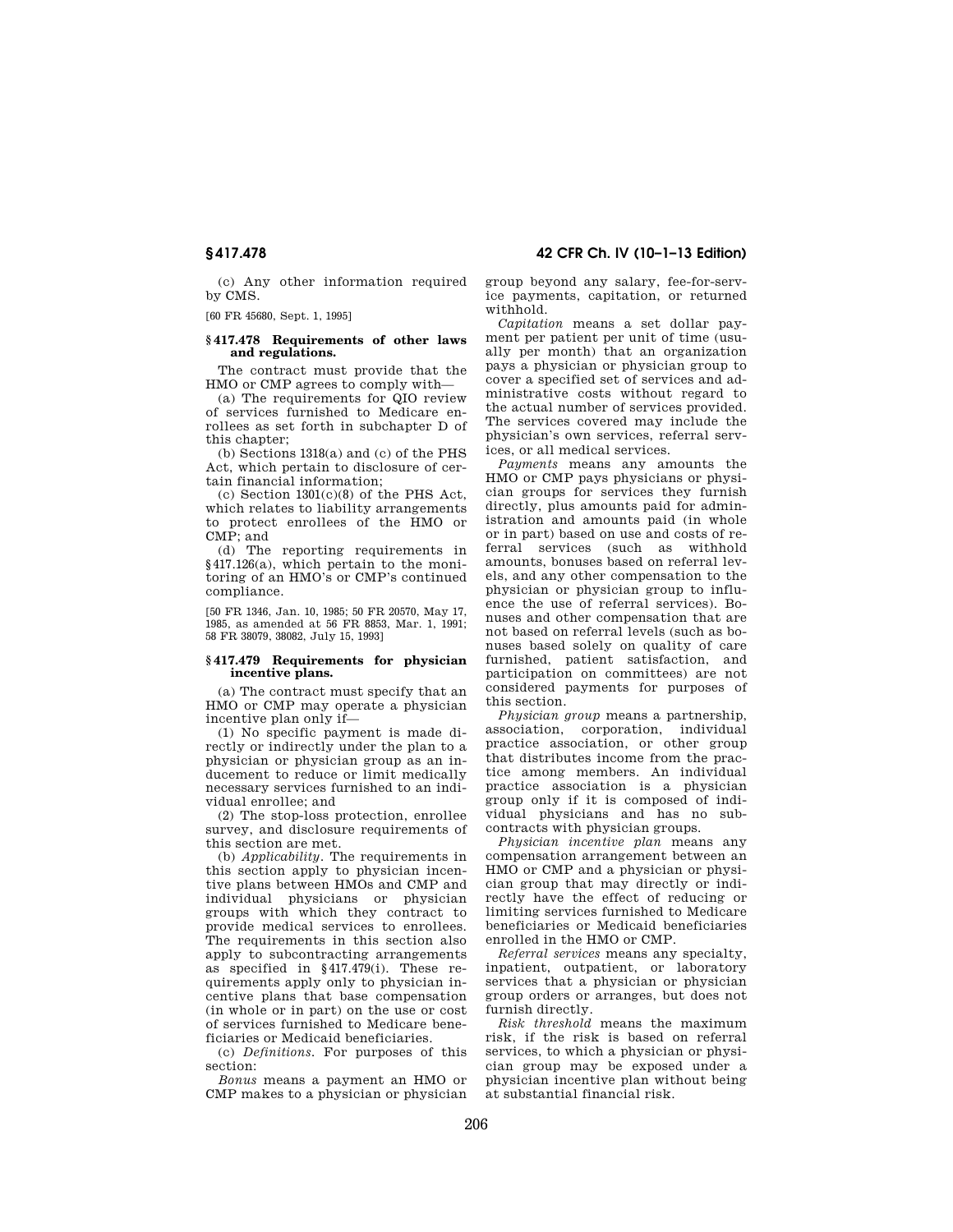*Withhold* means a percentage of payments or set dollar amounts that an HMO or CMP deducts from a physician's service fee, capitation, or salary payment, and that may or may not be returned to the physician, depending on specific predetermined factors.

(d) *Prohibited physician payments.* No specific payment of any kind may be made directly or indirectly under the incentive plan to a physician or physician group as an inducement to reduce or limit covered medically necessary services covered under the HMO's or CMP's contract furnished to an individual enrollee. Indirect payments include offerings of monetary value (such as stock options or waivers of debt) measured in the present or future.

(e) *General rule: Determination of substantial financial risk.* Substantial financial risk occurs when the incentive arrangements place the physician or physician group at risk for amounts beyond the risk threshold, if the risk is based on the use or costs of referral services. Amounts at risk based solely on factors other than a physician's or physician group's referral levels do not contribute to the determination of substantial financial risk. The risk threshold is 25 percent.

(f) *Arrangements that cause substantial financial risk.* For purposes of this paragraph, *potential payments* means the maximum anticipated total payments (based on the most recent year's utilization and experience and any current or anticipated factors that may affect payment amounts) that could be received if use or costs of referral services were low enough. The following physician incentive plans cause substantial financial risk if risk is based (in whole or in part) on use or costs of referral services and the patient panel size is not greater than 25,000 patients:

(1) Withholds greater than 25 percent of potential payments.

(2) Withholds less than 25 percent of potential payments if the physician or physician group is potentially liable for amounts exceeding 25 percent of potential payments.

(3) Bonuses that are greater than 33 percent of potential payments minus the bonus.

(4) Withholds plus bonuses if the withholds plus bonuses equal more

than 25 percent of potential payments. The threshold bonus percentage for a particular withhold percentage may be calculated using the formula—

Withhold =  $0.75$  (Bonus %) +  $25\%$ .

(5) Capitation, arrangements, if—

(i) The difference between the maximum potential payments and the minimum potential payments is more than 25 percent of the maximum potential payments; or

(ii) The maximum and minimum potential payments are not clearly explained in the physician's or physician group's contract.

(6) Any other incentive arrangements that have the potential to hold a physician or physician group liable for more than 25 percent of potential payments.

(g) *Requirements for physician incentive plans that place physicians at substantial financial risk.* HMOs and CMPs that operate incentive plans that place physicians or physician groups at substantial financial risk must do the following:

(1) Conduct enrollee surveys. These surveys must—

(i) Include either all current Medicare/Medicaid enrollees in the HMO or CMP and those who have disenrolled (other than because of loss of eligibility in Medicaid or relocation outside the HMO's or CMP's service area) in the past 12 months, or a sample of these same enrollees and disenrollees;

(ii) Be designed, implemented, and analyzed in accordance with commonly accepted principles of survey design and statistical analysis;

(iii) Address enrollees/disenrollees satisfaction with the quality of the services provided and their degree of access to the services; and

(iv) Be conducted no later than 1 year after the effective date of the Medicare contract and at least annually thereafter.

(2) Ensure that all physicians and physician groups at substantial financial risk have either aggregate or perpatient stop-loss protection in accordance with the following requirements:

(i) If aggregate stop-loss protection is provided, it must cover 90 percent of the costs of referral services (beyond allocated amounts) that exceed 25 percent of potential payments.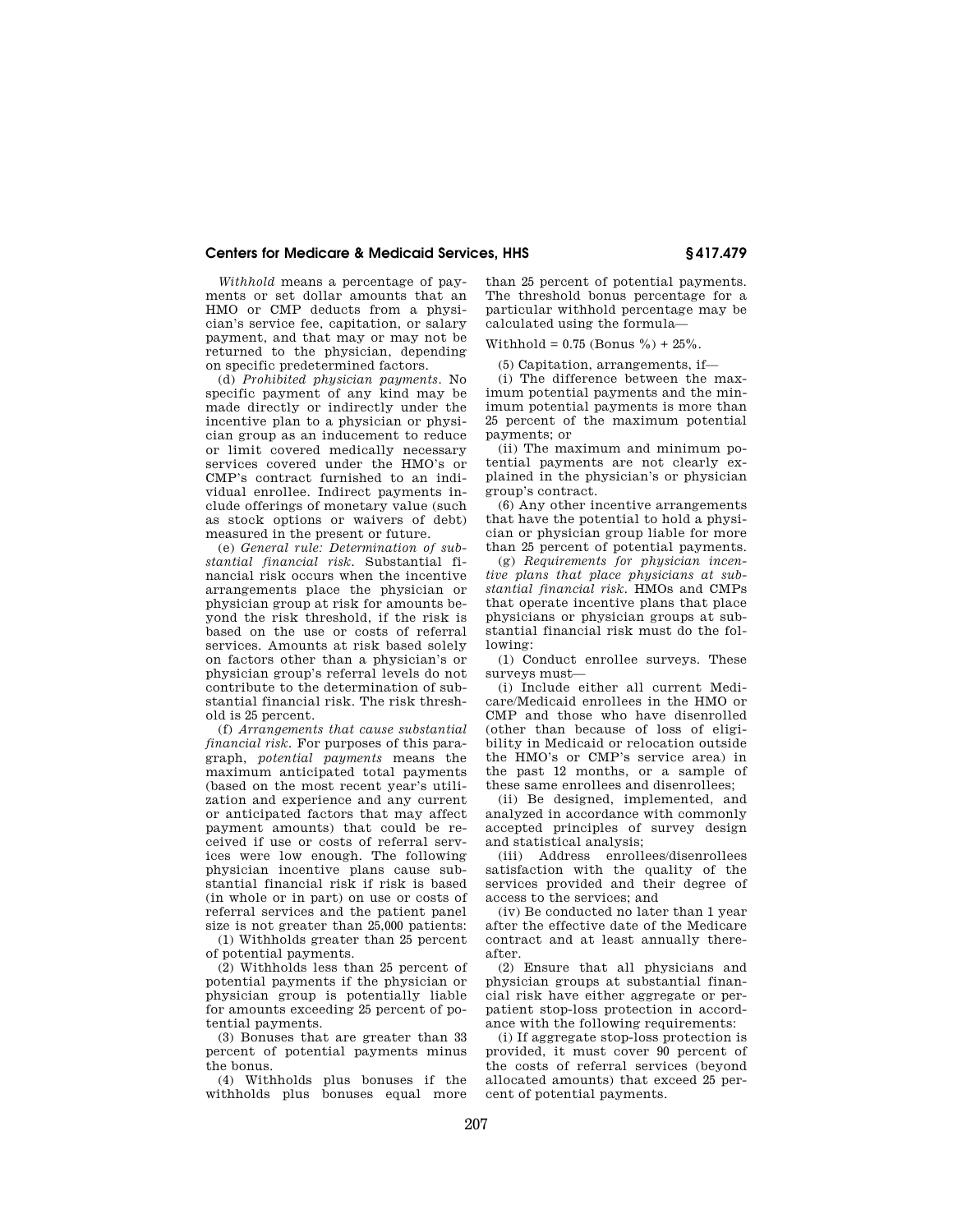(ii) If the stop-loss protection provided is based on a per-patient limit, the stop-loss limit per patient must be determined based on the size of the patient panel and may be a single combined limit or consist of separate limits for professional services and institutional services. In determining patient panel size, the patients may be pooled in accordance with paragraph (h)(2) of this section. Stop-loss protection must cover 90 percent of the costs of referral services that exceed the per patient limit. The per-patient stop-loss limit is as follows:

| Panel size        | Single   | Separate      | Separate     |
|-------------------|----------|---------------|--------------|
|                   | combined | institutional | profes-      |
|                   | limit    | limit         | sional limit |
| $1-1000$          | \$6,000  | \$10,000      | \$3.000      |
| $1.001 - 5000$    | 30.000   | 40.000        | 10.000       |
| $5.001 - 8.000$   | 40.000   | 60.000        | 15.000       |
| $8.001 - 10.000$  | 75,000   | 100.000       | 20.000       |
| $10.001 - 25.000$ | 150.000  | 200.000       | 25,000       |
| $>25.000$         | none     | none          | none         |

(h) *Disclosure and other requirements for organizations with physician incentive plans*—(1) *Disclosure to CMS.* Each health maintenance organization or competitive medical plan must provide to CMS information concerning its physician incentive plans as requested.

(2) *Pooling of patients.* Pooling of patients is permitted only if—

(i) It is otherwise consistent with the relevant contracts governing the compensation arrangements for the physician or physician group;

(ii) The physician or physician group is at risk for referral services with respect to each of the categories of patients being pooled;

(iii) The terms of the compensation arrangements permit the physician or physician group to spread the risk across the categories of patients being pooled;

(iv) The distribution of payments to physicians from the risk pool is not calculated separately by patient category; and

(v) The terms of the risk borne by the physicians or physician group are comparable for all categories of patients being pooled.

(3) *Disclosure to Medicare beneficiaries.*  Each health maintenance organization or competitive medical plan must provide the following information to any Medicare beneficiary who requests it:

**§ 417.479 42 CFR Ch. IV (10–1–13 Edition)** 

(i) Whether the prepaid plan uses a physician incentive plan that affects the use of referral services.

(ii) The type of incentive arrangement.

(iii) Whether stop-loss protection is provided.

(iv) If the prepaid plan was required to conduct a survey, a summary of the survey results.

(i) *Requirements related to subcontracting arrangements*—(1) *Physician groups.* An HMO or CMP that contracts with a physician group that places the individual physician members at substantial financial risk for services they do not furnish must do the following:

(i) Disclose to CMS any incentive plan between the physician group and its individual physicians that bases compensation to the physician on the use or cost of services furnished to Medicare beneficiaries or Medicaid beneficiaries. The disclosure must include the information specified in paragraphs  $(h)(1)(i)$  through  $(h)(1)(vii)$  of this section and be made at the times specified in paragraph (h)(2) of this section.

(ii) Provide adequate stop-loss protection to the individual physicians.

(iii) Conduct enrollee surveys as specified in paragraph  $(g)(1)$  of this section.

(2) *Intermediate entities.* An HMO or CMP that contracts with an entity (other than a physician group) for the provision of services to Medicare beneficiaries must do the following:

(i) Disclose to CMS any incentive plan between the entity and a physician or physician group that bases compensation to the physician or physician group on the use or cost of services furnished to Medicare beneficiaries or Medicaid beneficiaries. The disclosure must include the information required to be disclosed under paragraphs  $(h)(1)(i)$  through  $(h)(1)(vii)$  of this section and be made at the times specified in paragraph (h)(2) of this section.

(ii) If the physician incentive plan puts a physician or physician group at substantial financial risk for the cost of services the physician or physician group does not furnish—

(A) Meet the stop-loss protection requirements of this subpart; and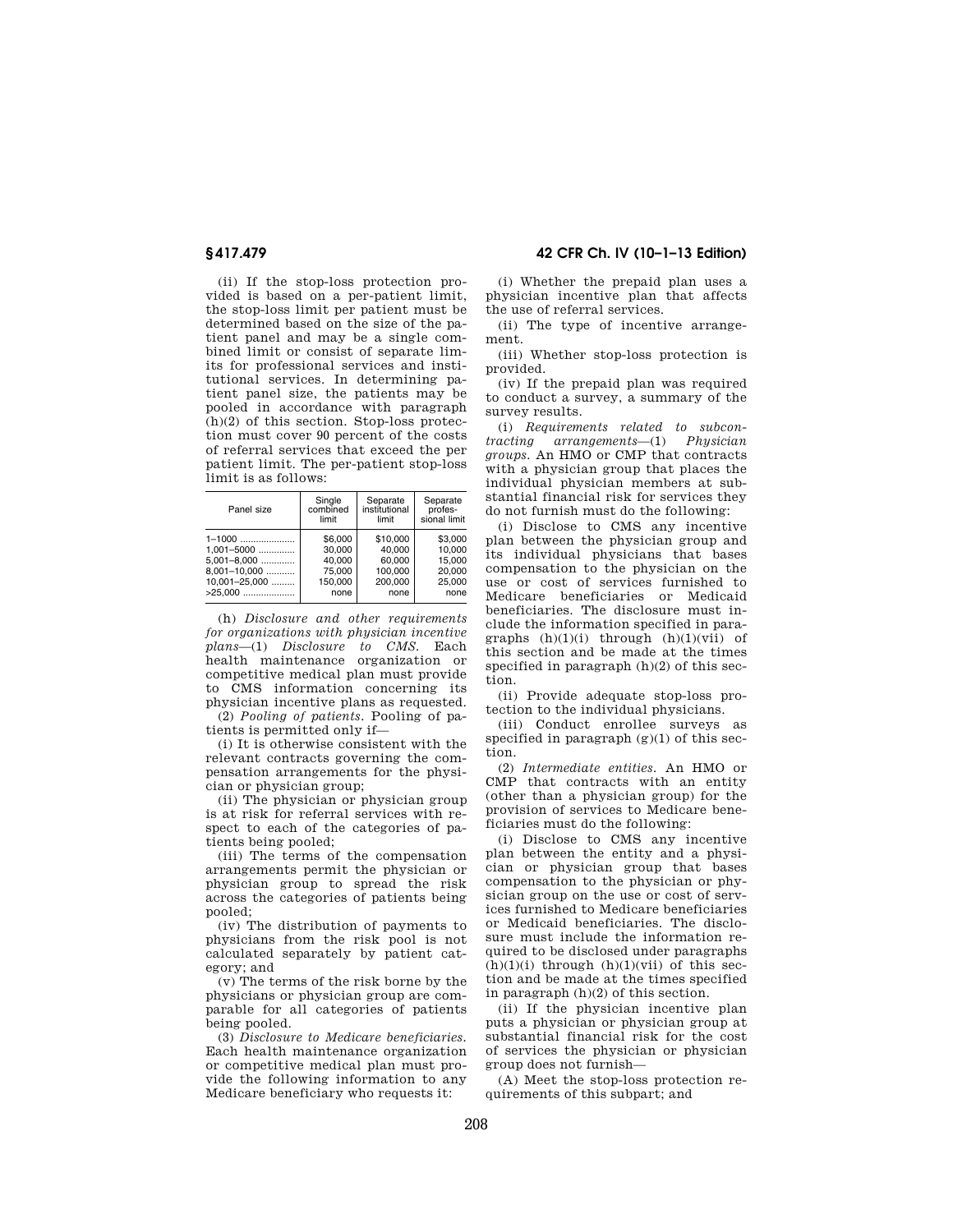(B) Conduct enrollee surveys as specified in paragraph  $(g)(1)$  of this section.

(3) For purposes of paragraph  $(i)(2)$  of this section, an entity includes, but is not limited to, an individual practice association that contracts with one or more physician groups and a physician hospital organization.

(j) *Sanctions against the HMO or CMP.*  CMS may apply intermediate sanctions, or the Office of Inspector General may apply civil money penalties described at §417.500, if CMS determines that an HMO or CMP fails to comply with the requirements of this section.

[61 FR 13446, Mar. 27, 1996; 61 FR 46385, Sept. 3, 1996, as amended at 61 FR 69049, Dec. 31, 1996; 68 FR 50855, Aug. 22, 2003]

## **§ 417.480 Maintenance of records: Cost HMOs and CMPs.**

A reasonable cost contract must provide that the HMO or CMP agrees to maintain books, records, documents, and other evidence of accounting procedures and practices that—

(a) Are sufficient to—

(1) Ensure an audit trail; and

(2) Properly reflect all direct and indirect costs claimed to have been incurred under the contract; and

(b) Include at least records of the following:

(1) Ownership, HMO or CMP, and operation of the HMO's or CMP's financial, medical, and other recordkeeping systems.

(2) Financial statements for the current contract period and three prior periods.

(3) Federal income tax or information returns for the current contract period and three prior periods.

(4) Asset acquisition, lease, sale, or other action.

(5) Agreements, contracts, and subcontracts.

(6) Franchise, marketing, and management agreements.

(7) Schedules of charges for the HMO's or CMP's fee-for-service patients.

(8) Matters pertaining to costs of operations.

(9) Amounts of income received by source and payment.

(10) Cash flow statements.

(11) Any financial reports filed with other Federal programs or State authorities.

[50 FR 1346, Jan. 10, 1985, as amended at 58 FR 38082, July 15, 1993; 60 FR 45680, Sept. 1, 1995]

#### **§ 417.481 Maintenance of records: Risk HMOs and CMPs.**

A risk contract must provide that the HMO or CMP agrees to maintain and make available to CMS upon request, books, records, documents, and other evidence of acounting procedures and practices that—

(a) Are sufficient to—

(1) Establish component rates of the ACR for determining additional and supplementary benefits; and

(2) Determine the rates utilized in setting premiums for State insurance agency purposes; and

(b) Include at least any records or financial reports filed with other Federal agencies or State authorities.

[50 FR 1346, Jan. 10, 1985, as amended at 58 FR 38082, July 15, 1993; 60 FR 45680, Sept. 1, 1995]

#### **§ 417.482 Access to facilities and records.**

The contract must provide that the HMO or CMP agrees to the following:

(a) HHS may evaluate, through inspection or other means, the quality, appropriateness, and timeliness of services furnished under the contract to its Medicare enrollees.

(b) HHS may evaluate, through inspection or other means, the facilities of the HMO or CMP when there is reasonable evidence of some need for that inspection.

(c) HHS, the Comptroller General, or their designees may audit or inspect any books and records of the HMO or CMP or its transferee that pertain to any aspect of services performed, reconciliation of benefit liabilities, and determination of amounts payable under the contract.

(d) HHS may evaluate, through inspection or other means, the enrollment and disenrollment records for the current contract period and three prior periods, when there is reasonable evidence of some need for that inspection. (e) In the case of a reasonable cost

HMO or CMP to make available for the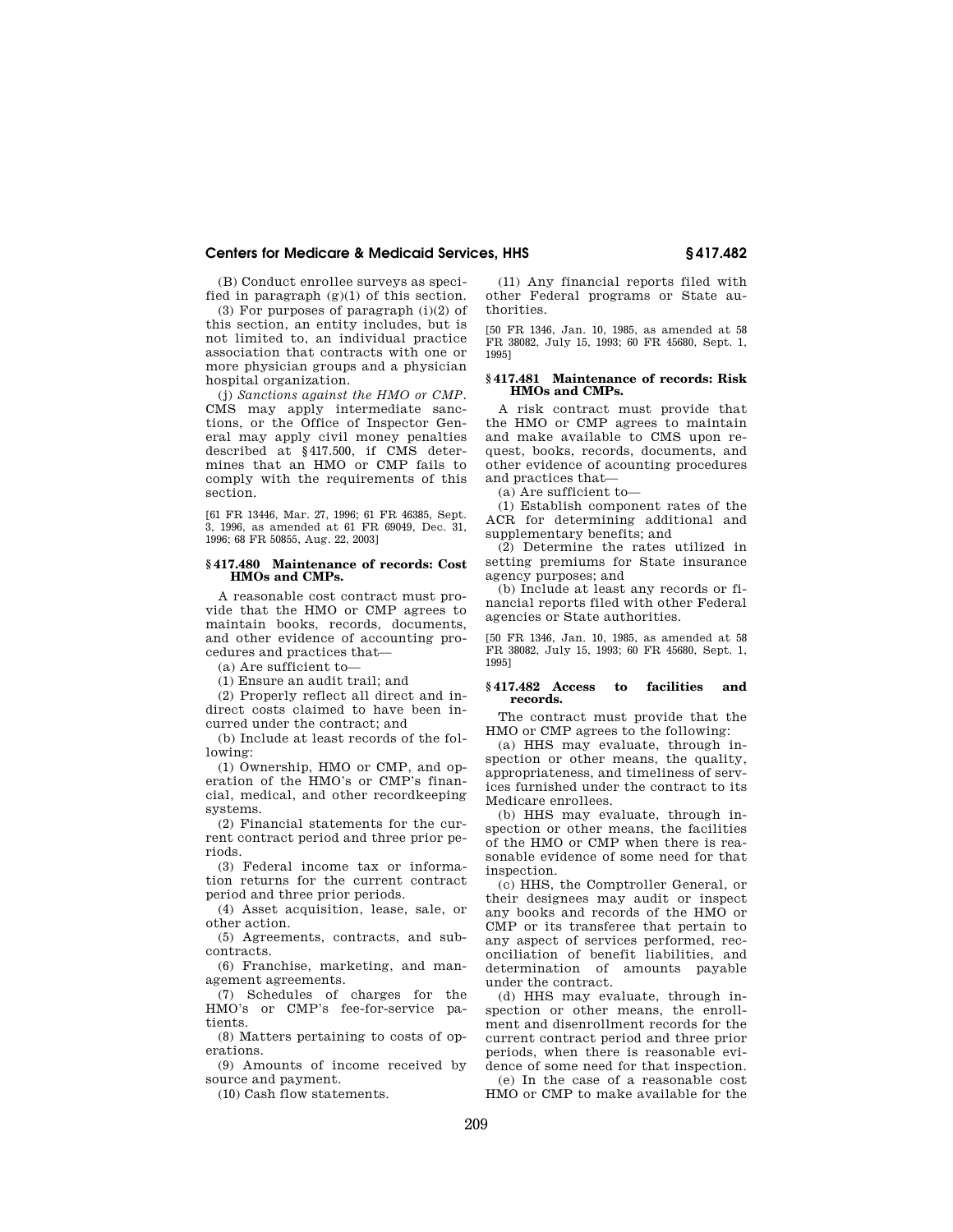purposes specified in paragraphs (a), (b), (c), and (d) of this section, its premises, physical facilities, and equipment, its records relating to its Medicare enrollees, the records specified in §417.480 and any additional relevant information that CMS may require.

(f) That the right to inspect, evaluate, and audit, will extend through three years from the date of the final settlement for any contract period unless—

(1) CMS determines there is a special need to retain a particular record or group of records for a longer period and notifies the HMO or CMP at least 30 days before the normal disposition date;

(2) There has been a termination, dispute, fraud, or similar fault by the HMO or CMP, in which case the retention may be extended to three years from the date of any resulting final settlement; or

(3) CMS determines that there is a reasonable possibility of fraud, in which case it may reopen a final settlement at any time.

[50 FR 1346, Jan. 10, 1985, as amended at 58 FR 38082, July 15, 1993]

#### **§ 417.484 Requirement applicable to related entities.**

(a) *Definition.* As used in this section, *related entity* means any entity that is related to the HMO or CMP by common ownership or control and—

(1) Performs some of the HMO's or CMP's management functions under contract or delegation;

(2) Furnishes services to Medicare enrollees under an oral or written agreement; or

(3) Leases real property or sells materials to the HMO or CMP at a cost of more than \$2,500 during a contract period.

(b) *Requirement.* The contract must provide that the HMO or CMP agrees to require all related entities to agree that—

(1) HHS, the Comptroller General, or their designees have the right to inspect, evaluate, and audit any pertinent books, documents, papers, and records of the subcontractor involving transactions related to the subcontract; and

**§ 417.484 42 CFR Ch. IV (10–1–13 Edition)** 

(2) The right under paragraph (b)(1) of this section to information for any particular contract period will exist for a period equivalent to that specified in §417.482(f).

[50 FR 1346, Jan. 10, 1985, as amended at 58 FR 38082, July 15, 1993]

## **§ 417.486 Disclosure of information and confidentiality.**

The contract must provide that the HMO or CMP agrees to the following:

(a) To submit to CMS—

(1) All financial information required under subpart O of this part and for final settlement; and

(2) Any other information necessary for the administration or evaluation of the Medicare program.

(b) To comply with the requirements set forth in part 420, subpart C, of this chapter pertaining to the disclosure of ownership and control information.

(c) To comply with the requirements of the Privacy Act, as implemented by 45 CFR part 5b and subpart B of part 401 of this chapter, with respect to any system of records developed in performing carrier or intermediary functions under §§417.532 and 417.533.

(d) To meet the confidentiality requirements of §482.24(b)(3) of this chapter for medical records and for all other enrollee information that is—

(1) Contained in its records or obtained from CMS or other sources; and (2) Not covered under paragraph (c) of this section.

[50 FR 1346, Jan. 10, 1985, as amended at 58 FR 38082, July 15, 1993; 60 FR 45680, Sept. 1, 1995]

### **§ 417.488 Notice of termination and of available alternatives: Risk contract.**

A risk contract must provide that the HMO or CMP agrees to give notice as follows if the contract is terminated:

(a) At least 60 days before the effective date of termination, to give its Medicare enrollees a written notice that—

(1) Specifies the termination date; and

(2) Describes the alternatives available for obtaining Medicare services after termination.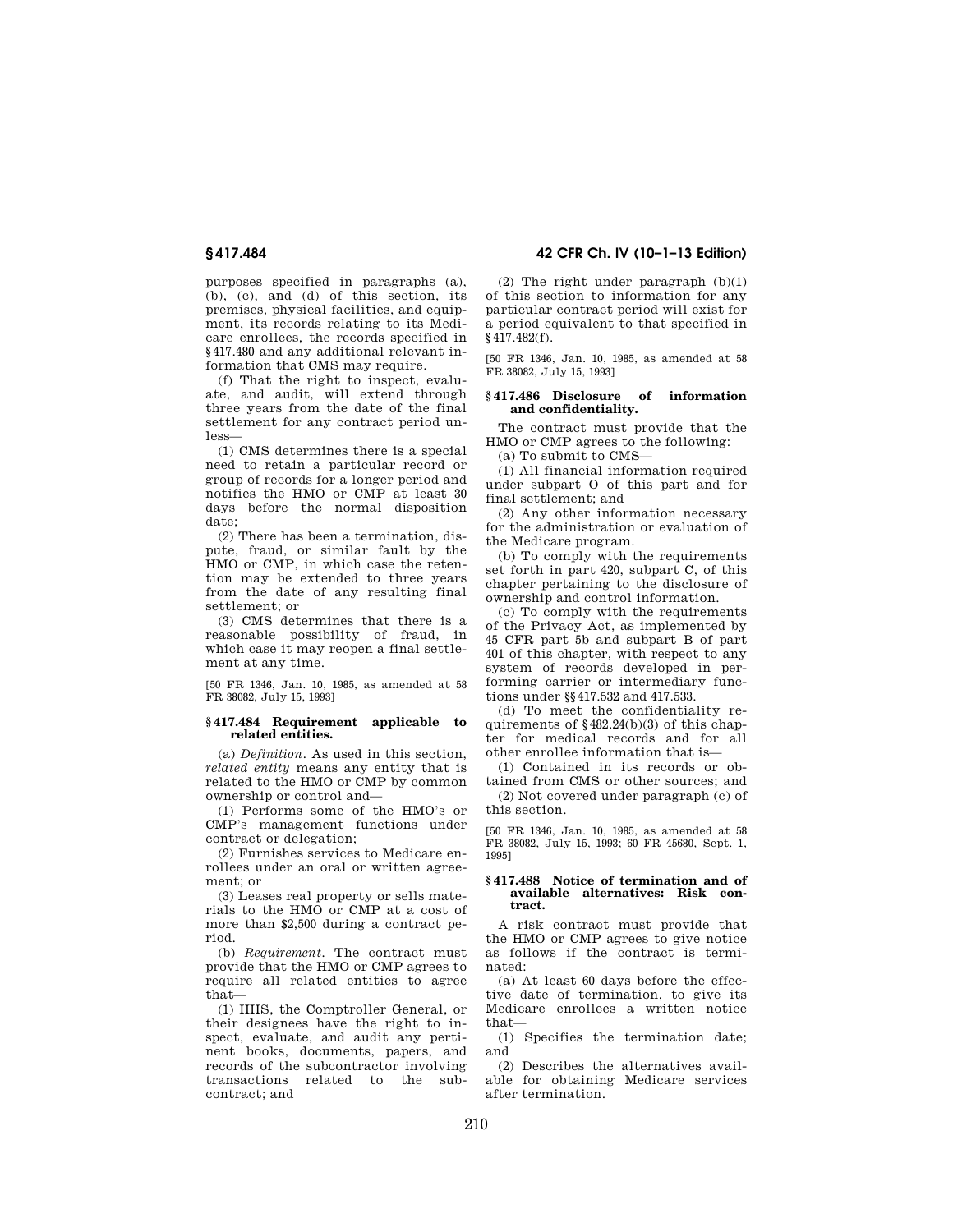(b) To pay the cost of the written notices.

[60 FR 45680, Sept. 1, 1995]

# **§ 417.490 Renewal of contract.**

A contract with an HMO or CMP is renewed automatically for the next 12 month period unless CMS or the HMO or CMP decides not to renew, in accordance with §417.492.

[50 FR 1346, Jan. 10, 1985, as amended at 58 FR 38082, July 15, 1993]

#### **§ 417.492 Nonrenewal of contract.**

(a) *Nonrenewal by the HMO or CMP.*  (1) If an HMO or CMP does not intend to renew its contract, it must—

(i) Give written notice to CMS at least 90 days before the end of the current contract period; and

(ii) Notify each Medicare enrollee by mail at least 60 days before the end of the contract period.

(2) CMS may accept a nonrenewal notice submitted less than 90 days before the end of a contract period if—

(i) The HMO or CMP notifies its Medicare enrollees and the public in accordance with paragraph (a)(1) of this section; and

(ii) Acceptance would not otherwise jeopardize the effective and efficient administration of the Medicare program.

(b) *Nonrenewal by CMS*—(1) *Notice of nonrenewal.* If CMS decides not to renew a contract, it gives written notice of nonrenewal as follows:

(i) To the HMO or CMP at least 90 days before the end of the contract period.

(ii) To the HMO's or CMP's Medicare enrollees at least 60 days before the end of the contract period.

(2) *Notice of appeal rights.* CMS gives the HMO or CMP written notice of its right to appeal the nonrenewal decision, in accordance with part 422 subpart N of this chapter, if CMS's decision was based on any of the reasons specified in §417.494(b).

[50 FR 1346, Jan. 10, 1985, as amended at 58 FR 38079, July 15, 1993; 60 FR 45681, Sept. 1, 1995; 75 FR 19803, Apr. 15, 2010; 77 FR 22166, Apr. 12, 2012]

#### **§ 417.494 Modification or termination of contract.**

(a) *Modification or termination by mutual consent.* (1) CMS and an HMO or CMP may modify or terminate a contract at any time by written mutual consent.

(2) If the contract is modified, the HMO or CMP must notify its Medicare enrollees of any changes that CMS determines are appropriate for notification.

(3) If the contract is terminated, the HMO or CMP must notify its Medicare enrollees, and CMS notifies the general public, at least 30 days before the termination date.

(b) *Termination by CMS.* (1) CMS may terminate a contract for any of the following reasons:

(i) The HMO or CMP has failed substantially to carry out the terms of the contract.

(ii) The HMO or CMP is carrying out the contract in a manner that is inconsistent with the effective and efficient implementation of section 1876 of the Act.

(iii) The HMO or CMP has failed substantially to comply with the composition of enrollment requirements specified in §417.413(d).

(iv) CMS determines that the HMO or CMP no longer meets the requirements of section 1876 of the Act and this subpart for being an HMO or CMP.

(2) If CMS decides to terminate a contract, it sends a written notice informing the HMO or CMP of its right to appeal the termination in accordance with part 422 subpart N of this chapter.

(3) An HMO or CMP with a risk contract must notify its Medicare enrollees of the termination as described in §417.488.

(4) CMS notifies the HMO's or CMP's Medicare enrollees and the general public of the termination at least 30 days before the effective date of termination.

(c) *Termination by the HMO or CMP.*  The HMO or CMP may terminate the contract if CMS has failed substantially to carry out the terms of the contract.

(1) The HMO or CMP must notify CMS at least 90 days before the effective date of the termination and must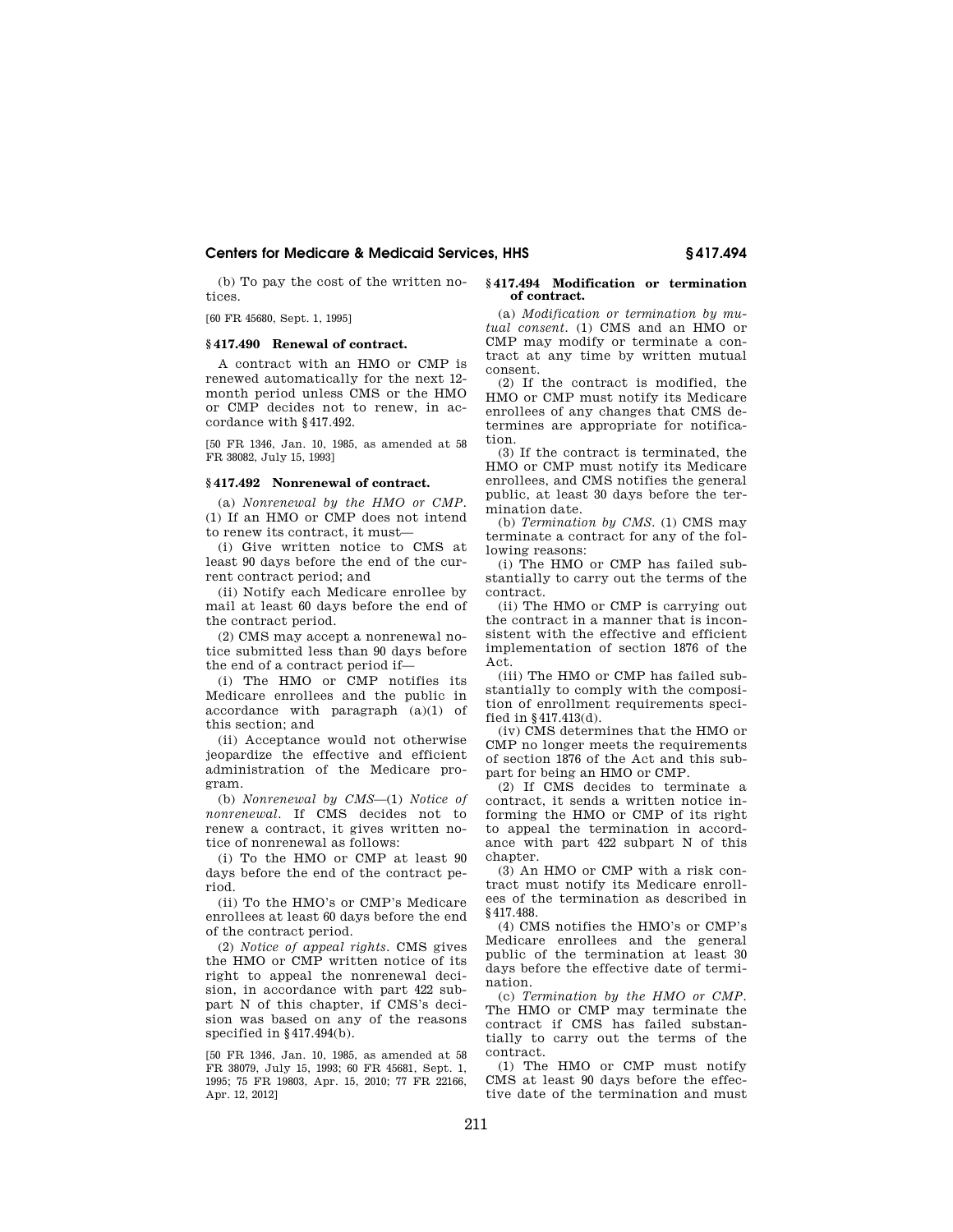include in its notice the reasons for the termination.

(2) The HMO or CMP must notify its Medicare enrollees of the termination at least 60 days before the termination date. Risk HMOs or CMPs must also provide a written description of alternatives available for obtaining Medicare services after termination of the contract. The HMO or CMP is responsible for the cost of these notices.

(3) The HMO or CMP must notify the general public of the termination at least 30 days before the termination date.

(4) The contract is terminated effective 60 days after the HMO or CMP mails the notice to Medicare enrollees as required in paragraph (c)(2) of this section.

(5) CMS's liability for payment ends as of the first day of the month after the last month for which the contract is in effect.

[50 FR 1346, Jan. 10, 1985, as amended at 52 FR 22322, June 11, 1987; 56 FR 46571, Sept. 13, 1991; 58 FR 38079, 38082, July 15, 1993; 60 FR 45681, Sept. 1, 1995; 75 FR 19803, Apr. 15, 2010]

## **§ 417.500 Intermediate sanctions for**  civil monetary **against HMOs and CMPs.**

(a) Except as provided in paragraph (c) of this section, the rights, procedures, and requirements related to intermediate sanctions and civil money penalties set forth in part 422 subparts O and T of this chapter also apply to Medicare contracts with HMOs or CMPs under sections 1876 of the Act.

(b) In applying paragraph (a) of this section, references to part 422 of this chapter must be read as references to this part and references to MA organizations must be read as references to HMOs or CMPs.

(c) In applying paragraph (a) of this section, the amounts of civil money penalties that can be imposed are governed by section  $1876(i)(6)(B)$  and (C) of the Act, not by the provisions in part 422 of this chapter.

[75 FR 19803, Apr. 15, 2010]

# **§ 417.500 42 CFR Ch. IV (10–1–13 Edition)**

# **Subpart M—Change of Ownership and Leasing of Facilities: Effect on Medicare Contract**

## **§ 417.520 Effect on HMO and CMP contracts.**

(a) The provisions set forth in subpart L of part 422 of this chapter also apply to Medicare contracts with HMOs and CMPs under section 1876 of the Act.

(b) In applying these provisions, references to ''M+C organizations'' must be read as references to ''HMOs and CMPs''.

(c) In §422.550, reference to ''subpart K of this part'' must be read as reference to ''subpart L of part 417 of this chapter''.

(d) In §422.553, reference to ''subpart K of this part'' must be read as reference to ''subpart J of part 417 of this chapter''.

[63 FR 35067, June 26, 1998]

# **Subpart N—Medicare Payment to HMOs and CMPs: General Rules**

## **§ 417.524 Payment to HMOs or CMPs: General.**

(a) *Basic rule.* The payments that CMS makes to an HMO or CMP under this subpart and subparts O and P of this part for furnishing covered Medicare services are in place of any payment that CMS would otherwise make to a beneficiary or the HMO or CMP under sections 1814(b) and 1833(a) of the Act.

(b) *Basis of payment.* (1) CMS pays the HMOs or CMPs on either a reasonable cost basis or a risk basis depending on the type of contract the HMO or CMP has with CMS.

(2) In certain cases a risk HMO or CMP also receives payments on a reasonable cost basis for certain Medicare enrollees who retain nonrisk status, as provided in §417.444, after the HMO or CMP enters into a risk contract.

[60 FR 46229, Sept. 6, 1995]

#### **§ 417.526 Payment for covered services.**

Subpart O of this part set forth the principles that CMS follows in determining Medicare payment to an HMO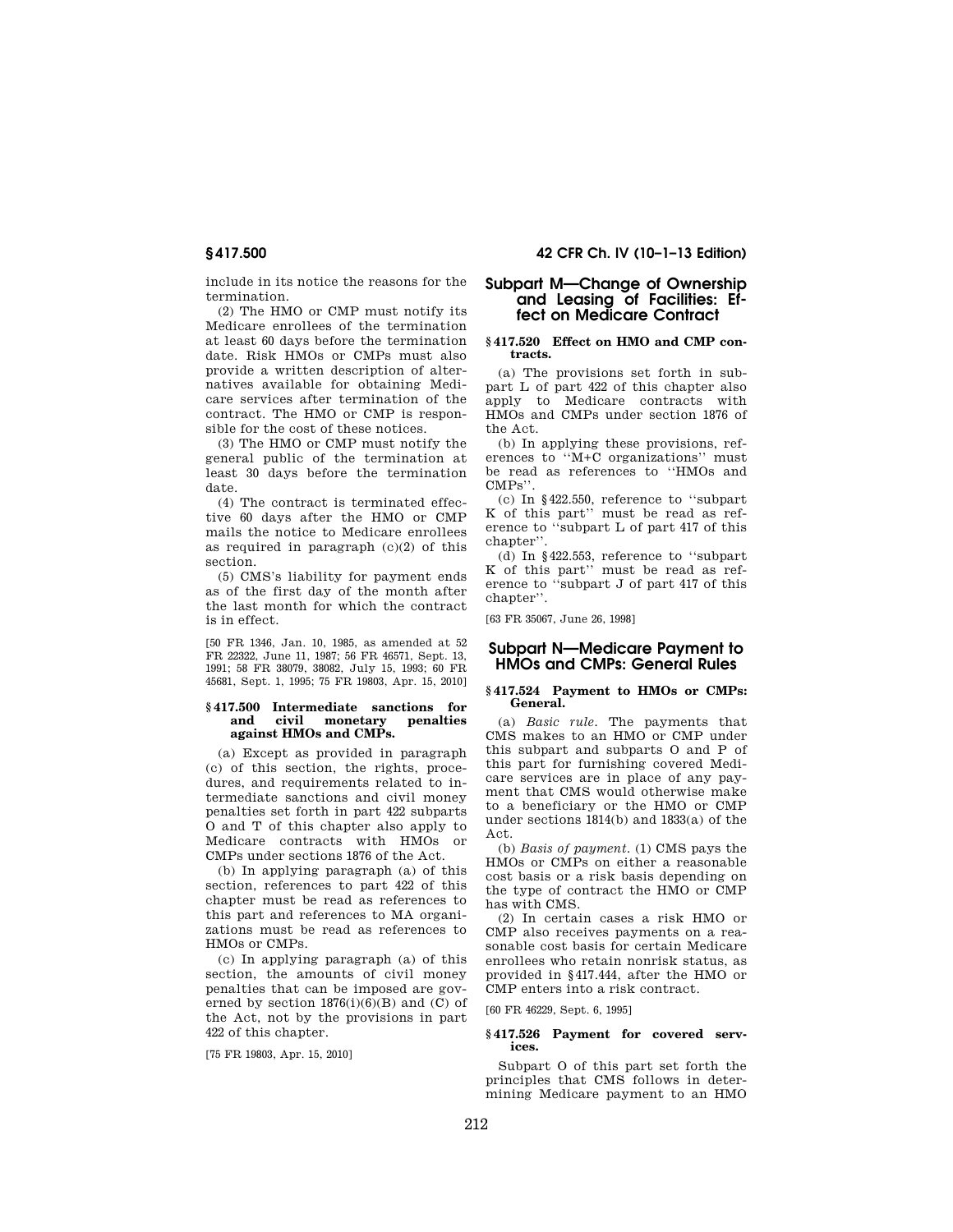or CMP that has a reasonable cost contract. Subpart P of this part describes the per capita method of Medicare payment to HMOs or CMPs that contract on a risk basis.

[50 FR 1346, Jan. 10, 1985; 50 FR 20570, May 17, 1985; as amended at 58 FR 38080, July 15, 1993; 60 FR 46229, Sept. 6, 1995]

#### **§ 417.528 Payment when Medicare is not primary payer.**

(a) *Limits on payments and charges.* (1) CMS may not pay for services to the extent that Medicare is not the primary payer under section 1862(b) of the Act and part 411 of this chapter.

(2) The circumstances under which an HMO or CMP may charge, or authorize a provider to charge, for covered Medicare services for which Medicare is not the primary payer are stated in paragraphs (b) and (c) of this section.

(b) *Charge to other insurers or the enrollee.* If a Medicare enrollee receives from an HMO or CMP covered services that are also covered under State or Federal worker's compensation, automobile medical, or any no-fault insurance, or any liability insurance policy or plan, including a self-insured plan, the HMO or CMP may charge, or authorize a provider that furnished the service to charge—

(1) The insurance carrier, employer, or other entity that is liable to pay for these services; or

(2) The Medicare enrollee, to the extent that he or she has been paid by the carrier, employer, or other entity.

(c) *Charge to group health plans (GHPs) or large group health plans (LGHPs).* An HMO or CMP may charge a GHP or LGHP for covered services it furnished to a Medicare enrollee and may charge the Medicare enrollee to the extent that he or she has been paid by the GHP or LGHP for these covered services if—

(1) The Medicare enrollee is covered under the plan; and

(2) Under section 1862(b) of the Act, CMS is precluded from paying for the covered services .

(d) *Responsibilities of HMO or CMP.* An HMO or CMP must—

(1) Identify payers that are primary to Medicare under section 1862(b) of the Act;

(2) Determine the amounts payable by these payers; and

(3) Coordinate the benefits of its Medicare enrollees with these payers.

[50 FR 1346, Jan. 10, 1985, as amended at 58 FR 38080, July 15, 1993; 60 FR 46229, Sept. 6, 1995]

# **Subpart O—Medicare Payment: Cost Basis**

SOURCE: 50 FR 1346, Jan. 10, 1985, unless otherwise noted.

# **§ 417.530 Basis and scope.**

This subpart sets forth the principles that CMS follows to determine the amount it pays for services furnished by a cost HMO or CMP to its Medicare enrollees. These principles are based on sections 1861(v) and 1876 of the Act and are, for the most part, the same as those set forth—

(a) In part 412 of this chapter, for paying the costs of inpatient hospital services which, for cost HMOs and CMPs, are considered ''reasonable'' only if they do not exceed the amounts allowed under the prospective payment system; and

(b) In part 413 of this chapter, for the costs of all other covered services.

[60 FR 46230, Sept. 6, 1995]

#### **§ 417.531 Hospice care services.**

(a) If a Medicare enrollee of an HMO or CMP with a reasonable cost contract makes an election under §418.24 of this chapter to receive hospice care services, payment for these services is made to the hospice that furnishes the services in accordance with part 418 of this chapter.

(b) While the enrollee's hospice election is in effect, CMS pays the HMO or CMP on a reasonable cost basis for only the following covered Medicare services furnished to the Medicare enrollee:

(1) Services of the enrollee's attending physician if the physician is an employee or contractor of the HMO or CMP and is not employed by or under contract to the enrollee's hospice.

(2) Services not related to the treatment of the terminal condition for which hospice care was elected or a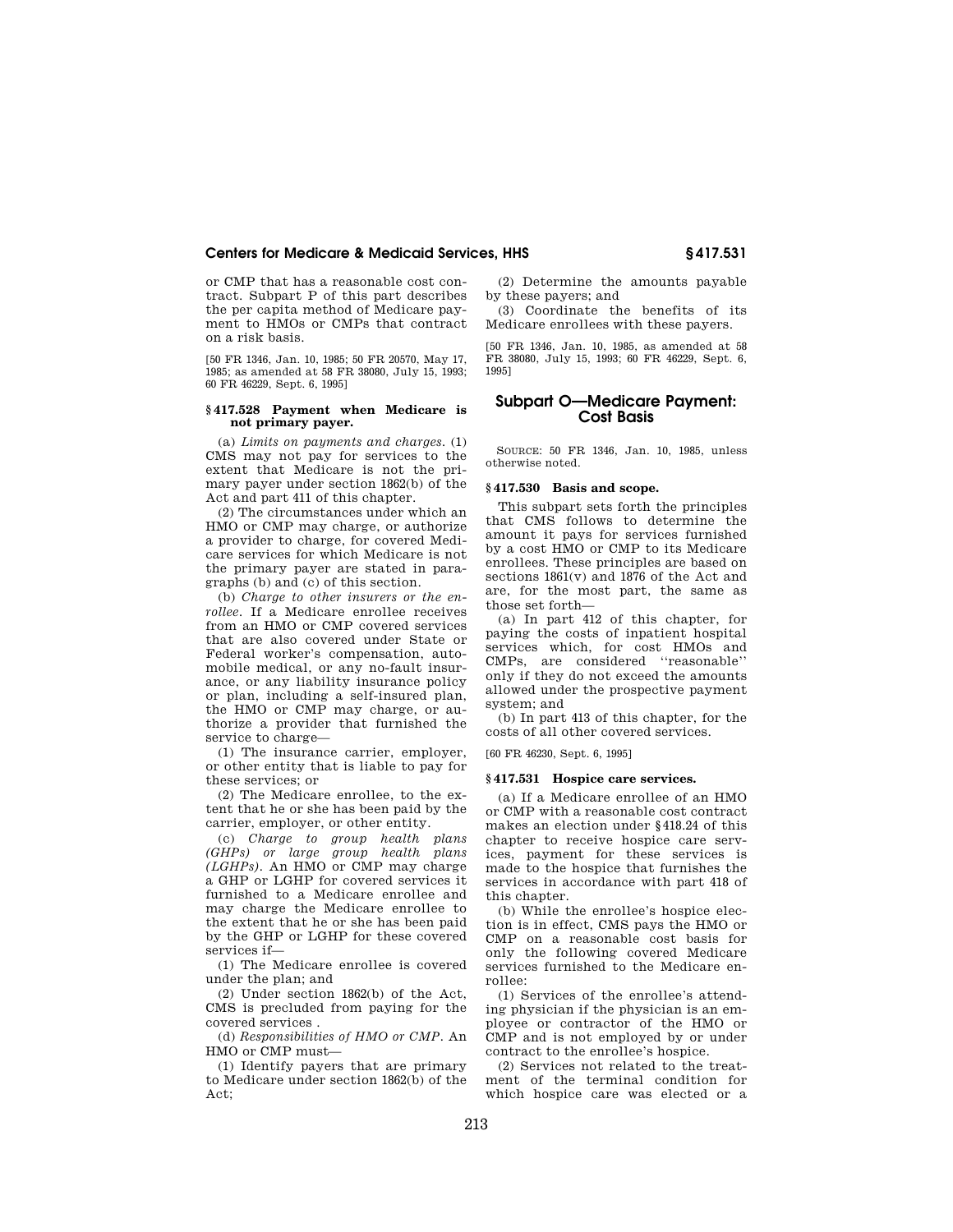condition related to the terminal condition.

[50 FR 1346, Jan. 10, 1985, as amended at 58 FR 38082, July 15, 1993; 60 FR 46230, Sept. 6, 1995]

## **§ 417.532 General considerations.**

(a) *Conditions and criteria for payment.*  (1) The costs incurred by the HMO or CMP to furnish services covered by Medicare are reimbursable if they are—

(i) Proper and necessary;

(ii) Reasonable in amount; and

(iii) Except as provided in §417.550, appropriately apportioned among the HMO's or CMP's Medicare enrollees, other enrollees, and nonenrolled patients.

(2) In determining fair and equitable payment for the HMOs or CMPs, CMS generally applies the cost payment principles set forth in §413.5 of this chapter.

(3) In judging whether costs are reasonable, CMS applies the weighted average of the AAPCCs of each class of the HMO's or CMP's Medicare enrollees (as defined in §417.582) for the HMO's or CMP's geographic area as an absolute limitation on the total amount payable.

(b) *Method and amount of payment to the HMO or CMP.* (1) CMS makes interim per capita payments each month for each Medicare enrollee, equivalent to the interim per capita cost rate determined in accordance with §417.570.

(2) CMS adjusts the interim per capita rate as necessary during the contract period and makes final adjustments at the end of the contract period.

(3) In determining the amount due the HMO or CMP, CMS deducts from the reasonable cost actually incurred by the HMO or CMP for covered services furnished to its Medicare enrollees, an amount equal to the actuarial value of the applicable Medicare Part A and Part B deductible and coinsurance amounts that would have applied to the covered services for which payment is being made if these enrollees had not enrolled in the HMO or CMP or another HMO or CMP.

(c) *Election by HMO or CMP.* An HMO or CMP must elect, on an individual provider basis, one of the following methods for payment for hospital and SNF services it furnishes to Medicare enrollees:

(1) Direct payment by CMS.

(2) Direct payment by the HMO or CMP.

(d) *Notice of election.* The election must be made in writing before the beginning of the contract period and is binding for that period.

(e) *Payment by HMO or CMP.* If the HMO or CMP elects to pay providers directly, as provided in paragraph (c) of this section, it must—

(1) Determine the eligibility of its Medicare enrollees to receive covered services through the HMO or CMP;

(2) Make proper coverage decisions and appropriate payments, in accordance with §§421.100 and 421.200 of this chapter, for the services furnished to its Medicare enrollees;

(3) Ensure that providers maintain and furnish appropriate documentation of physician certification and recertification, to the extent required under subpart B of part 424 of this chapter; and

(4) Carry out any other procedures required by CMS.

(f) *Review of HMO's or CMP's bill processing capabilities.* If the HMO or CMP elects to pay providers directly, CMS determines whether the HMO or CMP has the experience and capability to carry out the responsibilities specified in paragraph (e) of this section in an efficient and effective manner.

(g) *Direct payment by CMS.* (1) If the HMO or CMP elects to have CMS pay for provider services, CMS pays each provider on a reasonable cost basis or under the PPS system, whichever is appropriate for the particular provider under part 412 or part 413 of this chapter.

(2) In computing the Medicare payment to the HMO or CMP, CMS deducts these payments and any other payments made by the Medicare intermediary or carrier on behalf of the HMO or CMP (such as payment for emergency or urgently needed services under §417.558).

(h) *Payment for services furnished to Medicare beneficiaries not enrolled in the HMO or CMP.* CMS pays the HMO or CMP for services it furnishes to Medicare beneficiaries who are not its enrollees through the HMO's or CMP's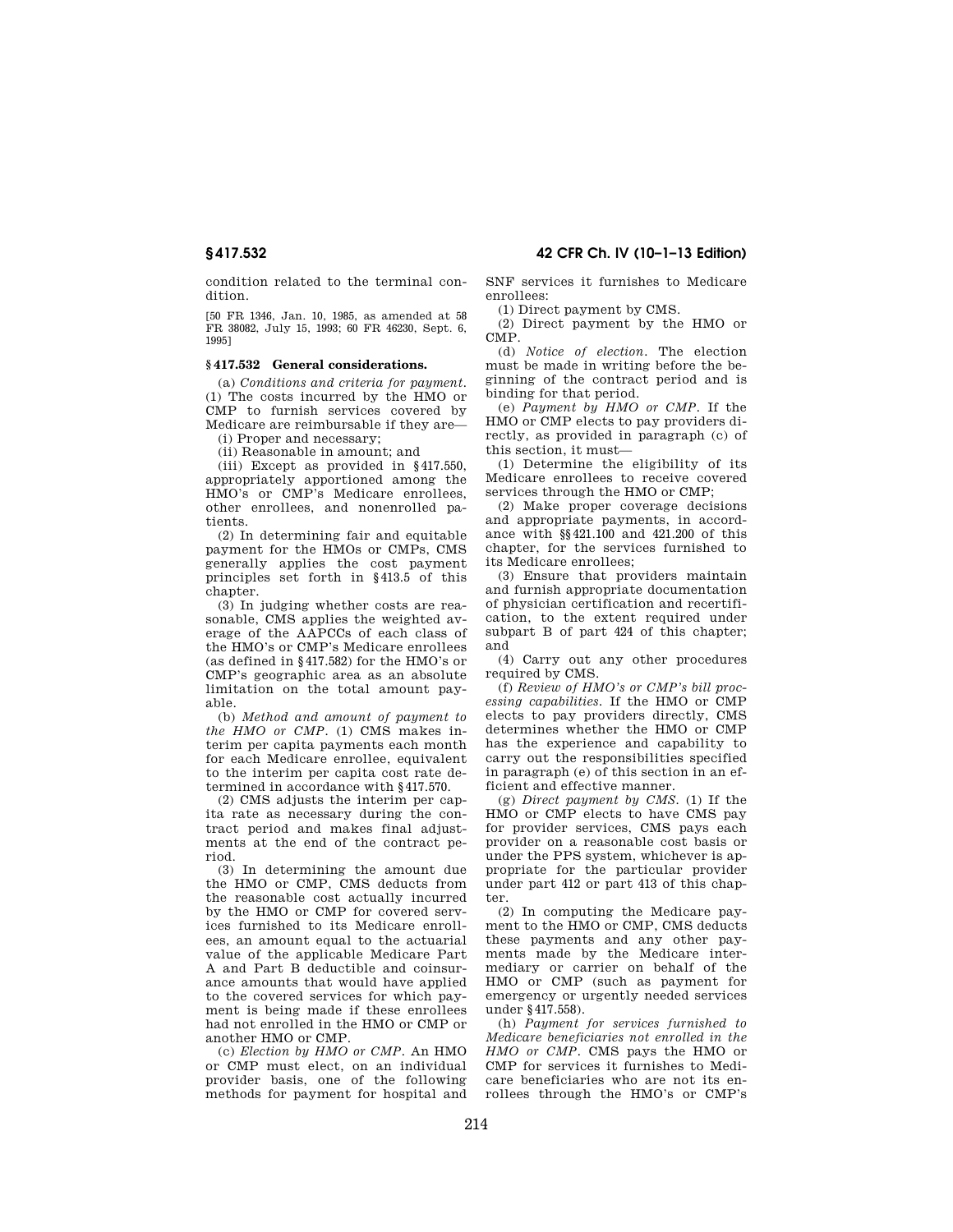Medicare intermediary or carrier, as appropriate.

[50 FR 1346, Jan. 10, 1985; 50 FR 20570, May 17, 1985, as amended at 53 FR 6648, Mar. 2, 1988; 58 FR 38082, July 15, 1993; 60 FR 46230, Sept. 6, 1995]

### **§ 417.533 Part B carrier responsibilities.**

In paying for Part B services furnished to its enrollees by suppliers, the HMO or CMP must—

(a) Determine the eligibility of individuals to receive those services through the HMO or CMP;

(b) Make proper coverage decisions and appropriate payment as authorized under §421.200 of this chapter for the services for which its Medicare enrollees are eligible; and

(c) Carry out any other procedures that CMS may require.

[50 FR 1346, Jan. 10, 1985, as amended at 58 FR 38082, July 15, 1993; 60 FR 46230, Sept. 6, 1995]

### **§ 417.534 Allowable costs.**

(a) *Definition—Allowable costs* means the direct and indirect costs, including normal standby costs incurred by the HMO or CMP, that are proper and necessary for efficient delivery of needed health care services. They include the costs of furnishing services to the HMO's or CMP's Medicare enrollees, other enrollees, and nonenrolled patients, which are typical ''provider'' costs, and costs (such as marketing, enrollment, membership, and operation of the HMO or CMP) that are peculiar to health care prepayment organizations.

(b) *Basic rules.* (1) The allowability of an HMO's or CMP's costs for furnishing services is generally determined in accordance with principles applicable to provider costs, as set forth in §417.536.

(2) The allowability of other costs is determined in accordance with principles set forth in §§417.538 through 417.550.

(3) Costs for covered services for which Medicare is not the primary payor, as described in §417.528, are not allowable.

(c) *Medicare Part D program costs.* To the extent that an HMO or CMP provides qualified prescription drug coverage to enrollees under Part D, no costs related to the offering or provision of Part D benefits are reimbursed under this part. These costs are reimbursed solely under the applicable provisions of part 423 of this chapter.

[50 FR 1346, Jan. 10, 1985, as amended at 58 FR 38082, July 15, 1993; 70 FR 4525, Jan. 28, 2005]

# **§ 417.536 Cost payment principles.**

(a) *Applicability.* Unless otherwise specified in this subpart, the principles set forth in parts 412 and 413 of this chapter are applicable to the costs incurred by an HMO or CMP or by providers and other facilities owned or operated by the HMO or CMP or related to it by common ownership or control. The most common examples of these costs are set forth in this section.

(b) *Depreciation.* An appropriate allowance for depreciation on buildings and equipment is an allowable cost, in accordance with §§413.134, 413.144, and 413.149 of this chapter.

(c) *Interest expense.* Necessary and proper interest on both current and capital indebtedness is an allowable cost, in accordance with §413.153 of this chapter.

(d) *Cost of educational activities.* An appropriate part of the net cost of approved educational activities of a provider or other health care facility owned or operated by an HMO or CMP is an allowable cost in accordance with §413.85 of this chapter.

(e) *Compensation of owners.* An appropriate amount of compensation for services of owners is an allowable cost, if the services are actually performed and are necessary, as specified in §413.102 of this chapter.

(f) *Bad debts.* (1) Bad debts attributable to Medicare deductible and coinsurance amounts are allowable only if the requirements of §413.89 of this chapter are met, subject to the limitations described under §413.89(h) and the exceptions for services described under §413.89(i).

(2) If all or part of the deductible and coinsurance amounts is payable through a monthly premium or other periodic payment, the amount allowed as a bad debt may not exceed three times the monthly rate for the actuarial value of the deductible and coinsurance amounts, or its equivalent, if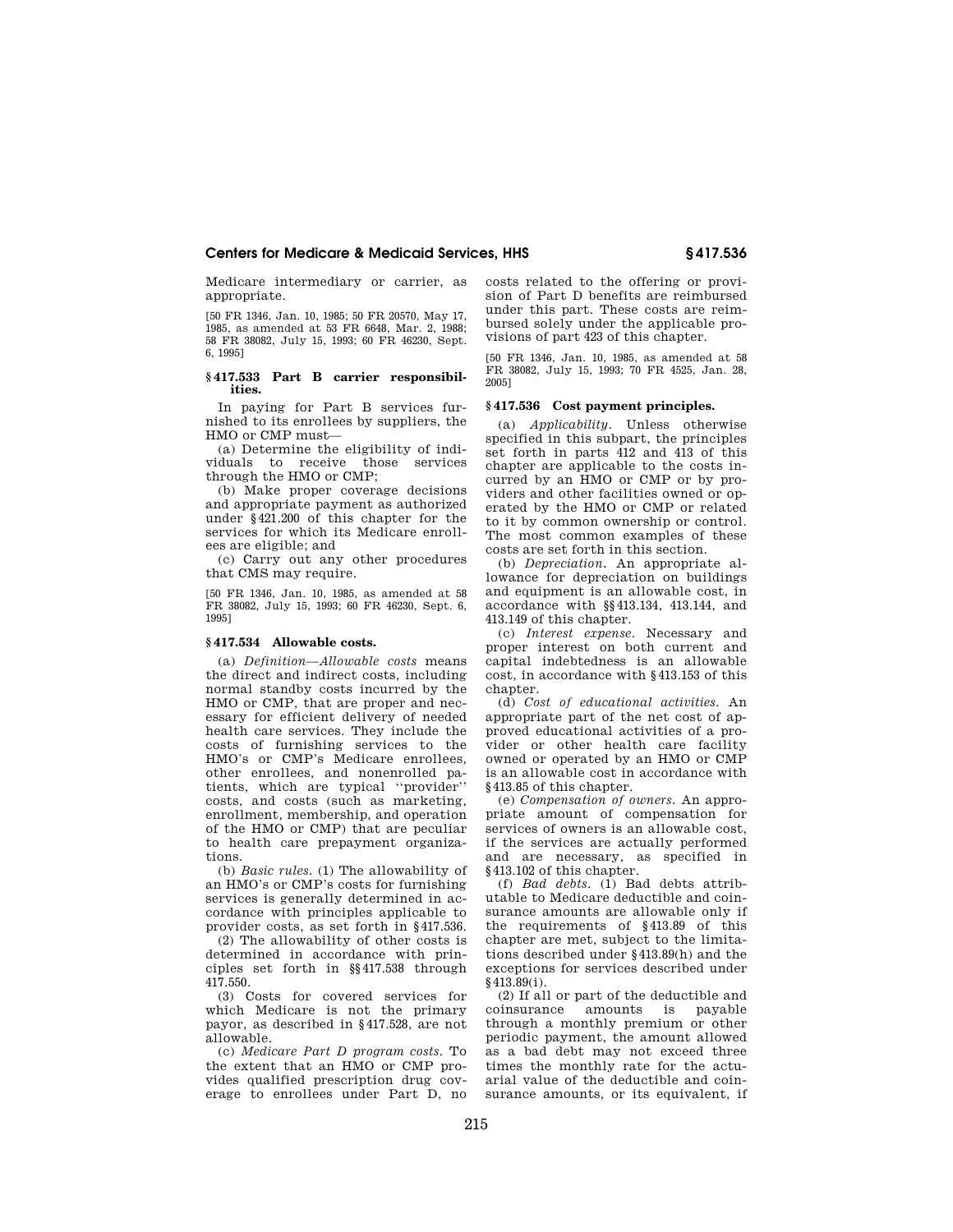**§ 417.538 42 CFR Ch. IV (10–1–13 Edition)** 

the periodic payment is on other than a monthly basis.

(3) Any bad debt related to a service furnished to a Medicare enrollee of the HMO or CMP, and claimed on a cost report submitted for payment by a provider or other facility reimbursed on a cost basis, may not be claimed as a bad debt by the HMO or CMP.

(g) *Charity and courtesy allowances.* As specified in §413.80 of this chapter, charity and courtesy allowances are deductions from revenue and may not be included as allowable costs.

(h) *Research costs.* As specified in §413.90 of this chapter, costs incurred for research purposes, over and above patient care, are not allowable costs.

(i) *Value of services of nonpaid workers.*  The value of services of nonpaid workers of an organization is not an allowable cost, except as provided in §413.94 of this chapter.

(j) *Purchase discounts and allowances and refund of expenses.* Discounts and allowances that an HMO or CMP receives on purchases of goods and services and refunds of previous expense payments must be deducted from the costs to which they relate, in accordance with §413.98 of this chapter.

(k) *Cost to related entities.* (1) The costs of services, facilities, or supplies furnished to an HMO or CMP by a related entity are allowable at the cost to the related entity in accordance with  $8413.17$  of this chapter.

(2) An entity is not considered related to the HMO or CMP merely because—

(i) It has a risk or incentive agreement under which the HMO or CMP reimburses or compensates the entity for services it furnishes to the HMOs' or CMPs' enrollees; or

(ii) Substantially all the services the entity furnishes are furnished to the HMO's or CMP's enrollees.

(3) However, an entity described in paragraph  $(k)(2)$  of this section and an HMO or CMP are considered related if either of them is in a position to exercise significant management or ownership influence or control over the other.

(l) *Return on equity capital of proprietary providers owned by the HMO or CMP.* An allowance for a reasonable return on equity capital invested and used in providing services is allowable in addition to the reasonable cost of services furnished by a proprietary provider owned by the HMO or CMP. The amount of the allowance is determined in accordance with §413.157 of this chapter.

(m) *Limitations on payment.* Medicare payment for covered services furnished by entities owned by or operated by, or related to, an HMO or CMP paid on a reasonable cost basis is subject to certain provisions of parts 412 and 413 of this chapter that pertain to reasonable cost and reasonable charge. Those provisions include, but are not necessarily limited to, the following:

(1) For ESRD treatment, the limitations authorized under §413.170 of this chapter.

(2) For services of physical, occupational, and speech therapists and other therapists and nonphysician health specialists, the limitations set forth in §413.106 of this chapter.

(3) For drugs, the allowable cost as determined under §§405.517 and 410.29 of this chapter.

(4) The overall cost limits established in accordance with §413.30 of this chapter.

(5) The limitation to the lesser of reasonable cost or customary charges, as set forth in §413.13 of this chapter.

[50 FR 1346, Jan. 10, 1985; 50 FR 20570, May 17, 1985, as amended at 51 FR 34832, Sept. 30, 1986; 51 FR 37398, Oct. 22, 1986; 58 FR 38080, July 15, 1993; 60 FR 46230, Sept. 6, 1995; 77 FR 67531, Nov. 9, 2012]

## **§ 417.538 Enrollment and marketing costs.**

(a) *Principle.* Costs incurred by an HMO or CMP in performing the enrollment and marketing activities described in subpart k of this part are allowable.

(b) *Included costs.* Allowable enrollment and marketing costs are those necessary and proper costs incurred in offering the HMO's or CMP's plan to potential enrollees in accordance with this part. Those costs include selling, advertising, promotional, and other marketing costs and may not exceed an amount that would be incurred by a prudent and cost-conscious management.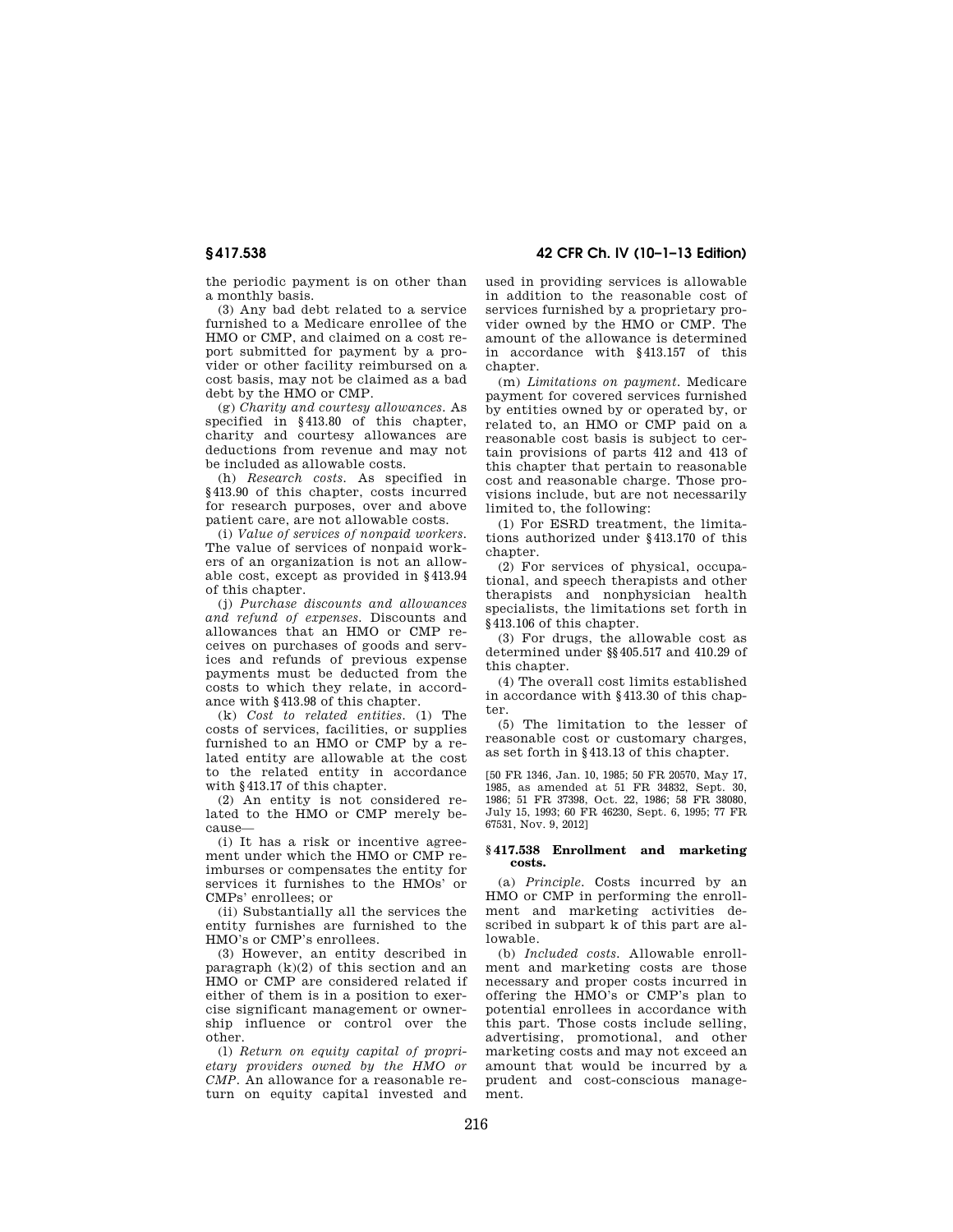(c) *Application.* Enrollment and marketing costs are allowable, whether incurred directly by HMO or CMP staff or under contract with marketing specialists or other outside consultants.

(d) *Limitation on payment.* The relatively higher costs that an HMO or CMP is likely to incur in initially offering its plan to Medicare beneficiaries are taken into account in determining whether enrollment and marketing costs are reasonable in amount. However, if those costs exceed amounts that would be paid by prudent management, the excess is not allowable.

[50 FR 1346, Jan. 10, 1985, as amended at 58 FR 38082, July 15, 1993; 60 FR 46230, Sept. 6, 1995]

## **§ 417.540 Enrollment costs.**

(a) *Principle.* Enrollment costs are allowable if incurred in maintaining and servicing subscriber contracts for prepayment enrollees.

(b) *Kind of costs included.* Enrollment costs include, but are not limited to, reasonable costs incurred in connection with maintaining statistical, financial, and other data on enrollees.

[50 FR 1346, Jan. 10, 1985, as amended at 58 FR 38082, July 15, 1993]

# **§ 417.542 Reinsurance costs.**

Reinsurance costs are not allowable.

#### **§ 417.544 Physicians' services furnished directly by the HMO or CMP.**

(a) *Principles.* (1) Compensation paid by an HMO or CMP to physicians is an allowable cost to the extent that it is commensurate with the compensation paid for similar services performed by similar physicians practicing in the same or a similar locality.

(2) Physician compensation may take various forms, but the aggregate compensation allowable must be reasonable in relation to the services personally furnished.

(3) If aggregate physician compensation costs exceed what is normally incurred, the excess is not a reasonable cost.

(b) *Application.* (1) In determining the allowability of the costs of physicians' services, the cost of personal services (for example, expenses attributable to salaries, wages, incentive payments, fringe benefits) must be distinguished from the cost of nonpersonal services (for example, expenses attributable to facilities, equipment, support personnel, supplies).

(2) To be allowable, compensation must be reasonable in relation to the personal services furnished.

[50 FR 1346, Jan. 10, 1985, as amended at 58 FR 38082, July 15, 1993; 60 FR 46230, Sept. 6, 1995]

## **§ 417.546 Physicians' services and other Part B supplier services furnished under arrangements.**

*General principle.* The amount paid by an HMO or CMP for physicians' services and other Part B supplier services furnished under arrangements is an allowable cost to the extent it is reasonable. Costs are considered reasonable if they—

(a) Do not exceed those that a prudent and cost-conscious buyer would incur to purchase those services; and

(b) Are comparable to costs incurred for similar services furnished by similar physicians or other suppliers in the same or a similar geographic area.

[50 FR 1346, Jan. 10, 1985, as amended at 58 FR 38082, July 15, 1993; 60 FR 34887, July 5, 1995; 60 FR 45372, Aug. 31, 1995]

## **§ 417.548 Provider services through arrangements.**

(a) *Principle.* The cost incurred by an HMO or CMP for covered services furnished under arrangement with a provider is allowable to the extent that it would be allowable and payable under parts 412 and 413 of this chapter, unless the HMO or CMP petitions CMS and demonstrates to HFCA's satisfaction that payment in excess of the amount authorized under parts 412 and 413 of this chapter is justified on the basis of advantages gained by the HMO or CMP.

(b) *Application.* An advantage gained must represent a real and tangible benefit received by the HMO or CMP for the excess cost incurred, and any excess payment is subject to other applicable requirements of parts 405, 412 and 413 of this chapter, including tests of reasonableness.

(c) *Example.* In the case of an arrangement an HMO or CMP has with a provider that is located outside the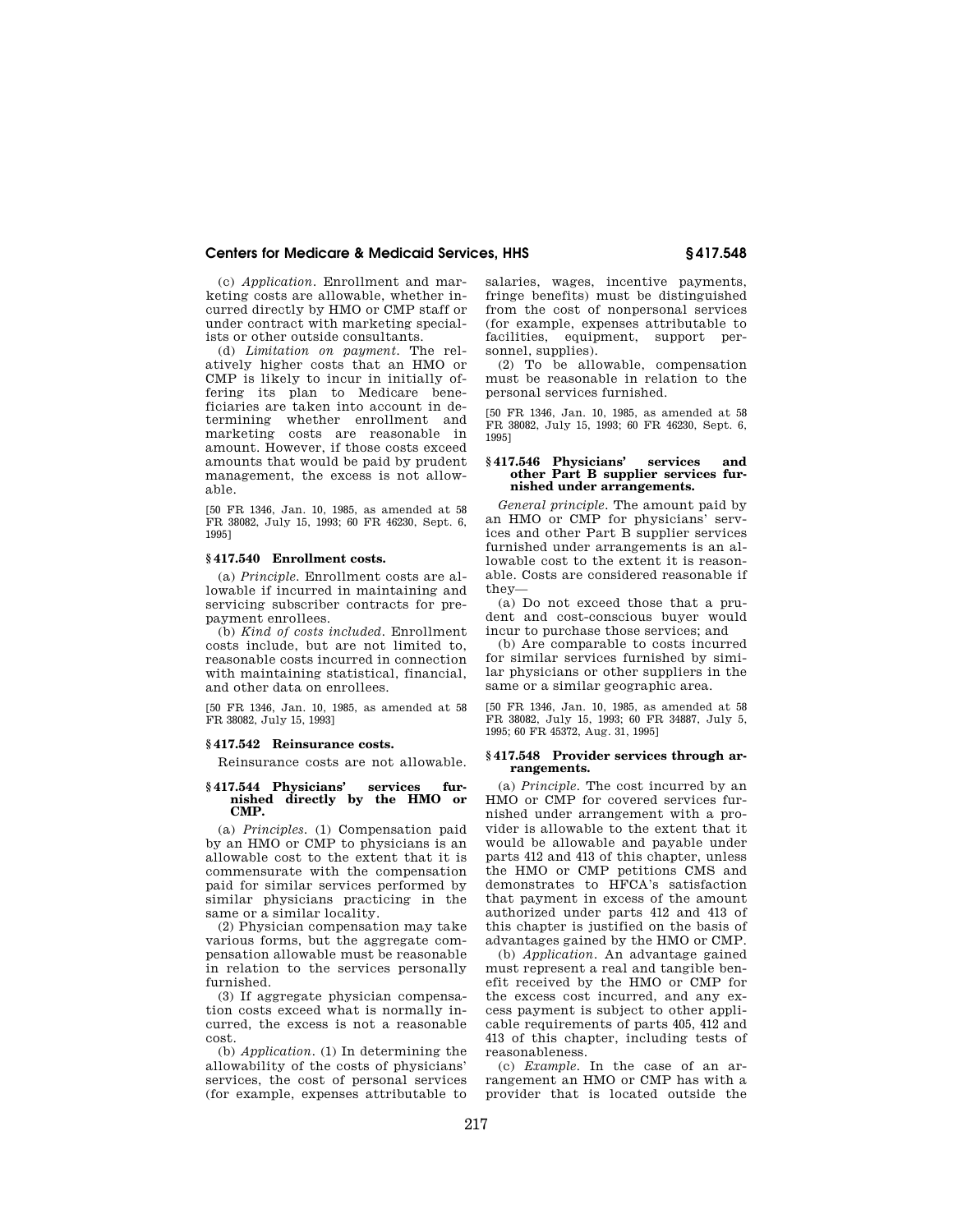HMO's or CMP's geographic area and that is not related to the HMO or CMP by common ownership or control, payment of the provider's charges to the HMO or CMP (rather than the payment amounts determined under part 412 or part 413 of this chapter) may be justified in exchange for the advantages of not having to incur the administrative costs of determining the provider's reasonable cost and of making a more timely final settlement with the HMO or CMP. However, repayment of the provider's charges would be acceptable  $\overline{\text{only if}}$ 

(1) The provider furnishes services to the HMO's or CMP's enrollees infrequently;

(2) The charges represent an insignificant portion of total Medicare reimbursement to the HMO or CMP; and

(3) The charges do not exceed the customary charges by the provider to its other patients for similar services.

[50 FR 1346, Jan. 10, 1985, as amended at 51 FR 34832, Sept. 30, 1986; 58 FR 38080, July 15, 1993; 60 FR 46230, Sept. 6, 1995]

#### **§ 417.550 Special Medicare program requirements.**

(a) *Principle.* CMS pays the full reasonable cost incurred by an HMO or CMP for activities that are solely for Medicare purposes and unique to Medicare contracts under section 1876 of the Act.

(b) *Application.* CMS pays the full reasonable cost of the following activities:

(1) Reporting increases and decreases in the number of Medicare enrollees.

(2) Obtaining independent certification of the HMO's or CMP's cost report to the extent that it is for Medicare purposes.

(3) Reporting special data that CMS requires solely for program planning and evaluation.

(c) *Prior approval requirement.* The costs specified in paragraph (b) of this section must be separately budgeted and approved by CMS before the contract period begins.

(d) *Limit on full payment.* Full payment is limited to the costs specified in paragraph (b) of this section. All other administrative costs must be apportioned in accordance with §417.552.

[60 FR 46230, Sept. 6, 1995]

#### **§ 417.552 Cost apportionment: General provisions.**

(a) *Basic rule.* The HMO or CMP must apportion its total allowable direct and indirect costs among its Medicare enrollees, its other enrollees, and its nonenrolled patients—

(1) In accordance with this subpart; and

(2) Using methods approved by CMS.

(b) *Purpose of apportionment.* The purpose of apportionment is to ensure that—

(1) The cost of services furnished to Medicare enrollees is not borne by other enrollees and nonenrolled patients; and

(2) The cost of the services furnished to other enrollees and nonenrolled patients is not borne by Medicare.

[50 FR 1346, Jan. 10, 1985, as amended at 58 FR 38082, July 15, 1993; 60 FR 46230, Sept. 6, 1995]

#### **§ 417.554 Apportionment: Provider services furnished directly by the HMO or CMP.**

The Medicare share of the cost of covered services furnished to Medicare enrollees by providers that are owned or operated by the HMO or CMP or are related to the HMO or CMP by common ownership or control must be determined in accordance with the apportionment methods set forth in part 412, §§413.24, 413.55, and 415.55 of this chapter.

[51 FR 28574, Aug. 8, 1986, as amended at 51 FR 34832, Sept. 30, 1986; 58 FR 38082, July 15, 1993; 60 FR 46231, Sept. 6, 1995; 60 FR 63189, Dec. 8, 1995]

## **§ 417.556 Apportionment: Provider services furnished by the HMO or CMP through arrangements with others.**

The Medicare share of the cost of covered services furnished to Medicare enrollees through arrangements with providers other than those specified in §417.554 must be determined as follows:

(a) The Medicare share must be based on the cost the HMO or CMP pays the provider under their arrangement, to the extent that cost is reasonable and within the limits established by §§417.534 through 417.548.

(b) Except as specified in paragraph (c) of this section, apportionment must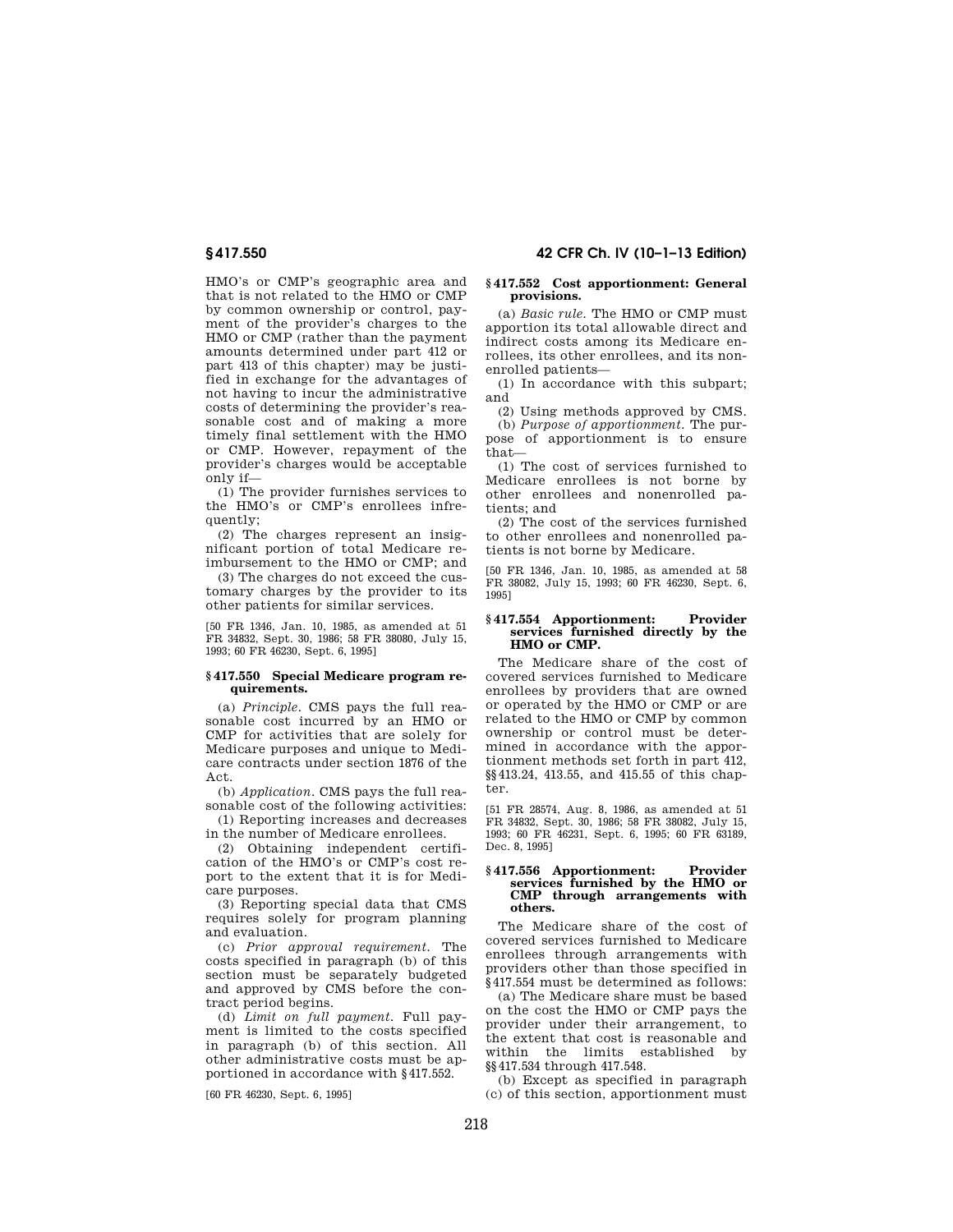be on the same approved basis that is used by the provider for Medicare beneficiaries who are not Medicare enrollees of the HMO or CMP, subject to the conditions and limitations set forth in §417.548.

(c) If, because of the special nature or terms of the HMO's or CMP's arrangement with the provider, apportionment on the basis specified in paragraph (b) of this section would result in Medicare's bearing the costs of furnishing services to individuals other than the HMO's or CMP's Medicare enrollees, apportionment must be on another basis that is approved by CMS and that will ensure that Medicare does not pay any of the cost of furnishing services to individuals who are not Medicare enrollees of the HMO or CMP.

(d) If the HMO or CMP elects to have providers reimbursed by the HMO's or CMP's Medicare intermediary, the Medicare share is the amount the intermediary paid the provider.

[50 FR 1346, Jan. 10, 1985, as amended at 58 FR 38082, July 15, 1993]

## **§ 417.558 Emergency, urgently needed, and out-of-area services for which the HMO or CMP accepts responsibility.**

(a) *Source of payment.* Either CMS or the HMO or CMP may pay a provider for emergency or urgently needed services or other covered out-of-area services for which the HMO or CMP accepts responsibility.

(b) *Limits on payment.* If the HMO or CMP pays, the payment amount may not exceed the amount that is allowable under part 412 or part 413 of this chapter.

(c) *Exception to limit on payment.* Payment in excess of the limit imposed by paragraph (b) of this section is allowable only if the HMO or CMP demonstrates to CMS's satisfaction that it is justified on the basis of advantages gained by the HMO or CMP, as set forth in §417.548.

[60 FR 46231, Sept. 6, 1995]

#### **§ 417.560 Apportionment: Part B physician and supplier services.**

(a) *Medical services furnished directly by the HMO or CMP.* The total allowable cost of Part B physician and supplier services furnished by employees

or partners of the HMO or CMP or by a related entity of the HMO or CMP must be apportioned on the basis of the ratio of covered Part B services furnished to Medicare enrollees to total services furnished to all the HMO's or CMP's enrollees and nonenrolled patients. The HMO or CMP must use a method for reporting costs that is approved by CMS. CMS bases its approval on a finding that the method—

(1) Results in an accurate and equitable allocation of allowable costs; and (2) Is justifiable from an administra-

tive and cost efficiency standpoint. (b) *Medical services furnished under ar-*

*rangements made by the HMO or CMP.*  When the HMO or CMP pays for Part B physician and supplier services on some basis other than fee-for-service, the reasonable cost the HMO or CMP pays under its financial arrangement with the physician or supplier must be apportioned between Medicare enrollees and others based on the ratio of covered services furnished to Medicare enrollees to the total services furnished to all enrollees and nonenrolled patients. If apportionment on this basis would result in Medicare bearing the cost of furnishing services to individuals who are not Medicare enrollees, the Medicare share must be determined on another basis (approved by CMS) to ensure that Medicare pays only for services furnished to Medicare enrollees.

(c) *Medical services furnished under an arrangement that provides for the HMO or CMP to pay on a fee-for-service basis.*  The Medicare share of the cost of Part B physician and supplier services furnished to Medicare enrollees under arrangements, and paid for by the HMO or CMP on a fee-for-service basis, is determined by multiplying the total amount for all such services by the ratio of charges for covered services furnished to Medicare enrollees to the total charges for all such services.

(d) *Emergency services, urgently needed services, and other covered medical services for which the HMO or CMP assumes financial responsibility.* The Medicare share of the cost of Part B emergency or urgently needed services or other Part B services that are not furnished by a provider and for which the HMO or CMP accepts financial responsibility is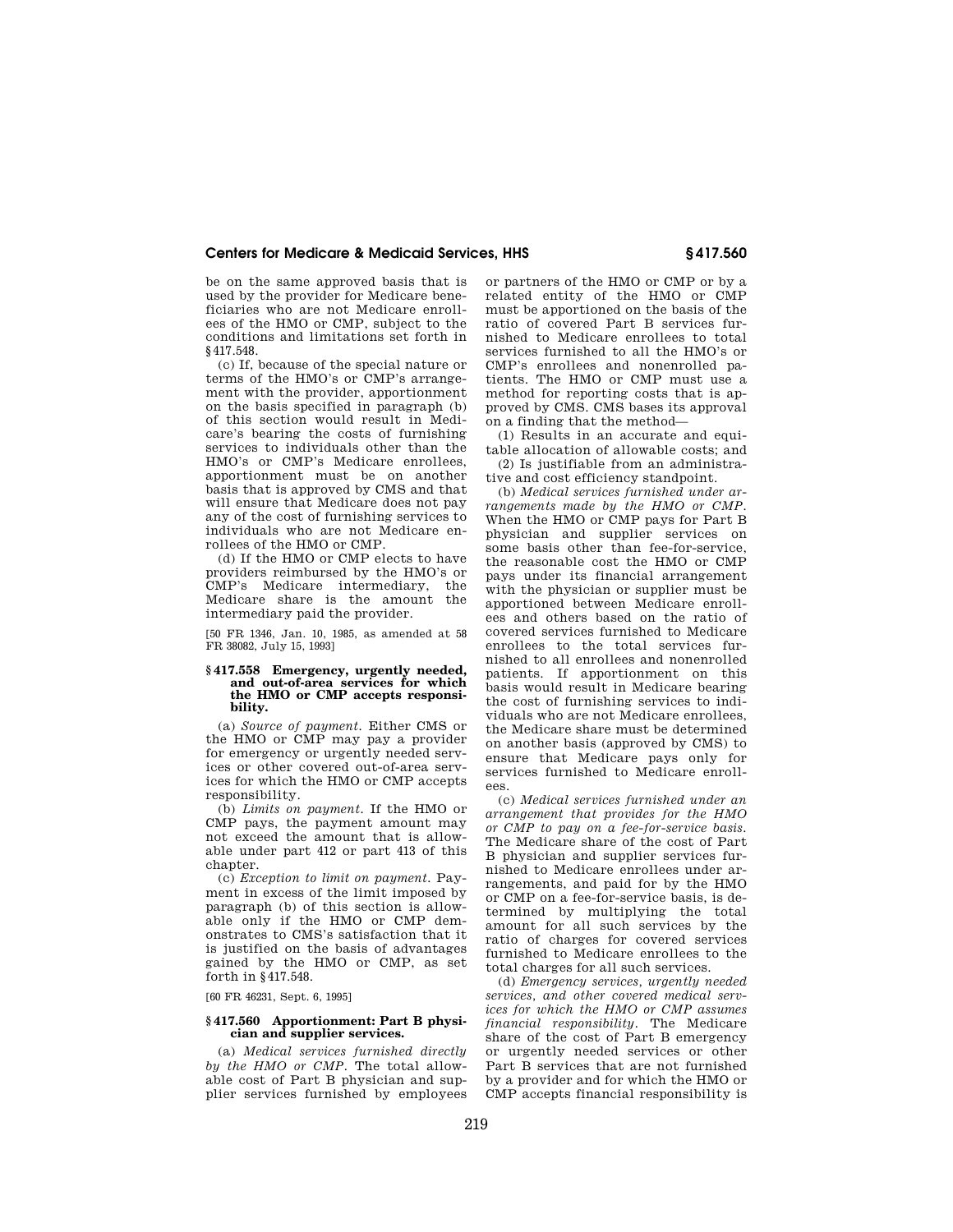determined in accordance with paragraphs (b) and (c) of this section.

[50 FR 1346, Jan. 10, 1985, as amended at 58 FR 38082, July 15, 1993; 60 FR 34888, July 5, 1995]

#### **§ 417.564 Apportionment and allocation of administrative and general costs.**

(a) *Costs not directly associated with providing medical care.* Enrollment, marketing, and other administrative and general costs that benefit the total enrollment of the HMO or CMP and are not directly associated with furnishing medical care must be apportioned on the basis of a ratio of Medicare enrollees to the total HMO or CMP enrollment.

(b) *Costs significantly related to providing medical services.* (1) The following administrative and general costs, which bear a significant relationship to the services furnished, are not apportioned to Medicare directly; they must be allocated or distributed to the HMO or CMP components and then apportioned to Medicare in accordance with §§417.552 through 417.560:

(i) Facility costs.

(ii) Interest expense.

(iii) Medical record costs.

(iv) Centralized purchasing costs.

(v) Accounting and data processing costs.

(vi) Other administrative and general costs that are not included in paragraph (a) of this section.

(2) The allocation or distribution process must be as follows:

(i) If a separate entity or department of an HMO or CMP performs administrative functions the benefit of which can be quantitatively measured (such as centralized purchasing and data processing), the total allowable costs of this entity or department must be allocated or distributed to the components of the HMO or CMP in reasonable proportion to the benefits received by these components.

(ii) If a separate entity or department of an HMO or CMP performs administrative functions the benefit of which cannot be quantitatively measured (such as facility costs), the total allowable costs of this entity or department must be allocated or distributed to the components of the HMO or CMP

**§ 417.564 42 CFR Ch. IV (10–1–13 Edition)** 

on the basis of a ratio of total incurred and distributed costs per component to the total incurred and distributed costs for all components.

(iii) For the costs incurred under paragraphs  $(b)(1)(i)$  through  $(iv)$  of this section that include personnel costs, the organization must be able to identify the person hours expended for each administrative task and the rate of pay for those persons performing the tasks. Administrative tasks performed and rate of pay for the persons performing those tasks must match in terms of the skill level needed to accomplish those tasks. This information must be made available to CMS upon request.

(c) *Costs excluded from administrative costs.* In accordance with section 1861(v) of the Act, the following costs must be excluded from administrative costs:

(1) Donations.

(2) Fines and penalties.

(3) Political and lobbying activities.

(4) Charity or courtesy allowances.

(5) Spousal education.

(6) Entertainment.

(7) Return on equity.

[60 FR 46231, Sept. 6, 1995, as amended at 75 FR 19803, Apr. 15, 2010]

## **§ 417.566 Other methods of allocation and apportionment.**

(a) *Justification.* A method of apportionment or allocation of costs, other than the methods prescribed in this subpart may be used if it results in a more accurate and equitable apportionment of allowable costs and is justifiable from an administrative and cost standpoint.

(b) *Required approval.* (1) An HMO or CMP that desires to use an alternative method must submit a written request for CMS approval at least 90 days before the beginning of the period for which the different method is to be used.

(2) If CMS approves use of a different method, the HMO or CMP may not revert to another method without first obtaining CMS's approval.

[50 FR 1346, Jan. 10, 1985, as amended at 58 FR 38082, July 15, 1993]

## **§ 417.568 Adequate financial records, statistical data, and cost finding.**

(a) *Maintenance of records.* (1) An HMO or CMP must maintain sufficient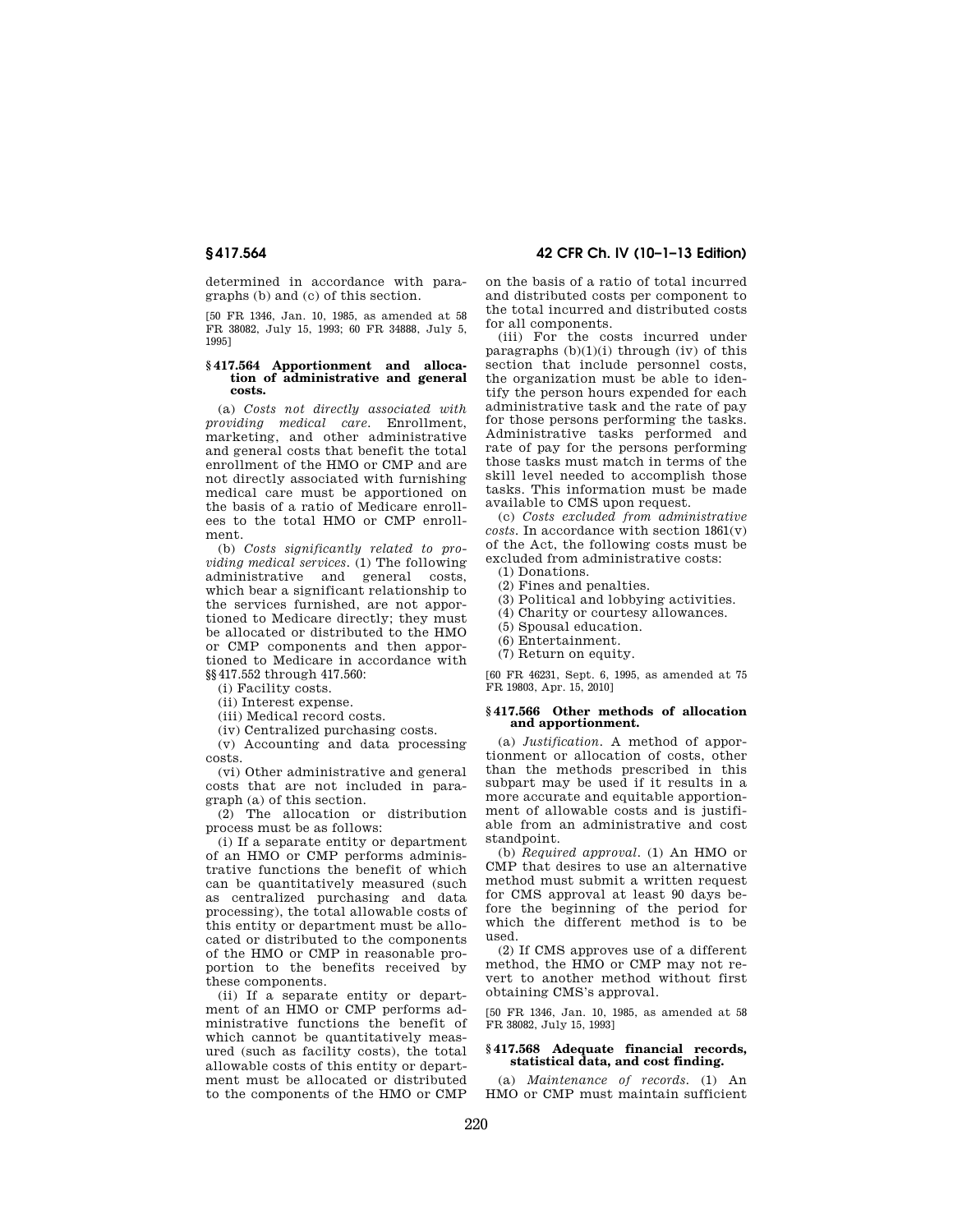financial records and statistical data for proper determination of costs payable by CMS for covered services the HMO or CMP furnished to its Medicare enrollees either directly or under arrangements with others. These include accurate and sufficient detail of incurred costs and enrollment data.

(2) Unless otherwise provided for in this subpart, the HMO or CMP must follow standardized definitions and accounting, statistics, and reporting practices that are widely accepted in the health care industry.

(b) *Provision of data.* (1) The HMO or CMP must provide adequate cost and statistical data, based on its financial and statistical records, that can be verified by qualified auditors.

(2) The cost data must be based on an approved method of cost finding and, except as provided in paragraph (b)(3) of this section, on the accrual method of accounting.

(3) For governmental institutions that use a cash basis of accounting, cost data developed on this basis is acceptable. However, only depreciation on capital assets, rather than the expenditure for the capital asset, is allowable.

(c) *Provider services furnished directly by the HMO or CMP.* If the HMO or CMP furnishes provider services directly, the provider is subject to the cost-finding and cost-reporting requirements set forth in parts 412 and 413 of this chapter. The provider must use an approved cost-finding method described in §413.24 of this chapter to determine the actual cost of these covered services.

(d) *Supplier services furnished directly by the HMO or CMP.* If the HMO or CMP furnishes Part B physician and supplier services directly, it must furnish statistics that indicate the frequency and type of service provided, in the form and detail prescribed by CMS.

(e) *Part B physician and supplier services furnished through arrangement.* If the HMO or CMP furnishes Part B physician and supplier services under arrangements with others, it must furnish to CMS statistical, financial, and other information with respect to

those services in the form and detail prescribed by CMS.

[50 FR 1346, Jan. 10, 1985, as amended at 58 FR 38082, July 15, 1993; 60 FR 46231, Sept. 6, 1995]

## **§ 417.570 Interim per capita payments.**

(a) *Principle of payment.* (1) CMS makes monthly advance payments equivalent to the HMO's or CMP's interim per capita rate for each beneficiary who is registered in CMS records as a Medicare enrollee of the HMO or CMP.

(2) Additional lump-sum payments may be made at other times during the contract period, at CMS's discretion, to adjust the total amounts paid during the contract period to the level of incurred costs.

(b) *Determination of rate.* The interim per capita rate of payment is equal to the estimated per capita cost of providing covered services to the HMO's or CMP's Medicare enrollees, based upon the types and components of costs that are reimbursable under this part. The interim per capita rate is determined annually by CMS on the basis of the HMO's or CMP's annual operating and enrollment forecast (as set forth in §417.572) and may be revised during the contract period as explained in paragraphs (c) and (d) of this section.

(c) *Adjustments of payments.* In order to maintain the interim payments at the level of current reasonable costs, CMS will adjust the interim per capita rate, to the extent necessary, on the basis of adequate data supplied by the HMO or CMP in its interim estimated cost and enrollment reports or on other evidence showing that the rate based on actual costs is more or less than the current rate. Adjustments may also be made if there is—

(1) A change in the number of Medicare enrollees that affects the per capita rate;

(2) A material variation from the costs estimated when the annual operating budget was prepared; or

(3) A significant change in the use of covered services by the HMO's or CMP's Medicare enrollees.

(d) *Reduction of interim payments.* If the HMO or CMP does not submit, on time, the reports and other data required to determine the proper amount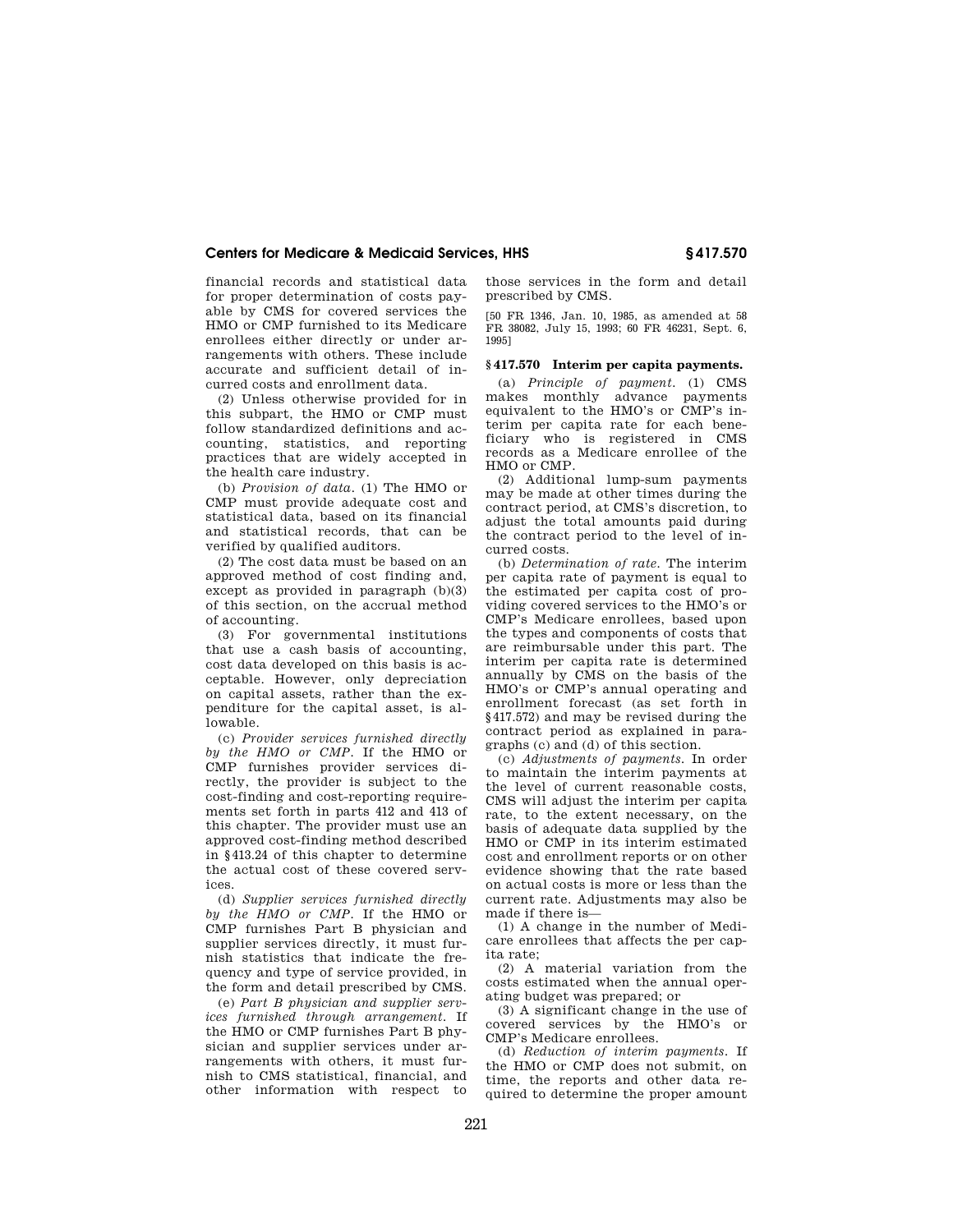of payment, CMS may reduce interim payments to the extent appropriate, or may take any other action authorized under this part. An interim payment reduction remains in effect until CMS can make a reasonable estimate of per capita costs.

[50 FR 1346, Jan. 10, 1985, as amended at 58 FR 38082, July 15, 1993]

## **§ 417.572 Budget and enrollment forecast and interim reports.**

(a) *Annual submittal.* The HMO or CMP must submit an annual operating budget and enrollment forecast, in the form and detail required by CMS, at least 90 days before the beginning of each contract period. The forecast must be based on financial and statistical data and records that can be verified if CMS requires a detailed review of supporting records. The data and records include, but are not limited to, all ledgers, books, records, and original evidence of costs, and statistical data used in the determination of reasonable cost.

(b) *Effect of failure to submit on time.* If the HMO or CMP does not submit the budget and enrollment forecast on time, CMS may—

(1) Establish an interim per capita rate of payment on the basis of the best available data and adjust payments on the basis of that rate until the required reports are submitted and a new interim per capita rate can be established; or

(2) If there is not enough data on which to base an interim per capita rate, inform the HMO or CMP that interim payments will not be made until the required reports are submitted.

(c) *Interim cost reports.* (1) An HMO or CMP must submit interim cost reports on a quarterly basis in the form and detail prescribed by CMS. These interim cost reports must be submitted no later than 60 days after the close of each quarter of the contract period.

(2) CMS may reduce the frequency of the reports required under paragraph (c)(1) of this section if CMS determines that, on the basis of the HMO's or CMP's reporting experience, there is good cause to do so.

[50 FR 1346, Jan. 10, 1985, as amended at 58 FR 38082, July 15, 1993]

# **§ 417.572 42 CFR Ch. IV (10–1–13 Edition)**

# **§ 417.574 Interim settlement.**

(a) *Determination.* Within 30 days following the receipt of the HMO's or CMP's final interim cost and enrollment reports, CMS will make an interim determination of the estimated amount payable to the HMO or CMP for the reasonable cost of covered services furnished to its Medicare enrollees during the contract period. CMS will base the determination on the interim cost report and enrollment data submitted by the HMO or CMP, and any other relevant data CMS finds appropriate. For this purpose, CMS will accept costs as reported, subject to later review or audit, unless there are obvious errors or inconsistencies.

(b) *Payment.* Any difference between the total amount of interim payments and the amount found payable on the basis of the interim determination under paragraph (a) of this section, must be paid by the HMO or CMP or will be paid by CMS, whichever is appropriate, no later than 30 days after CMS's determination.

[50 FR 1346, Jan. 10, 1985, as amended at 58 FR 38082, July 15, 1993]

## **§ 417.576 Final settlement.**

(a) *General rule.* Final settlement and payment of amounts due the HMO or CMP or the appropriate Medicare trust funds are made following the HMO's or CMP's submission and CMS's review of an independently certified cost report and supporting documents as described in paragraph (b) of this section.

(b) *Certified cost report as basis for final settlement*—(1) *Timing of cost report.*  The HMO or CMP must submit to CMS an independently certified cost report and supporting documents, in the form and detail required by CMS, no later than 180 days after the end of each contract period, unless CMS extends the period for good cause shown by the HMO or CMP.

(2) *Content of cost report.* The cost report and supporting documents must include the following:

(i) The per capita costs incurred in furnishing covered services to its Medicare enrollees, determined in accordance with subpart O of this part and including—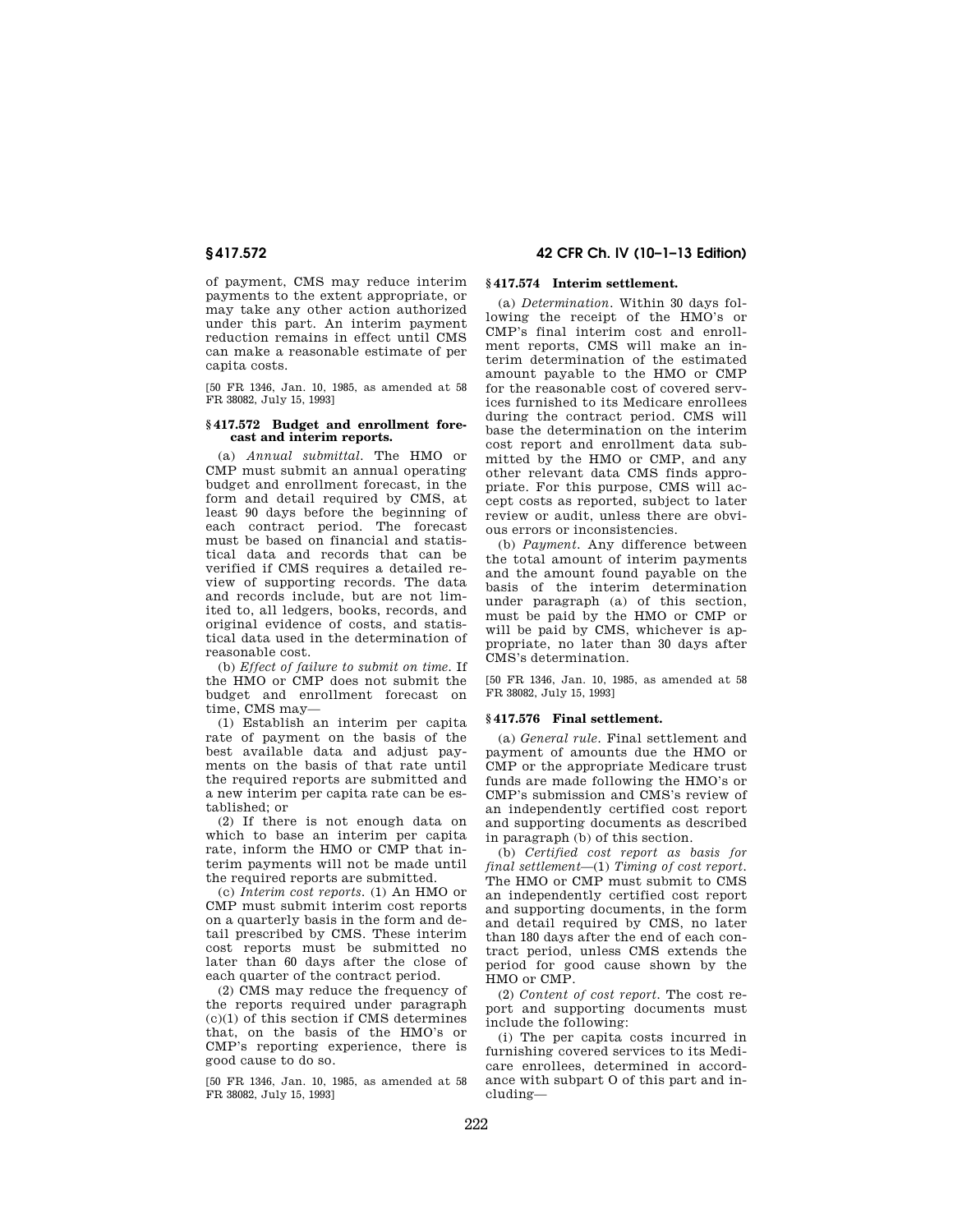(A) The costs incurred by entities related to the HMO or CMP by common ownership or control; and

(B) For reports for cost-reporting periods that begin on or after January 1, 1996, the costs of hospital and SNF services paid by Medicare's intermediaries under the option provided by §417.532(d).

(ii) The HMO's or CMP's methods of apportioning cost among Medicare enrollees, and nonenrolled patients, in accordance with the payment procedures specified in this subpart (as, applicable, in parts 412 and 413 of this chapter); and

(iii) Any other information required by CMS.

(3) *Failure to report required financial information.* If the HMO or CMP fails to submit the required cost report and supporting documents within 180 days (or an extended period approved by CMS under paragraph (b)(1) of this section), CMS may—

(i) Consider the failure to report as evidence of likely overpayment; and

(ii) Initiate recovery of amounts previously paid, or reduce interim payments, or both.

(c) *Final determination and adjustment.*  (1) After receipt of acceptable reports as specified in paragraph (b) of this section, CMS determines the total payment due the HMO or CMP for furnishing covered services to its Medicare enrollees (which is subject to the audit provisions of this subpart) and makes a retroactive adjustment to bring interim payments into agreement with the payable amount due the HMO or CMP.

(2) A final settlement may be made with the HMO or CMP even though a provider that is not owned or operated by the HMO or CMP or related to the HMO or CMP by common ownership or control and that provides services to the HMO's or CMP's Medicare enrollees has not had a final settlement with CMS under parts 412 and 413 of this chapter for services furnished by the provider to Medicare beneficiaries who are not enrolled in the HMO or CMP. In this situation—

(i) CMS must be satisfied that the costs of covered services furnished to the HMO's or CMP's Medicare enrollees, as shown in the reports specified in

paragraph (b) of this section, are reasonable and that the interest of the Medicare program would best be served by not delaying final settlement with the HMO or CMP until there is a final settlement with the provider for services furnished to Medicare beneficiaries not enrolled in the HMO or CMP; and

(ii) Prompt settlement with the HMO or CMP would be in the best interest of the Medicare program if, for instance, the provider's costs represent an insignificant portion of total payment due to the HMO or CMP; or if CMS is satisfied that the provider's costs, as shown in the reports specified in paragraph (b) of this section, will not be modified, to any significant extent, by the final settlement with the provider under parts 412 and 413 of this chapter.

(d) *Notice of amount of payment.* The notice of amount of Medicare payment—

(1) Explains CMS's determination regarding total Medicare payment due the HMO or CMP for the contract period covered by the financial information specified in paragraph (b) of this section;

(2) Relates this determination to the HMO's or CMP's claimed total payable cost for that period;

(3) Explains the amounts and reasons, by appropriate reference to law, regulations, and Medicare program policy and procedures, if the determined amounts differ from the HMO's or CMP's claim; and

(4) Informs the HMO or CMP of its right to a hearing in accordance with the requirements specified in §405.1801(b)(2) of this chapter

(e) *Basis for retroactive adjustment.* (1) CMS's determination (as contained in the notice of amount of Medicare payment) constitutes the basis for making retroactive adjustments to any Medicare payment made to the HMO or CMP during the period to which the determination applies.

(2) Further payments to the HMO or CMP may be withheld or offset in order to recover, or to aid in the recovery of, any overpayment identified in the determination as having been made to the HMO or CMP, even if the HMO or CMP requests a hearing in accordance with the requirements specified in §405.1801(b)(2) of this chapter.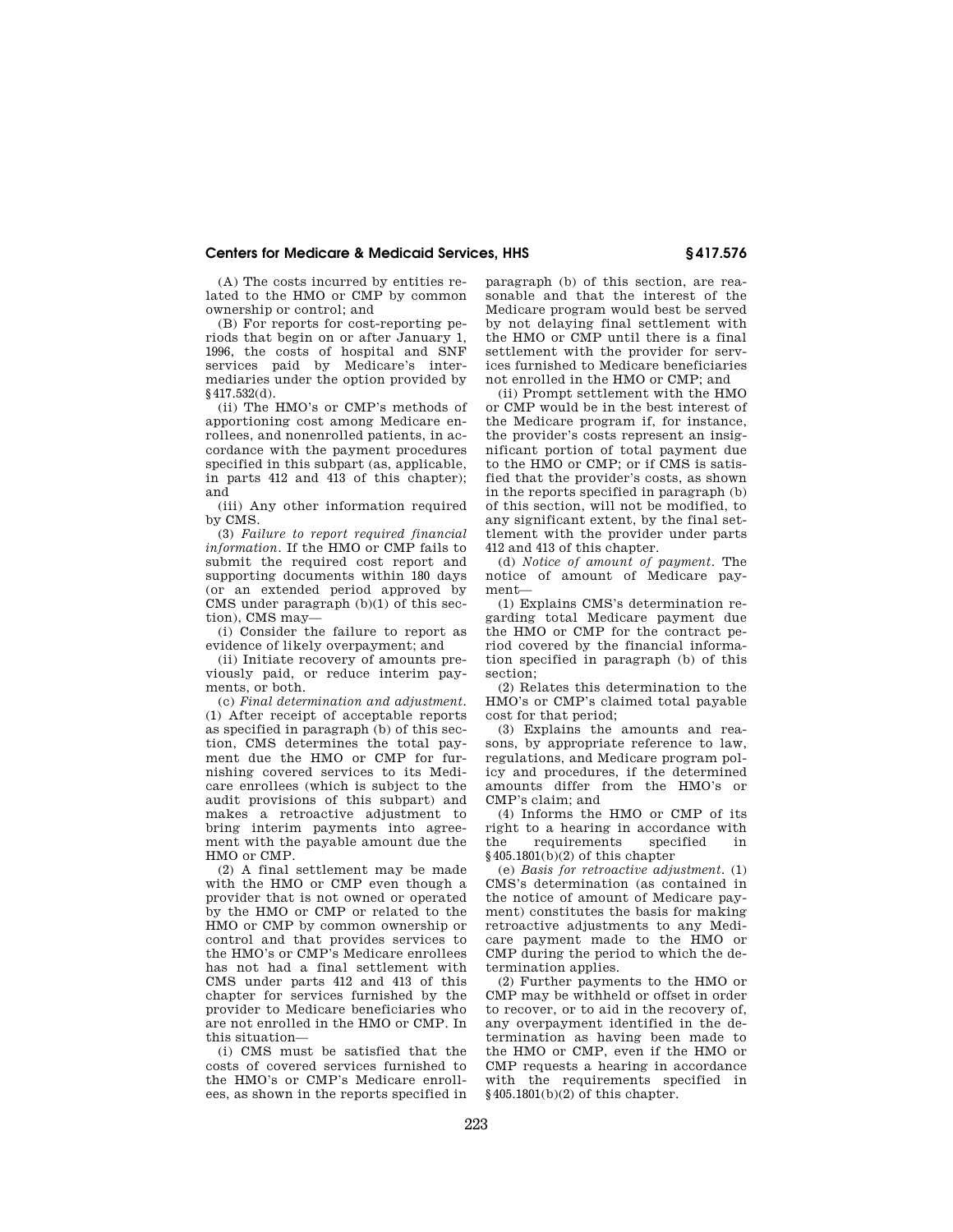(3) Any withholding continues until the earliest of the following occurs:

(i) The overpayment is liquidated.

(ii) The HMO or CMP enters into an agreement with CMS to refund the overpaid amount.

(iii) CMS, on the basis of subsequently acquired information, determines that there was no overpayment.

(iv) The decision of a hearing specified in paragraph  $(d)(4)$  of this section is that there was no overpayment.

[50 FR 1346, Jan. 10, 1985, as amended at 51 FR 34833, Sept. 30, 1986; 58 FR 38082, July 15, 1993; 60 FR 34888, July 5, 1995; 60 FR 46231, Sept. 6, 1995; 73 FR 30267, May 23, 2008]

# **Subpart P—Medicare Payment: Risk Basis**

SOURCE: 50 FR 1346, Jan. 10, 1985, unless otherwise noted.

## **§ 417.580 Basis and scope.**

(a) *Basis.* This subpart implements those portions of section 1876 (a), (e), and (g) of the Act that pertain to the amount CMS pays an organization for its Medicare enrollees who are enrolled on a risk basis.

(b) *Scope.* This subpart sets forth—

(1) Method of payment;

(2) Procedures for determining the HMO's or CMP's payment rate; and

(3) Procedures for determining the additional benefits (and their value) the HMO or CMP must provide to its Medicare enrollees.

[50 FR 1346, Jan. 10, 1985; 50 FR 20570, May 17, 1985, as amended at 58 FR 38080, July 15, 1993; 60 FR 46231, Sept. 6, 1995]

#### **§ 417.582 Definitions.**

As used in this subpart—

*AAPCC* stands for adjusted average per capita cost.

*ACR* stands for adjusted community rate.

*Actuarial factors* means factors such as the age, sex, and disability level distribution of the population and any other relevant factors that CMS determines have a significant effect on the level of utilization and cost of health services.

*APCRP* stands for average of per capita rates of payment.

# **§ 417.580 42 CFR Ch. IV (10–1–13 Edition)**

*Class of Medicare enrollees* means a group of Medicare enrollees of an HMO or CMP that CMS constructs on the basis of actuarial factors.

*Similar area* means an area similar to the HMO's or CMP's geographic area but free from special characteristics that would distort the determination of the AAPCC.

*U.S. per capita incurred cost* means the average per capita cost, including intermediary or carrier administrative costs, incurred by Medicare, as determined on an accrual basis, for covered services furnished to Medicare beneficiaries nationwide during the most recent period for which CMS has complete data.

[50 FR 1346, Jan. 10, 1985; 50 FR 20570, May 17, 1985, as amended at 58 FR 38080, July 15, 1993; 60 FR 46232, Sept. 6, 1995]

#### **§ 417.584 Payment to HMOs or CMPs with risk contracts.**

Except in the circumstances specified in §417.440(d) for inpatient hospital care, and as provided in §417.585 for hospice care, CMS makes payment for covered services only to the HMO or CMP.

(a) *Principle of payment.* CMS makes monthly advance payments equivalent to the HMO's or CMP's per capita rate of payment for each beneficiary who is registered in CMS records as a Medicare enrollee of the HMO or CMP.

(b) *Determination of rate.* (1) The annual per capita rate of payment for each class of Medicare enrollees is equal to 95 percent of the AAPCC (as determined under the provisions of §417.588) for that class of Medicare enrollees.

(2) CMS furnishes each HMO or CMP with its per capita rate of payment for each class of Medicare enrollees not later than 90 days before the beginning of the HMO's or CMP's contract period.

(c) *Adjustments to payments.* If the actual number of Medicare enrollees differs from the estimated number on which the amount of advance monthly payment was based, CMS adjusts subsequent monthly payments to take account of the difference.

(d) *Reduction of payments.* If an HMO or CMP requests a reduction in its monthly payment in accordance with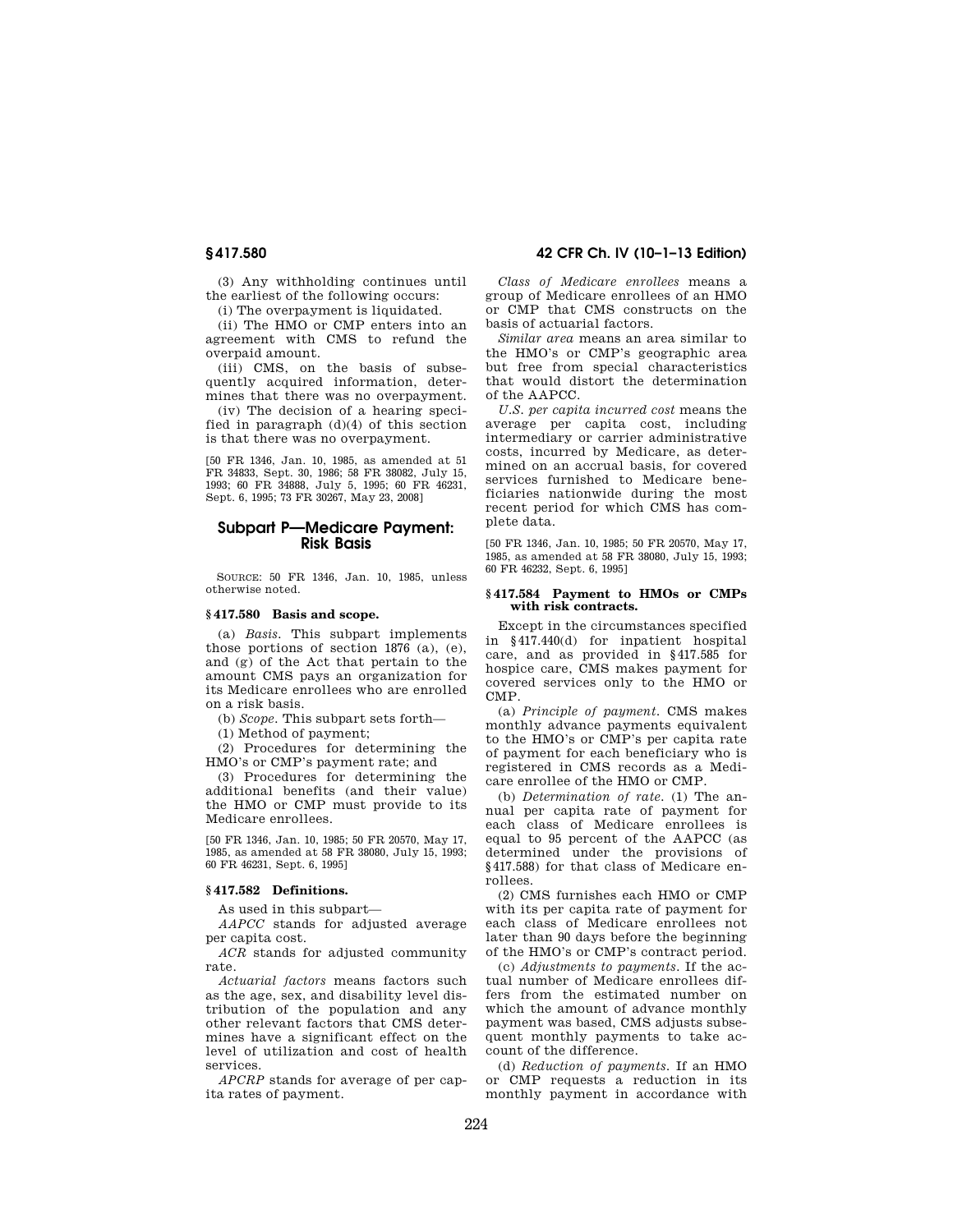§417.592(b)(2), CMS reduces the amount of payment by the appropriate amount.

(e) *Determination of rate for calendar year 1998.* For calendar year 1998, HMOs or CMPs with risk contracts will be paid in accordance with principles contained in subpart F of part 422 of this chapter.

[50 FR 1346, Jan. 10, 1985; 50 FR 20570, May 17, 1985, as amended at 52 FR 8901, Mar. 20, 1987; 58 FR 38082, July 15, 1993; 60 FR 46232, Sept. 6, 1995; 63 FR 35067, June 26, 1998]

# **§ 417.585 Special rules: Hospice care.**

(a) No payment is made to an HMO or CMP on behalf of a Medicare enrollee who has elected hospice care under §418.24 of this chapter except for the portion of the payment applicable to the additional benefits described in §417.592. This no-payment rule is effective from the first day of the month following the month of election to receive hospice care, until the first day of the month following the month in which the enrollee resumes normal Medicare coverage.

(b) During the time the election is in effect, the HMO or CMP may bill CMS on a fee-for-service basis (subject to the usual Medicare rules of payment) but only for the following covered Medicare services:

(1) Services of the enrollee's attending physician if the physician is an employee or contractor of the HMO or CMP and is not employed by or under contract to the enrollee's hospice.

(2) Services not related to the treatment of the terminal condition for which the enrollee elected hospice care or a condition related to the terminal condition.

(3) Services furnished after the revocation or expiration of the enrollee's hospice election until the full monthly capitation payments begin again.

(c) Payment for hospice care services furnished to Medicare enrollees of an HMO or CMP is made to the Medicareparticipating hospice elected by the enrollee.

[50 FR 1346, Jan. 10, 1985, as amended at 58 FR 38082, July 15, 1993; 60 FR 46232, Sept. 6, 1995]

# **§ 417.588 Computation of adjusted average per capita cost (AAPCC).**

(a) *Basic data.* In computing the AAPCC, CMS uses the U.S. per capita incurred cost and adjusts it by the factors specified in paragraph (c) of this section to establish an AAPCC for each class of Medicare enrollees.

(b) *Advance notice to the HMO or CMP.*  Before the beginning of a contract period, CMS informs the HMO or CMP of the specific adjustment factors it will use in computing the AAPCC.

(c) *Adjustment factors*—(1) *Geographic.*  CMS makes an adjustment to reflect the relative level of Medicare expenditures for beneficiaries who reside in the HMO's or CMP's geographic area (or a similar area). This adjustment is based on reimbursement for Medicare covered services and uses the most accurate and timely data that pertain to the HMO's or CMP's geographic area and that is available to CMS when it makes the determination.

(2) *Enrollment.* CMS makes a further adjustment to remove the cost effect of all area Medicare beneficiaries who are enrolled in the HMO or CMP or another HMO or CMP.

(3) *Age, sex, and disability status.* CMS makes adjustments to reflect the age and sex distribution and the disability status of the HMO's or CMP's enrollees based on Medicare program experience and available data that indicate cost differences that result from those factors.

(4) *Other relevant factors.* If accurate data are available and appropriate, CMS makes adjustments to reflect welfare and institutional status and other relevant factors.

[50 FR 1346, Jan. 10, 1985, as amended at 58 FR 38083, July 15, 1993; 60 FR 46232, Sept. 6, 1995]

## **§ 417.590 Computation of the average of the per capita rates of payment.**

(a) *Computation by the HMO or CMP.*  As indicated in §417.584(b), before an HMO's or CMP's contract period begins, CMS determines a per capita rate of payment for each class of the HMO's or CMP's Medicare enrollees. In order to determine the additional benefits required under §417.592, weighted averages of those per capita rates must be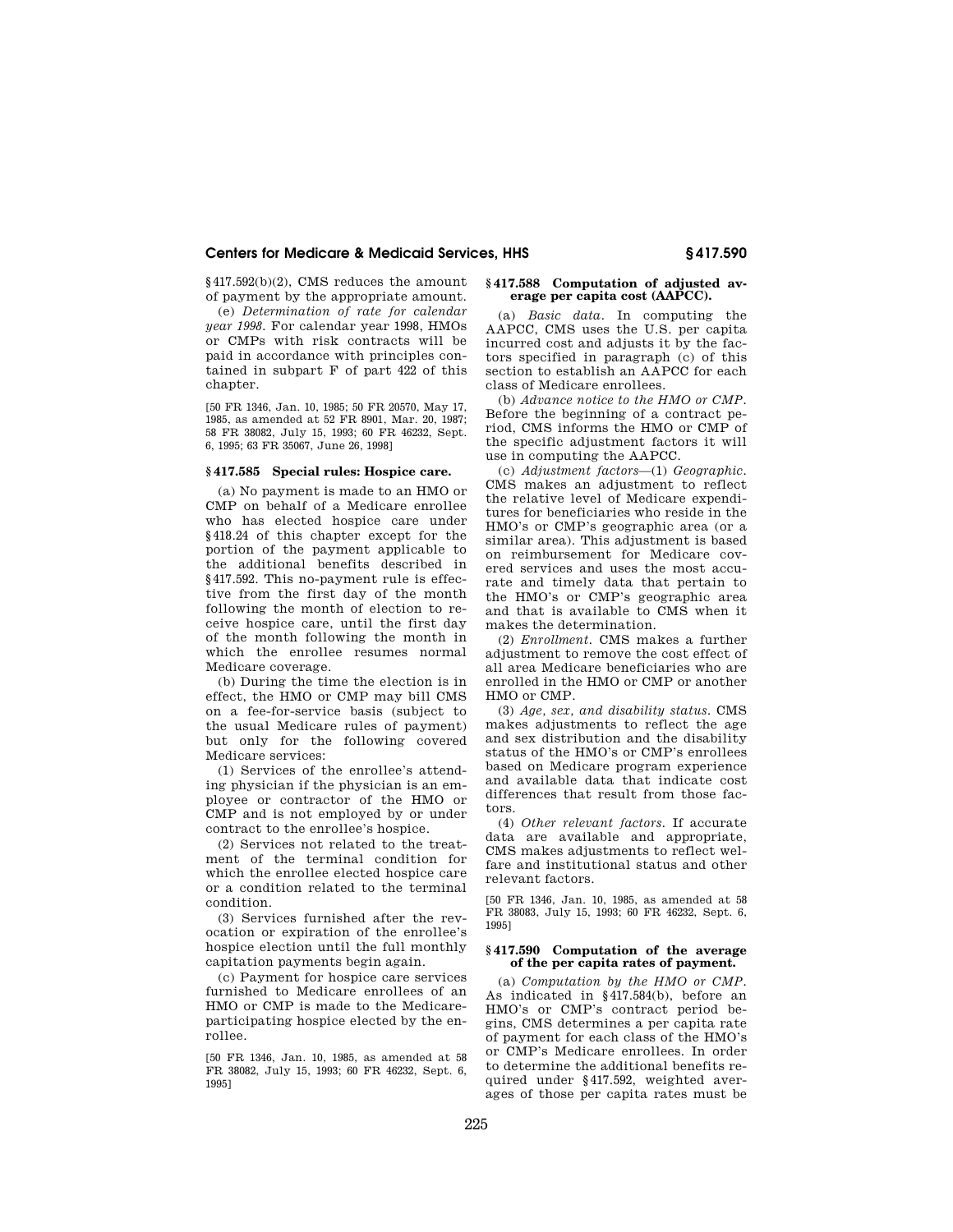computed separately for enrollees entitled to Part A and Part B, and for enrollees entitled only to Part B. Except as provided in paragraph (b) of this section, the HMO or CMP must make the computations.

(b) *Computation by CMS.* If the HMO or CMP claims to have insufficient enrollment experience to make the computations required by paragraph (a) of this section, and CMS agrees with the claim, CMS makes the computations, using the best available information, which may include the enrollment experience of other risk HMOs and CMPs.

[58 FR 38075, July 15, 1993]

#### **§ 417.592 Additional benefits requirement.**

(a) *General rules.* (1) An HMO or CMP that has an APCRP (as determined under §417.590) greater than its ACR (as determined under §417.594) must elect one of the options specified in paragraph (b) of this section.

(2) The dollar value of the elected option must, over the course of a contract period, be at least equal to the difference between the APCRP and the proposed ACR.

(b) *Options*—(1) *Additional benefits.*  Provide its Medicare enrollees with additional benefits in accordance with paragraph (c) of this section.

(2) *Payment reduction.* Request CMS to reduce its monthly payments.

(3) *Combination of additional benefits and payment reduction.* Provide fewer than the additional benefits required under paragraph (b)(1) of this section and request CMS to reduce the monthly payments by the remaining difference between the APCRP and the ACR.

(4) *Combination of additional benefits and withholding in a stabilization fund.*  Provide fewer than the additional benefits required under paragraph (b)(1) of this section, and request CMS to withhold in a stabilization fund (as provided in §417.596) the remaining difference between the APCRP and the ACR.

(c) *Special rules: Additional benefits option.* (1) The HMO or CMP must determine additional benefits separately for enrollees entitled to both Part A and Part B benefits and those entitled only to Part B.

**§ 417.592 42 CFR Ch. IV (10–1–13 Edition)** 

(2) The HMO or CMP may elect to provide additional benefits in any of the following forms—

(i) A reduction in the HMO's or CMP's premium or in other charges it imposes in the form of deductibles or coinsurance.

(ii) Health benefits in addition to the required Part A and Part B covered services.

(iii) A combination of reduced charges and additional benefits.

(d) *Notification to CMS.* (1) The HMO or CMP must give CMS notice of its ACR and its weighted APCRP at least 45 days before its contract period begins.

(2) An HMO or CMP that elects the option of providing additional benefits must include in its submittal—

(i) A description of the additional benefits it will provide to its Medicare enrollees; and

(ii) Supporting evidence to show that the selected benefits meet the requirements of paragraph  $(a)(2)$  of this section with respect to dollar value equivalence.

[60 FR 46232, Sept. 6, 1995]

## **§ 417.594 Computation of adjusted community rate (ACR).**

(a) *Basic rule.* Each HMO or CMP must compute its basic rate as follows:

(1) Compute an initial rate in accordance with paragraph (b) of this section.

(2) Adjust and reduce the initial rate in accordance with paragraphs (c) and (d) of this section.

(b) *Computation of initial rates.* (1) The HMO or CMP must compute its initial rate using either of the following systems:

(i) A community rating system as defined in §417.104(b); or

(ii) A system, approved by CMS, under which the HMO or CMP develops an aggregate premium for all its enrollees and weights the aggregate by the size of the various enrolled groups that compose its enrollment.

(For purposes of this section, enrolled groups are defined as employee groups or other bodies of subscribers that enroll in the HMO or CMP through payment of premiums.)

(2) Regardless of which method the HMO or CMP uses—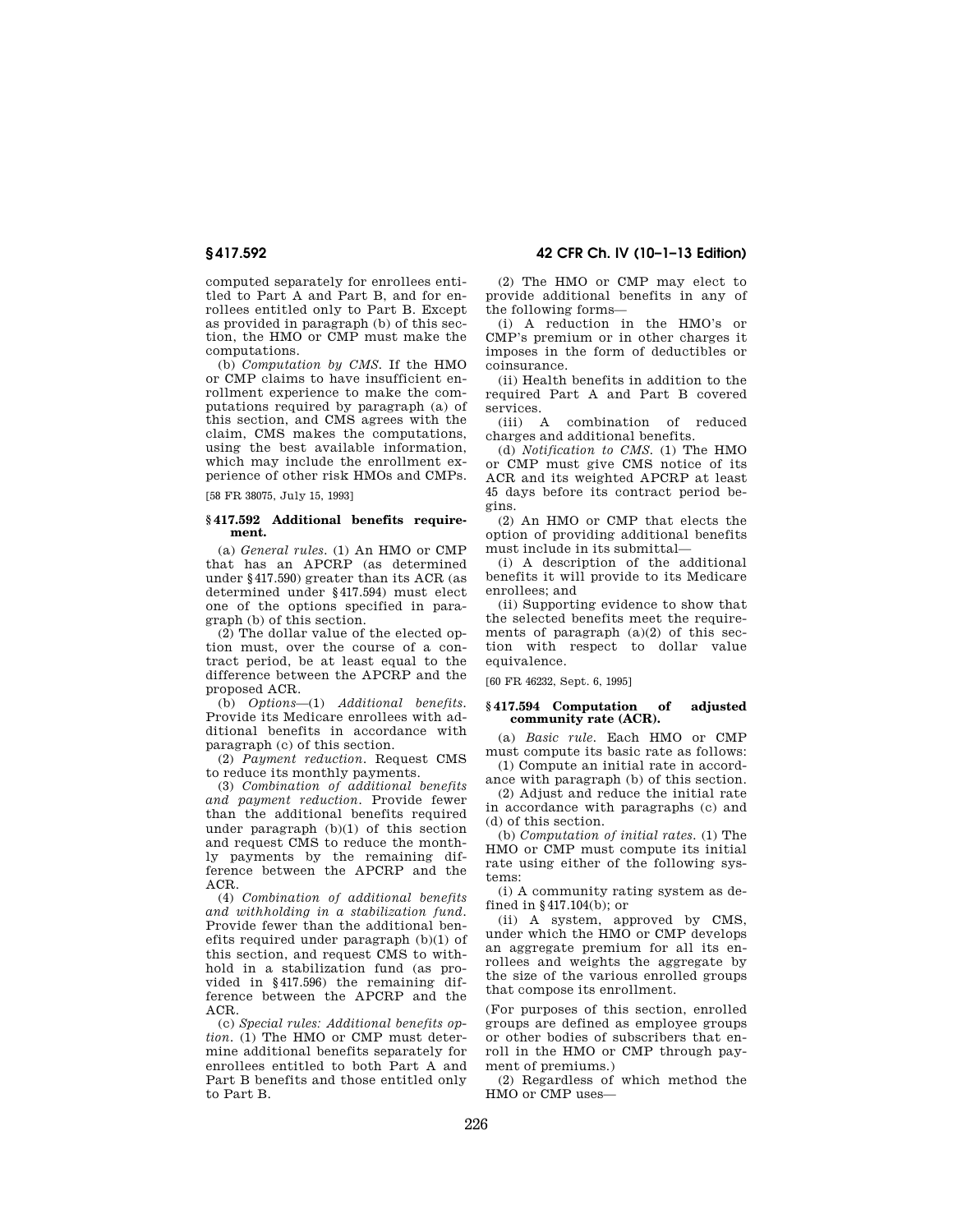(i) The initial rate must be equal to the premium it would charge its non-Medicare enrollees for the Medicarecovered services;

(ii) The HMO or CMP must compute the rates separately for enrollees entitled to Medicare Part A and Part B and for those entitled only to Part B; and

(iii) The HMO or CMP must identify and take into account anticipated revenue from health insurance payers for those services for which Medicare is not the primary payer as provided in §417.528.

(3) Except as provided in paragraph (b)(4) of this section, the HMO or CMP must identify in its initial rate calculation, the following components whose rates must be consistent with rates used by the HMO or CMP in calculating premiums for non-Medicare enrollees:

(i) Hospital services (services covered under Medicare Part A and Part B shown separately).

(ii) Physicians' services.

(iii) Other medical services (for example, X-ray and laboratory services).

(iv) Home health services.

(v) Out-of-plan claims for emergency services.

(vi) Skilled nursing care services.

(vii) Ambulance services.

(viii) Other Medicare covered services.

(ix) General and administrative.

(x) Noncovered Medicare services (for

example, eyeglasses). (xi) Services for which Medicare is the secondary payer.

(xii) Enrollee liabilities (for example, deductibles, coinsurance, or copayments) for covered services.

(4) An HMO or CMP that does not usually separate its premium components as described in paragraph (b)(3) of this section may calculate its initial rate with the methods it uses for its other enrolled groups if the HMO or CMP provides CMS with the documentation necessary to support any adjustments the HMO or CMP makes to the initial rate in accordance with paragraph (e) of this section.

(5) The initial rate calculation must not carry forward any losses experienced by the HMO or CMP during prior contract periods. The HMO or CMP must submit supporting documentation to assure CMS that rates do not include past losses but only premiums for the price of additional benefits and services of the upcoming contract period.

(c) *Adjustment of initial rates*—(1) *Purpose of adjustment.* The purpose of adjustment is to reflect the utilization characteristics of Medicare enrollees.

(2) *Adjustment by the HMO or CMP.*  The HMO or CMP may adjust the rate for a particular service using more than one of the following factors if they do not duplicate each other:

(i) *Unit of service.* If the HMO or CMP purchases or identifies services on a unit of service basis and the unit of service is defined the same for all enrollees, the HMO or CMP may make an adjustment in its initial rate to reflect the number of units of services furnished to its Medicare enrollees in comparison to those furnished to other enrollees.

(ii) *Complexity or intensity of services.*  The HMO or CMP may make an adjustment to reflect the differences in the complexity or intensity of services furnished to its Medicare enrollees if the calculation of its initial rate includes the elements of this adjustment.

(3) *Support documentation.* All adjustments made by the HMO or CMP must be accompanied by adequate supporting data. If an HMO or CMP does not have sufficient enrollment experience to develop this data, it may, during its initial contract period, use documented statistics from a nationally recognized statistical source.

(4) *Adjustment by CMS.* If the HMO or CMP does not have adequate data to adjust the initial rate calculated under paragraph (b) of this section to reflect the utilization characteristics of its Medicare enrollees, CMS will, at the HMO's or CMP's request, adjust the initial rate. CMS adjusts the rate on the basis of differences in the utilization characteristics of—

(i) Medicare and non-Medicare enrollees in other HMOs or CMPs; or

(ii) Medicare beneficiaries (in the HMO's or CMP's area, or State, or the United States) who are eligible to enroll in an HMO or CMP and other individuals in that same area, or State, or the United States.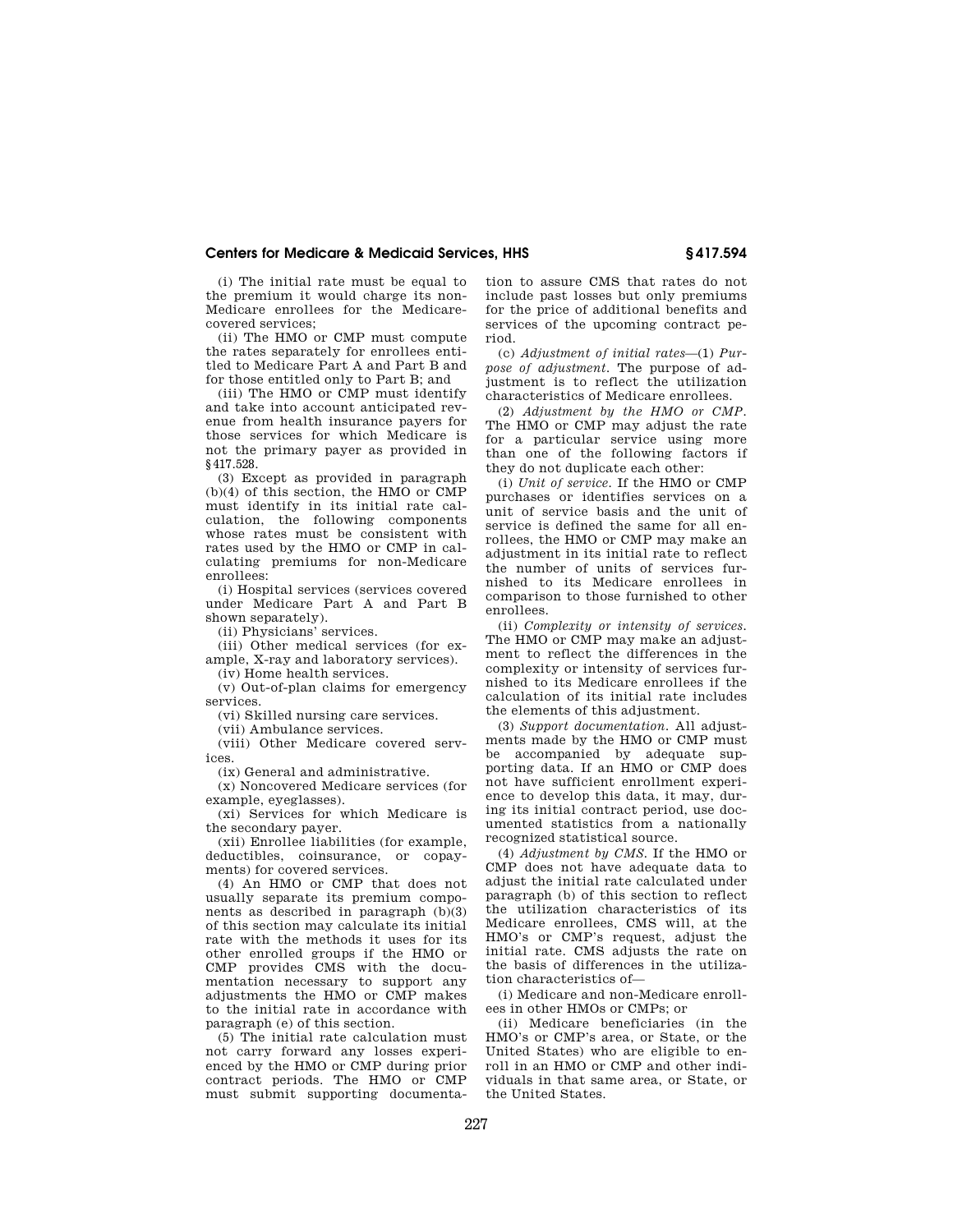(d) *Reduction of adjusted rates.* The HMO or CMP or CMS further reduces the adjusted rates by the actuarial<br>value of applicable Medicare applicable deductibles and coinsurance.

(e) *CMS review*—(1) *Submission of data.*  The HMO or CMP must submit its ACR and the methodology used to compute it for CMS review and approval, and must include adequate supporting data.

(2) *Appeals procedures.* (i) If CMS determines that an HMO's or CMP's ACR computation is not acceptable, the HMO or CMP may, within 30 days after receipt of notice of the determination, file with CMS a request for a hearing.

(ii) The request must state why the HMO or CMP believes the determination is incorrect, and include any supporting evidence the HMO or CMP considers pertinent.

(iii) A hearing officer designated by CMS conducts the hearing in accordance with the hearing procedures set forth in §§405.1819 through 405.1833 of this chapter.

[50 FR 1346, Jan. 10, 1985, as amended at 58 FR 38080, July 15, 1993; 60 FR 46232, Sept. 6, 1995]

## **§ 417.596 Establishment of a benefit stabilization fund.**

(a) *General.* If an HMO or CMP is required to provide its Medicare enrollees with additional benefits as described in §417.592, the organization may request that CMS withhold a part of its monthly per capita payment in a benefit stabilization fund. The fund will be used to prevent excessive fluctuation in the provision of those additional benefits in subsequent contract periods.

(b) *Notification to CMS.* An HMO's or CMP's request to have monies withheld in a benefit stabilization fund must be made when the HMO or CMP notifies CMS under §417.592(d) of its ACR and its APCRP in preparation for its next contract period.

(c) *Limitations on the amounts withheld*—(1) *Limit per contract period.* Except as provided in paragraph (c)(3) of this section, CMS does not withhold in a benefit stabilization fund more than 15 percent of the difference between an HMO's or CMP's ACR and its ACPRP for a given contract period.

**§ 417.596 42 CFR Ch. IV (10–1–13 Edition)** 

(2) *Cumulative limit.* If CMS has established a benefit stabilization fund for an HMO or CMP, it does not approve a request for withholding made by that HMO or CMP for a subsequent contract period that would cause the total value of the benefit stabilization fund to exceed 25 percent of the difference between the HMO's or CMP's ACR and the average of its per capita rates of payment for that subsequent contract period.

(3) *Exception.* CMS may grant an exception to the limit described in paragraph (c)(1) of this section if an HMO or CMP can demonstrate to CMS's satisfaction that the value of the additional benefits it provides to its Medicare enrollees fluctuates substantially in excess of 15 percent from one contract period to another.

(d) *Financial management of benefit stabilization funds.* (1) The amounts withheld by CMS to establish and maintain a benefit stabilization fund are in the custody of the Federal Health Insurance Trust Fund and the Federal Supplementary Medical Insurance Trust Fund.

(2) The amounts withheld in a benefit stabilization fund are accounted for by CMS in accounts in which interest does not accrue to the HMO or CMP.

[50 FR 1346, Jan. 10, 1985; 50 FR 20570, May 17, 1985, as amended by 56 FR 46571, Sept. 13, 1991; 58 FR 38083, July 15, 1993; 60 FR 46233, Sept. 6, 1995]

# **§ 417.597 Withdrawal from a benefit stabilization fund.**

(a) *Notification to CMS.* An HMO's or CMP's request to make a withdrawal from its benefit stabilization fund for use during a contract period must be made when the HMO or CMP notifies CMS of its ACR and its ACPRP for that contract period. In making its request, the HMO or CMP must—

(1) Indicate how it intends to use the withdrawn amounts;

(2) Justify the need for the withdrawal in terms of stabilizing the additional benefits it provides to Medicare enrollees;

(3) Document the HMO's or CMP's experience with fluctuations of revenue requirements relative to the additional benefits it provides to Medicare enrollees; and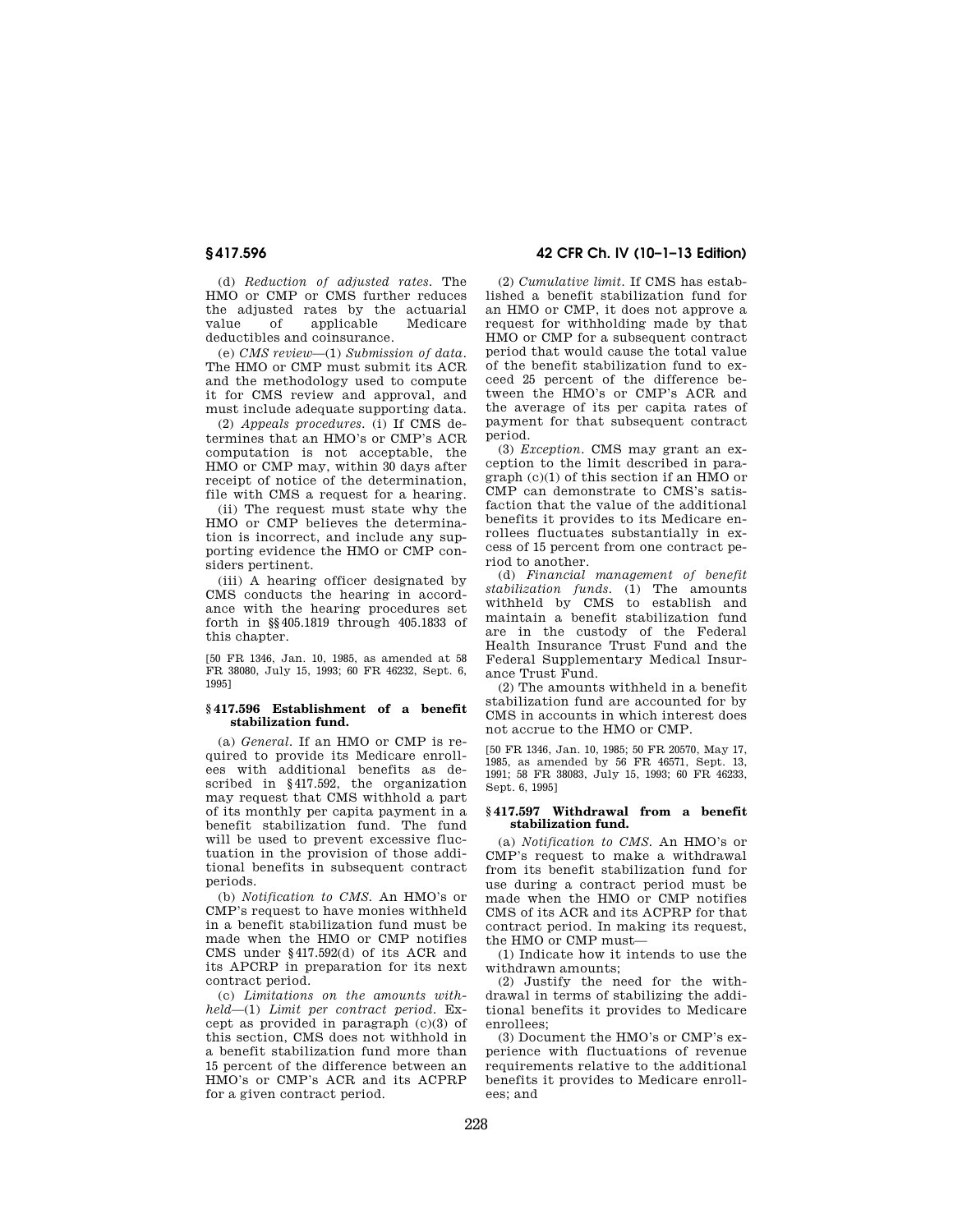(4) Document its experience during the contract period previous to the one for which it requests withdrawal to ensure that the HMO or CMP will not be using the withdrawn amounts to refinance losses suffered during that previous contract period.

(b) *Criteria for CMS approval.* CMS approves a request for a withdrawal from a benefit stabilization fund for use during the next contract period only if—

(1) The HMO's or CMP's average of its per capita rates of payment for the next contract period is less than that of the previous contract period;

(2) The HMO's or CMP's ACR for the next contract period is significantly higher than that of the previous contract period; or

(3) The HMO's or CMP's revenue requirements for the next contract period for providing the additional benefits it provided during the previous contract period is significantly higher than the requirements for that previous period and the ACR for the next contract period results in an additional benefits package that is less in total value than that of the previous contract period.

(c) *Basis for denial.* CMS does not approve a request for a withdrawal from a benefit stabilization fund if the withdrawal would allow the HMO or CMP to—

(1) Offer without charge the supplemental services it provides to its Medicare enrollees under the provisions of §417.440 (b)(2) or (b)(3); or

(2) Refinance prior contract period losses or to avoid losses in the upcoming contract period.

(d) *Form of payment.* Payment of monies withdrawn from a benefit stabilization fund is made, in equal parts, as an additional amount to the monthly advance payment made to the HMO or CMP under §417.584 during the period of the contract.

[58 FR 38075, July 15, 1993, as amended at 60 FR 46233, Sept. 6, 1995]

## **§ 417.598 Annual enrollment reconciliation.**

CMS's payment to an HMO or CMP may be subject to an enrollment reconciliation at least annually. CMS conducts this reconciliation as necessary to ensure that the payments made do not exceed or fall short of the appropriate per capita rate of payment for each Medicare enrollee of the HMO or CMP during the contract period. The HMO or CMP must submit any information or reports required by CMS to conduct the reconciliation.

[50 FR 1346, Jan. 10, 1985, as amended at 58 FR 38080, July 15, 1993; 60 FR 46233, Sept. 6, 1995]

# **Subpart Q—Beneficiary Appeals**

### **§ 417.600 Basis and scope.**

(a) *Statutory basis.* (1) Section 1869 of the Act provides the right to a redetermination, reconsideration, hearing, and judicial review for individuals dissatisfied with a determination regarding their Medicare benefits.

(2) Section 1876 of the Act provides for Medicare payments to HMOs and CMPs that contract with CMS to enroll Medicare beneficiaries and furnish Medicare-covered health care services to them.

(3) Section 234 of the MMA requires section 1876 contractors to operate under the same provisions as MA plans where two plans of the same type enter the cost plan contract's service area.

(b) *Applicability.* (1) The rights, procedures, and requirements relating to beneficiary appeals and grievances set forth in subpart M of part 422 of this chapter also apply to Medicare contracts with HMOs and CMPs under section 1876 of the Act.

(2) In applying those provisions, references to section 1852 of the Act must be read as references to section 1876 of the Act, and references to MA organizations as references to HMOs and CMPs.

[60 FR 46233, Sept. 6, 1995, as amended at 62 FR 23374, Apr. 30, 1997; 70 FR 4713, Jan. 28, 2005]

# **Subpart R—Medicare Contract Appeals**

SOURCE: 50 FR 1346, Jan. 10, 1985, unless otherwise noted.

# **§ 417.640 Applicability.**

(a) The rights, procedures, and requirements relating to contract determinations and appeals set forth in part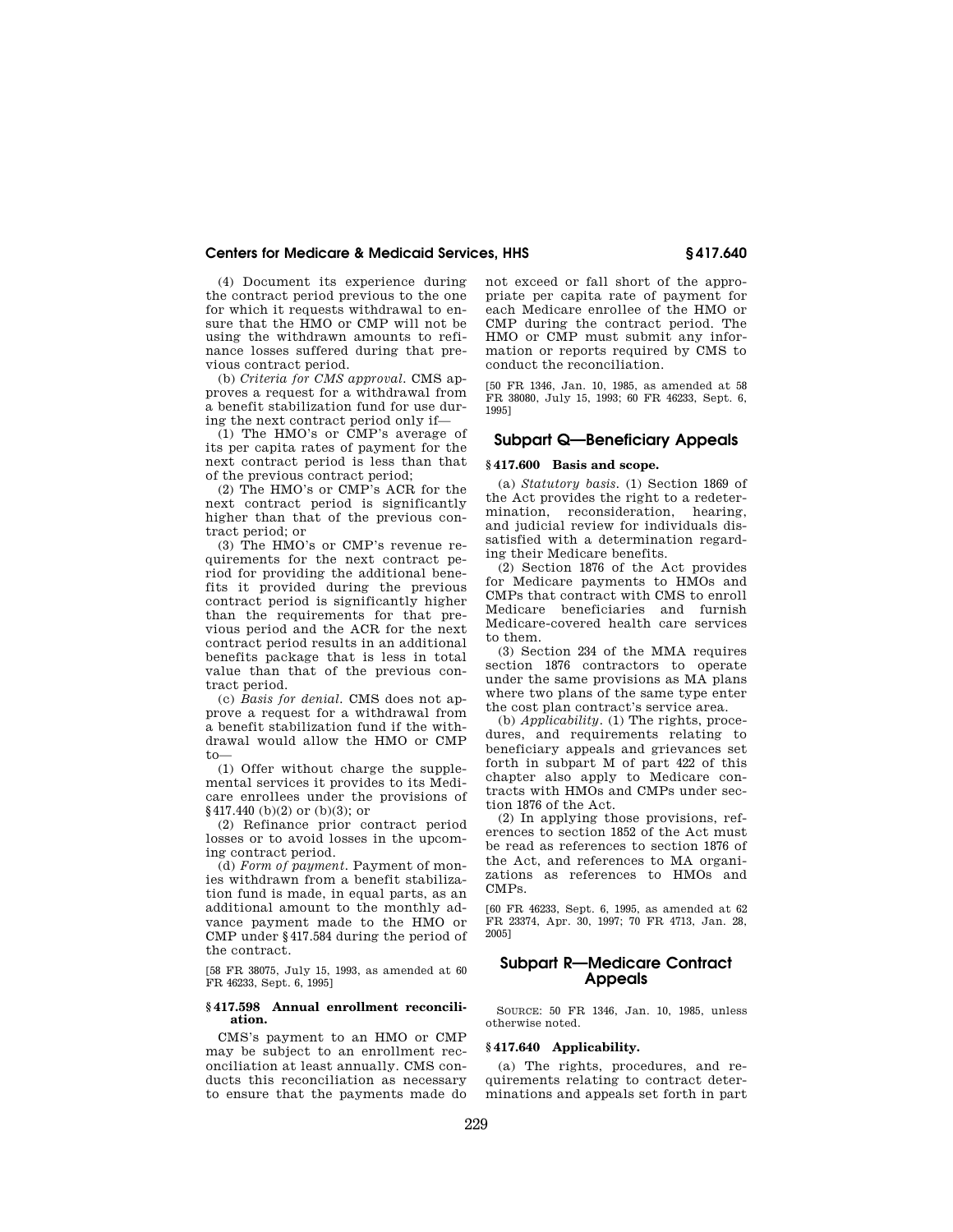422 subpart N of this chapter also apply to Medicare contracts with HMOs or CMPs under section 1876 of the Act.

(b) In applying paragraph (a) of this section, references to part 422 of this chapter must be read as references to this part and references to MA organizations must be read as references to HMOs or CMPs.

[75 FR 19803, Apr. 15, 2010]

# **Subparts S–T [Reserved]**

# **Subpart U—Health Care Prepayment Plans**

SOURCE: 50 FR 1375, Jan. 10, 1985, unless otherwise noted.

## **§ 417.800 Payment to HCPPs: Definitions and basic rules.**

(a) *Definitions.* As used in this subpart, unless the context indicates otherwise—

*Covered Part B services* means physicians' services, diagnostic X-ray tests, laboratory, other diagnostic tests, and any additional medical and other health services, that the HCPP furnishes to its Medicare enrollees.

*Health care prepayment plan (HCPP)*  means an organization that meets the following conditions:

(1) Effective January 1, 1999, (or on the effective date of the HCPP agreement in the case of a 1998 applicant) either—

(A) Is union or employer sponsored; or

(B) Does not provide, or arrange for the provision of, any inpatient hospital services.

(2) Is responsible for the organization, financing, and delivery of covered Part B services to a defined population on a prepayment basis.

(3) Meets the conditions specified in paragraph (b) of this section.

(4) Elects to be reimbursed on a reasonable cost basis.

*Medicare enrollee* means a beneficiary under Part B of Medicare who has been identified on CMS records as an enrollee of the HCPP. *Reporting period*  means the period specified by CMS for which an HCPP must report its costs and utilization.

# **§ 417.800 42 CFR Ch. IV (10–1–13 Edition)**

(b) *Qualifying conditions.* (1) Except as provided in paragraph (b)(2) of this section, an organization wishing to participate as an HCPP must—

(i) Enter into a written agreement with CMS as specified in §417.801;<br>(ii) Furnish physicians' services

(ii) Furnish physicians' through its employees or under a formal arrangement with a medical group, independent practice association or individual physicians; and

(iii) Furnish covered Part B services to its Medicare enrollees through institutions, entities, and persons that have qualified under the applicable requirements of title XVIII of the Social Security Act and section 353 of the PHS Act.

(2) An organization that, as of January 31, 1983, was being reimbursed on a reasonable cost basis under section  $1833(a)(1)(A)$  of the Act, and that would not otherwise meet the conditions specified in paragraph (b)(1) of this section, may receive reimbursement on a reasonable cost basis as an HCPP, provided it files an agreement with CMS as required by §417.801.

(c) *Payment of reasonable cost.* (1) Except as otherwise provided in this subpart, CMS pays an HCPP on the basis of the reasonable cost it incurs, as specified in subpart O of this part, for the covered Part B services furnished to its Medicare enrollees.

(2) *Payment for Part B services: Basic rules*—(i) *Cost basis payment.* Except as provided in paragraph (d) of this section, CMS pays an HCPP on the basis of the reasonable costs it incurs, as specified in subpart O of this part, for the covered Part B services furnished to its Medicare enrollees.

(ii) *Deductions.* In determining the amount due an HCPP for covered Part B services furnished to its Medicare enrollees, CMS deducts, from the reasonable cost actually incurred by the HCPP, the following:

(A) The actuarial value of the Part B deductible.

(B) An amount equal to 20 percent of the cost incurred for any service that is subject to the Medicare coinsurance.

(d) *Covered services not reimbursed to an HCPP.* (1) Services reimbursed under Part A are not reimbursable to an HCPP. CMS makes payment for these services directly to the hospital, or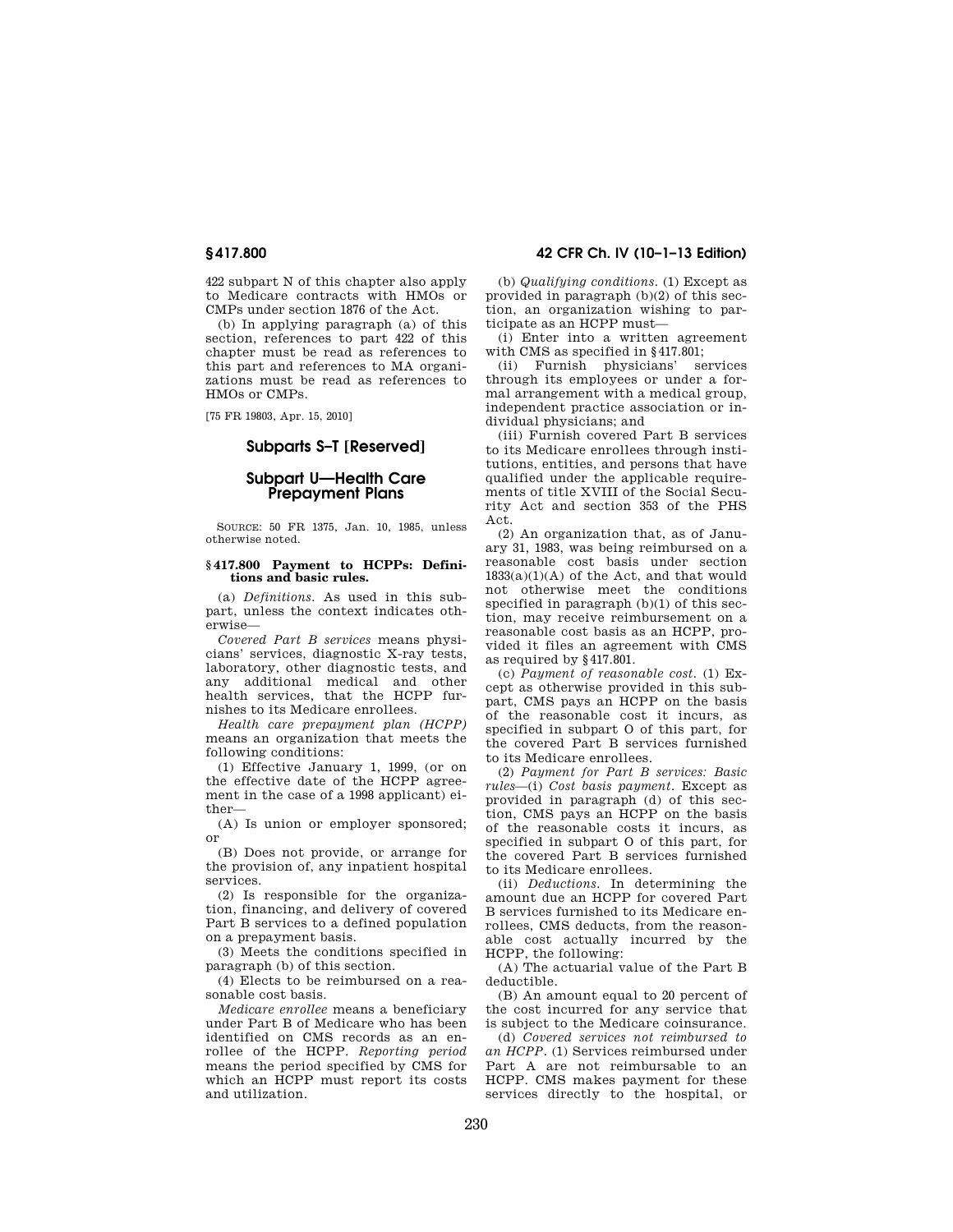other provider of services, on a reasonable cost basis through the provider's Medicare fiscal intermediary (for more details, see parts 412 and 413 of this chapter).

(2) Covered Part B services furnished by a provider of services to an HCPP's Medicare enrollees are not payable to the HCPP. CMS makes payment for these services to the provider on behalf of the Medicare enrollee through the<br>provider's Medicare fiscal inter-Medicare fiscal mediary. This requirement does not affect Medicare payment to the HCPP for physicians' services furnished to its Medicare enrollees for which the physicians are compensated by the HCPP.

(e) *Payment for services to nonenrollees.*  CMS makes payment to an HCPP for covered Part B services furnished by the HCPP to a Medicare beneficiary who is not enrolled in the HCPP if the beneficiary assigns his rights to payment in accordance with §424.55 of this chapter. Payment is made on a reasonable charge basis through the HCPP's Medicare carrier.

[50 FR 1346, Jan. 10, 1985, as amended at 51 FR 34833, Sept. 30, 1986; 53 FR 6648, Mar. 2, 1988; 57 FR 7135, Feb. 28, 1992; 58 FR 38081, July 15, 1993; 60 FR 34888, July 5, 1995; 63 FR 35067, June 26, 1998; 63 FR 52611, Oct. 1, 1998]

## **§ 417.801 Agreements between CMS and health care prepayment plans.**

(a) *General requirement.* (1) In order to participate and receive payment under the Medicare program as an HCPP as defined in §417.800, an organization must enter into a written agreement with CMS.

(2) An existing group practice prepayment plan (GPPP) that continues as an HCPP under this subpart U must have entered into a written agreement with CMS within 60 days of January 31, 1983.

(b) *Terms.* The agreement must provide that the HCPP agrees to—

(1) Maintain compliance with the requirements for participation and reimbursement on a reasonable cost basis of HCPPs as specified in §417.800;

(2) Not charge the Medicare enrollee or any other person for items or services for which that enrollee is entitled to have payment made under the provisions of this part, except for any deductible or coinsurance amounts for which the enrollee is liable;

(3) Refund, as promptly as possible, any money incorrectly collected as charges or premiums, or in any other way from Medicare enrollees in the HCPP in accordance with the requirements specified in §417.456;

(4) Not impose any limitations on the acceptance of Medicare enrollees or beneficiaries for care and treatment that it does not impose on all other individuals;

(5) Meet the advance directives requirements specified in §417.436(d) of this part;

(6) Establish administrative review procedures in accordance with §§417.830 through 417.840 for Medicare enrollees who are dissatisfied with denied services or claims; and

(7) Consider any additional requirements that CMS finds necessary or desirable for efficient and effective program administration.

(c) *Duration of agreement.* Except for the term of the initial agreement, the agreement is for a term of one year and may be renewed annually by mutual consent. The term of the initial agreement is set by CMS.

(d) *Termination or nonrenewal of agreement by CMS.* (1) CMS may terminate or not renew an agreement if it determines that—

(i) The HCPP no longer meets the requirements for participation and reimbursement as an HCPP as specified in §417.800;

(ii) The HCPP is not in substantial compliance with the provisions of the agreement, applicable CMS regulations, or applicable provisions of the Medicare law. This includes, but is not limited to, the following:

(A) Failure to provide for and document adequate access to providers.

(B) Failure to comply with CMS requirements concerning provision of data and maintenance of records.

(C) Failure to comply with financial requirements specified at §417.806; or

(iii) The HCPP undergoes a change in ownership as specified in subpart M of this part.

(2) CMS will give notice of termination or nonrenewal to the HCPP at least 90 days before the effective date stated in the notice.

(e) *Termination or nonrenewal of agreement by HCPP.* (1) If an HCPP does not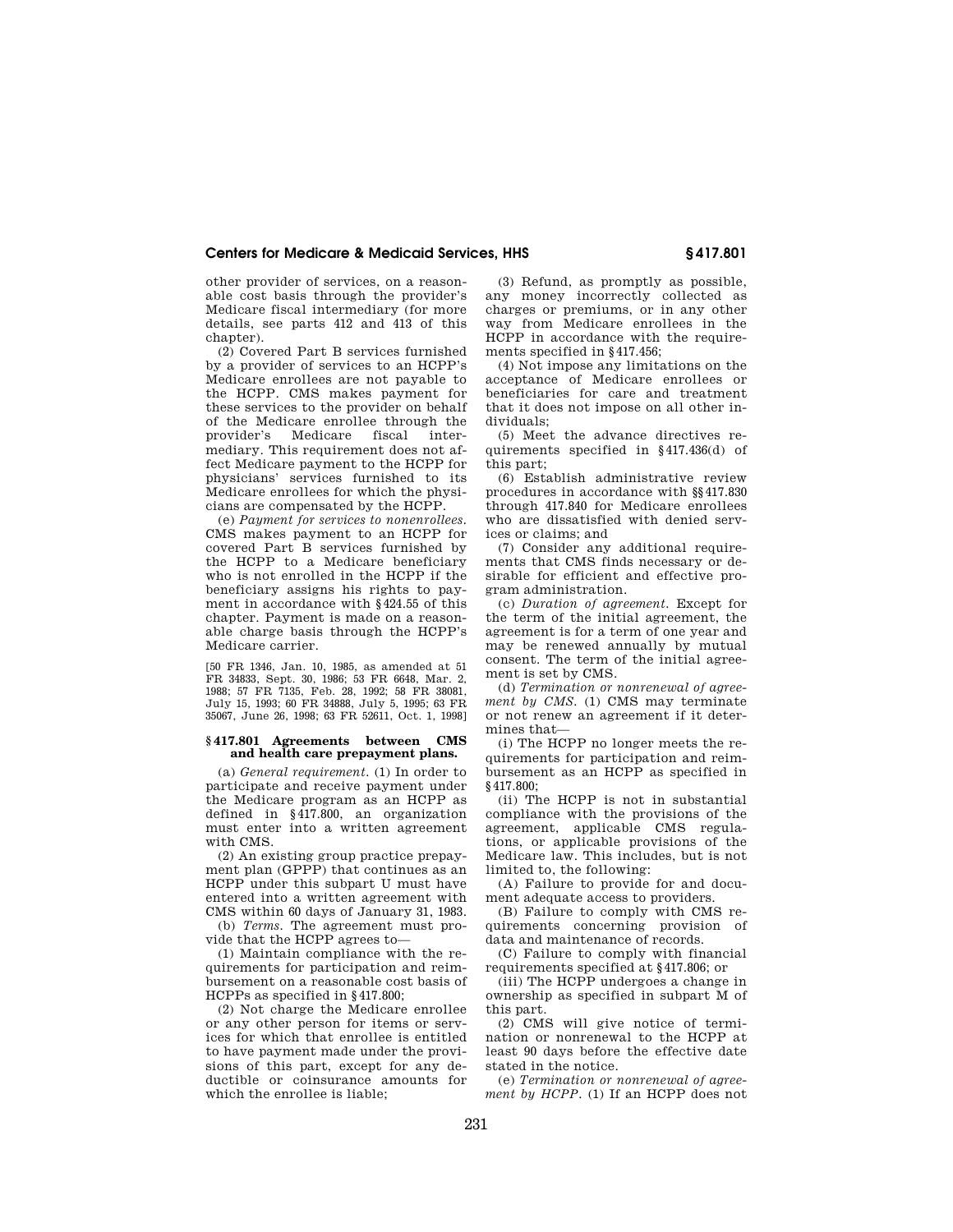wish to renew its agreement at the end of the term, it must give written notice to CMS at least 90 days before the end of the term of the agreement. If an HCPP wishes to terminate its agreement before the end of the term, it must file a written notice with CMS stating the intended effective date of termination.

(2) CMS may approve the termination date proposed by the HCPP, or set a different date no later than 6 months after that date. CMS makes this decision based on a finding that termination on a specific date would not—

(i) Unduly disrupt the furnishing of services to the community serviced by the HCPP; or

(ii) Otherwise interfere with the efficient administration of the Medicare program.

[50 FR 1375, Jan. 10, 1985, as amended at 57 FR 8202, Mar. 6, 1992; 58 FR 38081, July 15, 1993; 59 FR 49843, Sept. 30, 1994; 59 FR 59943, Nov. 21, 1994; 77 FR 22166, Apr. 12, 2012]

## **§ 417.802 Allowable costs.**

(a) *General rule.* The costs that are considered allowable for HCPP reimbursement are the same as those for reasonable cost HMOs and CMPs specified in subpart O of this part, except those in §§417.531, 417.532 (a)(3) and (c) through (g), 417.536 (l) and (m), 417.546, 417.548, and 417.550(b)(2).

(b) *Physicians' services and other Part B supplier services furnished under arrangements*—(1) *Principle.* The amount paid by an HCPP for physicians' services and other Part B supplier services furnished under arrangements is an allowable cost to the extent it is reasonable.

(2) *Application: Payment on other than a fee-for-service basis.* If the HCPP pays for physicians' services and other Part B supplier services on other than a feefor-service basis—

(i) Except as specified in paragraph  $(b)(2)(ii)$  of this section, the costs incurred by the HCPP may be considered reasonable if they—

(A) Do not exceed those that a prudent and cost-conscious buyer would incur to purchase those services; and

(B) Are comparable to costs incurred for similar services furnished by similar physicians and other suppliers in the same or a similar locality.

**§ 417.802 42 CFR Ch. IV (10–1–13 Edition)** 

 $(ii)(A)$  If a physician group to whom the HCPP makes payment compensates its physicians on a fee-for-service basis, the HCPP's payment to the group may not exceed the reasonable charges for those services, as defined in subpart E of part 405 of this chapter.

(B) Payment in excess of the limits specified in paragraph (b)(2)(ii)(A) of this section is allowable if the group has procedures under which members of the group accept effective incentives, such as risk-sharing, designed to avoid unnecessary or unduly costly utilization of health services. In such cases, the amount paid by the HCPP is considered reasonable if it meets the conditions specified in paragraph  $(b)(2)(i)$  of this section.

(3) *Application: Payment on a fee-forservice basis.* If the HCPP pays for physicians' services and other Part B supplier services on a fee-for-service basis—

(i) Except as specified in paragraph  $(b)(3)(ii)$  of this section, the costs incurred by the HCPP are considered reasonable if they do not exceed—

(A) The reasonable charges for those services, as defined in subpart E of part 405 of this chapter; and

(B) The amount that CMS would pay for those services if they were furnished to beneficiaries who are not enrolled in the HCPP and who receive the services from sources other than providers of services or other entities that are reimbursed on a reasonable cost basis.

(ii) Payment to a physician group organized on an individual-practice basis is not subject to the paragraph  $(b)(3)(i)$ of this section if the group pays its physicians on a fee-for-service basis and has procedures under which the members of the group accept effective incentives, such as risk-sharing, designed to avoid unnecessary or unduly costly utilization of health services. In these cases, the amount paid by an HCPP is considered reasonable if it meets the conditions specified in para $graph (b)(2)(i)$  of this section.

[50 FR 1375, Jan. 10, 1985, as amended at 58 FR 38081, July 15, 1993]

### **§ 417.804 Cost apportionment.**

(a) The HCPP follows the cost appor-<br>tionment principles specified in principles specified in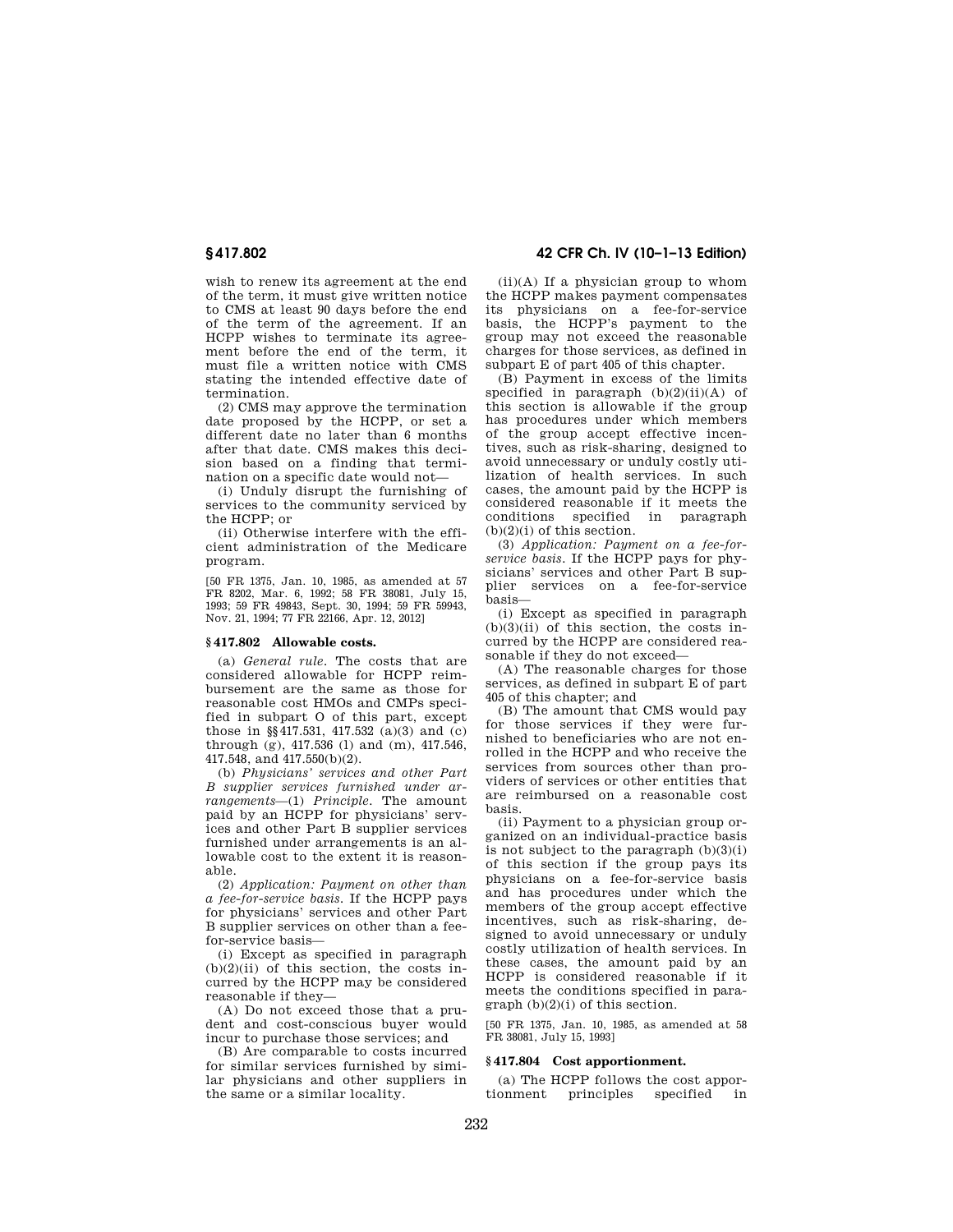§§417.552 through 417.566, except for provisions on provider costs and provisions on departmental apportionment.

(b) The HCPP may use a method for reporting costs that is approved by CMS. CMS bases its approval on a finding that the method—

(1) Results in an accurate and equitable allocation of allowable costs; and (2) Is justifiable from an administra-

tive and cost efficiency standpoint.

# **§ 417.806 Financial records, statistical data, and cost finding.**

(a) The principles specified in §417.568 apply to HCPPs, except those in paragraph (c) of that section.

(b) The HCPP may use a method for reporting costs that is approved by CMS. CMS bases its approval on a finding that the method—

(1) Results in an accurate and equitable allocation of allowable costs; and

(2) Is justifiable from an administrative and cost efficiency standpoint.

(c) An HCPP must permit the Department and the Comptroller General to audit or inspect any books and records of the HCPP and of any related organization that pertain to the determination of amounts payable for covered Part B services furnished its Medicare enrollees. For purposes of this requirement, the principles specified in §417.486 apply to HCPPs.

[50 FR 1375, Jan. 10, 1985, as amended at 58 FR 38081, July 15, 1993]

# **§ 417.808 Interim per capita payments.**

The HCPP follows the principles specified in §§417.570 and 417.572 on interim per capita payments, except for the following:

(a) When applying these principles to HCPPs, the term ''reporting period'' should be used instead of the term ''contract period'' contained in that section.

(b) An HCPP must submit to CMS an annual operating budget and enrollment forecast, in the form and detail specified by CMS, at least 60 days before the beginning of each reporting period. A reporting period must be 12 consecutive months, except that the HCPP's initial reporting period for participating in Medicare may be as short as 6 months or as long as 18 months.

(c) An HCPP must submit to CMS an interim cost report and enrollment data applicable to the first 6-month period of the HCPP's reporting period in the form and detail specified by CMS. The interim cost report must be submitted not later than 45 days after the close of the first 6-month period of the HCPP's reporting period.

(d) In lieu of an interim payment based on the actual monthly enrollment in an HCPP, CMS and the HCPP may agree to a uniform monthly interim reimbursement rate for a reporting period. This interim rate is based on the HCPP's budget and enrollment forecast, if CMS is satisfied that the rate is consistent with efficiency and economy, and will not result in excessive adjustment at the end of the reporting period.

# **§ 417.810 Final settlement.**

(a) *General requirement.* CMS and an HCPP must make a final settlement, and payment of amounts due either to the HCPP or to CMS, following the submission and review of the HCPP's annual cost report and the supporting documents specified in paragraph (b) of this section.

(b) *Annual cost report as basis for final settlement*—(1) *Form and due date.* An HCPP must submit to CMS a cost report and supporting documents in the form and detail specified by CMS, no later than 120 days following the close of a reporting period.

(2) *Contents.* The report must include—

(i) The HCPP's per capita incurred costs of providing covered Part B services to its Medicare enrollees during the reporting period, including any costs incurred by another organization related to the HCPP by common ownership or control;

(ii) The HCPP's methods of apportioning costs among its Medicare enrollees, enrollees who are not Medicare beneficiaries, and other nonenrollees, including Medicare beneficiaries receiving health care services on a feefor-service or other basis; and

(iii) Information on enrollment and other data as specified by CMS.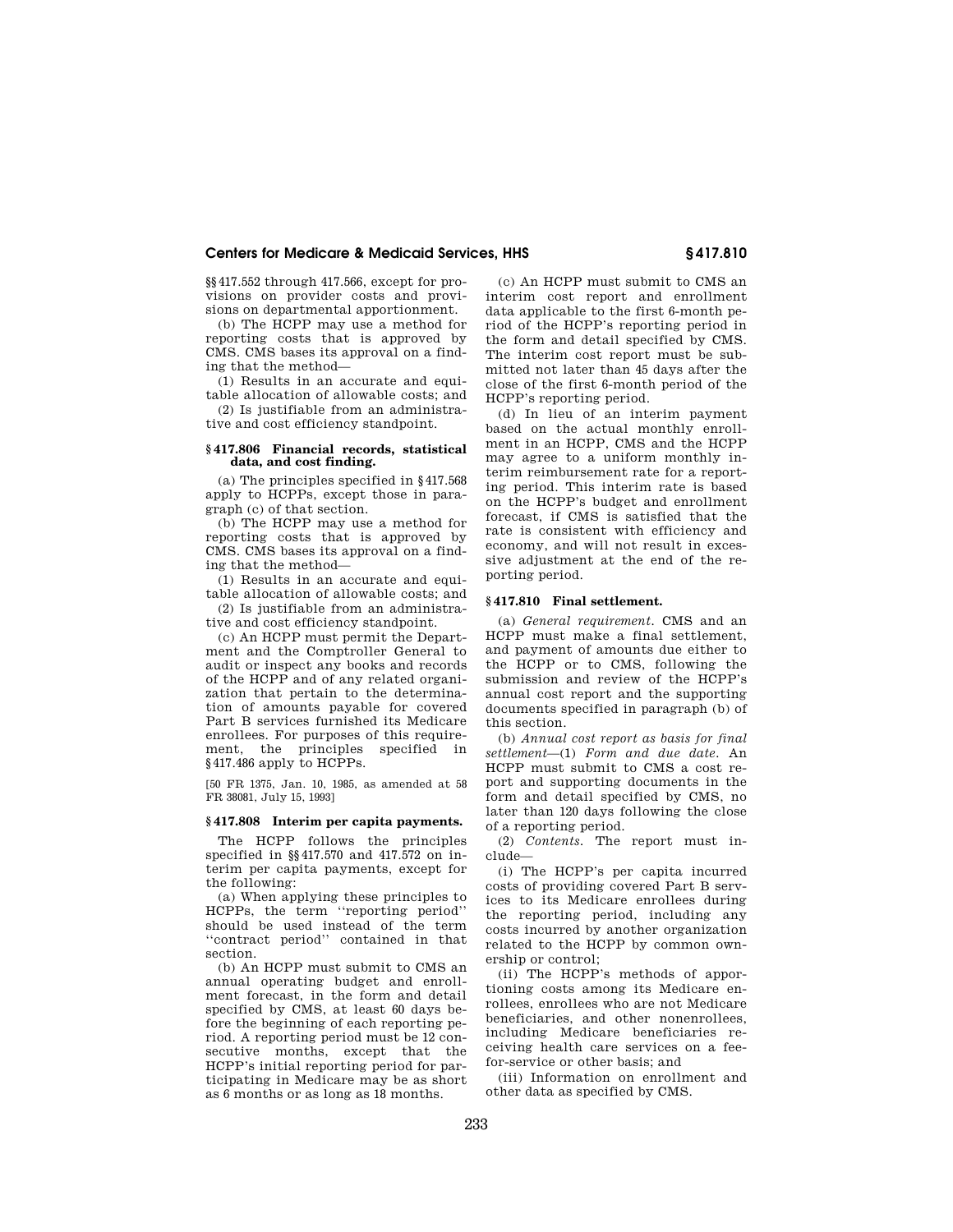(3) *Extension of time to submit cost report.* CMS may grant an HCPP an extension of time to submit a cost report for good cause shown.

(4) *Failure to report required financial information.* If an HCPP does not submit the required cost report and supporting documents within the time specified in paragraph (b)(1) of this section, and has not requested and received an extension of time for good cause shown, CMS may—

(i) Regard the failure to report this information as evidence of likely overpayment and reduce or suspend interim payments to the HCPP; and

(ii) Determine that amounts previously paid are overpayments, and make appropriate recovery.

(c) *Determination of final settlement.*  Following the HCPP's submission of the reports specified in paragraph (b) of this section in acceptable form, CMS makes a determination of the total reimbursement due the HCPP for the reporting period and the difference, if any, between this amount and the total interim payments made to the HCPP. CMS sends to the HCPP a notice of the amount of reimbursement by the Medicare program. This notice—

(1) Explains CMS's determination of total reimbursement due the HCPP for the reporting period; and

(2) Informs the HCPP of its right to have the determination reviewed at a hearing in accordance with the requirements specified in  $\S 405.1801(b)(2)$  of this chapter.

(d) *Payment of amounts due.* (1) Within 30 days of CMS's determination, CMS or the HCPP, as appropriate, will make payment of any difference between the total amount due and the total interim payments made to the HCPP by CMS.

(2) If the HCPP does not pay CMS within 30 days of CMS's determination of any amounts the HCPP owes CMS, CMS may offset further payments to the HCPP to recover, or to aid in the recovery of, any overpayment identified in its determination.

(3) Any offset of payments CMS makes under paragraph (d)(2) of this section will remain in effect even if the HCPP has requested a hearing in accordance with the requirements specified in §405.1801(b)(2) of this chapter.

**§ 417.830 42 CFR Ch. IV (10–1–13 Edition)** 

(e) *Tentative settlement.* (1) If a final settlement cannot be made within 90 days after the HCPP submits the report specified in paragraph (b) of this section, CMS will make an interim settlement by estimating the amount payable to the HCPP.

(2) CMS or the HCPP will make payment within 30 days of CMS's determination under the tentative settlement of any estimated amounts due.

(3) The tentative settlement is subject to adjustment at the time of a final settlement.

[50 FR 1375, Jan. 10, 1985, as amended at 58 FR 38081, July 15, 1993; 73 FR 30267, May 23, 2008]

# **§ 417.830 Scope of regulations on beneficiary appeals.**

Sections 417.832 through 417.840 establish procedures for the presentation and resolution of organization determinations, reconsiderations, hearings, Departmental Appeals Board review, court reviews, and finality of decisions that are applicable to Medicare enrollees of an HCPP.

[59 FR 59943, Nov. 21, 1994, as amended at 61 FR 32348, June 24, 1996]

## **§ 417.832 Applicability of requirements and procedures.**

(a) The administrative review rights and procedures specified in §§417.834 through 417.840 pertain to disputes involving an organization determination, as defined in §417.838, with which the enrollee is dissatisfied.

(b) Physicians and other individuals who furnish items or services under arrangements with an HCPP have no right of administrative review under §§417.834 through 417.840.

(c) The provisions of part 405 dealing with the representation of parties apply to organization determinations and appeals.

(d) The provisions of part 405 dealing with administrative law judge hearings, Medicare Appeals Council review, and judicial review are applicable, unless otherwise provided.

[59 FR 59943, Nov. 21, 1994, as amended at 70 FR 4713, Jan. 28, 2005]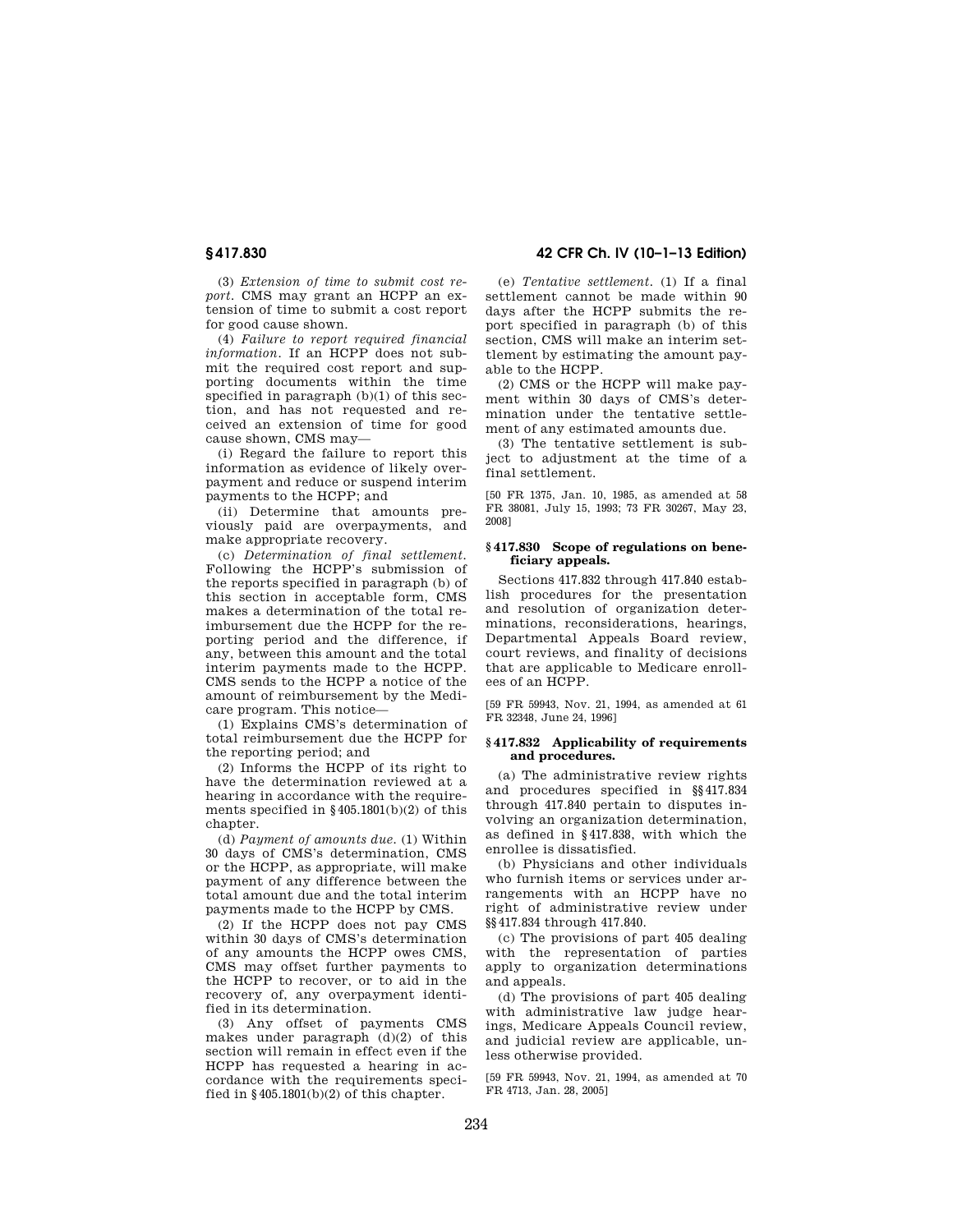# **§ 417.834 Responsibility for establishing administrative review procedures.**

The HCPP is responsible for establishing and maintaining the administrative review procedures that are specified in §§417.830 through 417.840.

[59 FR 59943, Nov. 21, 1994]

### **§ 417.836 Written description of administrative review procedures.**

Each HCPP is responsible for ensuring that all Medicare enrollees are informed in writing of the administrative review procedures that are available to them.

[59 FR 59943, Nov. 21, 1994]

### **§ 417.838 Organization determinations.**

(a) *Actions that are organization determinations.* For purposes of §§417.830 through 417.840, an organization determination is a refusal to furnish or arrange for services, or reimburse the party for services provided to the beneficiary, on the grounds that the services are not covered by Medicare.

(b) *Actions that are not organization determinations.* The following are not organization determinations for purposes of §§417.830 through 417.840:

(1) A determination regarding services that were furnished by the HCPP, either directly or under arrangement, for which the enrollee has no further obligation for payment.

(2) A determination regarding services that are not covered under the HCPP's agreement with CMS.

[59 FR 59943, Nov. 21, 1994]

# **§ 417.840 Administrative review procedures.**

The HCPP must apply §422.568 through §422.626 of this chapter to—

(a) Organization determinations and fast-track appeals that affect its Medicare enrollees; and

(b) Reconsiderations, hearings, Medicare Appeals Council review, and judicial review of the organization determinations and fast-track appeals specified in paragraph (a) of this section.

[75 FR 19803, Apr. 15, 2010]

# **Subpart V—Administration of Outstanding Loans and Loan Guarantees**

# **§ 417.910 Applicability.**

The regulations in this subpart apply, as appropriate, to public and private entities that have loans or loan guarantees that—

(a) Were awarded to them before October 1986 under section 1304 or section 1305 of the PHS Act; and

(b) Are still outstanding. [59 FR 49842, Sept. 30, 1994]

# **§ 417.911 Definitions.**

As used in this subpart—

*Any 12-month period* means the 12 month period beginning on the first day of any month.

*Expansion of services* means—

(1) The addition of any health service not previously provided by or through the HMO, that requires an increase in the facilities, equipment, or health professionals of the HMO; or

(2) The improvement or upgrading of existing facilities or equipment, or an increase in the number of categories of health professionals, of the HMO so that the HMO could provide directly services that it previously provided through contract or referral or which it could not previously provide with its existing facilities or equipment.

*First 60 months of operation or expansion* means the 60-month period beginning on the first day of the month during which the HMO first provided services to enrollees, or in the case of significant expansion, first provided services in accordance with its expansion plan.

*Health system agency* means an entity that has been designated in accordance with section 1515 of the PHS Act; and the term *State health planning and development agency* means an agency that has been designated in accordance with section 1521 of the PHS Act.

*Initial costs of operation* means any cost incurred in the first 60 months of an operation or expansion that met any of the following requirements:

(1) Under generally accepted accounting principles or under accounting practices prescribed or permitted by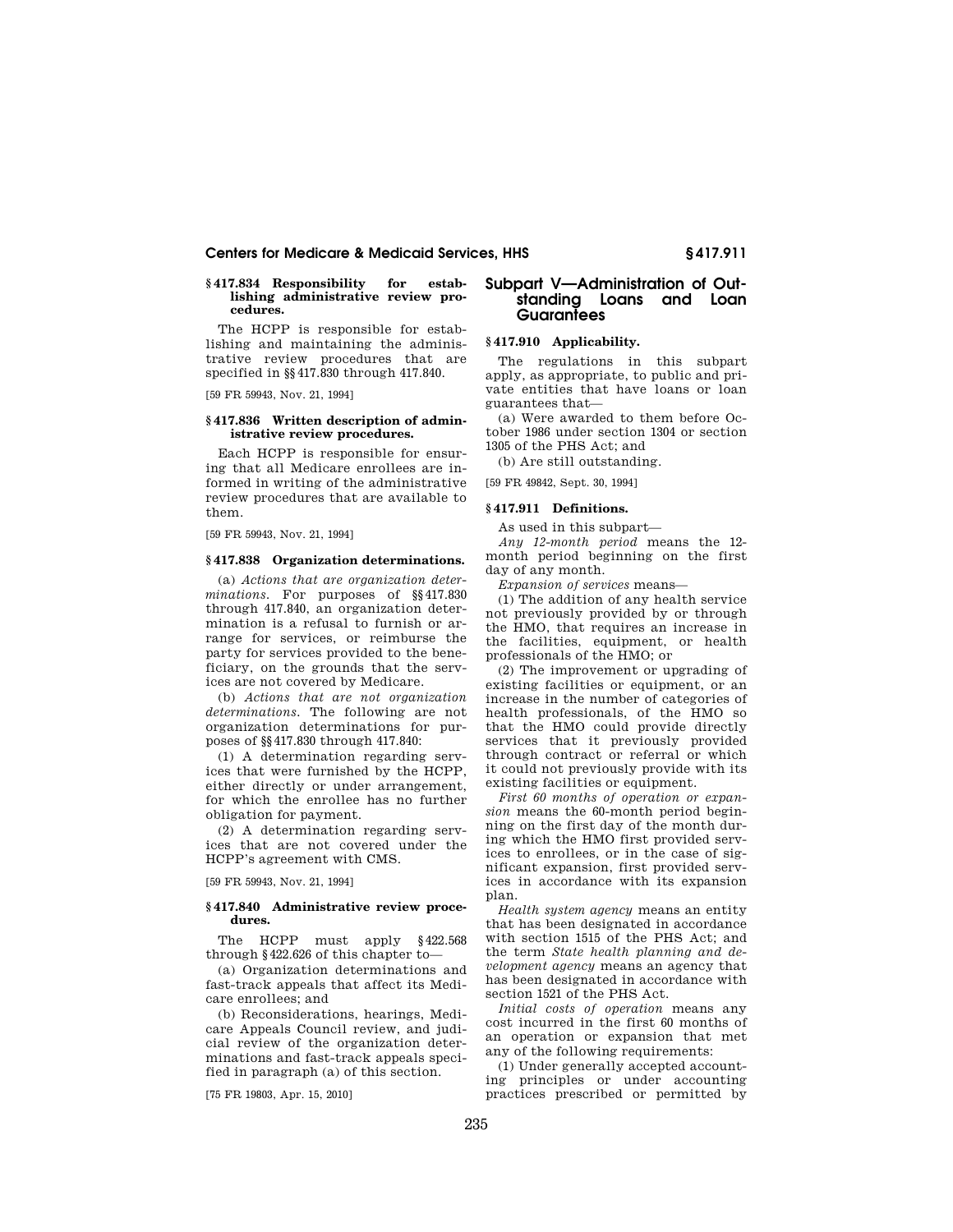# **§ 417.920 42 CFR Ch. IV (10–1–13 Edition)**

State regulatory authority, was not a capital cost.

(2) Was required by State regulatory authority to meet reserves or tangible net equity requirements.

(3) Was for a payment made to reduce balance sheet liabilities existing at the beginning of the 60-month period, but only if—

(i) The payment had been approved in writing by the Secretary; and

(ii) The total of these payments did not exceed 20 percent of the amount of the loan.

(4) Was for a small capital expenditure, but only if—

(i) The cost had been approved in writing by the Secretary; and

(ii) The total of these costs did not exceed \$200,000 in any 12-month period, and \$400,000 during the first 60 months of operation or expansion.

*Nonprofit* as applied to a private entity, means a private agency, institution, or organization, no part of the net earnings of which inures, or may lawfully inure, to the benefit of any private shareholder or individual.

*Significant expansion* means—

(1) A planned substantial increase in the enrollment of the HMO, that requires an increase in the number of health professionals serving enrollees of the HMO or an expansion of the physical capacity of the HMO's total health facilities; or

(2) A planned expansion of the service area beyond the current service area, that would be made possible by the addition of health service delivery facilities and health professionals to serve enrollees at a new site or sites in areas previously without service sites.

*Small capital expenditure* means expenditures for—

(1) Equipment as defined in 45 CFR 74.132; or

(2) Alterations and renovations required to change the interior arrangements or other physical characteristics of an existing facility or installed equipment, so that it may be more effectively used for its currently designated purpose, or adapted to a changed use.

[58 FR 38076, July 15, 1993, as amended at 59 FR 49842, Sept. 30, 1994]

### **§ 417.920 Planning and initial development.**

(a) Under section 1304 of the PHS Act, grants and loan guarantees were awarded for projects for planning and initial development of HMOs.

(b) Planning projects included projects for any of the following:

(1) Establishment of an HMO.

(2) Significant expansion of the HMO's enrollment or geographic area.

(c) Initial development projects included projects for any of the following:

(1) Establishment of an HMO.

(2) Significant expansion of the HMO's enrollment or geographic area.

(3) Expansion of the range or amount of services furnished by the HMO.

[58 FR 38076, July 15, 1993]

### **§ 417.930 Initial costs of operation.**

Under section 1305 of the PHS, loans and loan guarantees were awarded for initial costs of operation of HMOs.

[58 FR 38077, July 15, 1993]

# **§ 417.931 [Reserved]**

## **§ 417.934 Reserve requirement.**

(a) *Timing.* Unless the Secretary approved a longer period, an entity that received a loan or loan guarantee under section 1305 of the PHS Act was required to establish a restricted reserve account on the earlier of the following:

(1) When the HMO's revenues and costs of operation reached the breakeven point.

(2) At the end of the 60-month period following the Secretary's endorsement of the loan or loan guarantee.

(b) *Purpose and amount of reserve.* The reserve had to be constituted so as to accumulate, no later than 12 years after endorsement of the loan or loan guarantee, an amount equal to 1 year's principal and interest.

[59 FR 49842, Sept. 30, 1994]

## **§ 417.937 Loan and loan guarantee provisions.**

(a) *Disbursement of loan proceeds.* The principal amount of any loan made or guaranteed by the Secretary under this subpart was disbursed to the entity in accordance with an agreement entered